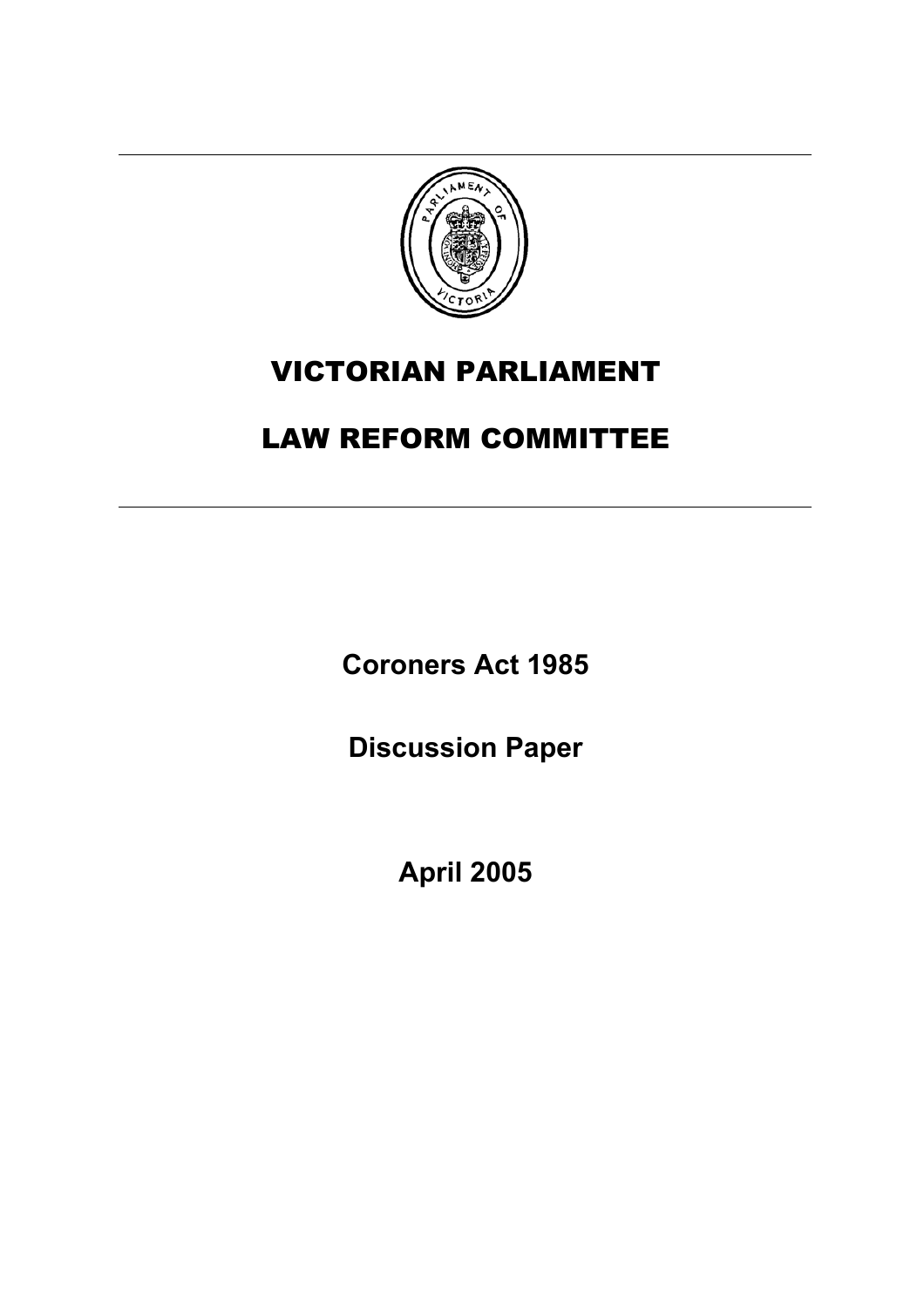**Parliament of Victoria, Australia** 

Coroners Act 1985

**Law Reform Committee** 

**ISBN—0 7313 5397 8** 

*Printed on recycled paper.* 

*This discussion paper is also available at www.parliament.vic.gov.au/lawreform*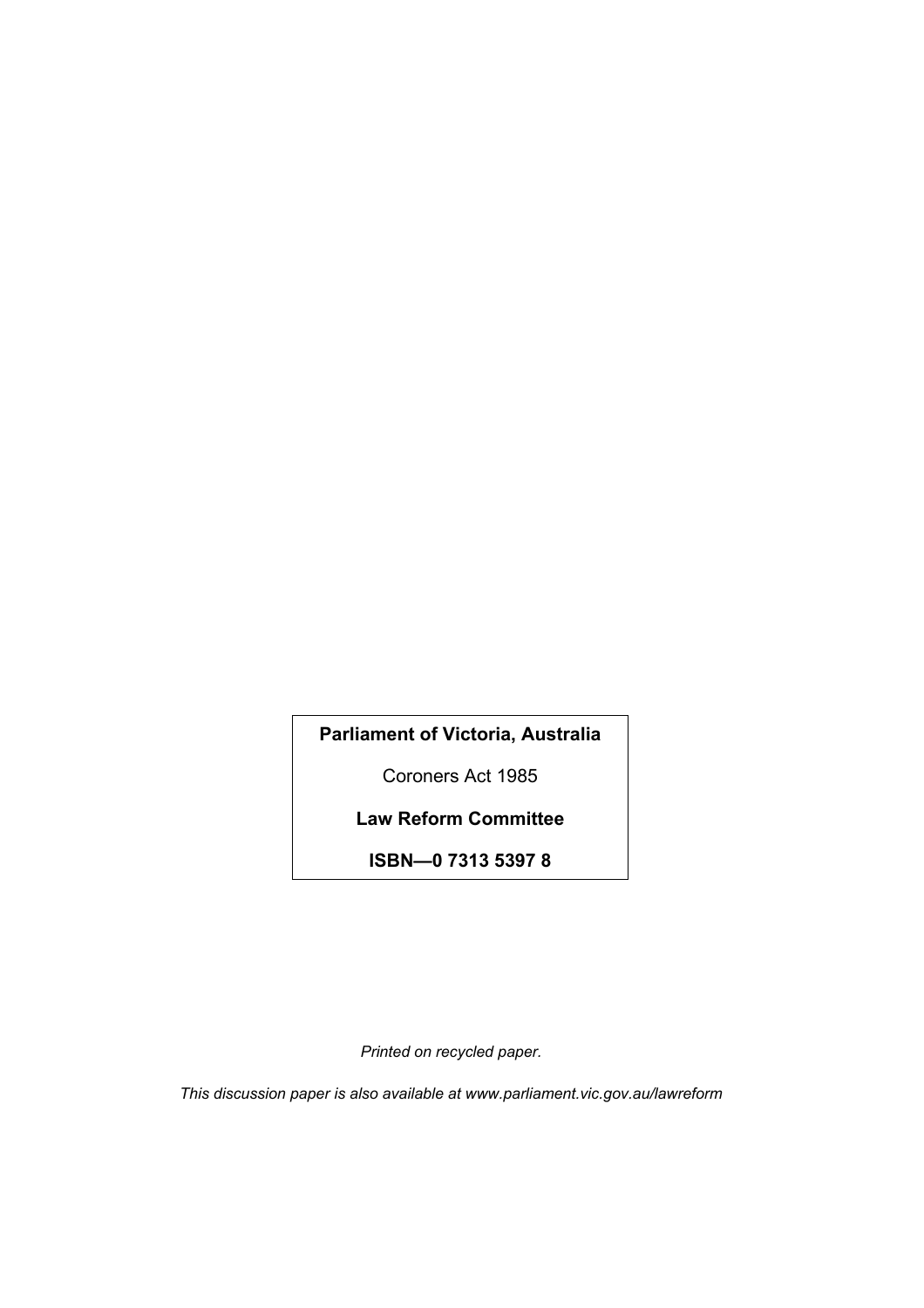The Committee invites you to make comments and submissions about matters which could inform its general recommendations about the *Coroners Act.* Responses from family, friends and witnesses who have been involved in a coronial process are very welcome.

It is important to note that the scope of the inquiry is limited by the terms of reference which direct the Committee to consider an appropriate legislative framework. The Committee cannot investigate individual cases, or make findings about the conduct of cases.

There is no particular form or structure required in your written response and your submission can be as short or as long as you like. You do not need to answer all the questions in this paper—just the questions you would like to respond to. If you would like to discuss how to make a submission or need more information, please contact the Executive Officer at the address below.

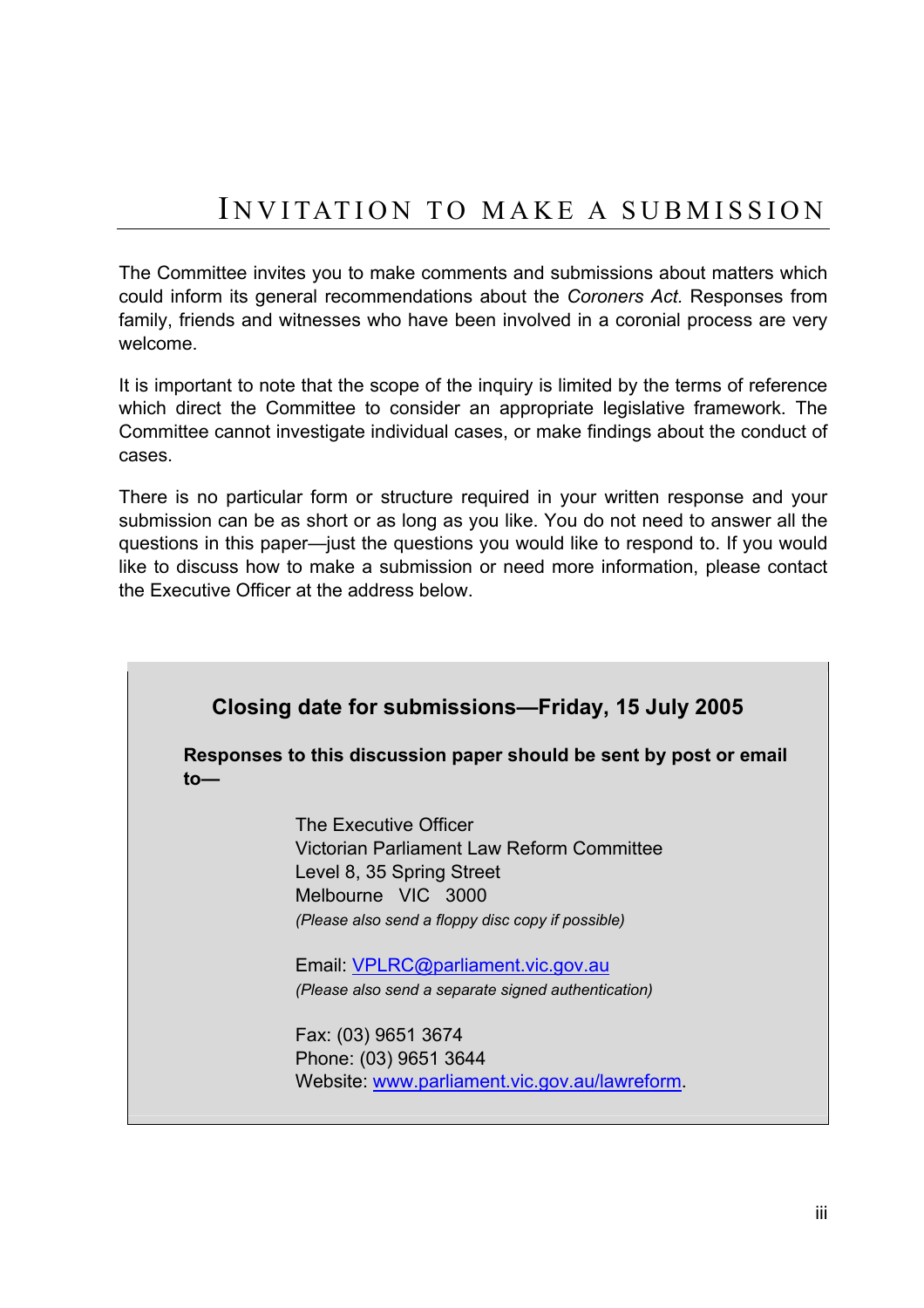#### **Confidentiality**

All submissions are treated as public documents which are available on the Committee's website, unless you request your submission to be kept confidential. If you would like the whole or part of your submission to be kept confidential, you should clearly identify the parts that you wish to be kept confidential when you send your submission. Please also let the Committee know why you would like it to be kept confidential. If you have any questions or concerns about confidentiality, please contact the Committee's Executive Officer before you make your submission.

#### **Public Hearing**

The Committee will also hear oral submissions and evidence at a public hearing in Melbourne later this year. A transcript of the hearing will be made available on our website. The dates of the public hearing will be advertised in *The Age* and on the Committee's website.

#### **Private Hearing**

Arrangements may also be made for the Committee to hear oral submissions and evidence in confidence. Any transcript of evidence given in confidence will remain confidential and will not be available on the Committee's website.

#### **Parliamentary Privilege**

All written submissions to the Committee and statements made at the public hearing are protected by parliamentary privilege.

#### **Questions**

If you have any questions about this discussion paper, please contact the Committee at the above address.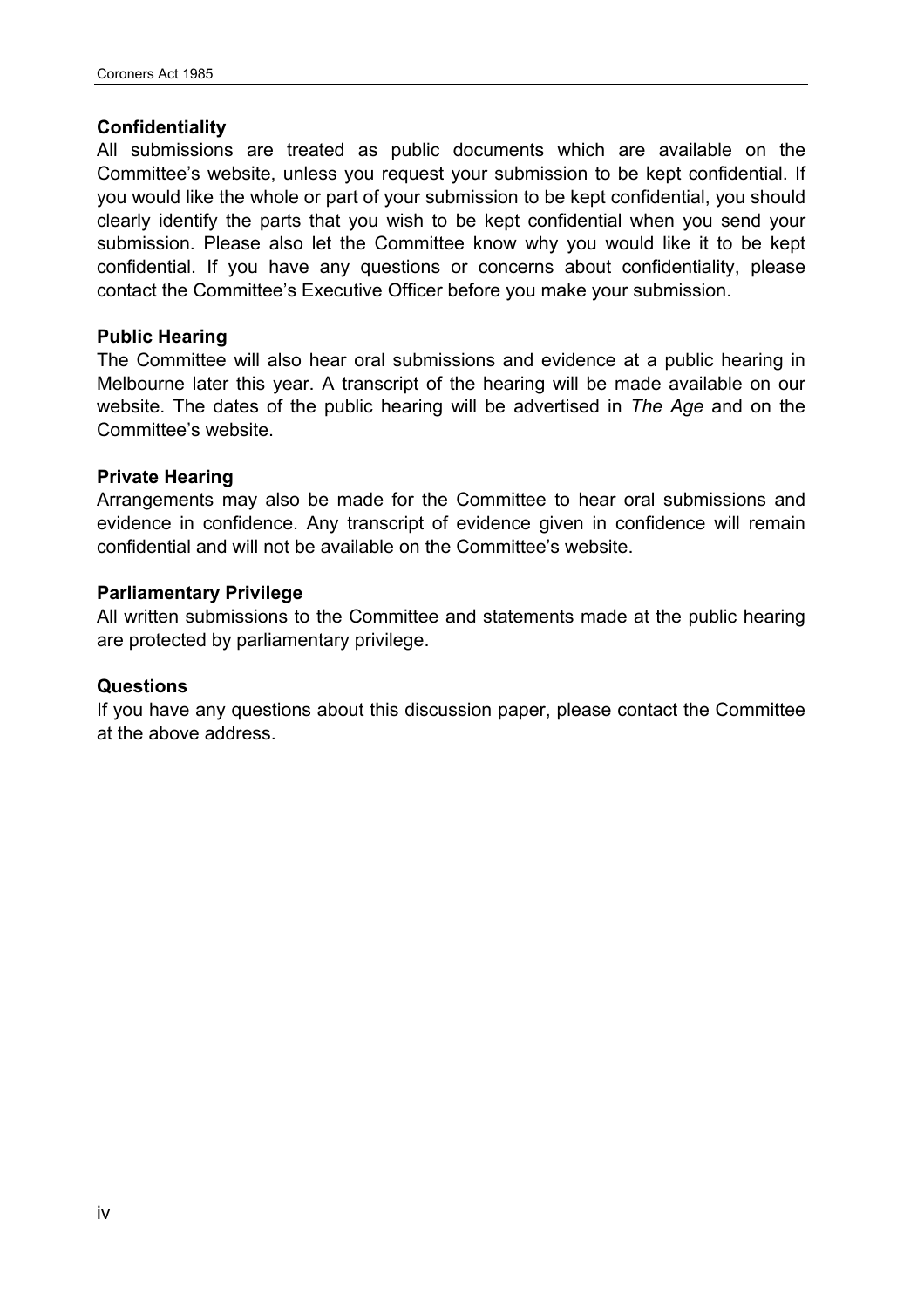# *Chair*

Mr Rob Hudson, MLA

# *Deputy Chair*

Mr Noel Maughan, MLA

# *Members*

Hon Richard Dalla-Riva, MLC Ms Dianne Hadden, MLC Hon David Koch, MLC Ms Dympna Beard, MLA

Mr Tony Lupton, MLA

**S TAFF**

# *Executive Officer*

Ms Merrin Mason

## *Research Officer*

Ms Michelle McDonnell

# *Office Manager*

Ms Jaime Cook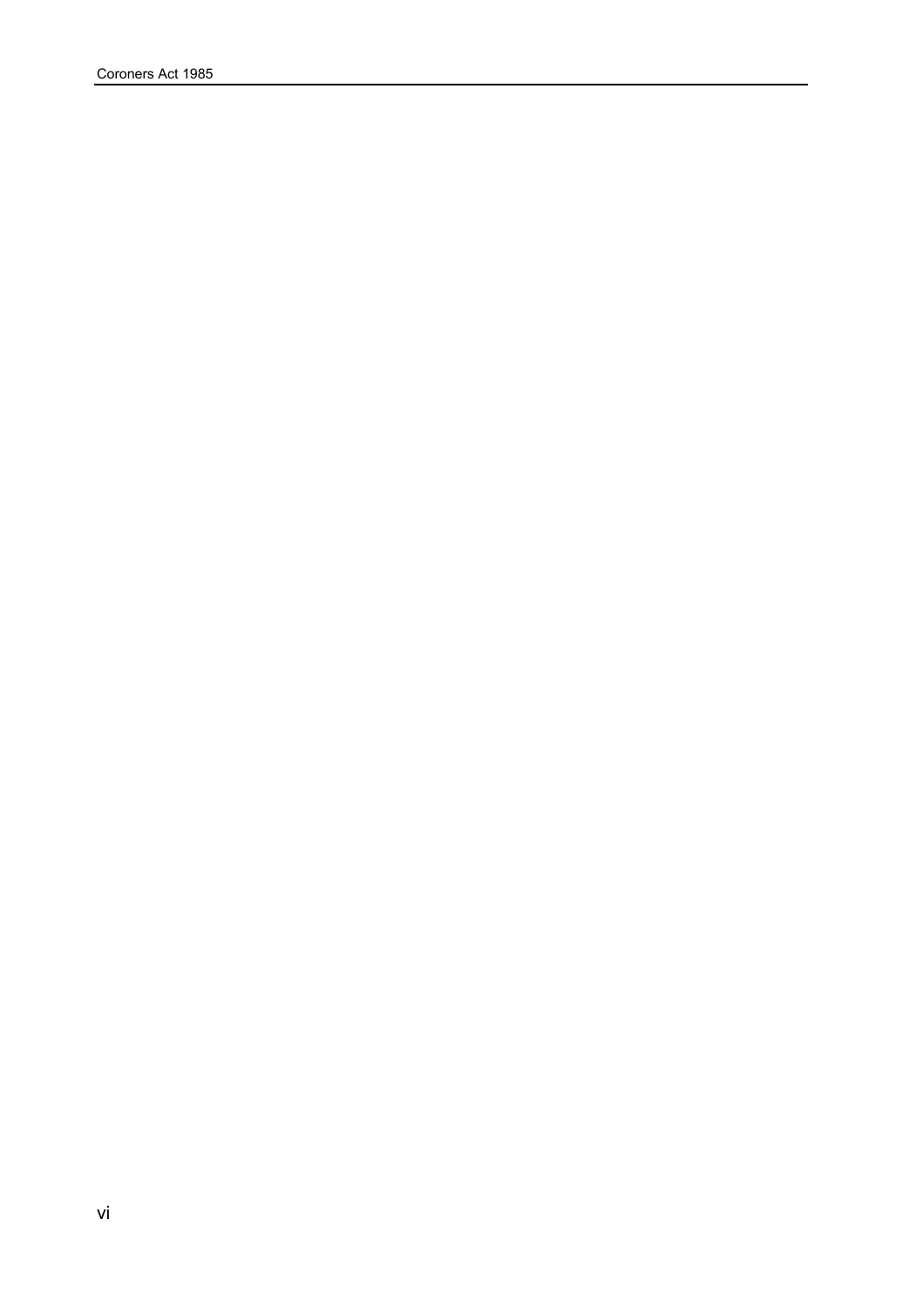Under section 12 of the *Parliamentary Committees Act* 2003 (Vic):

- (1) The functions of the Law Reform Committee are, if so required or permitted under this Act, to inquire into, consider and report to the Parliament on any proposal, matter or thing concerned with—
	- (a) legal, constitutional or parliamentary reform;
	- (b) the administration of justice;
	- (c) law reform.

#### **T ERMS OF R EFERENCE**

Referred by the Governor in Council on 7 December 2004.

To inquire into and report to Parliament on the effectiveness of the Coroners Act 1985 (the Act) and to consider whether the Act (excluding Part 9) provides an appropriate legislative framework for:

- (a) the independent investigation of deaths and fires in Victoria ;
- (b) the making of recommendations to:
	- (i) prevent deaths and fires in Victoria ; and
	- (ii) improve the safety of Victorians; and
- (c) the provision of support for the families, friends and others associated with a deceased person who is the subject of a coronial inquiry.

In particular, the Committee is required to recommend any areas where the Act should be amended or modernised to better meet the needs of the Community.

In making its inquiry the Committee should examine equivalent legislation and its operation in other jurisdictions.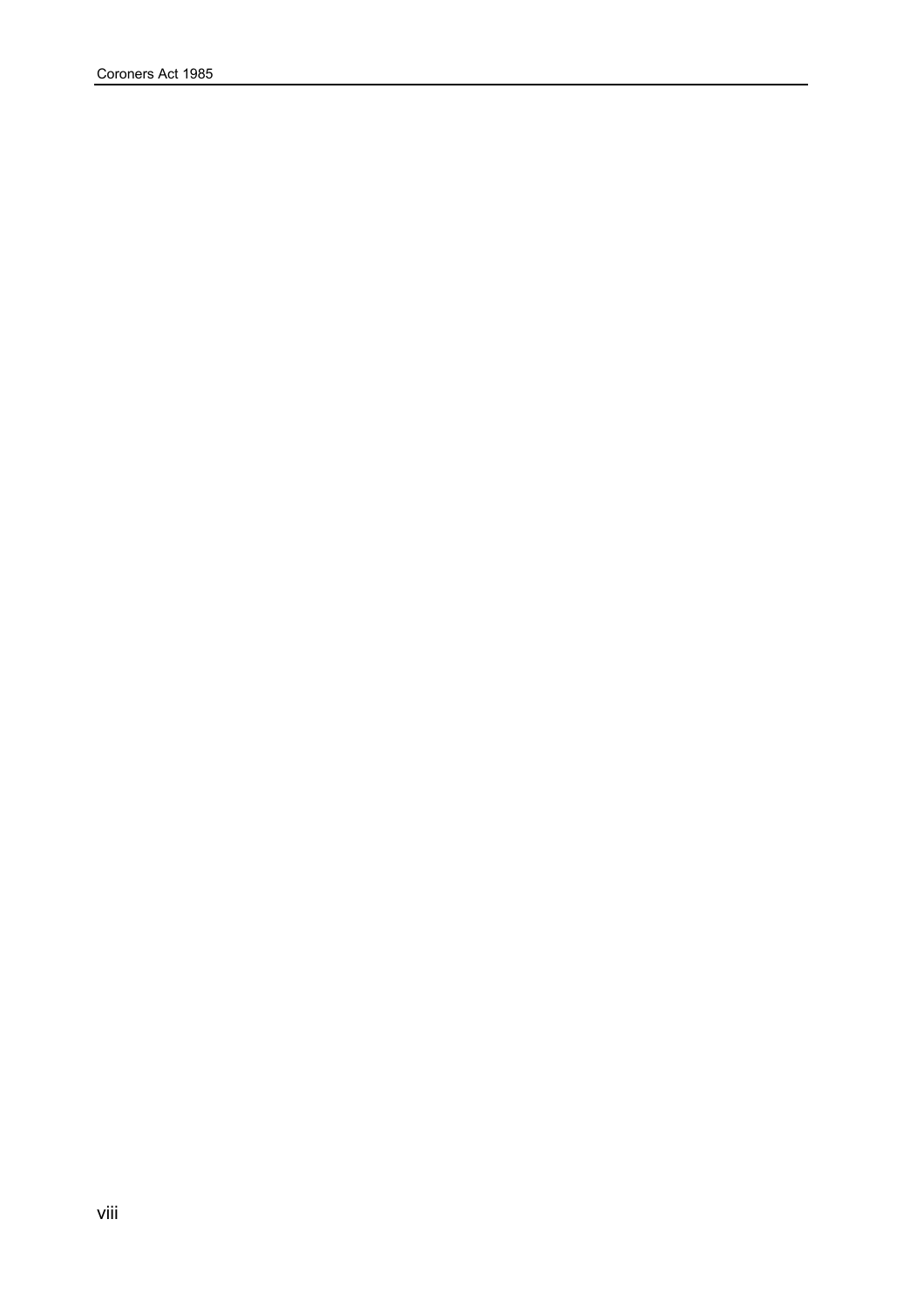# TABLE OF CONTENTS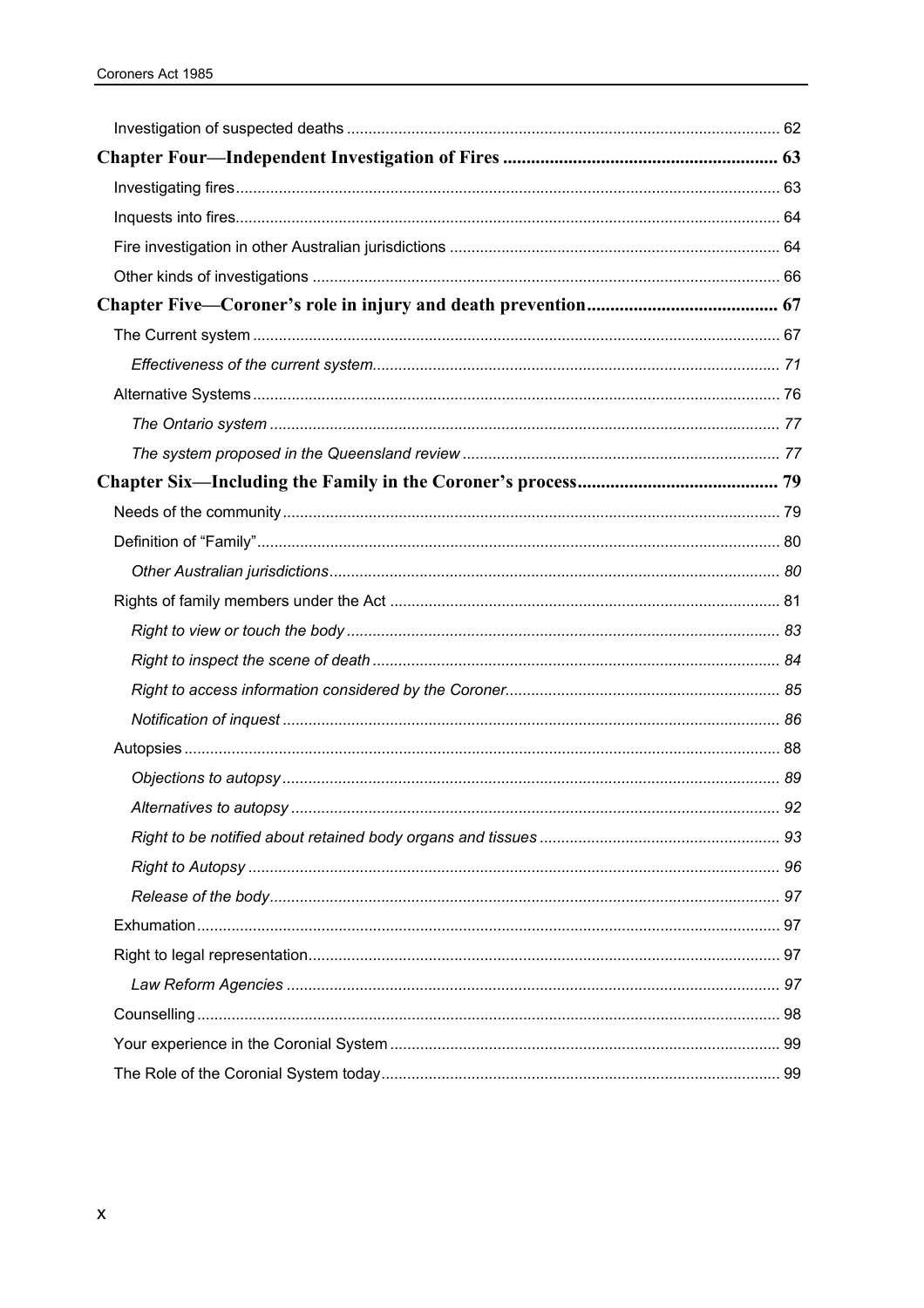| Appendix 1— Royal Commission into Aboriginal Deaths in Custody—Recommendations |  |
|--------------------------------------------------------------------------------|--|
|                                                                                |  |
|                                                                                |  |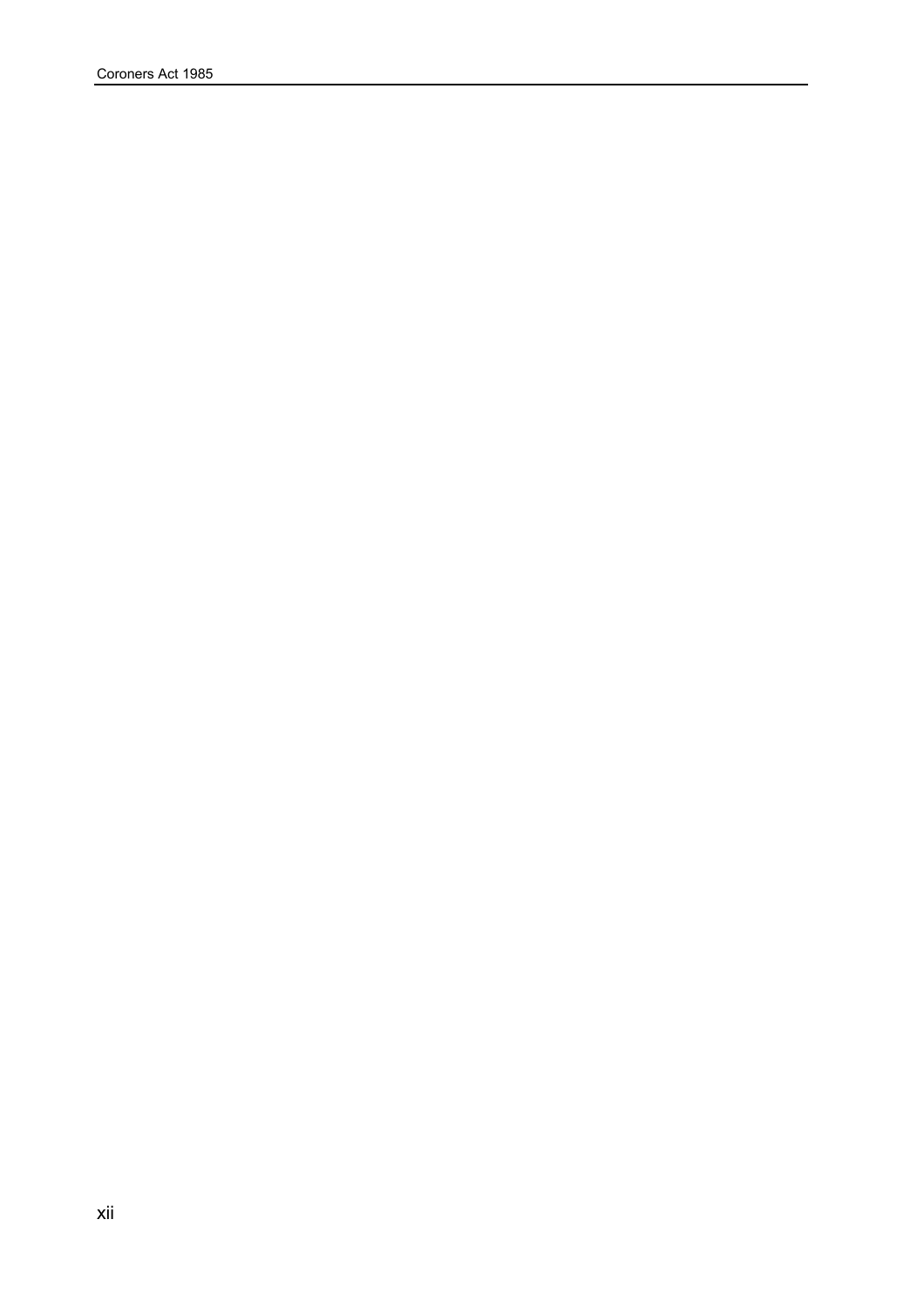## **Chapter two**

### **Question 1—Unexpected, unnatural, violent and accidental deaths** (p. 12).

- (a) In your experience, do doctors have a good understanding of what is meant by this category of reportable deaths?
- (b) Do you think that Coroner issued guidelines would assist doctors' understanding? If so, who should be responsible for writing, updating, and publicising the guidelines and who should be consulted?
- (c) Do you think the current category needs to be revised in any way? If so, what kind of deaths should be included in the category?
- (d) Should the Act classify deaths from particular diseases as reportable deaths? What diseases do you think should or should not be included in this category? Are there any resource issues which would need to be considered?

#### **Question 2—Deaths involving medical treatment** (p. 14).

- (a) Do you think the Act gives doctors a clear indication of when to report a death involving medical treatment or do you think that it would be preferable to have a more detailed provision such as in the ACT or Queensland?
- (b) Is there currently an "under-reporting" of deaths involving medical treatment to the Coroner? If so, why do you think this is happening and how can this be changed?

## **Question 3—Deaths involving anaesthetics** (p. 16).

Do you think this category of reportable deaths need to be more clearly defined in the Act or in Coroner's guidelines?

If so, how?

#### **Question 4—Deaths in care and in custody** (p. 19).

Do you think the current definitions in the Act of "deaths in custody" and "deaths in care" as categories of deaths reportable to a coroner are adequate or should the categories be extended in any way—for example, to include deaths of other vulnerable persons?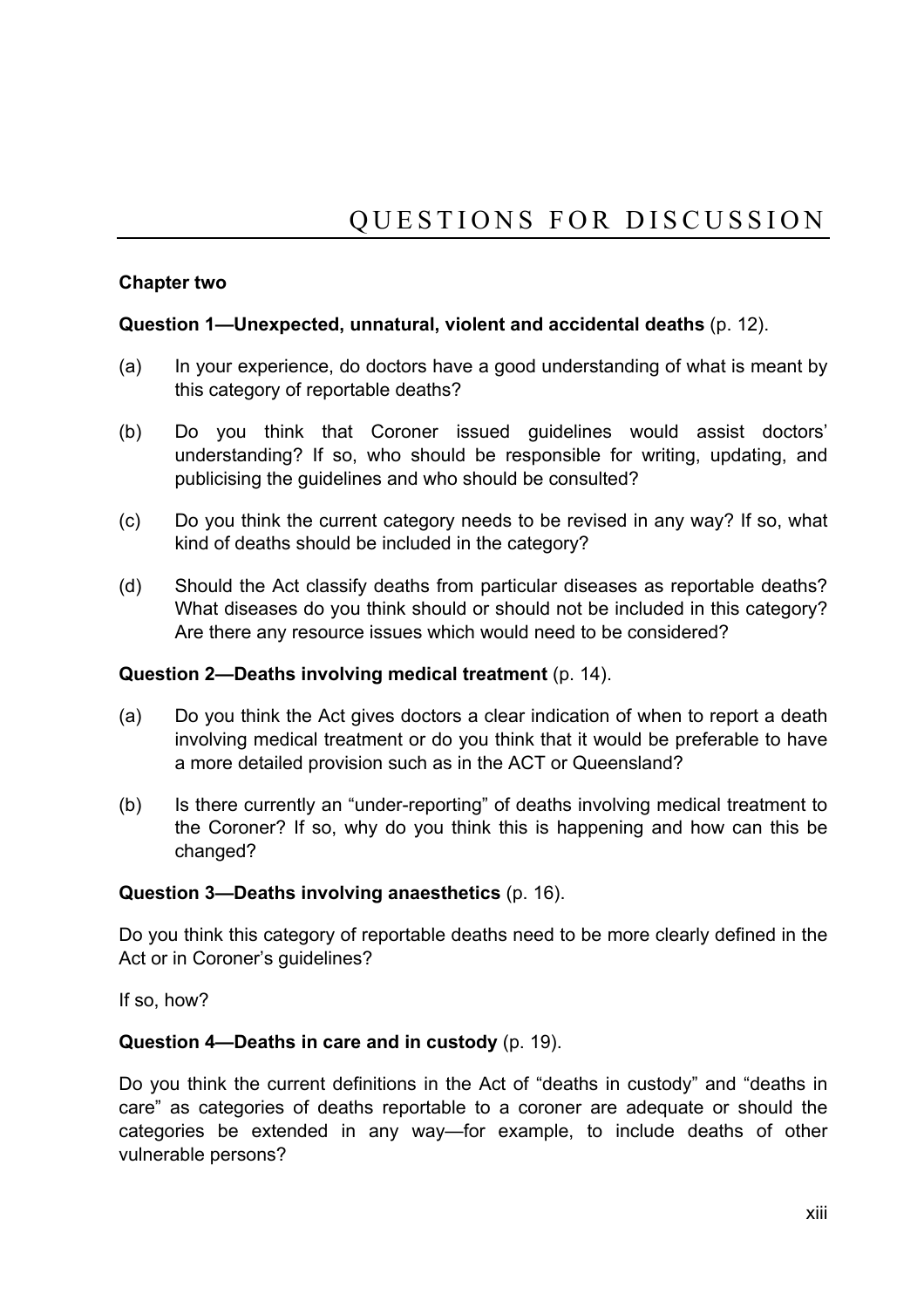#### **Question 5—Examination of bodies and medical records after death** (p. 23).

- (a) Should there be a legal requirement as part of the death certification process that a doctor or some other person be required to physically view all bodies?
- (b) If so, who should conduct the examination and where should the examination take place?
- (c) Should there be any other requirements? For example should a doctor be required to consider recent medical records before certifying a death?

#### **Question 6—Degree of certainty of cause of death** (p. 23).

- (a) Should the Act or Coroner's guidelines be more specific as to the degree of certainty required for a diagnosis?
- (b) Do the current VIFM guidelines provide for an appropriate degree of certainty in diagnosis?

#### **Question 7—Effectiveness of new category of reviewable deaths** (p. 24).

- (a) In your experience, is the general community and the medical profession aware of the new category of reviewable deaths which must be reported to the State Coroner?
- (b) If not, who should be responsible for raising awareness of this new category?
- (c) How effective do you think the new provision will be in informing the State Coroner of situations where more than one child of a family dies?

#### **Question 8—Awareness of public obligation to report deaths** (p. 25).

- (a) How often are deaths reported to the Coroner by the general community?
- (b) Is the general community aware of their obligation to report notifiable deaths to the Coroner?
- (c) If not, who should be responsible for raising awareness? Should this be a function of the State Coroner? What kind of strategies could be used?
- (d) Should the Act impose a penalty on police officers who fail to report to a coroner information relevant to an investigation?

#### **Question 9—Problems with the current system of death certification** (p. 26).

Are there any other issues with the current system of death certification?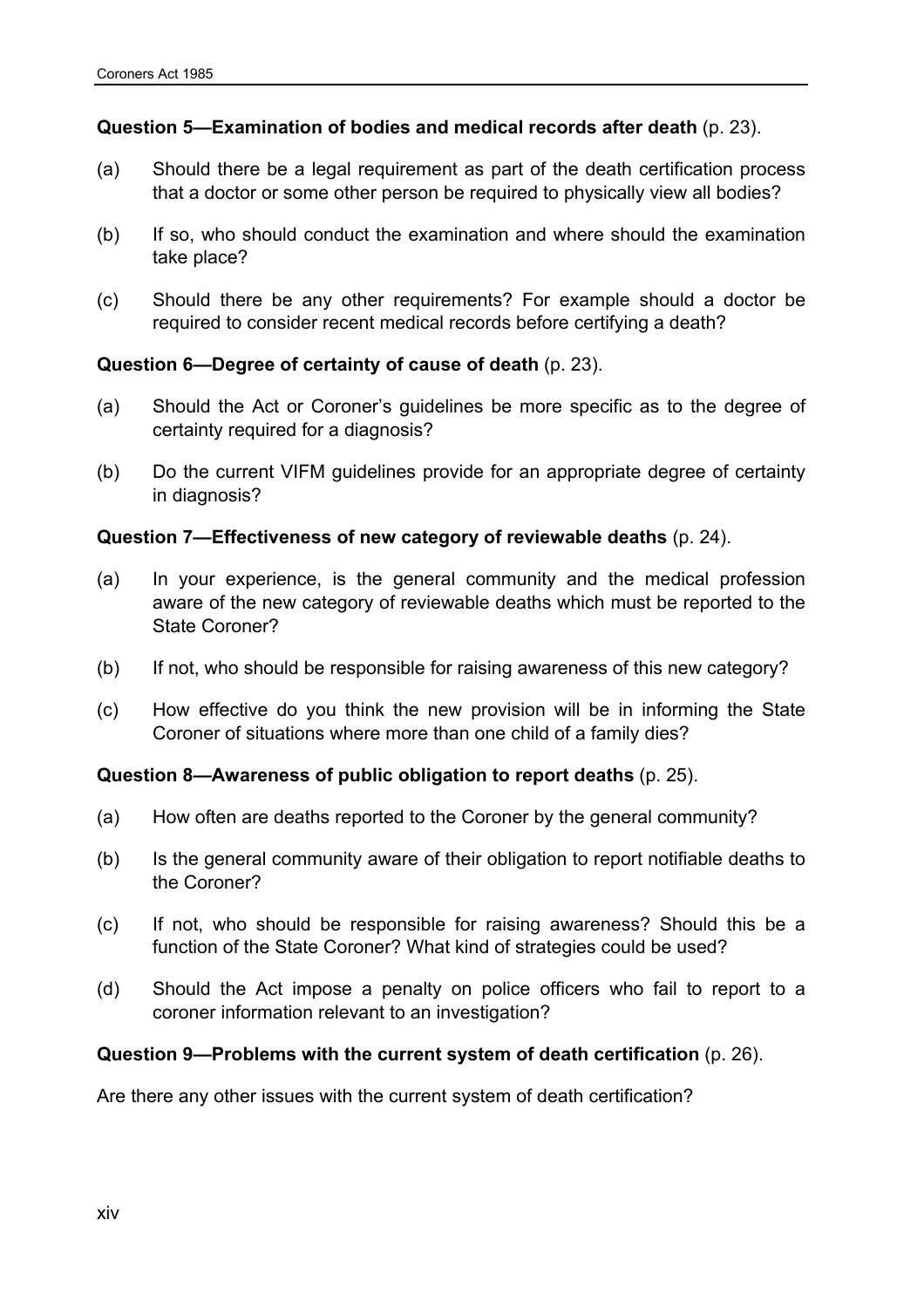## **Question 10—Death certification system reform** (p. 31).

Does the death certification system in Victoria need to be strengthened?

If so, how?

Some law reform options to consider include:

Option A. The system recommended by the Shipman Inquiry in its third report:

All deaths should be reported to a coroner so that the Coroner makes the decision about which deaths require further investigation. The Coroner should be responsible for certifying all deaths whereas doctors should only provide a medical opinion on the cause of death. The Coroner should also consult with the family of the person who has died on the cause of death.

Option B. The system recommended in the Luce Report:

The Coroner should continue to only be informed of notifiable deaths but that all death certificates would be scrutinised by a medical assessor at the Coroner's office. For deaths not reportable to the Coroner, two professional medical opinions should be required to certify the cause of death.

Option C. The system proposed by the UK government in 2004:

Doctors should continue to certify the cause of death but two doctors should be required to certify a death. The second doctor should be attached to the Coroner's office so that the office would have the opportunity to scrutinise all deaths. A clinical team supervised by the medical examiner should screen cases and will be able to request further information from the deceased person's family about the circumstances of the death.

#### **Chapter three**

#### **Question 11—Appointment of coroners** (p. 35).

- (a) Does the practice of appointing a State Coroner for a fixed term of 3 years have the potential to compromise the independence of the position?
- (b) Should the Act be changed so that the State Coroner is appointed for a defined period? If so, how long should the appointment be for?

#### **Question 12—Coroners' powers of investigation** (p. 39).

- (a) Are there any problems or issues of concern with the current powers of entry, search and seizure?
- (b) Are you aware of any challenges to or criticisms of the exercise of these powers?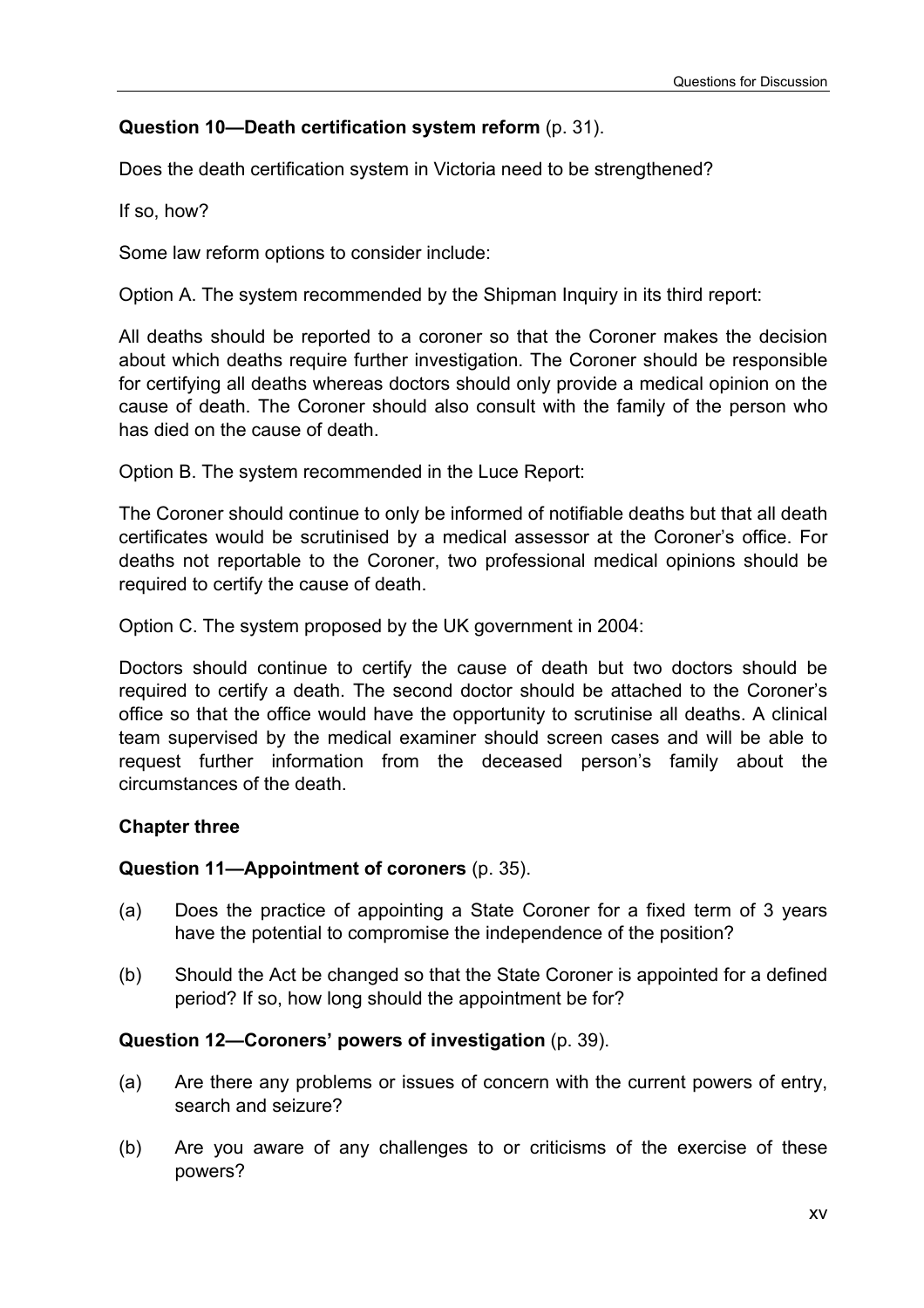#### **Question 13—Guidelines for Coroners' Investigations** (p. 40).

- (a) Are there any issues or concerns in relation to the State Coroner's guidelines and investigation standards?
- (b) In your experience, are all Coroners in Victoria familiar with the standards and guidelines and do they consistently use and apply them when investigating a death?
- (c) Are coroners' investigations reviewed to assess whether the standards and guidelines are consistently applied?
- (d) Can the public readily access all of the State Coroner's guidelines and investigation standards? Are the current guidelines and investigation standards publicised in any way?
- (e) Do all newly appointed Coroners, including Magistrates in rural areas, participate in coronial training in death investigation?
- (f) Are there any other kind of investigations which need investigation standards or guidelines?
- (g) Should the Act specifically require Coroners to have regard to the recommendations of the Royal Commission into Aboriginal Deaths in Custody relating to the investigation of deaths in custody?

#### **Question 14—Police Assistance with Coroners' investigations** (p. 42).

- (a) Should Coroners have the power to require investigating police officers to report directly to Coroners and to issue directions to police officers concerning investigations, as recommended by the Royal Commission into Aboriginal Deaths in Custody in 1991?
- (b) In your opinion, are there any kinds of coronial investigations where it is not appropriate for the investigations to be undertaken by police officers? What alternatives could be considered? Are there any resource issues to consider?

#### **Question 15—Legal assistance with Coroners' investigations** (p. 43).

- (a) Do the State Coroner or coroners currently appoint lawyers to assist with investigations?
- (b) Should the law require coroners to appoint lawyers to assist inquiries in relation to the investigation of deaths in custody?
- (c) Should the law require the State Coroner to appoint lawyers to assist coroners with other kinds of investigations?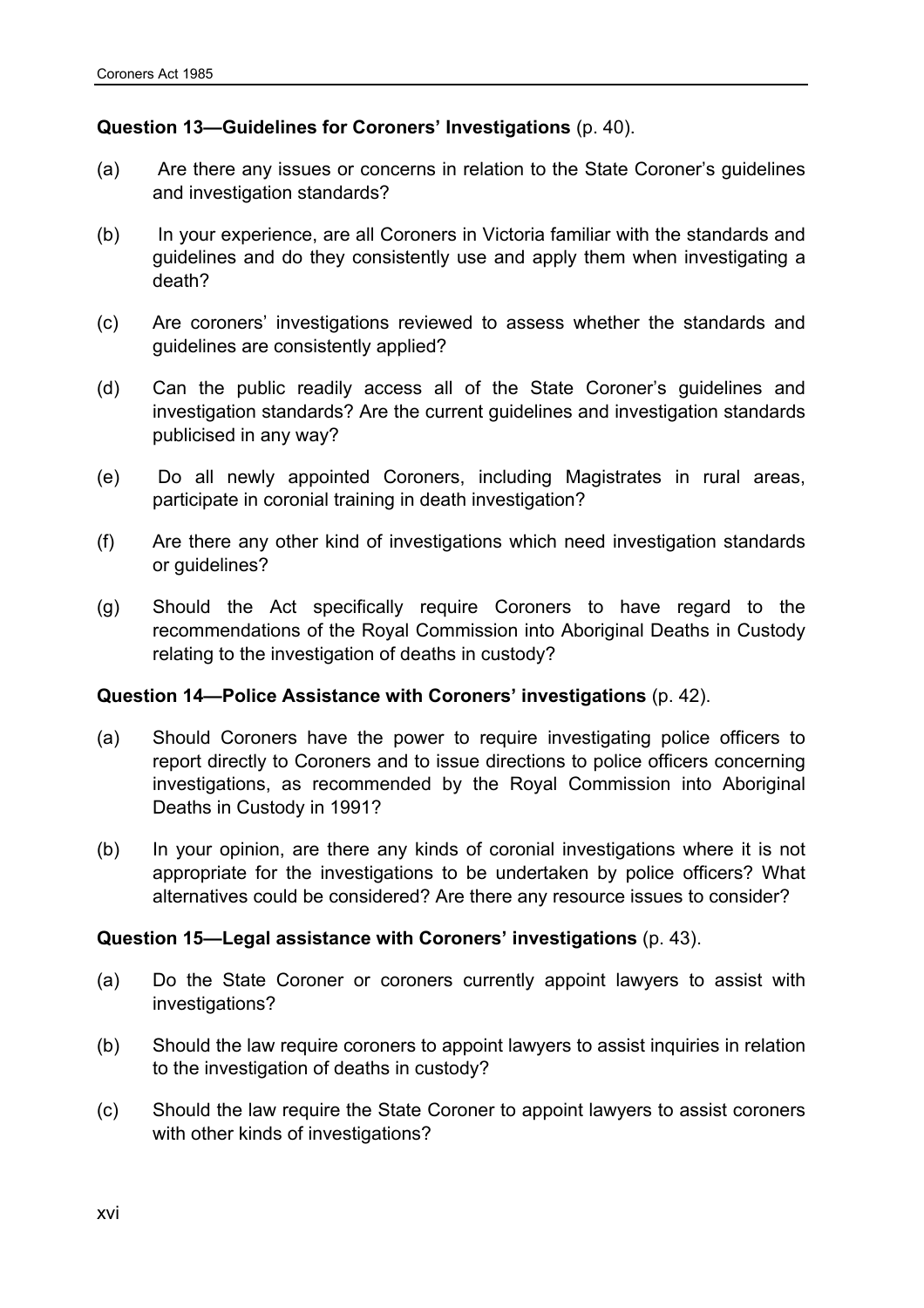### **Question 16—Other Assistance with Coroners' investigations** (p. 44).

- (a) Do Coroners currently use other kinds of investigators? Are there any resource issues associated with using investigators?
- (b) Do you think that certain kinds of investigators should be appointed under the Act? What duties and obligations do you think this kind of investigator should have?

#### **Question 17—Mandatory Inquests** (p. 46).

- (a) Are there any issues or concerns with the current category of deaths in which an inquest is mandatory?
- (b) Should the current category of mandatory inquests be extended?

#### **Question 18—Discretionary Inquests** (p. 49).

- (a) Are there any issues or concerns with the current criteria coroners use to determine if a discretionary inquest should be held?
- (b) Are there any issues or concerns in relation to the appeal process to the Supreme Court following a coroner's refusal to hold an inquiry?

#### **Question 19—Coroner's discretion not to hold, continue or recommence an inquest** (p. 50).

- (a) Do you think that there are certain circumstances where it should be mandatory not to hold, continue or recommence an inquest?
- (b) Are there any issues or concerns regarding the way coroners currently exercise their discretion not to hold, continue or recommence an inquest?
- (c) Do you think the Act should indicate what factors a coroner should consider when exercising this discretion?
- (d) In your opinion, what factors should a coroner consider?

#### **Question 20—Multiple death inquests** (p. 52).

Should the Act define the circumstances in which multiple death inquests are permitted?

#### **Question 21—Coroner's powers at an inquest** (p. 54).

Are there any issues or concerns in relation to a coroner's powers at an inquest?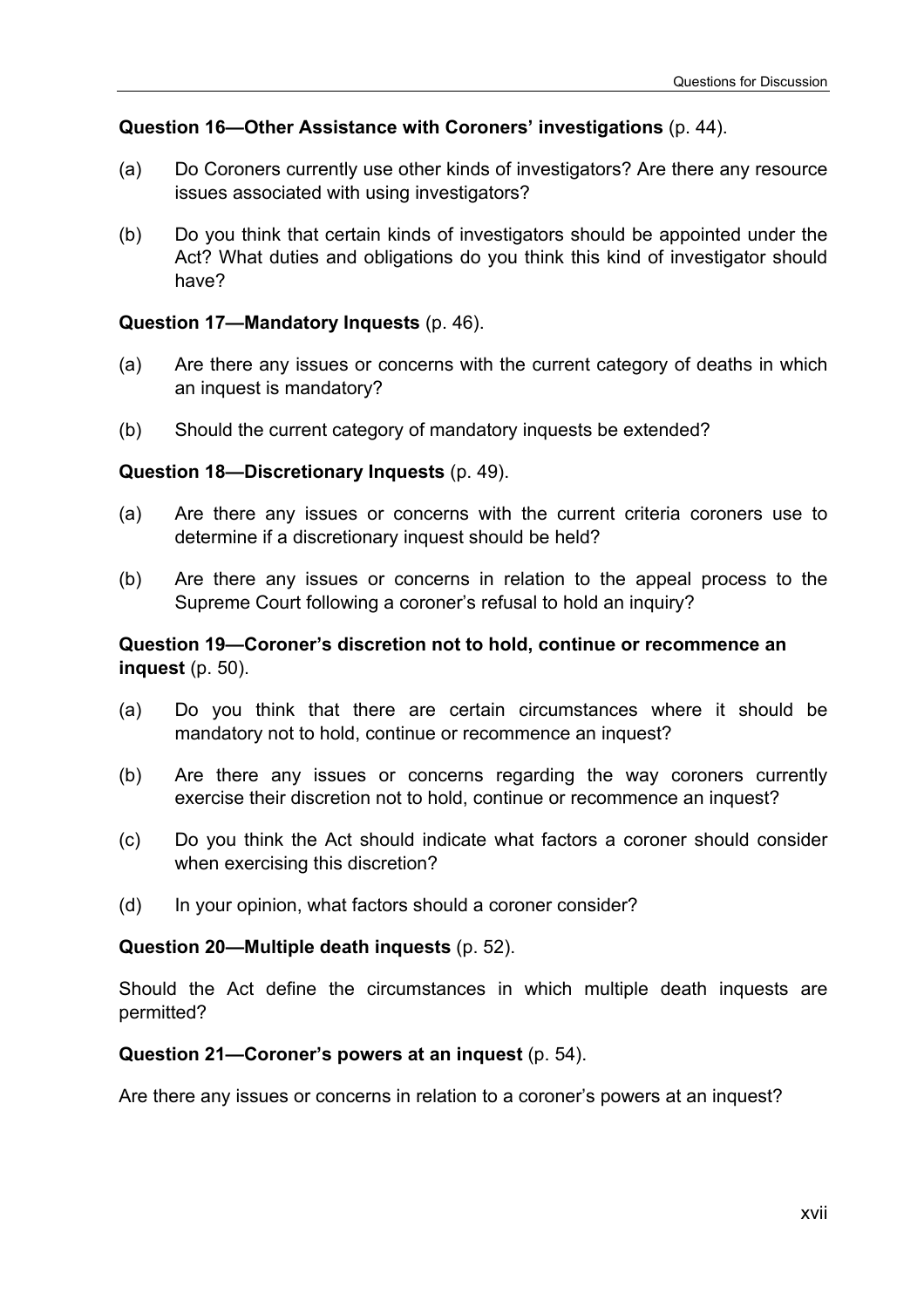#### **Question 22—Privilege against self incrimination** (p. 57).

Is a change to the law limiting a person's right to claim privilege against self incrimination at coronial inquests justified?

#### **Question 23—Rights of Appeal** (p. 62).

- (a) Is the Supreme Court the most appropriate jurisdiction to hear appeals under the Coroners Act?
- (b) Should the power of the State Coroner be extended to include the power to review a coroner's findings made on investigation without an inquest?
- (c) Are there any other issues or concerns with the current grounds of appeal to the State Coroner and to the Supreme Court?

#### **Question 24—Investigation of suspected deaths** (p. 62).

Are there any issues or concerns with the way in which suspected deaths are reported to, and investigated by the Coroner?

#### **Chapter four**

#### **Question 25—Investigations and Inquests into fires** (p. 65).

- (a) Do you think that a modern coronial system should continue to investigate nonfatal fires or do you think that these kind of investigations could be undertaken by the fire authorities, such as in Queensland and Western Australia?
- (b) In your experience, does the Coroners system effectively investigate fires and make recommendations to prevent future fires and improve safety?

#### **Question 26—Investigations and Inquests into disasters** (p. 66).

- (a) Do you think the scope of a coroner's power to investigate should appropriately include the power to investigate disasters and to make recommendations in relation to disasters?
- (b) What kind of events do you think should be included in the definition of "disaster"?

#### **Chapter five**

#### **Question 27—Systems for identifying similar kinds of deaths** (p. 68).

(a) How effective are the current systems for identifying similar kinds of death, such as the National Coroners Information System?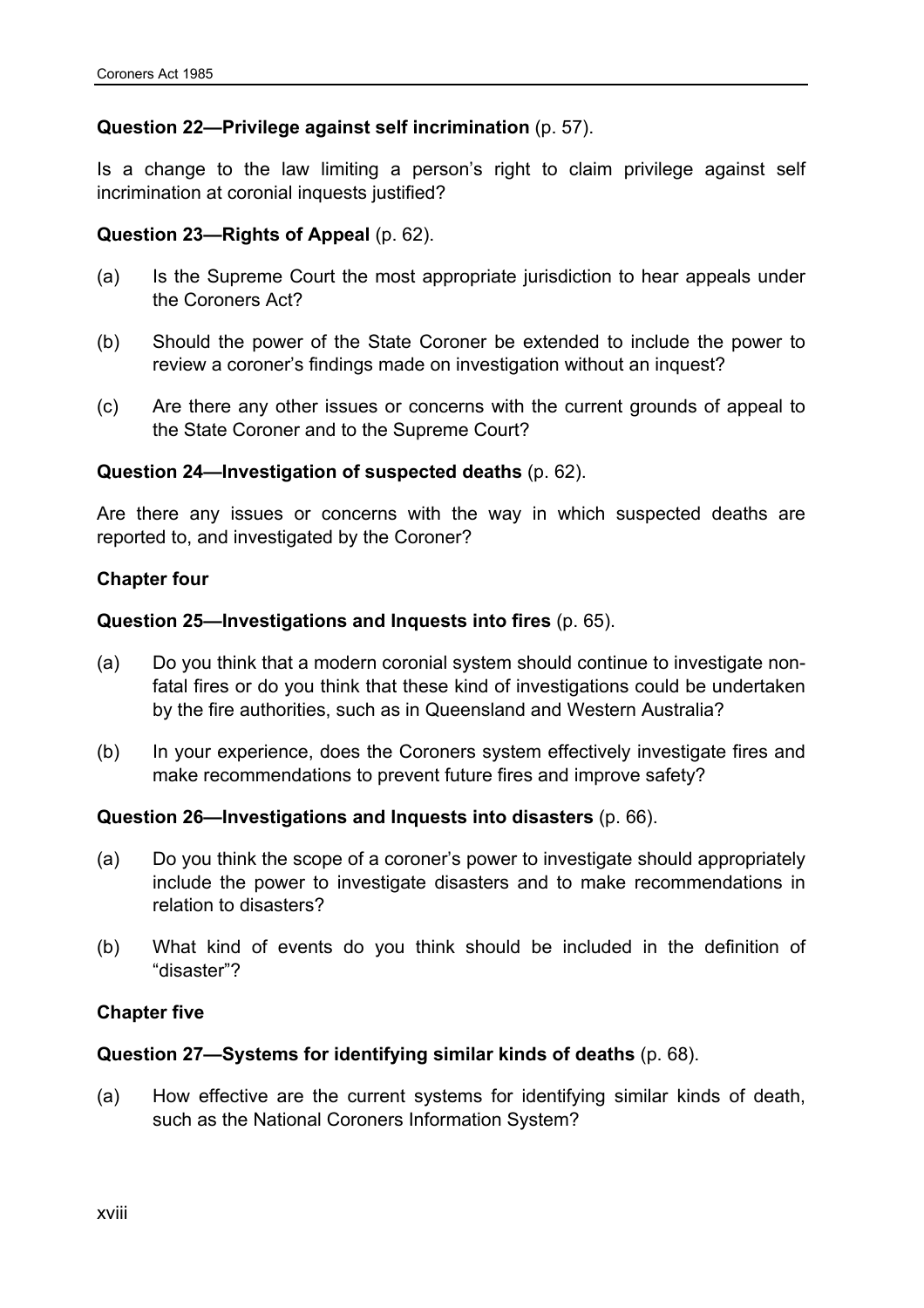- (b) Are there any resource issues in relation to the National Coroners Information System?
- (c) Do all Coroners use the system when investigating deaths to establish whether there are also similar kinds of deaths to the death which they are investigating?

### **Question 28—Implementing RCADC recommendations** (p. 71).

Do you have any comments regarding the implementation of the 1991 RCADC recommendations relating to coronial investigations?

### **Question 29—The Coroner's role in death and injury prevention** (p. 77).

- (a) How effective do you think the current system is in preventing death and injury?
- (b) Do you think that the preventative role of the Coroner should be expanded in any way? Should the preventative role of a coroner be a specific function of the Act?
- (c) Should the Act require a mandatory response to certain coronial recommendations? Should the State Government be required to provide a written response to certain Coronial recommendations within a specified timeframe? Should responses to recommendations be required to be tabled in Parliament?
- (d) Should anyone be responsible for monitoring the implementation of coroner's recommendations? Who do you think should be responsible?
- (e) What are your views on alternative systems such as the Ontario system? Do you think this kind of system would be effective in Victoria?

### **Question 30—The Coroner's role in improving safety in the health care system**  (p. 78)

- (a) Do you think that the Coroner's current role allows an appropriate level of involvement in improving general patient safety in the Victorian health care system?
- (b) In your experience, are there any obstacles or issues preventing a coroner from fulfilling this role?
- (c) What strategies or system improvements could be implemented to overcome these obstacles?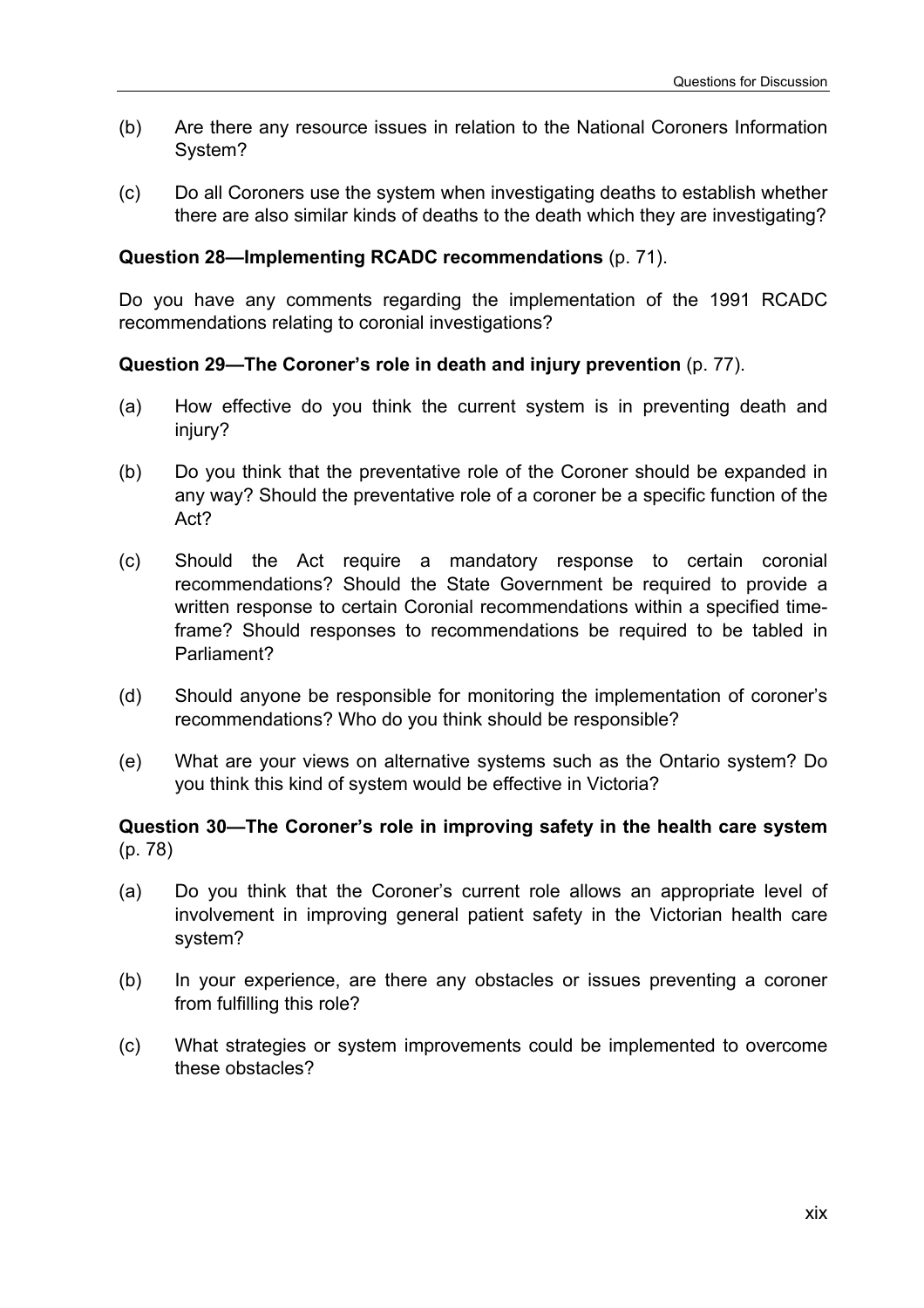## **Chapter six**

### **Question 31—Needs of the community** (p. 80).

- (a) In general terms, what do you identify as the needs of a member of the community who is involved in the coronial process following the death of a family member or friend?
- (b) Do you think that the Coroners Act is able to accommodate those needs? Are there any resource issues to consider?

### **Question 32—Right to be informed** (p. 83).

- (a) Should the Act give family members the right to be informed or to be kept informed of certain events in relation to the inquiry?
- (b) Should the Act define the term "family member"? Who should be included in the definition?
- (c) Who should be required to inform the family? Should anyone be responsible for ensuring that this occurs?
- (d) Are there any resource issues to consider?

### **Question 33—Touching and viewing the body of the person who has died** (p. 84).

- (a) Should the Act specifically give the family of the person who has died the option of viewing and touching the body while the body is under the control of the Coroner?
- (b) Should there be any limit to this right?

#### **Question 34—Access to the scene of death** (p. 85).

- (a) Should the Act give a coroner the specific power to restrict access to the place where a death occurred?
- (b) Should the Act give the immediate family of the person who has died the right to access the place where the death occurred?
- (c) Should there be any limit to this right?

#### **Question 35—Accessing information** (p. 86).

(a) Are there any issues or concerns regarding the requirement in the Act that a coroner may make available any statements that the Coroner intends to consider at an inquest to "any person with a sufficient interest"?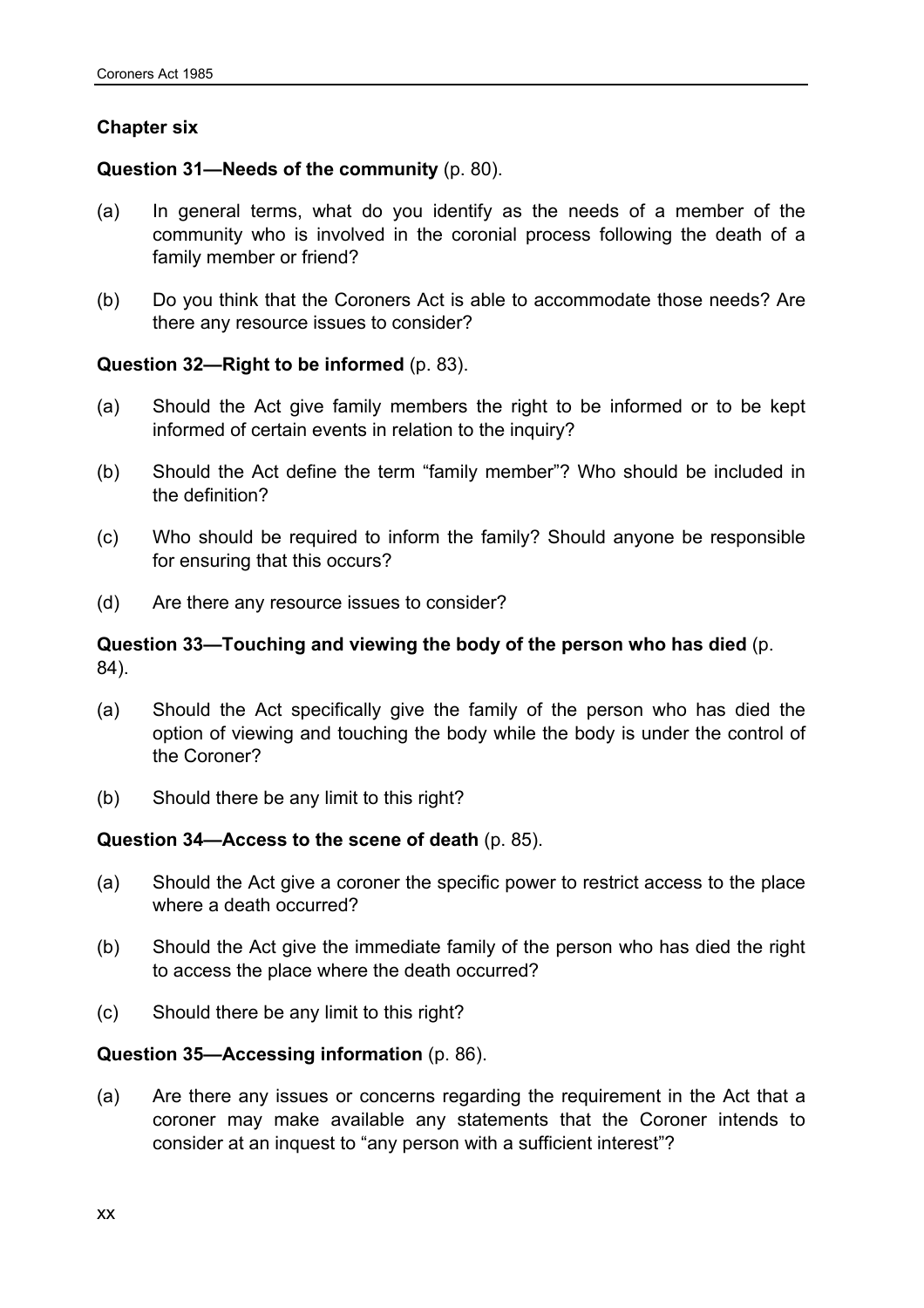- (b) Should the Act specify that family members should be able to access statements and other information as soon as it becomes available?
- (c) Should the Act place any restriction on the right to access certain sensitive documents such as medical files? Who, in your opinion should not have access to this information?

#### **Question 36—Notification of Inquest** (p. 88).

(a) Should the Act require that before an inquest may be held, a coroner must consider:

•whether a member of the immediate family has been notified of the time and place of the hearing; or

•if a member of the immediate family has not been notified of the time and place of the hearing—whether reasonable efforts have been made to do so?

(b) Should the Act require a coroner to have regard to the recommendations made by the Royal Commission into Aboriginal Deaths in Custody relating to notifying immediate family members regarding the inquest?

#### **Question 37—Rights regarding autopsy** (p. 93).

- (a) Should the Act require the Coroner to notify the senior next of kin that the Coroner proposes to order an autopsy and that the senior next of kin has a right to object to a direction that an autopsy be performed?
- (b) Should there be any circumstance in which a coroner may order an autopsy without first contacting an available senior next of kin to see if that person has any objections to the autopsy?
- (c) Should the Act permit anyone else besides the senior next of kin to object to the Coroner directing that an autopsy be performed?
- (d) Should the Act require a coroner to consider the appropriateness of less invasive forms of autopsy where the senior next of kin objects to a full internal surgical autopsy?
- (e) Do you think that the Supreme Court is the most appropriate appeal avenue for people wishing to object to autopsies? Are there any alternatives?

#### **Question 38—Rights to removed organs and tissues** (p. 95).

(a) Should the Act require coroners to inform the senior next of kin

•when tissue or a body part has been retained after the autopsy;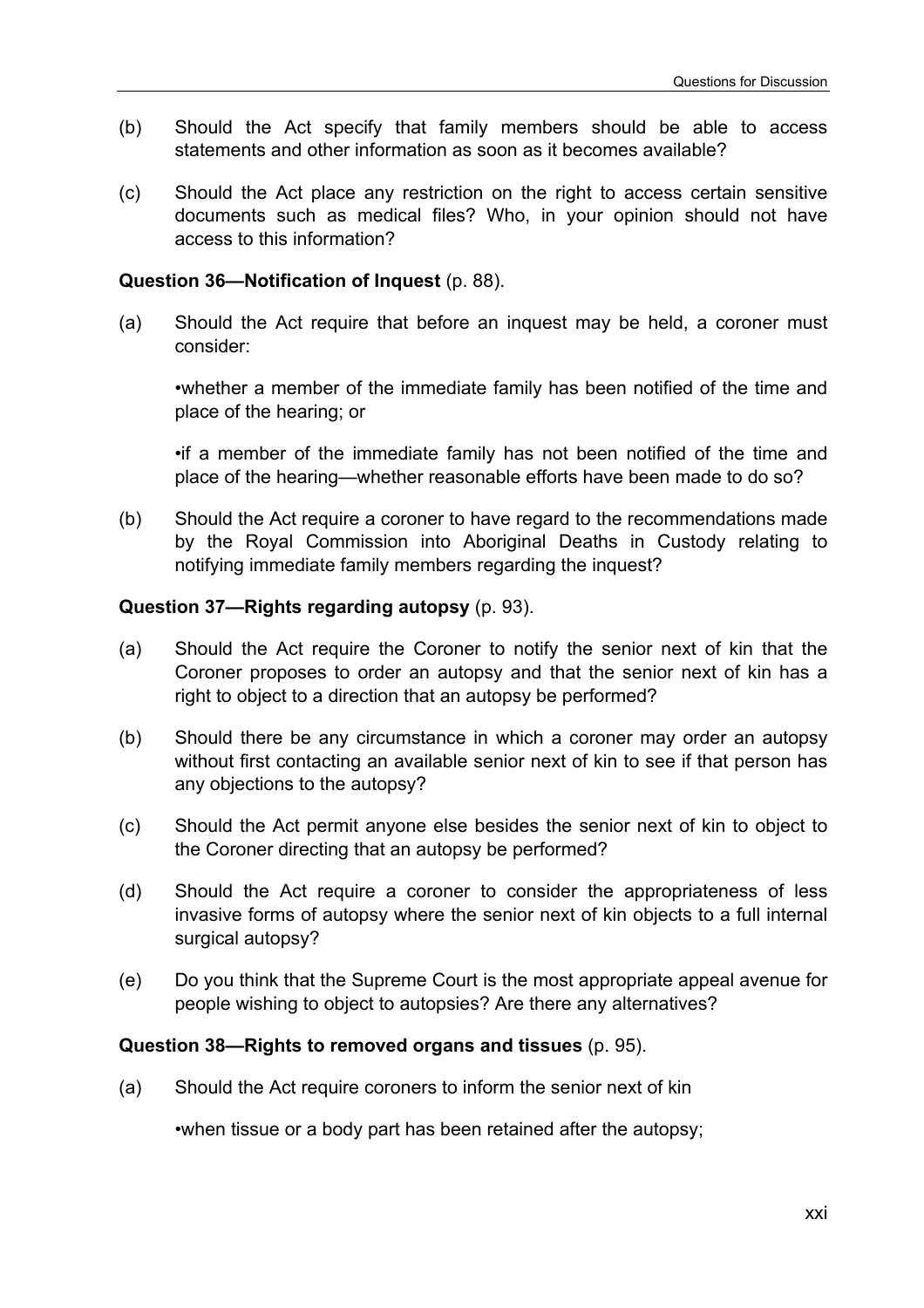•what the options are when the Coroner decided that it is no longer necessary to retain the tissue or organ?

(b) What options should the family have when the Coroner no longer requires the tissue or the organ?

#### **Question 39—Rights to observe and attend autopsy** (p. 96).

- (a) Should the Act allow a family member or their representative to attend the autopsy?
- (b) Should the Act permit the family to request that a second autopsy be carried out?

#### **Question 40—Release of the body** (p. 97).

Are there any issues or concerns with the operation of the requirement in the Act that a coroner investigating a death must issue as soon as reasonably possible, a certificate permitting burial or cremation?

#### **Question 41—Exhumation** (p. 97).

Are there any issues or concerns in relation to the requirement in the Act which permits the State Coroner to order that a body be exhumed if he or she reasonably believes that it is necessary for the investigation of a death?

#### **Question 42—Right to legal representation** (p. 98).

Do you have any issues or concerns in relation to the right to legal representation at an inquest?

#### **Question 43—Counselling Support Service** (p. 98).

Should the Act require the State Coroner's Office to inform family members about the availability of the free counselling service?

#### **Question 44—Other issues and your experience** (p. 98).

Are there any issues relating to your experiences in the Coronial system that you would like to discuss?

#### **Question 45—Functions of the Coroners Act** (p. 98).

Should accommodating the needs of families be a specific function of the Act?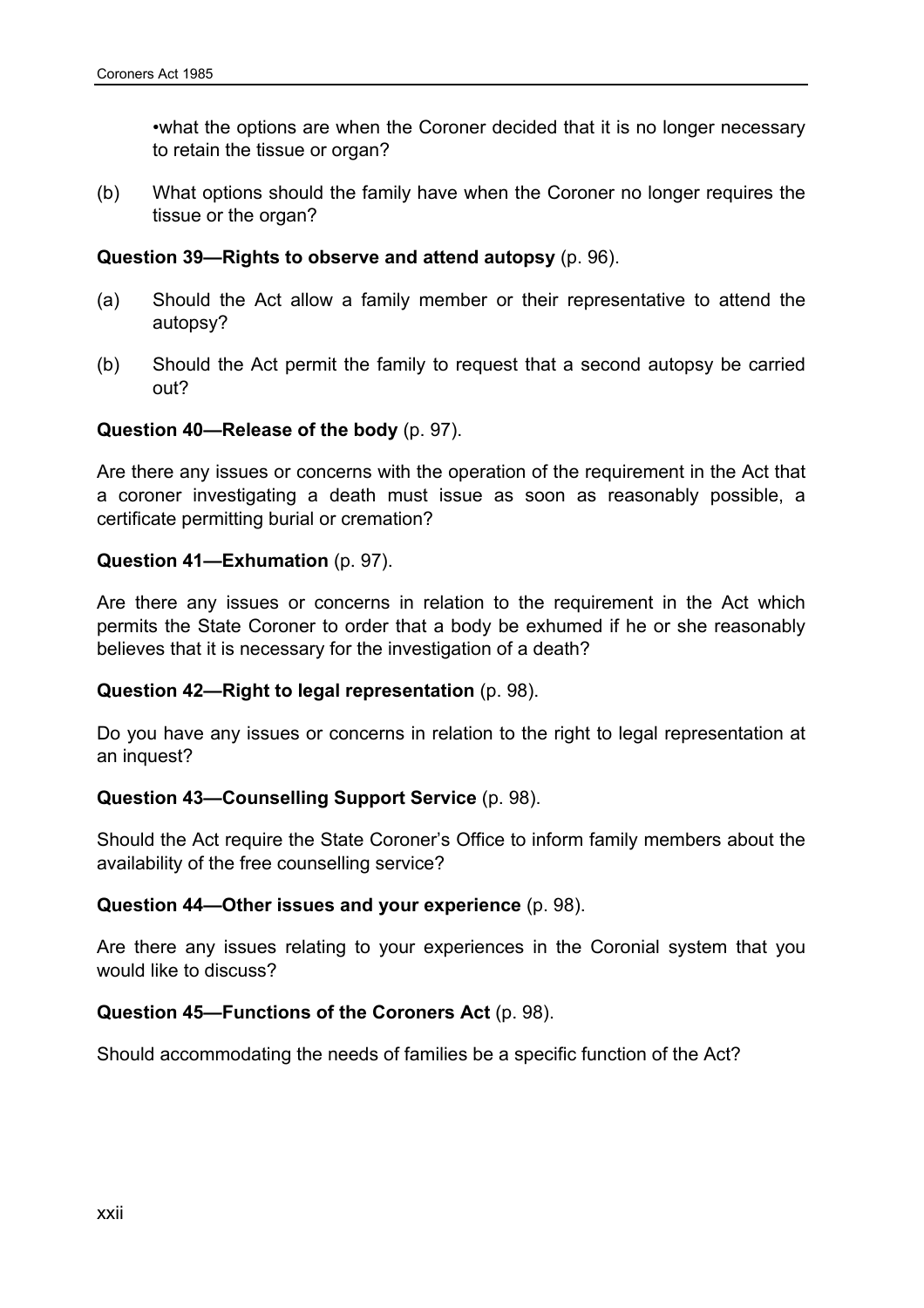The office of the Coroner is a very ancient one; the functions exercised by the holders of the office have changed over the centuries as the needs of the social order have altered. The social order remains in a process of development. It is consistent with the adaptability characteristic of the office of Coroner that the present and future needs of society should lead to a review of those functions and the conditions of their exercise in light of existing circumstances.<sup>1</sup>

This is what Sir John Norris QC wrote in his 1980 review of Victoria's *Coroners Act* (1958). Following the last review, the State Coroner's Office has continued to develop its role in investigating notifiable deaths with an increased emphasis on accident prevention. Since 1980, there have been a number of inquires in both Australia and overseas which have questioned aspects of the coronial system.

The Victorian Parliament Law Reform Committee will review the functions of the Coroner's Office and consider whether the current *Coroners Act* (1985) needs to be amended or modernised to better meet the needs of the community in 2005.

# **Terms of Reference**

l

In December 2004, the Victorian Parliament Law Reform Committee (the Committee) received terms of reference to review the Coroners Act 1985 (the Act). Under the terms of reference the Committee is required to inquire into the effectiveness of the Act (excluding Part 9 of the Act which deals with the operation of the Victorian Institute of Forensic Medicine).

In particular the Committee is asked to consider whether the Act is an appropriate legislative framework for investigating fires and deaths and the making of recommendations to prevent these events and improve safety.

The Committee has also been asked to consider the appropriateness of the Act in providing support to the family and friends of the person whose death is investigated by the Coroner. In this regard the Committee is required to recommend areas where the Act should be amended or modernised to better meet the needs of the community.

The terms of reference require the Committee to examine coronial legislation and its operation in other jurisdictions.

<sup>1</sup> Norris J, *The Coroners Act 1958—A General Review,* Victorian Government Printer, 1980, p. 1.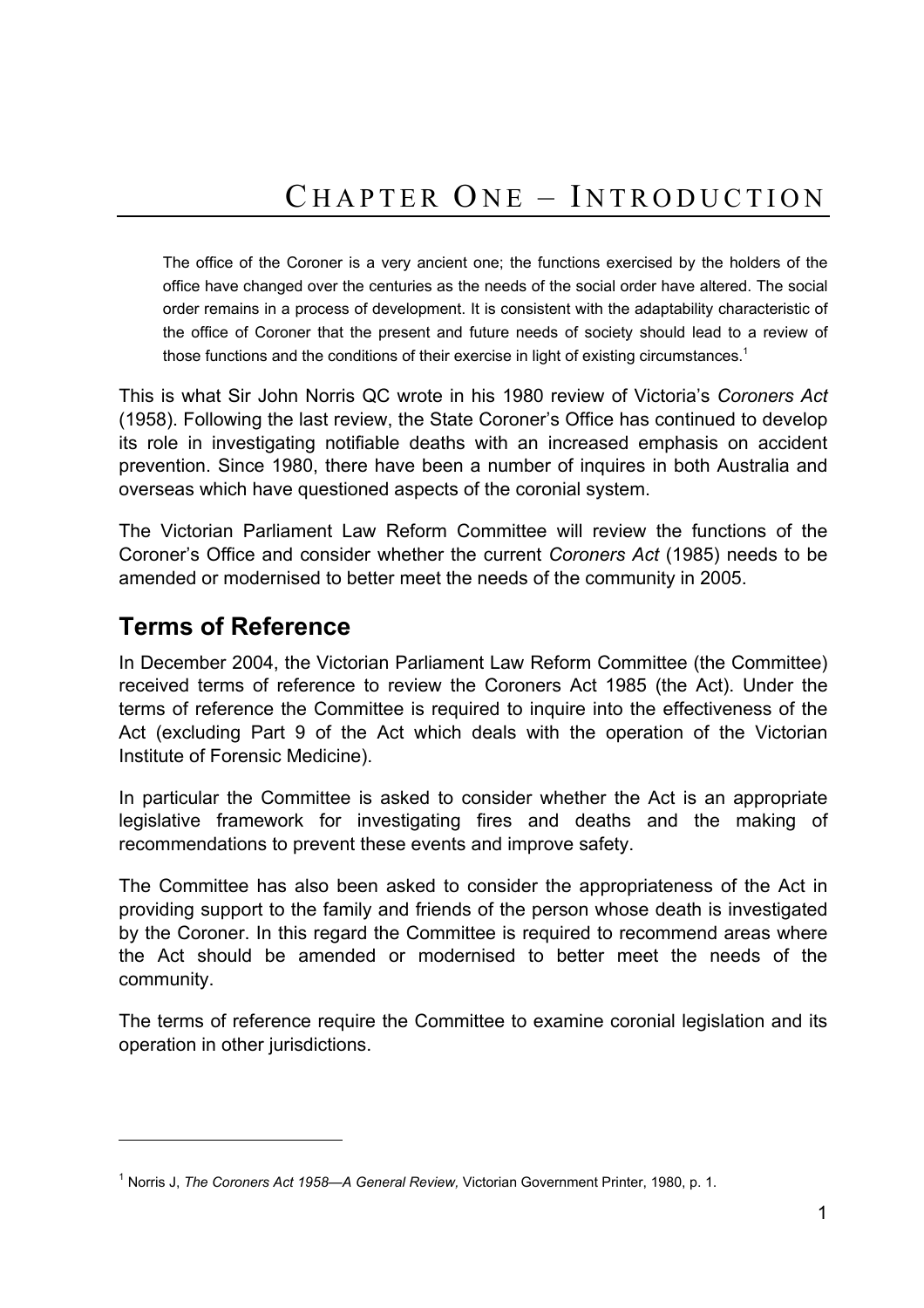# **Purpose of this Discussion Paper**

The aim of this paper is to provide an outline and questions for discussion for anyone wishing to make a submission to the Committee.

The outline considers the effectiveness of:

- the system in which notifiable deaths are brought to the attention of the Coroner. (Chapter Two)
- the Act, case law and procedures which currently govern a coroner's investigations and inquiries. (Chapters Three and Four)
- the existing mechanisms which allow a coroner to make recommendations to prevent future death and injury. (Chapter Five)
- the way in which the present Act responds to and supports the families and friends of the person who has died. (Chapter Six)

By way of comparison, the outline also examines equivalent laws and alternative systems in other jurisdictions, along with various law reform recommendations.

The questions for discussion ask readers:

- about their experiences in the current coronial system; and
- their opinion on the various alternatives to the current system discussed in the outline.

# **The Coroner's system in Victoria**

A coroner investigates deaths and fires which have been reported to the State Coroner's Office. The aim of investigation is to find out what happened and why. A coroner may also make recommendations aimed at preventing future deaths or fires.

As part of an investigation into a death, a coroner may direct that an autopsy be performed. In Melbourne, autopsies are performed by forensic pathologists at the Victorian Institute of Forensic Medicine (VIFM). Under the *Coroners Act*, VIFM provides forensic pathology services in Melbourne and oversees and co-ordinates these services throughout Victoria.

# **The Inquiry process**

After the Committee has received written submissions, public hearings will be held in Melbourne later in the year.

Following the public hearings, the Committee will write its Final Report in which it will make recommendations to the State Government. The Final Report will also be tabled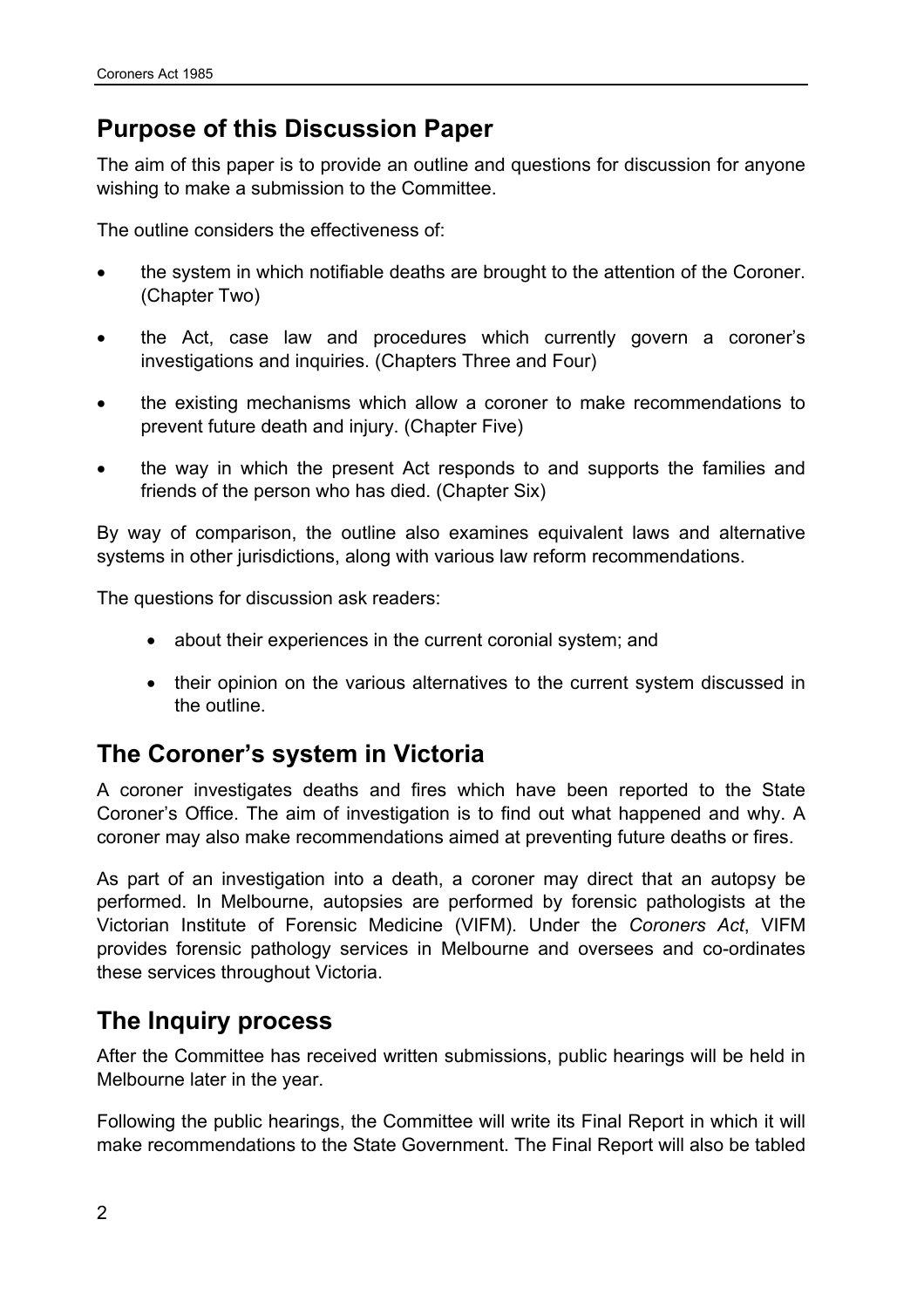in Parliament. The Government will then consider those recommendations and make a response within six months from when the Report is tabled.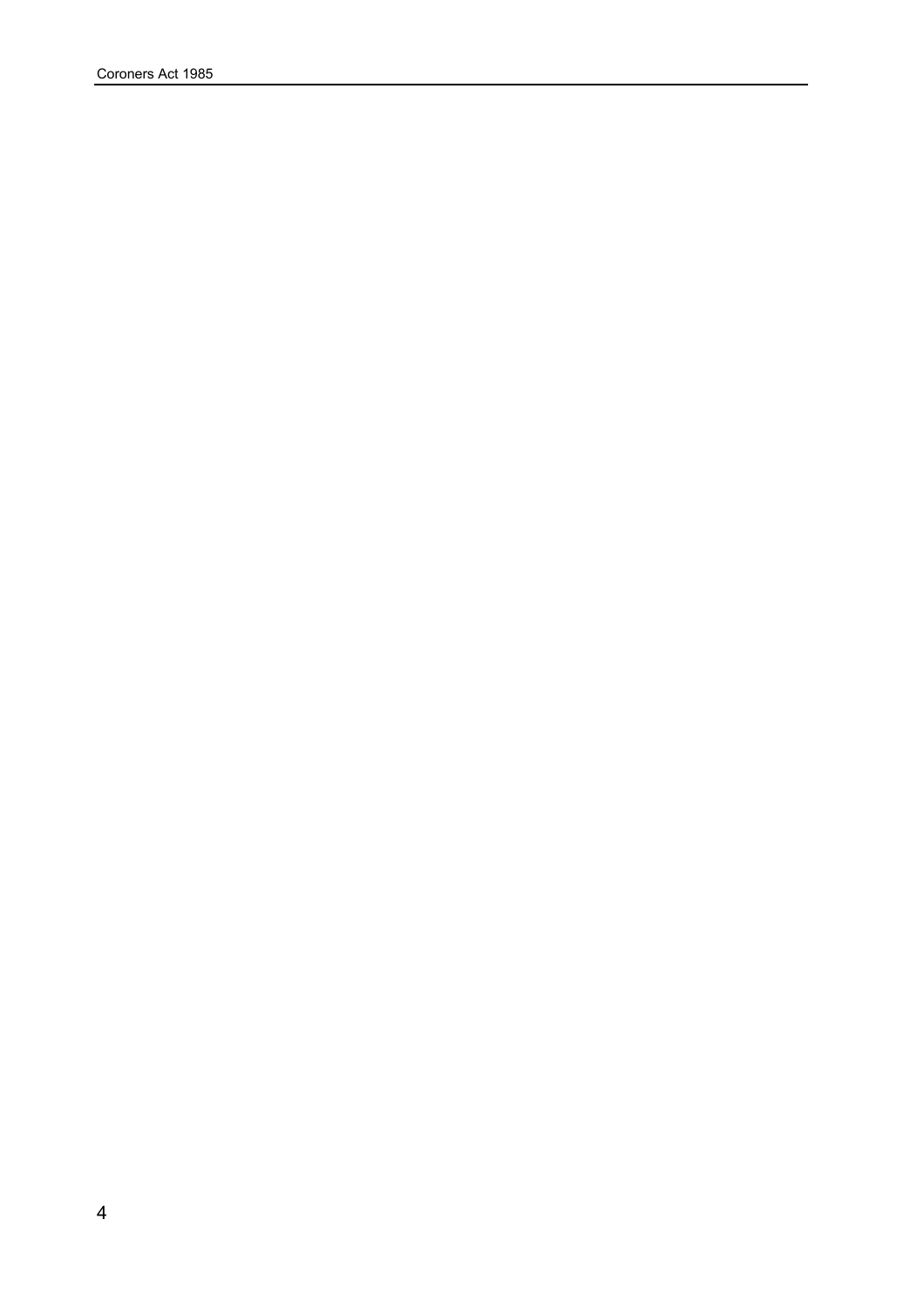# C HAPTER T WO – REPORTING DEATHS TO THE CORONER

The Coroner only investigates deaths which are actually reported to the Coroner's Office. The *Coroners Act* 1985 does not require the Coroner to actively investigate deaths which are not reported. It is vital, therefore that there is an efficient system which ensures that all notifiable deaths are brought to the attention of the Coroner so that they may be appropriately investigated.

In this chapter, that system is examined beginning with a discussion of the circumstances in which the Act requires a doctor to notify the Coroner about the death of a person. The Committee asks whether the legal categories of reportable deaths are stated with clarity and whether any changes to these categories are justified. The Committee also examines the position in the other Australian jurisdictions.

Doctors are not solely responsible for notifying the Coroner. In certain circumstances the Act requires others to notify a coroner and this aspect of the Act is also discussed.

Finally, the Committee examines issues which have arisen in international jurisdictions and the various law reform options which have resulted. The Committee considers whether similar issues could occur in Victoria and whether the Victorian system needs change.

# **The current system for reporting deaths to the Coroner**

# *Doctors' obligation to report*

When a person dies and the death is *not* referable to the Coroner, the *Births, Deaths and Marriages Act* 1996 requires his or her doctor to complete a medical certificate stating the cause of death.<sup>2</sup> This process is known as "death certification". After the doctor has notified the Registrar of Births, Deaths and Marriages ("the Registrar") of the death, the Registrar then registers the death and issues a death certificate.<sup>3</sup>

<sup>2</sup> *Births, Deaths and Marriages Act* 1996, s. 37. The legal obligation to certify the death is on the doctor who was "responsible for the person's medical care immediately before the death "or the doctor who examines the body of the person after death.

<sup>3</sup> *Births, Deaths and Marriages Act* 1996, s. 40 and s. 46.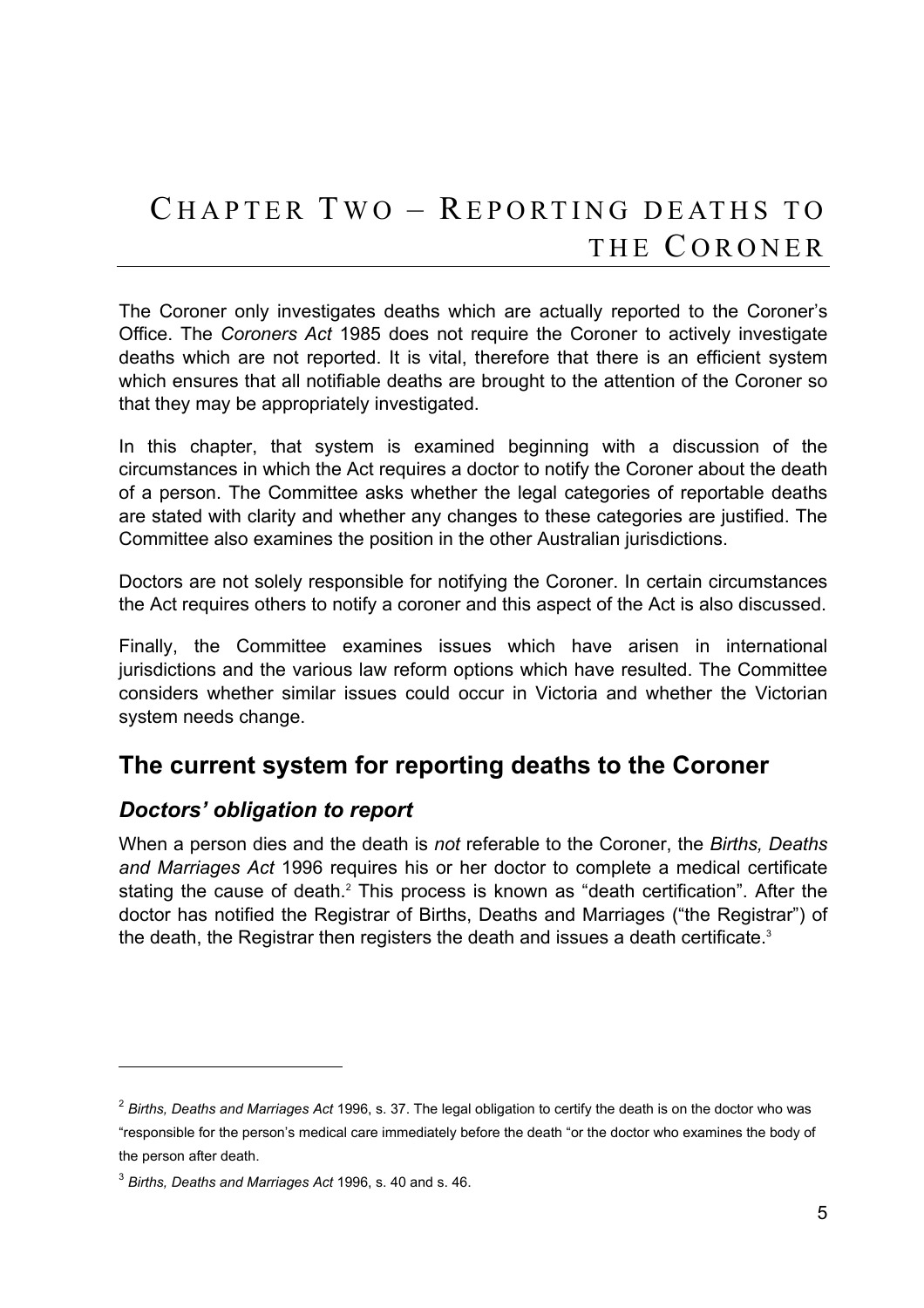However doctors are not required to report all deaths to the Registrar. Certain deaths must instead be reported to a coroner.4 The *Coroners Act* 1985 requires doctors who are "present at or after" certain kinds of deaths to report that death to a coroner.<sup>5</sup>

The Act requires doctors to notify a coroner if:

- $\bullet$  the death is "reportable"; $\degree$
- $\bullet$  the doctor does not view the body of the person who has died;<sup>7</sup>
- $\bullet$  the doctor is unable to determine the cause of death; $\textdegree$
- no doctor attended the person within 14 days before the death and the doctor is unable to determine the cause of death from the deceased's immediate medical history;<sup>9</sup> or
- the death is "reviewable".<sup>10</sup>

## **Reportable deaths**

"Reportable death" is defined in the Act<sup>11</sup>. There are two requirements. First, the Act requires that the death must be in some way "connected" with Victoria.12

Second, the death must meet one of the criteria set out in the Act. In general terms, reportable deaths include:

- unexpected, unnatural, violent and accidental deaths;
- deaths involving anaesthetics;
- deaths of persons in care or custody; and

<sup>4</sup> *Coroners Act 1985,* s. 13(3)*.* Under the *Births, Deaths and Marriages Act* 1996, s. 37(4) a fine may be imposed on a doctor who notifies the Registrar of a death where the death should be reported to a coroner under the *Coroners Act.*

 $<sup>5</sup>$  If one or more doctors are present, then only one doctor is required to report to the Coroner: s. 13(4).</sup>

<sup>6</sup> *Coroners Act 1985,* s. 13(3)(a). "Reportable death" is defined in s. 3(1).

<sup>7</sup> *Coroners Act 1985,* s. 13(3)(b).

<sup>8</sup> *Coroners Act 1985,* s. 13(3)(c).

<sup>9</sup> *Coroners Act 1985,* s.13(3)(d).

<sup>10</sup> *Coroners Act 1985,* s 13A(2). "Reviewable death" is defined in s. 3(1) as the death of a second or subsequent child of a "parent". The Act requires doctors to notify the State Coroner if the death is a reviewable death.

*<sup>11</sup> Coroners Act* 1985, s. 3(1): definition of "reportable death".

 $12$  i.e. the person's body is in Victoria; or the death occurred in Victoria; or the cause of death occurred in Victoria or the person ordinarily resided in Victoria at the time of death: s.3(1) :definition of "reportable death".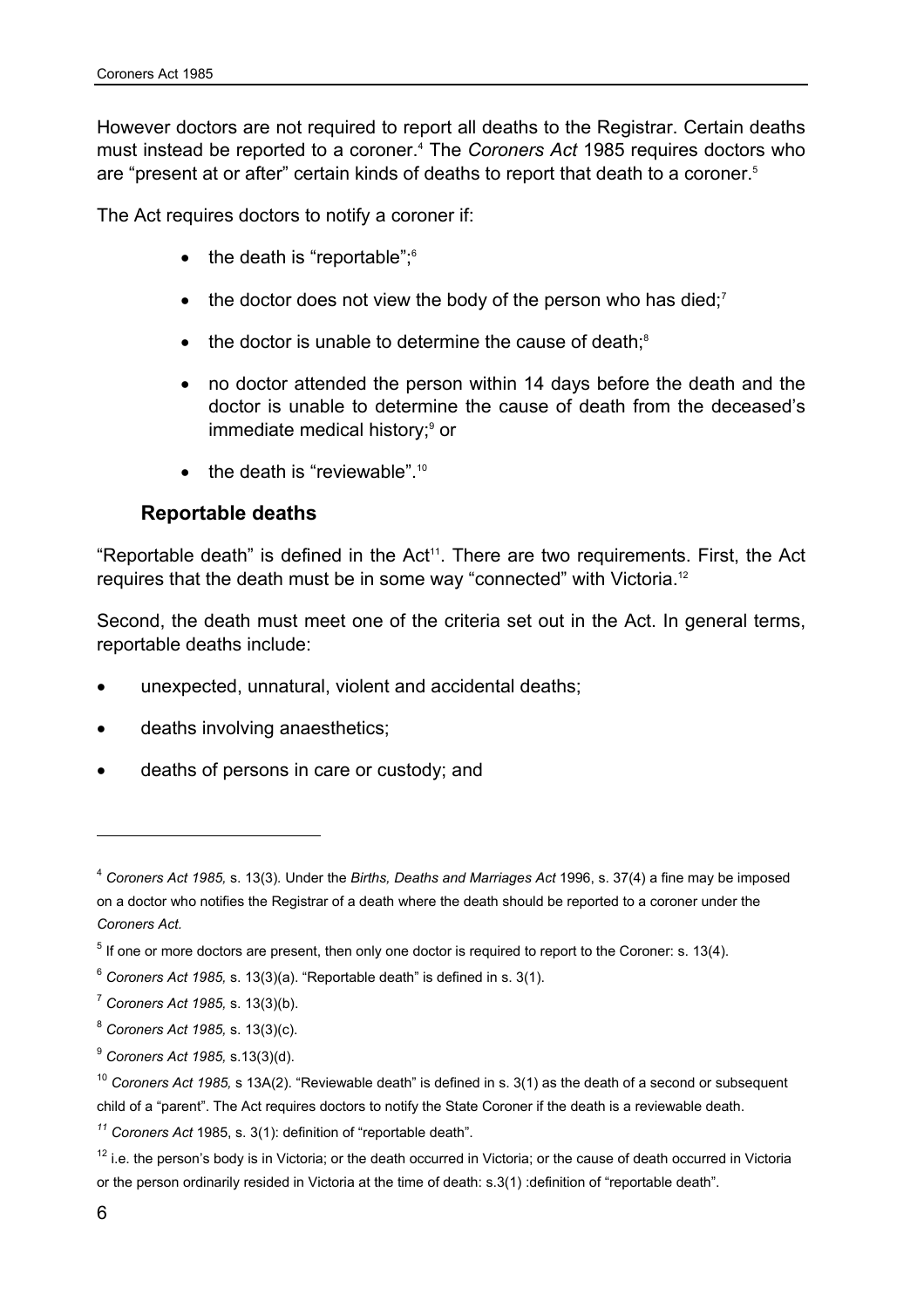deaths where the identity of the person or the cause of his or her death has not been established.

The full definition of "reportable deaths" from the Act is set out below:

| s.3(1)     |                   |                                                                                                                                                                                     |
|------------|-------------------|-------------------------------------------------------------------------------------------------------------------------------------------------------------------------------------|
| $(\ldots)$ |                   |                                                                                                                                                                                     |
| a death-   |                   |                                                                                                                                                                                     |
|            | (e)               | that appears to have been unexpected, unnatural or violent or to have<br>resulted, directly or indirectly, from accident or injury; or                                              |
|            | (f)               | that occurs during an anaesthetic; or                                                                                                                                               |
|            | (g)<br>causes; or | that occurs as a result of an anaesthetic and is not due to natural                                                                                                                 |
|            | (h)               | that occurs in prescribed circumstances; or                                                                                                                                         |
|            | (i)               | of a person who immediately before death was a person held in care; or                                                                                                              |
|            |                   | (iaa) of a person who immediately before death was a patient within the<br>meaning of the Mental Health Act 1986 but was not a person held in care; or                              |
|            | (ia)              | of a person under the control or care of the Secretary to the Department<br>of Justice or a member of the police force; or                                                          |
|            | (i <b>b</b> )     | of a person in respect of whom a court has made a non-custodial<br>supervision order under section 26 of the Crimes (Mental Impairment and<br>Unfitness to be Tried) Act 1997; or   |
|            | (i)               | of a person whose identity is unknown; or                                                                                                                                           |
|            | (k)               | that occurs in Victoria where a notice under section 37(1) of the Births,<br>Deaths and Marriages Registration Act 1996 has not been signed; or                                     |
|            | (1)               | that occurs at a place outside Victoria where the cause of death is not<br>certified by a person who, under the law in force in that place, is authorised to<br>certify that death; |

When a doctor certifies a death, he or she must apply his or her medical knowledge to categorise the death according to legal terms in the Act. So that the Coroner is informed of all reportable deaths, a doctor will need to be able to clearly understand and apply these definitions to every death which he or she certifies.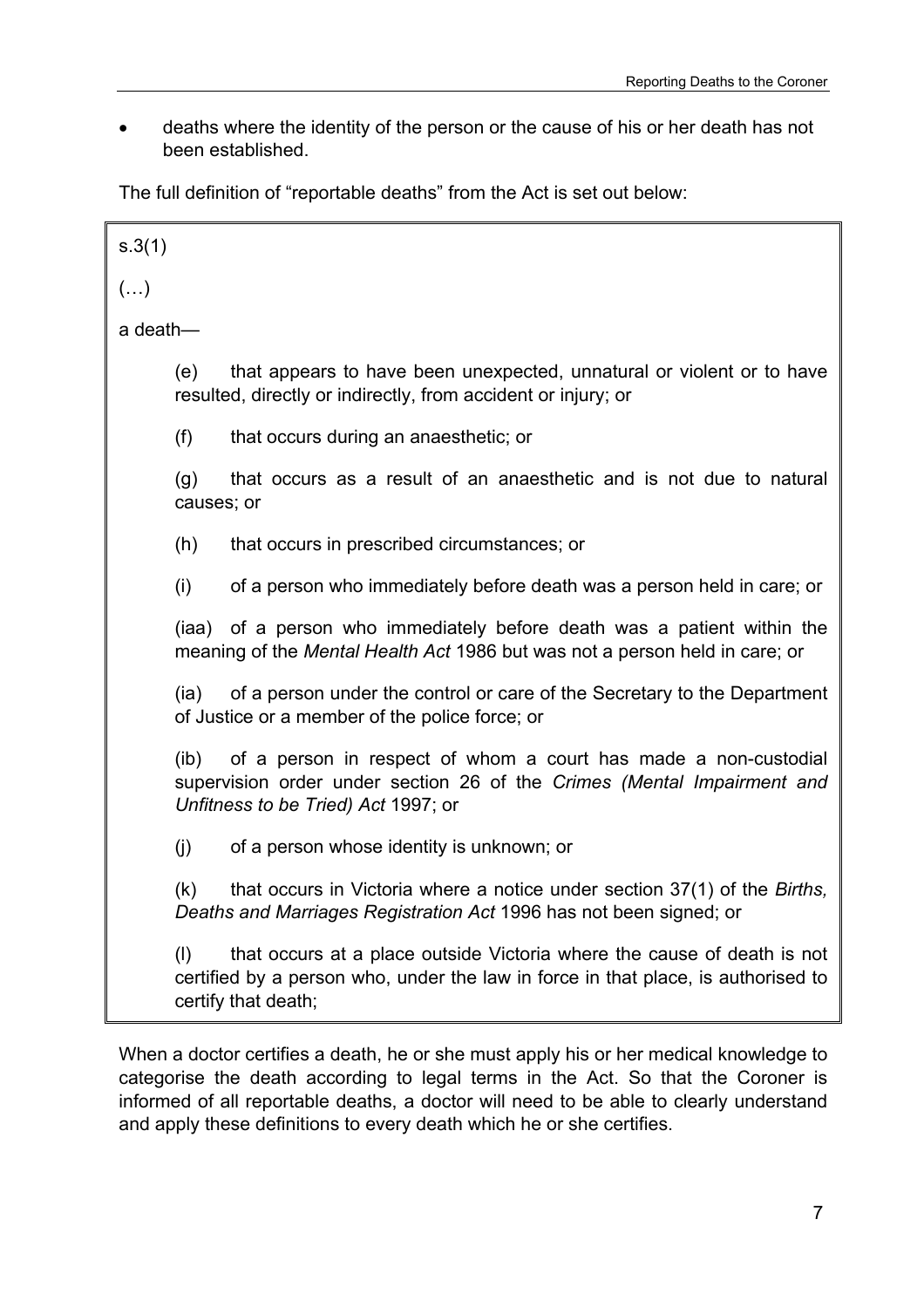However the Act does not define what is meant by some of these terms and the Office of the State Coroner does not issue guidelines to doctors. The Victorian Institute of Forensic Medicine (VIFM) has however published a statement on reportable deaths which doctors can refer to. The statement is available on the Medical Practitioners Board of Victoria website.<sup>13</sup>

As part of this review, the Committee therefore will need to establish whether the legal categories of reportable deaths are stated with clarity and whether any changes to the categories are justified.

We will now examine the first three categories in further detail.<sup>14</sup>

## *Unexpected, unnatural, violent and accidental deaths*

One commentator has pointed out that what is meant by an "unexpected death" in the Act is not clear.<sup>15</sup> For instance, is the death to be unexpected by the treating doctor or by the family of the person who has died?<sup>16</sup> The concept of what is an unexpected death, can at times be subjective as it sometimes depends on the amount of information a person has about the medical history of the person who has died.

Another concern is with the definition of "unnatural" death. Two commentators have questioned what the Act means when it refers to this term. 17 For example: is a death from mesothelioma<sup>18</sup>, caused by industrial exposure to asbestos 40 years before, a natural or unnatural death?<sup>19</sup> The Act and the Victorian Institute of Forensic Medicine

http://www.cancervic.org.au/cancer1/patients/asbestos/mesothelioma.htm

<sup>&</sup>lt;sup>13</sup> Victorian Institute of Forensic Medicine, *Statement on Death Certificates and Reportable Deaths.* Available at : http://www.medicalboardvic.org.au/content.php?sec=42

 $14$  We do not include a discussion on the fourth category "deaths where the identity of the person or the cause of his or her death has not been established". The question of the level of certainty required in establishing the cause of death is discussed later in this chapter.

<sup>&</sup>lt;sup>15</sup> Ranson, D., "How effective? How efficient?—The Coroner's role in medical treatment related deaths", *Alternative Law Journal,* Vol. 23, No. 6, December 1998.

<sup>&</sup>lt;sup>16</sup> Ranson, D., "How effective? How efficient?—The Coroner's role in medical treatment related deaths", above note 15.

<sup>17</sup> Lynch, M., "Natural Disease and the Coroner", *Journal of Law and Medicine,* Vol. 7 May 2000, pp. 345-350 and Ranson, D., "How effective? How efficient?—The Coroner's role in medical treatment related deaths", above note 15.

 $18$  Mesothelioma is a cancer which usually affects the outer membrane of the lungs (pleura). It is linked to exposure to asbestos. Further information is available from

<sup>&</sup>lt;sup>19</sup> Ranson, D., "How effective? How efficient?—The Coroner's role in medical treatment related deaths", Above note 15.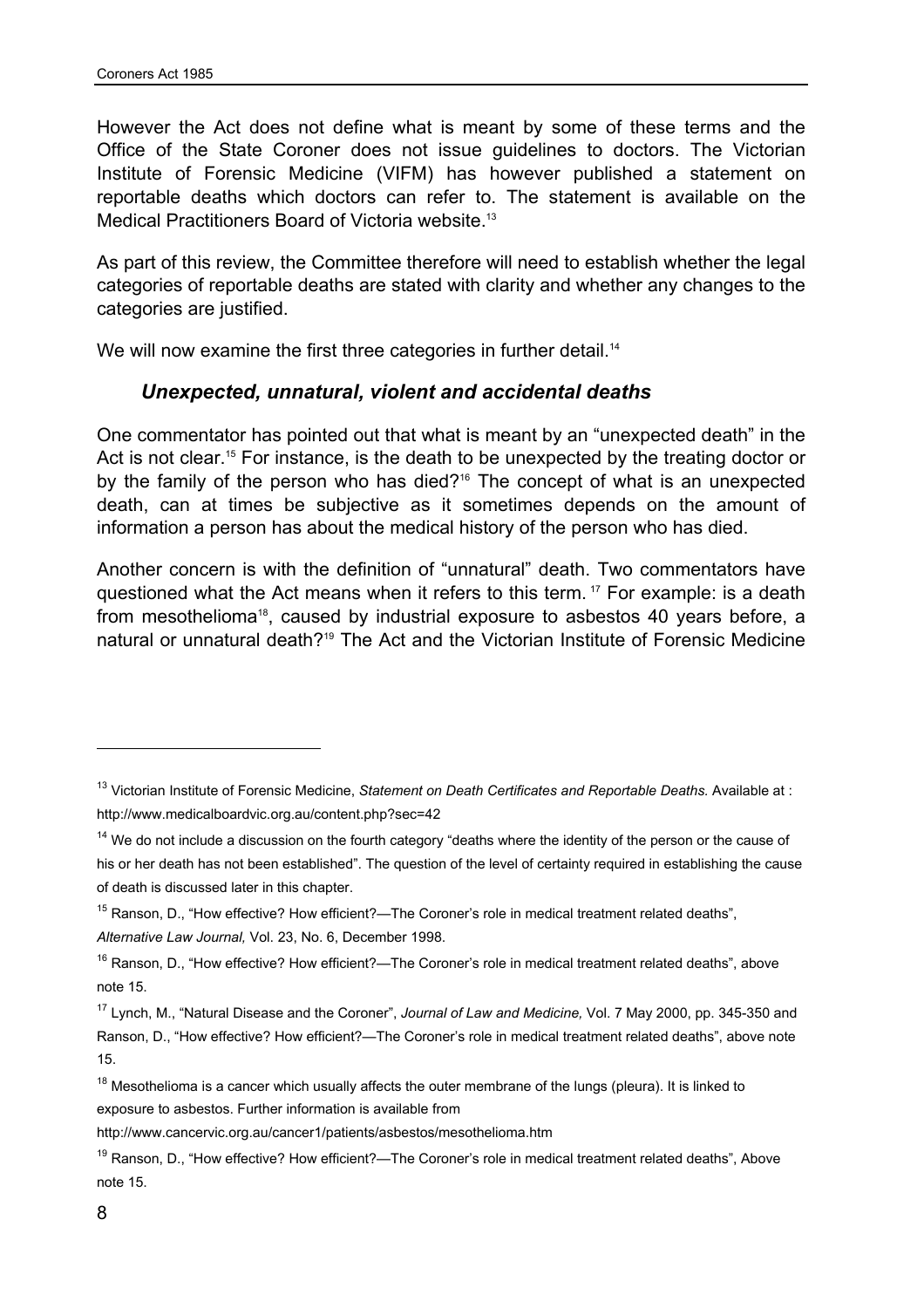(VIFM) statement on reportable deaths do not offer guidance to doctors faced with this question.<sup>20</sup>

However, in a recent investigation into a death, the State Coroner explained that since January 2004 asbestos exposure deaths "have been required to be reported" as this kind of death occurs from an "accident or injury" or is from an "unnatural" cause.<sup>21</sup> He reasons that "accident or injury" relates to the initial exposure to the asbestos fibres which eventually leads to the fatal disease, while "unnatural" relates to product creating the hazard (e.g. manufactured asbestos sheeting). $22$ 

The State Coroner acknowledges that until recently very few cases of mesothelioma have been reported to the Coroner and he believes that this may perhaps have been due to the medical profession generally not classifying this disease as resulting from an unnatural process or injury in the first place.<sup>23</sup>

VIFM offers the following advice to doctors as to what is meant by deaths appearing to result "directly or indirectly, from accident or injury":

This category includes all homicides, suicides and accidental deaths. 'Injury' is widely construed to include not only the effects of trauma but also those of drugs, poisons, heat, cold and electricity. It is not so widely construed to include 'natural' deaths following tobacco or alcohol abuse – for instance, carcinoma of the lung or cirrhosis of the liver, which should not be reported.24

#### **Other Australian Jurisdictions**

l

Despite individual variances, the law as to deaths that are reportable to a coroner is similar throughout Australia.<sup>25</sup>

In relation to the category "unexpected, unnatural, violent and accidental deaths", the law in the Northern Territory, Tasmania, South Australia and Western Australia is similar to Victoria.<sup>26</sup>

 $20$  The Statement does however acknowledge that "doctors should feel that they have a right to speak to a coroner or a pathologist if they think it is appropriate": Victorian Institute of Forensic Medicine, *Statement on Death Certificates and Reportable Deaths .* Available at : http://www.medicalboardvic.org.au/content.php?sec=42

<sup>21</sup> *Record of Investigation into a Death*, Case No: 2286/04, State Coroner's Office, Victoria, 19 November 2004. Available at www.coronerscourt.vic.gov.au.

<sup>22</sup> *Record of Investigation into a Death;* above note 21, p. 1.

<sup>23</sup> *Record of investigation into a Death,* Case no. :1598/03, State Coroner's Office, Victoria, 8 July 2000. Available at www.coronerscourt.vic.gov.au. The State Coroner cites Lynch, M., "Natural Disease and the Coroner"; above note 17 at 346 "the disease "mesothelioma" would have appeared on several hundred death certificates in Victoria in the last few years. However, between 1996 and 1998 only three deaths (...) were reported to the Coroner".

<sup>&</sup>lt;sup>24</sup> Victorian Institute of Forensic Medicine, Statement on Death Certificates and Reportable Deaths . Available at : http://www.medicalboardvic.org.au/content.php?sec=42

<sup>25</sup> Halsbury's Laws of Australia, K Walker, *Coroners* [115-95] at 16 February 2005.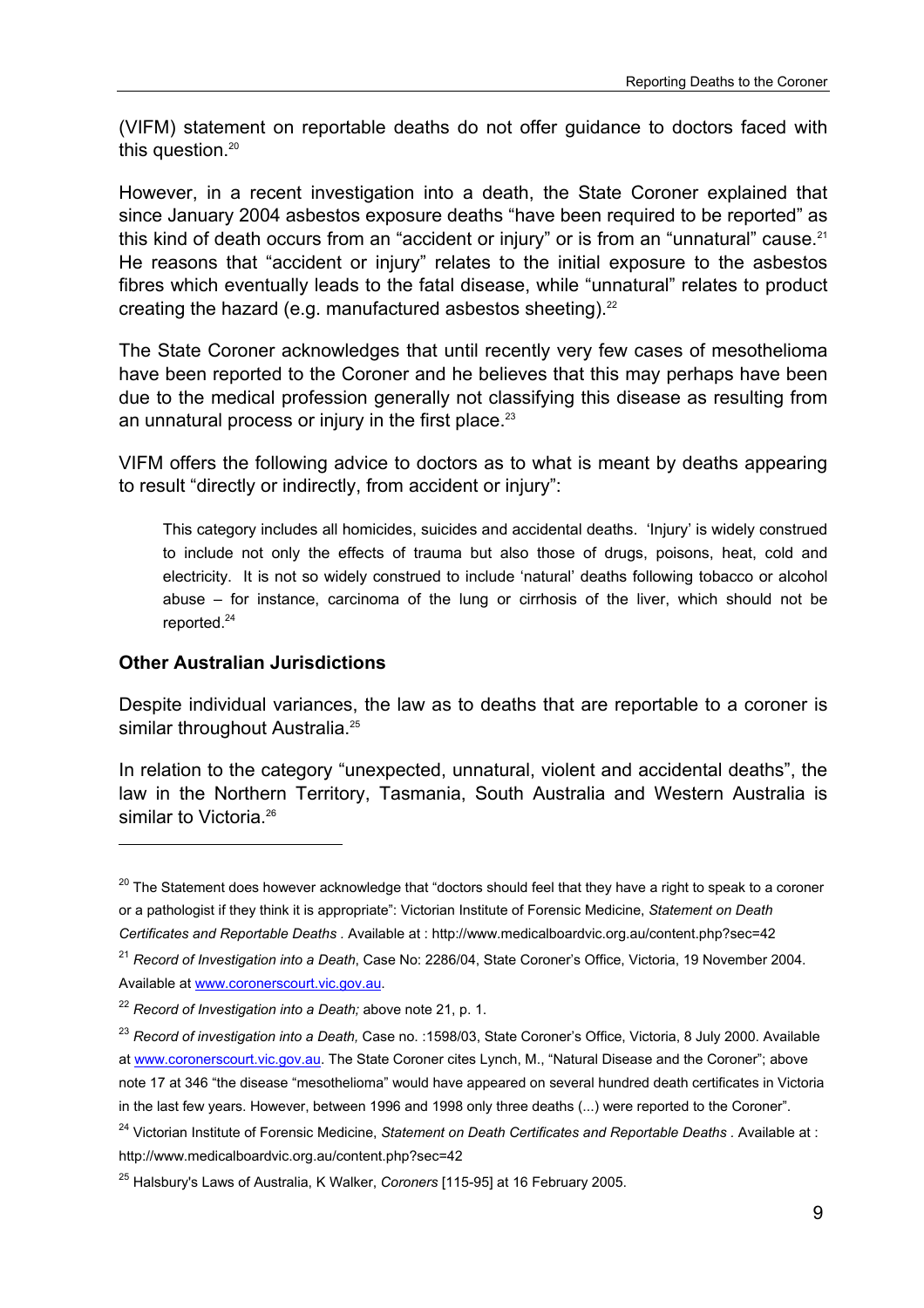In New South Wales the law is also similar although that jurisdiction uses the term "sudden death, the cause of which is unknown" not "unexpected death".<sup>27</sup> Also, in New South Wales, accidental deaths are not reportable unless the person died within a year and a day of the accident to which the cause of death is or may be attributable.<sup>28</sup>

In the ACT however, an accidental death is only reportable if it appears to be *directly*  attributable to the accident.<sup>29</sup> The ACT also does not use the term "unnatural" in its legislation. Instead like New South Wales, the ACT legislation, refers to these kinds of deaths as a "sudden death, the cause of which is unknown".30 Other types of deaths which are reportable in the ACT include the deaths of persons who are killed or found drowned.31

In Queensland, a reportable death includes a death which was "violent or otherwise unnatural" or where the "death happened in suspicious circumstances".<sup>32</sup> The Queensland State Coroner's Guidelines<sup>33</sup> give an indication of the kinds of deaths reportable under these categories.<sup>34</sup> For violent or otherwise unnatural deaths, the Guide advises:

By convention, diseases due to the longstanding effects of repeated relatively low-level exposure to chemicals are generally not regarded as unnatural. One reason for this is that the diseases that ultimately develop often involve the complex interplay between multiple environmental and genetic factors. Diseases arising in this way include cirrhosis in chronic alcoholics, lung cancer in smokers, mesothelioma in asbestos workers and dust-induced lung diseases in certain

<sup>26</sup> *Coroners Act* 2003 (SA) s. 3 (definition of reportable death: also includes "unusual deaths" in this definition), Note: This Act commences on 31 July 2005 unless proclaimed before this date; *Coroners Act* 1995 (TAS) s. 3 (definition of reportable death), *Coroners Act* 1996 (WA) s. 3 (definition of reportable death. As to deaths from asbestos related diseases, it is understood that in the early 1990s, the Western Australian State Coroner investigated about 150 cases under an 18 month period but, by 2000, deaths of this kind were no longer investigated due to difficulties in obtaining evidence and resource issues: Comments of State Coroner in *Record of investigation into a death (without Inquest),* Case no.:1598/03, State Coroner's Office, Victoria, 8 July 2000.

Available at www.coronerscourt.vic.gov.au

- <sup>27</sup> *Coroners Act* 1980 (NSW), s. 12B(1)(b).
- <sup>28</sup> *Coroners Act* 1980 (NSW), s. 12B(1)(f).
- <sup>29</sup> *Coroners Act* 1997 (ACT), s. 13(1)(h).
- <sup>30</sup> *Coroners Act* 1997 (ACT), s. 13(1)(c).
- <sup>31</sup> *Coroners Act* 1997 (ACT), s. 13(1)(a)-(b).
- <sup>32</sup> *Coroners Act* 2003 (QLD), s. 8(3)(b)-(c).

<sup>34</sup> State Coroner's Guidelines—Version 0 December 2003. Paragraph 3.1.4. Available at http://www.justice.qld.gov.au/courts/coroner/pdfs/guidelines.pdf

<sup>33</sup> The guidelines are issued under s. 14(1)(b) of the *Coroners Act* 2003 (QLD) which requires the State Coroner of Queensland to issue guidelines to all coroners.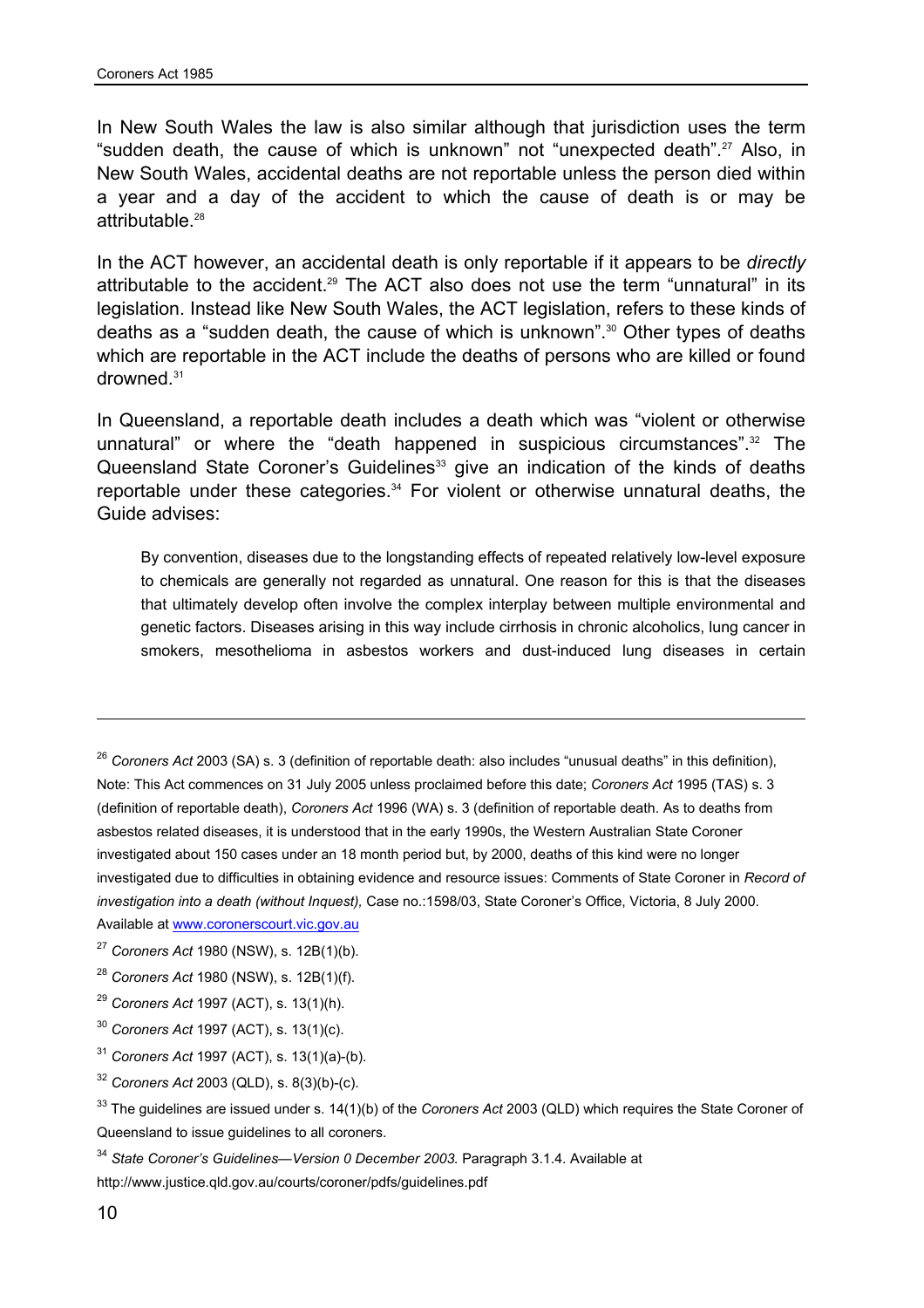occupations. (…) See Matthews P., Foreman J., *Jervis on the Office and Duties of Coroners*, Sweet & Maxwell, London,  $11<sup>th</sup>$  edition, 1983 at p 136.

The Guidelines further explain that the conventional distinction between natural and unnatural deaths reflects the distinction adopted by the World Health Organisation between natural and "external" causes. The Australian Bureau of Statistics (ABS) also uses this distinction.

In the Guidelines, specific causes of unnatural deaths are divided into three broad categories:

- Acute effects or intoxication with chemicals ( e.g. alcohol, drugs, poisons)
- Deprivation of air, food or water (e.g. asphyxia, drowning, dehydration, starvation)
- Physical factors (e.g. trauma, fire, cold, electricity, radiation).  $35$

According to the Guidelines, deaths should still be regarded as unnatural even where the causative event occurred a substantial period prior to death:

In those cases there is frequently some complication that actually causes the death but if it is attributable to the initial injury the death can be said to be unnatural and therefore reportable. $36$ 

#### **International Jurisdictions**

 $\overline{a}$ 

Unlike the practice in Australia (including Victoria until recently), Coroners in England and Wales routinely investigate deaths from industrial disease. $37$  In some areas, according to Coroner Christopher Dorries:

industrial disease cases are by far the largest single verdict recorded (..) the great majority arise from exposure to asbestos or coal dust. (..) The proportion of verdicts of "industrial disease" returned by coroners has almost doubled in the last 10 years and in 1997 amounted to 1 836 verdicts.38

In Ireland, the Coroners Rules Committee has recommended that "any death due to accident at work, occupational disease or industrial poisoning" should be classified as

<sup>35</sup> *State Coroner's Guidelines—Version 0 December 2003;* paragraph 3.1.4. Available at http://www.justice.qld.gov.au/courts/coroner/pdfs/guidelines.pdf

<sup>36</sup> *State Coroner's Guidelines—Version 0 December 2003;* paragraph 3.1.4. Available at

http://www.justice.qld.gov.au/courts/coroner/pdfs/guidelines.pdf

<sup>37</sup> *Record of investigation into a death (without Inquest),* Case no.:1598/03, State Coroner's Office, Victoria, 8 July 2000. Available at www.coronerscourt.vic.gov.au: citing C Dorries., *Coroner's Courts: a guide to law and practice,*  John Wiley & Sons*,* 1999, p. 106.

<sup>38</sup> Dorries; C, *Coroner's Courts: a guide to law and practice,* John Wiley & Sons*,* 1999., p. 49 and note 52. Cited in *Record of investigation into a death (without Inquest),* Case no. :1598/03, State Coroner's Office, Victoria, 8 July 2000. Available at www.coronerscourt.vic.gov.au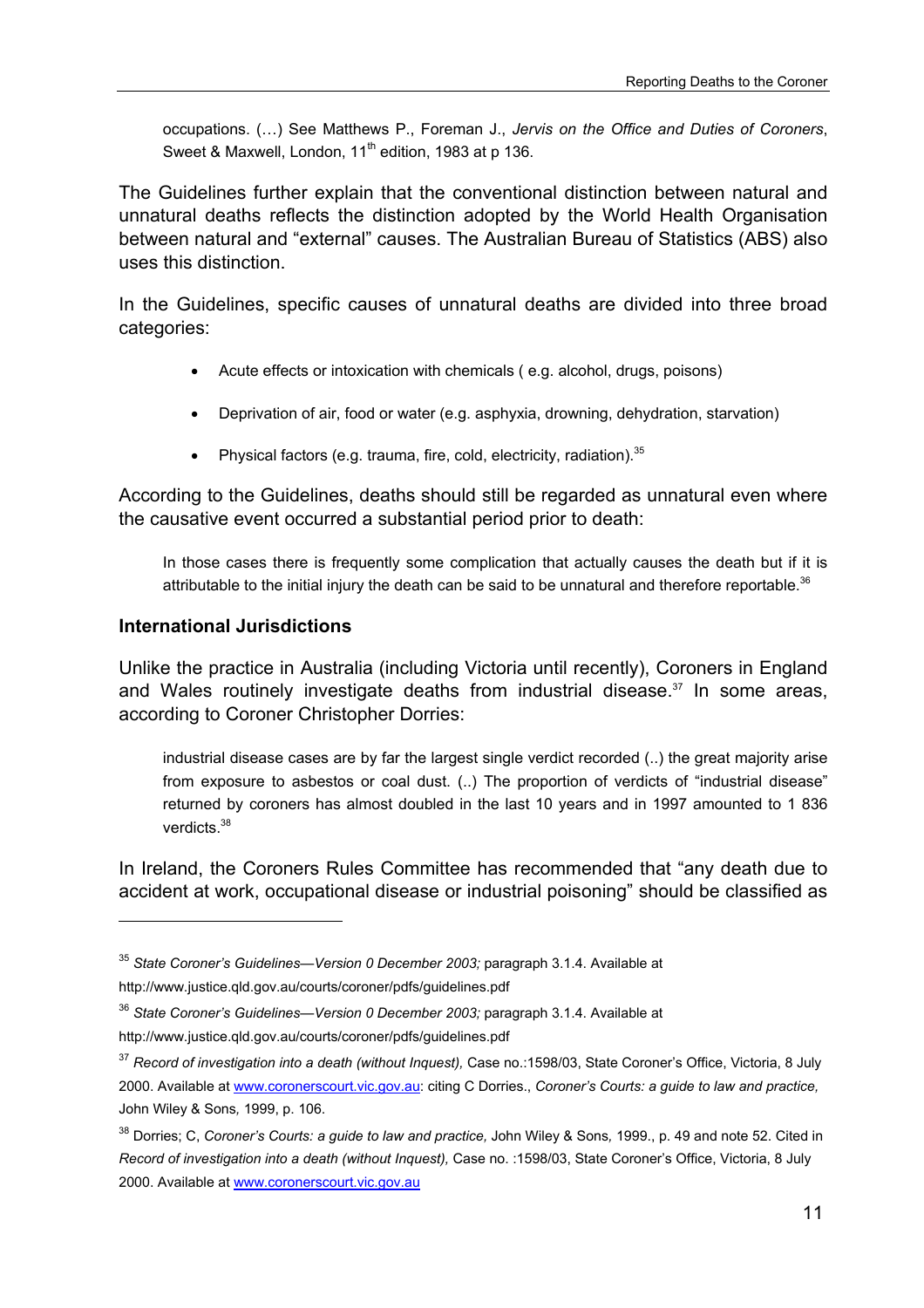a reportable death along with deaths due to Transmissible Spongiform Encephalopathy such as Creutzfeldt-Jakob disease(CJD).<sup>39</sup>

The Committee considers that the present category of "unexpected, unnatural, violent and accidental deaths" may need to be revised and we would like your input on this issue.

### **Question 1—Unexpected, unnatural, violent and accidental deaths**

- (a) In your experience, do doctors have a good understanding of what is meant by this category of reportable deaths?
- (b) Do you think that Coroner issued guidelines would assist doctors' understanding? If so, who should be responsible for writing, updating, and publicising the guidelines and who should be consulted?
- (c) Do you think the current category needs to be revised in any way? If so, what kind of deaths should be included in the category?
- (d) Should the Act classify deaths from particular diseases as reportable deaths? What diseases do you think should or should not be included in this category? Are there any resource issues which would need to be considered?

### *Deaths involving medical treatment*

Medical procedure related deaths are not a separate category of reportable deaths in the Act.40 However, two other Australian jurisdictions have a special category of medical–related deaths which set out the criteria for when these kinds of deaths should be reported to the Coroner.

In Queensland a death is reportable to the Coroner if the death "was not reasonably expected to be the outcome of a health procedure".<sup>41</sup> "Health procedure" is defined as:

A dental, medical, surgical or other health related procedure, including for example the administration of an anaesthetic, analgesic, sedative or other drug.

The Queensland State Coroner's Guidelines give further direction for doctors to consider when to report a death:<sup>42</sup>

<sup>&</sup>lt;sup>39</sup> Ireland, Department of Justice, "Report of the Coroners Rules Committee", 2003. Available at www.justice.ie

<sup>&</sup>lt;sup>40</sup> Deaths resulting from medical procedures should be reported if they meet the "unexpected, unnatural, violent or accidental death" category discussed above. If aenesthesia is involved with the death it may be reportable as a death involving anaesthetics. This is discussed in the next section.

<sup>41</sup> *Coroners Act* 2003 (QLD); s. 8(3): definition of "reportable death", schedule 2: definition of "health procedure".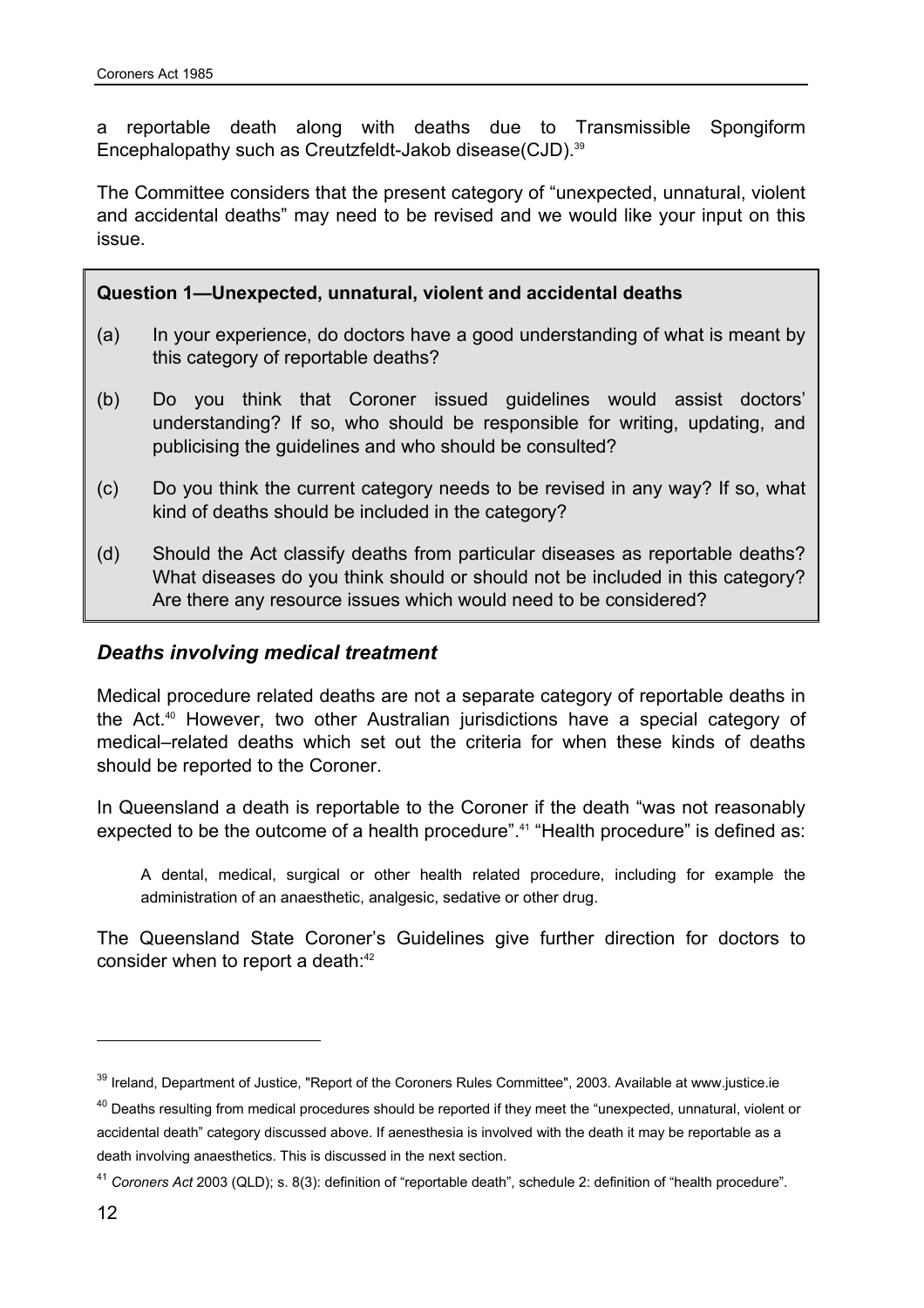#### **Did the health procedure cause the death?**

Would the person have died at about the same time if the procedure was not undertaken?

Was the procedure necessary for the person's recovery rather than optional or elective?

Did the death result directly from the underlying ailment, disease or injury?

Was the procedure carried out with reasonable care and skill?

If "yes " to all—the procedure didn't cause the death

#### **Was the death an unexpected outcome:**

Was the condition of the patient such that death was foreseen as more likely than not to result from the procedure?

Was the decision to undertake the procedure anyway, a reasonable one in the circumstances having regard to the patient's condition including his/her quality of life if the procedure was not carried out?

Did the decision to undertake the procedure consider the risk of death was outweighed by the potential benefits the procedure could provide?

Was the procedure carried out with all reasonable care and skill?

If "yes" to all— death was not an unexpected outcome.

The ACT also has a special category of reportable deaths relating to medical procedures. Deaths are reportable where a person:

- (e) dies during or within 72 hours after, or as a result of—
	- (i) an operation of a medical, surgical, dental or like nature; or
	- (ii) an invasive medical or diagnostic procedure;

other than an operation or procedure that is specified in the regulations to be an operation or procedure to which this paragraph does not apply.<sup>43</sup>

The relevant regulations provide that:

l

(1) An operation or procedure specified for this section is not an operation or procedure for the Act, section 13 (1) (e) if the doctor responsible for carrying it out gives a certificate stating that the death has not happened as a result of that operation or procedure.

<sup>42</sup> *State Coroner's Guidelines—Version 0 December 2003.* Available at

http://www.justice.qld.gov.au/courts/coroner/pdfs/guidelines.pdf

<sup>43</sup> See *Coroners Act* 1997 (ACT), s. 13(1)(e) which provides that a coroner has jurisdiction to hold an inquest for this kind of death. S. 77(1) creates the obligation to report a death in which the Coroner would have jurisdiction to hold an inquest.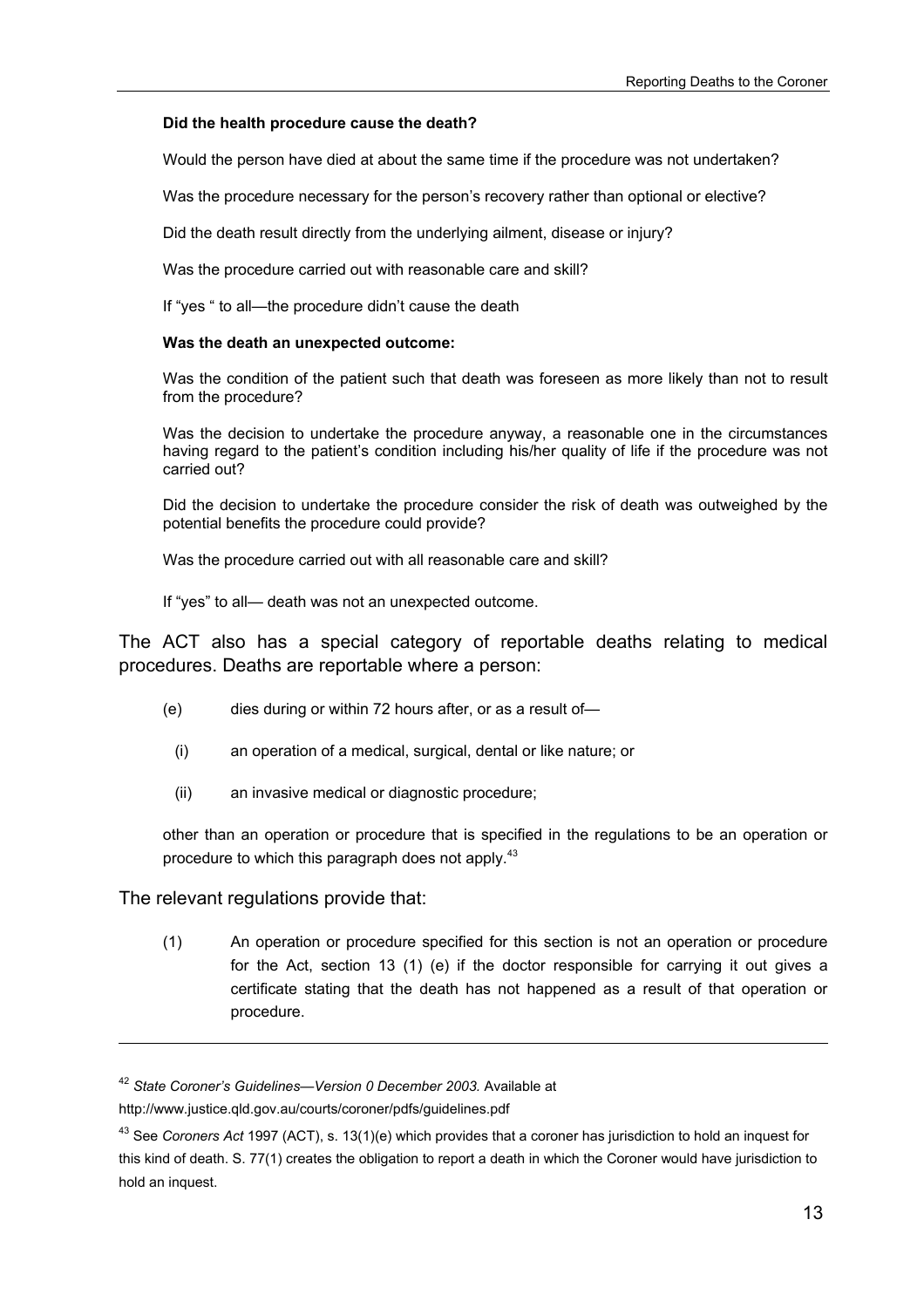- (2) The following operations or procedures are specified for this section:
	- (a) the giving of an intravenous injection;
	- (b) the giving of an intramuscular injection;
	- (c) intravenous therapy;
	- (d) the insertion of a line or cannula;
	- (e) artificial ventilation;
	- (f) cardiac resuscitation;
	- (g) urethral catheterisation.<sup>44</sup>

In Australia, there is some indication that some doctors may not be reporting all cases of reportable deaths occurring in hospitals.<sup>45</sup> The reasons for this are not clear but one possible explanation may be that the failure to report is based on a lack of understanding of when to report these kinds of death to a coroner.<sup>46</sup> The Committee therefore seeks your views on this issue.

#### **Question 2—Deaths involving medical treatment**

- (a) Do you think the Act gives doctors a clear indication of when to report a death involving medical treatment or do you think that it would be preferable to have a more detailed provision such as in the ACT or Queensland?
- (b) Is there currently an "under-reporting" of deaths involving medical treatment to the Coroner? If so, why do you think this is happening and how can this be changed?

<sup>44</sup> Coroners Regulations 1994 (ACT), s. 5.

<sup>45</sup> Ranson, D., "How effective? How efficient?—The Coroner's role in medical treatment related deaths", above note 15; p. 285. The author bases this conclusion from a *Quality in Australian Health Care Study* commissioned by the Commonwealth in 1994. He acknowledges that extrapolating from the study is extremely difficult but estimates that based on the study, it would be expected that there may be up to 3 000 deaths per year in Victoria which may have resulted from hospital treatment errors. However according to the author only approximately 300 hospital deaths per year are investigated by the Coroner.

<sup>46</sup> Ranson, D., "How effective? How efficient?—The Coroner's role in medical treatment related deaths", above note 15; p. 286.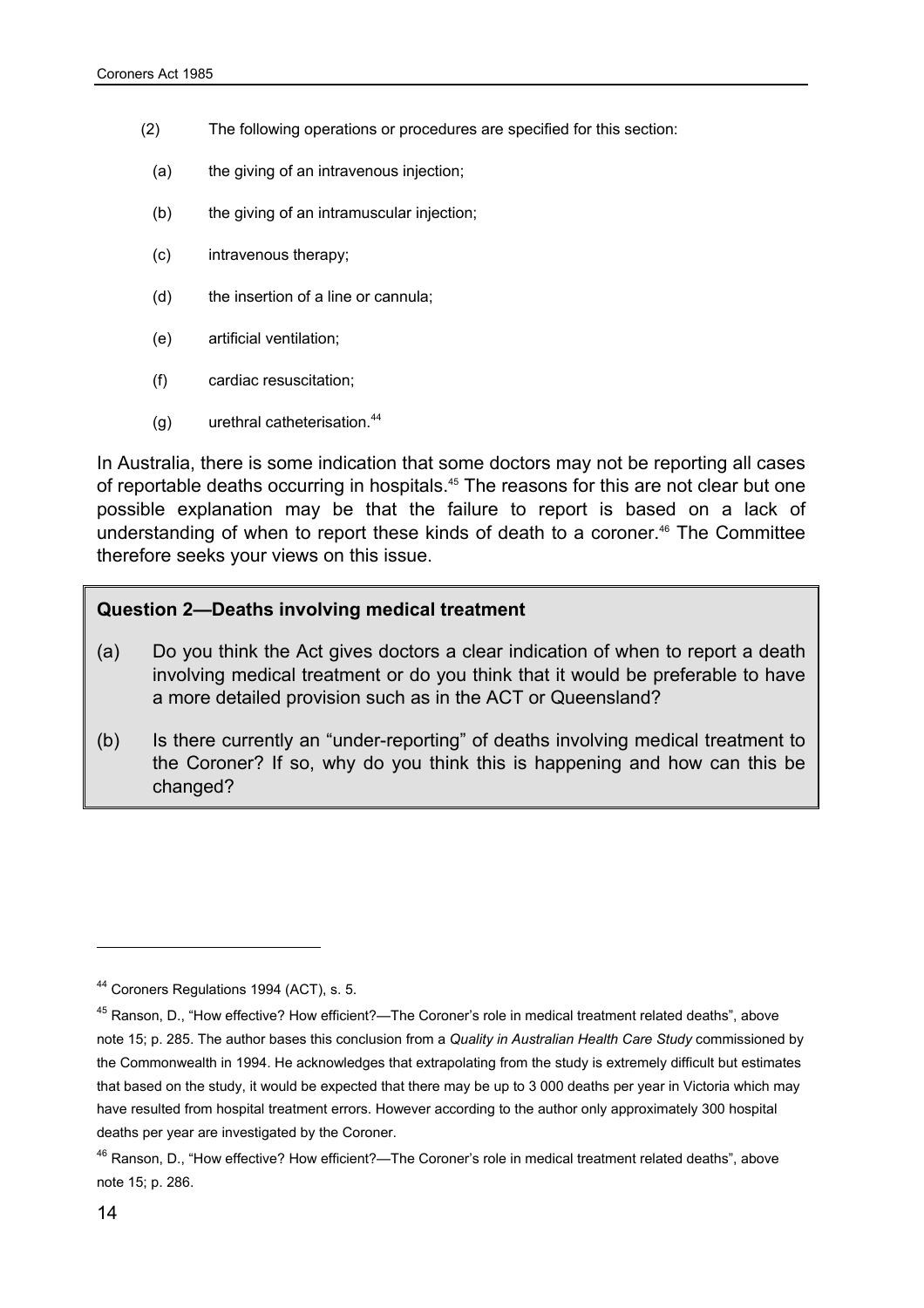## *Deaths involving anaesthetics*

The Act also requires doctors to report to a coroner "a death that occurs during an anaesthetic; or that occurs as a result of an anaesthetic and is not due to natural causes". However, the Act does not define what is meant by the term "anaesthetic".

VIFM offers advice to doctors on what kind of deaths should be reported to a coroner:

i) any death occurring while the patient is under the effects of anaesthesia (general anaesthesia, regional anaesthesia) must be reported to the Coroner.

ii) where deaths occur as a result of anaesthesia and are not due to natural causes, they must be reported to the Coroner. This is meant to capture those deaths where there is an anaesthetic disaster (eg overdose, wrong gases administered, unrecognised oesophageal intubation etc) but the patient 'survives' the surgery, is sent to ICU with irreversible cerebral anoxia and dies some time later  $47$ 

### **Other Australian jurisdictions**

The Western Australian and the Northern Territory Acts are both identical to the Victorian Act<sup>48</sup> while the requirement in the Tasmanian Act is similar.<sup>49</sup>

In the South Australian Act anaesthetic means "a local or general anaesthetic, and includes the administration of a sedative or analgesic<sup>"50</sup> Under this Act, deaths must be reported to a coroner for the death of a person:

d) that occurs during or as a result, or within 24 hours, of—

(i) the carrying out of a surgical procedure or an invasive medical or diagnostic procedure; or

(ii) the administration of an anaesthetic for the purposes of carrying out such a procedure,

not being a procedure specified by the regulations to be a procedure to which this paragraph does not apply; $51$ 

In New South Wales, the criteria is that:

l

f) the person died while under, or as a result of, or within 24 hours after the administration of, an anaesthetic administered in the course of a medical, surgical or dental operation or procedure or

<sup>47</sup> Victorian Institute of Forensic Medicine *Statement on Death Certificates and Reportable Deaths .* Available at : http://www.medicalboardvic.org.au/content.php?sec=42

<sup>48</sup> *Coroners Act* 1996 (WA), s.3; definition of "reportable death"; *Coroners Act* 1993 (NT), s. 12.: definition of "reportable death".

<sup>49</sup> *Coroners Act* 1995 (TAS); s.2; definition of "reportable death". The only difference is the reference to "anaesthesia or sedation".

<sup>50</sup> *Coroners Act* 2003 (SA); s. 3; definition of "anaesthetic".

<sup>51</sup> *Coroners Act* 2003 (SA); s. 3; definition of "reportable death".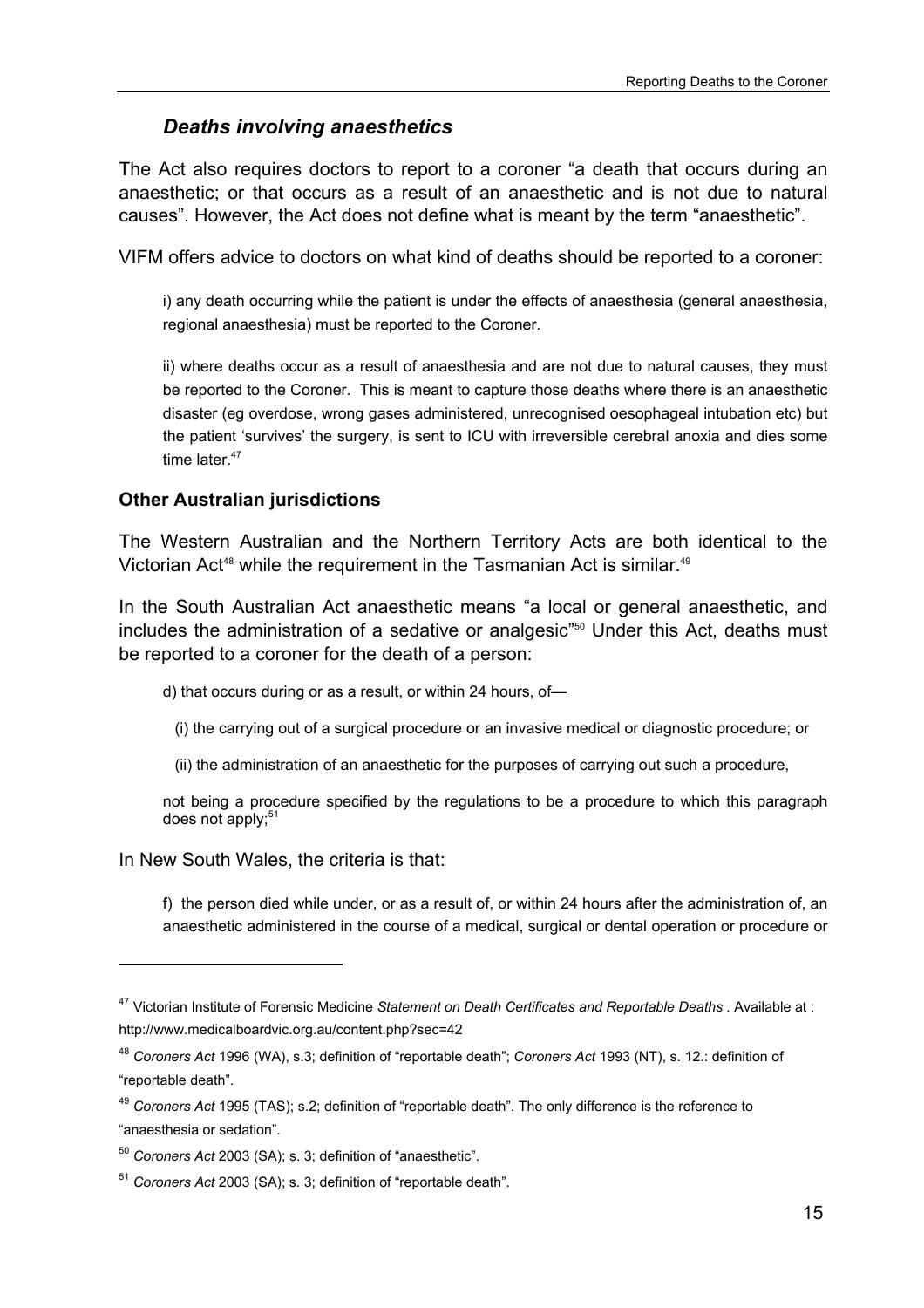an operation or procedure of a like nature, other than a local anaesthetic administered solely for the purpose of facilitating a procedure for resuscitation from apparent or impending death.<sup>52</sup>

In the ACT, there is no specific reference in the legislation to deaths involving anaesthetics.53 These kinds of deaths would however be referrable to the Coroner if it came under that Territory's category of reportable medical deaths.

In Queensland, deaths involving anaesthetics are also classed under reportable deaths associated with health procedures.

#### **Law Reform Issue**

The Victorian Consultative Council on Anaesthetic Mortality and Morbidity (the Council)54 has expressed concerns with the current definition in Victoria:

The present Victorian legislation for reporting deaths associated with anaesthesia is confusing and less satisfactory than in all other Australian States. Many doctors are unsure when death associated with anaesthetic-related procedures should be reported. (…)

In addition the definition of an anaesthetic for the purpose of reporting to the Coroner should be expanded to identify the changing role of anaesthetists in providing regional and general anaesthesia, sedation, resuscitation and pain management. Moreover provision of anaesthesia is no longer restricted to operative surgery but is involved in an ever expanding range of complex interventional procedures performed outside the operating theatre. These circumstances must be included in any audit of mortality or morbidity.<sup>55</sup>

The Committee notes the concerns raised by the Council that doctors are unsure of when to report deaths involving anaesthetics to a coroner and is interested in your views and experience on this issue.

#### **Question 3—Deaths involving anaesthetics**

Do you think this category of reportable deaths need to be more clearly defined in the Act or in Coroner's guidelines?

If so, how?

 $\overline{a}$ 

<sup>52</sup> *Coroners Act* 1980 (NSW); s. 13(1)(f).

<sup>53</sup> *Coroners Act* 1997 (ACT); s.13.

<sup>&</sup>lt;sup>54</sup> The Councils terms of reference include monitoring, analysing and reporting on key areas of potentially preventable anaesthetic mortality and morbidity within the Victorian hospital system and to keep a register of anaesthetic mortality and morbidity within the Victorian hospital system.

<sup>55</sup> Statement from Council website. Available at http://www.health.vic.gov.au/vccamm/vccamm2.htm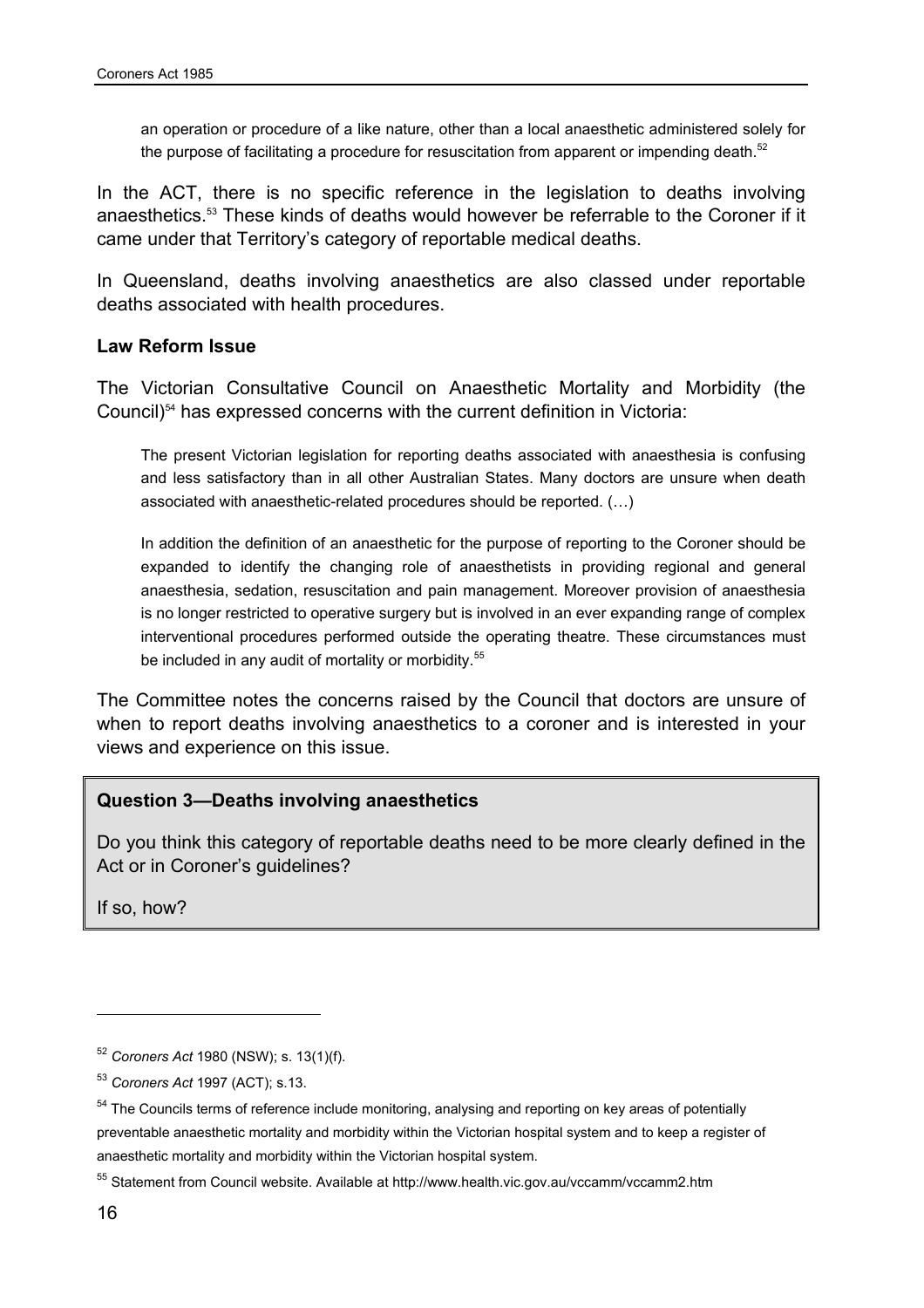## *Deaths in custody or care*

The Act considers the deaths of all persons "in care" or "in custody" to be reportable deaths $56$ 

The full definition is set out below:

s.3(1) "reportable death" means a death—

 $(\ldots)$ 

(i) of a person who immediately before death was a **person held in care**; or

(iaa) of a person who immediately before death was a patient within the meaning of the *Mental Health Act* 1986 but was not a person held in care; or

(ia) of a person under the control or care of the Secretary to the Department of Justice or a member of the police force; or

(ib) of a person in respect of whom a court has made a non-custodial supervision order under section 26 of the *Crimes (Mental Impairment and Unfitness to be Tried) Act* 1997

s.3(1)

l

**"person held in care"** means—

(a) a person under the control, care or custody of the Secretary to the Department of Human Services; or

(ab) a person—

 (i) in the legal custody of the Secretary to the Department of Justice or the Chief Commissioner of Police; or

(ii) in the custody of a member of the police force; or

 (iii) in the custody of a protective services officer appointed under the *Police Regulation Act* 1958; or

 (b) a patient in an assessment or treatment centre under the *Alcoholics and Drug-dependent Persons Act* 1968; or

 (c) a patient in an approved mental health service within the meaning of the *Mental Health Act* 1986;

<sup>56</sup> *Coroners Act* 1985, s. 13, s. 3(1): definition of "reportable death"—para (i)-(ib).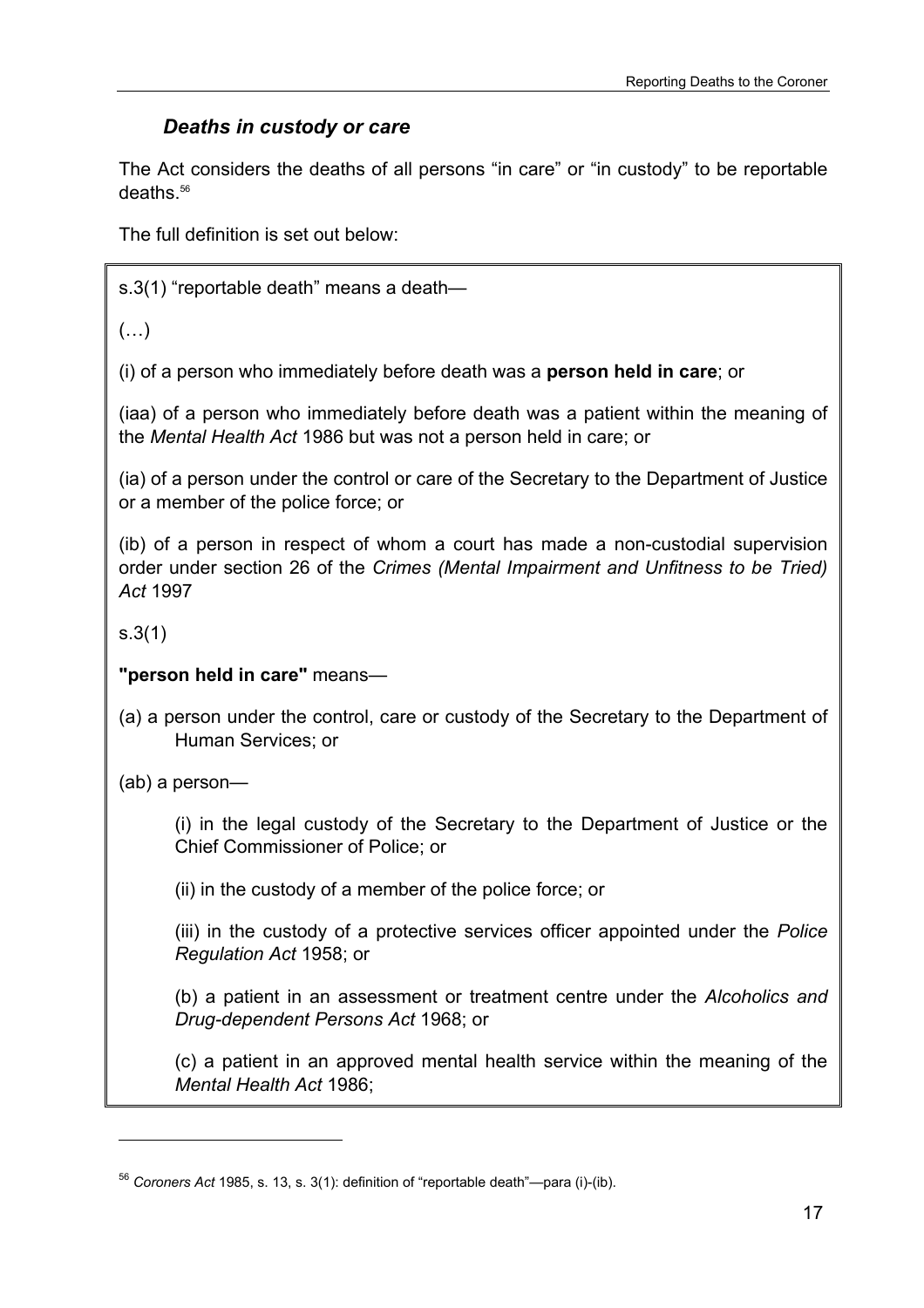The Act does not provide a definition of what is meant by "in the custody" nor does it give any indication as to whether the category would include a death which occurs when a person is evading, or escaping from custody. However, in its guidelines, VIFM advises doctors to report the death of a person which occurs as a result of police action or while being detained, even if the person had not been arrested at the time of the death.<sup>57</sup>

In relation to paragraph (c), an "approved mental health service" only covers services which have been proclaimed or declared to be approved under the *Mental Health Act*  1986.58

### **Other Australian Jurisdictions**

In all jurisdictions, deaths "in custody" are also reportable, however the definition of "custody" is broad and usually extends to a person in the process of being detained or escaping from custody.59 For example in Queensland, a person's death is a "death in custody" if the person died while trying to escape from custody or trying to avoid being put in custody. <sup>60</sup> In the Northern Territory the definition of a death in custody extends to the death of a person detained or escaping from detention in the Northern Territory under Commonwealth law.<sup>61</sup>

In both Queensland and News South Wales the definition of a "death in care" extends to specific categories of vulnerable persons such as a person with a disability living in a residential service or hostel.<sup>62</sup> This provides a broader definition of a person held in care than in Victoria.

#### **Royal Commission into Aboriginal Deaths in Custody**

Unlike Victoria, the ACT and Queensland have made substantive changes to their coronial legislation in response to the recommendations made by the Royal

<sup>57</sup> Victorian Institute of Forensic Medicine, *Statement on Death Certificates and Reportable Deaths,* above note 13.

<sup>58</sup> *Mental Health Act* 1986, s.3 (definition of "approved medical health service"); s. 94 and 94A.

<sup>59</sup> Halsbury's Laws of Australia, K Walker, *Coroners* [115-95] at 16 February 2005; citing the following legislation and annotation: *Coroners Act* 1997 (ACT) s. 13(1)(k) (dies in custody), *Coroners Act* 1993 (NT)s. 12(1) (definition of person held in custody), 15(1)(a), 15(1)(b), *Coroners Act* (NSW)1980 s.13a, 14b(1)(b); *Coroners Act* 2003; (QLD) s.10 (definition of death in custody), 27(1)(a)(i); *Coroners Act* 2003 (SA) s. 3 (definition of death in custody),s. 21(1)(a); *Coroners Act* 1995 (TAS) s. 3 (definition of person held in custody), s. 24(1)(b) (person held in care or custody), s. 24(1)(d) (died whilst escaping from prison), s. 24(1)(e) (death occurred in process of detaining the person); *Coroners Act* 1996 (WA) s. 3 (definition of person held in care), s. 22(1)(c).

<sup>60</sup> *Coroners Act* 2003 (QLD) s.10.

<sup>61</sup> *Coroners Act* 1995 (NT) s. 12(1A) (definition of "reportable death").

<sup>62</sup> *Coroners Act* 2003 (QLD) s.9 (definition of "death in care"); *Coroners Act* 1980 (NSW), s. 13AB(1)(e)-(f).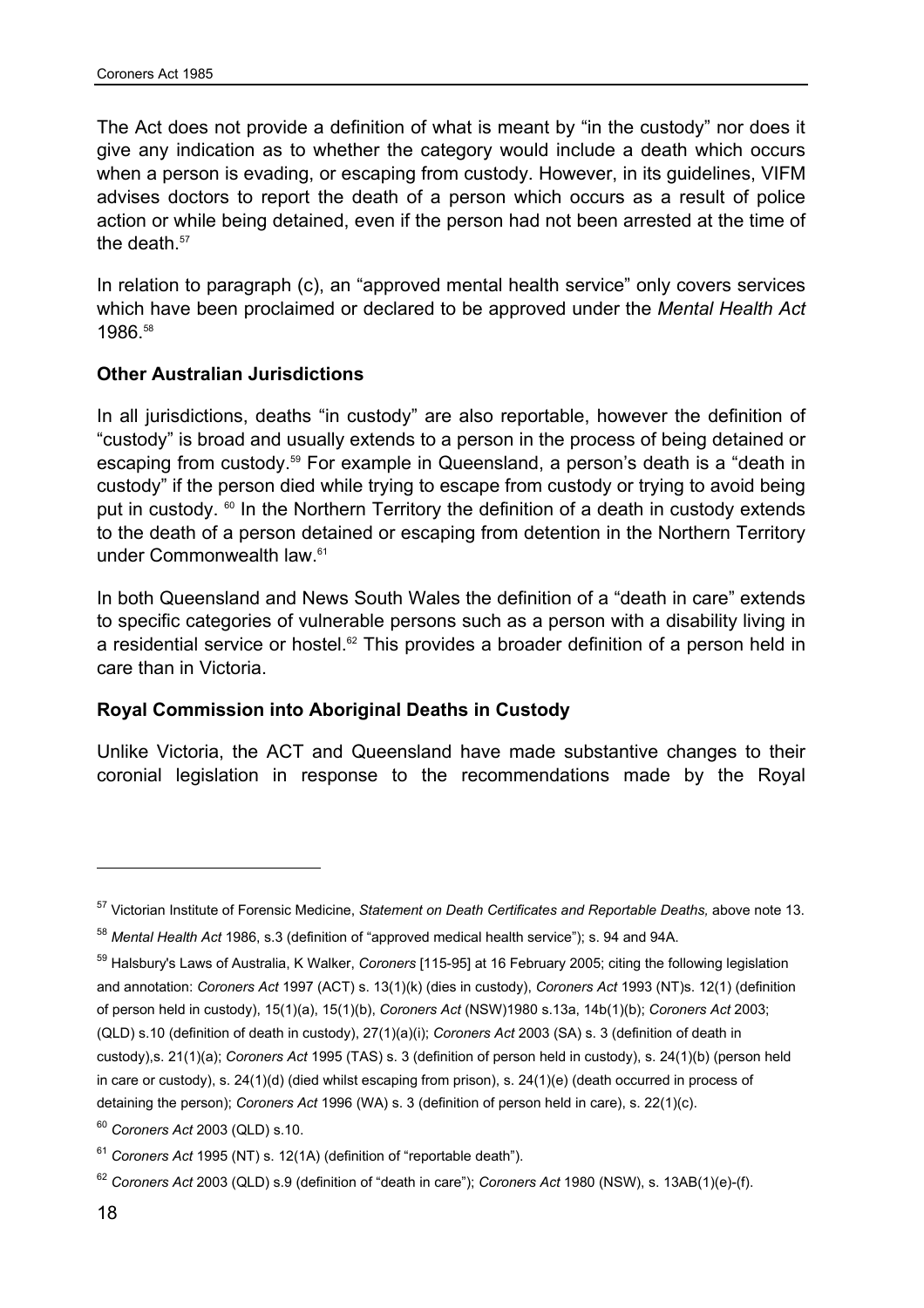Commission into Aboriginal Deaths in Custody (RCADC) in 1991.<sup>63</sup> In relation to the definition of "death in custody", the Royal Commission recommended that it should include at least the following categories:

a. The death wherever occurring of a person who is in prison custody or police custody or detention as a juvenile;

b. The death wherever occurring of a person whose death is caused or contributed to by traumatic injuries sustained or by lack of proper care whilst in such custody or detention;

c. The death wherever occurring of a person who dies or is fatally injured in the process of police or prison officers attempting to detain that person; and

d. The death wherever occurring of a person who dies or is fatally injured in the process of that person escaping or attempting to escape from prison custody or police custody or juvenile detention.

#### **International jurisdictions**

The Committee examined the law in a number of jurisdictions and now briefly discusses some relevant laws and recommendations for consideration.

In Victoria, a death of a person in a nursing home where a doctor certifies it as a death due to natural causes, is not reportable. In Ireland, however, the Coroners Rules Committee has recommended that all deaths in nursing homes should be reported as deaths "in care".<sup>64</sup> Deaths which occur in nursing homes in Ontario must also be reported to the Coroner in that jurisdiction.<sup>65</sup>

The Committee is interested in your views on whether the current definitions of deaths "in care" and "in custody" are adequate.

#### **Question 4—Deaths in care and in custody**

Do you think the current definitions in the Act of "deaths in custody" and "deaths in care" as categories of deaths reportable to a coroner are adequate or should the categories be extended in any way—for example, to include deaths of other vulnerable persons?

 $63$  As an aid to readers, the recommendations relating to coroners inquests are listed in Appendix 1 to this Discussion Paper. A review of all the recommendations is currently being conducted on behalf of the Victorian Aboriginal Justice Forum by the Victorian Implementation Review at the Department of Justice.

 $64$  Ireland, Department of Justice, "Report of the Coroners Rules Committee", 2003. Available at www.justice.ie

<sup>65</sup> *Coroners Act,* RSO 1990, C37, s. 10 (2.1).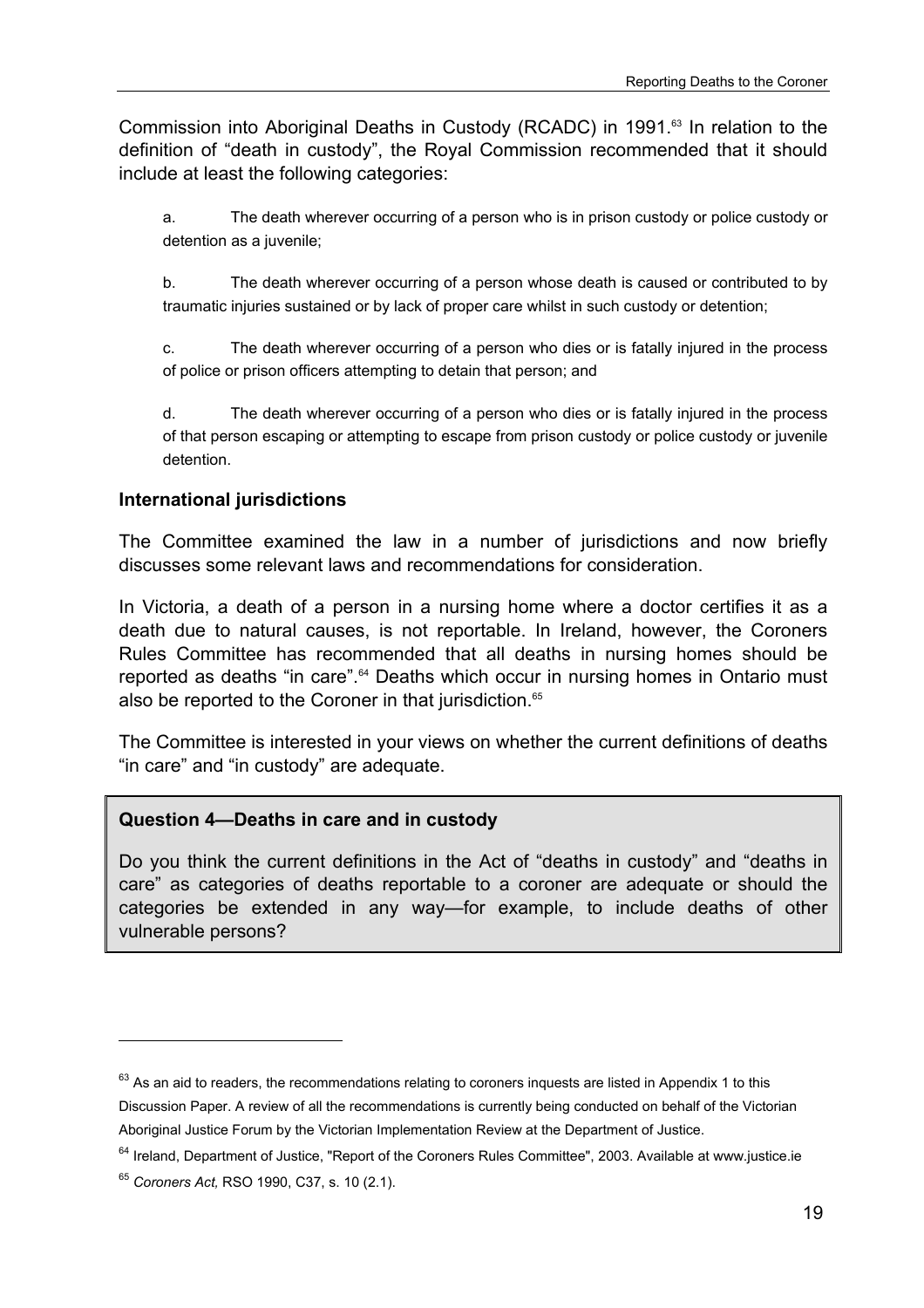### **Deaths where the doctor did not view the body of the person**

Under s.13(3)(b) of the Act a doctor is required to refer a death to a coroner if he or she did not "view" the body. Despite this, the *Births, Death and Marriages Registration Act* 1999 allows doctors in certain circumstances to certify deaths under that Act as deaths not reportable to a coroner—without actually "examining" the body.<sup>66</sup> Under that Act, doctors who are responsible for a person's medical care "immediately before a person's death" are not required to examine a person's body where the death is not one which is reportable to a coroner. It appears that these two provisions are contradictory—a doctor can certify a death as from natural causes (without examining the body), yet, if the doctor did not view the body, the death should then instead, be reported to a coroner under s. 13(3)(b).

The Committee is interested in considering the issue of whether it is always possible for a doctor to accurately certify a cause of death without examining the body of the person who has died with suspicious signs such as intravenous needle or pressure marks or bruising.

In its guidelines, VIFM advises "covering doctors" that:

Care should be exercised by the covering doctor to ensure that s/he understands the history and the circumstances of the death sufficiently to provide the certificate. A cautious covering doctor may well wish to examine the body of the deceased. <sup>67</sup>

In relation to what constitutes a "meaningful" examination, VIFM advises doctors that this requires that:

i) sufficient reliable information about the patient's medical history is available and considered.

ii) sufficient reliable information about the circumstances of the patient's death is available and considered.

iii) the actual examination of the body is such that potential reportable deaths are excluded. (As a minimum this should probably include a visual inspection of the entire body surface – front and back. $)^{68}$ 

### *Other Australian jurisdictions*

In all Australian jurisdictions, including Victoria, there is no requirement that, a doctor who was responsible for a person's medical care immediately before death, view the

<sup>66</sup> *Births, Death and Marriages Registration Act* 1996, s. 37(1).

<sup>67</sup> Victorian Institute of Forensic Medicine *Statement on Death Certificates and Reportable Deaths,* above note 13. According to the statement, a "covering doctor" is a doctor who has acquired responsibility for the patient's care when the "treating doctor" is off duty or on holiday.

<sup>68</sup> Victorian Institute of Forensic Medicine *Statement on Death Certificates and Reportable Deaths,* above note 13.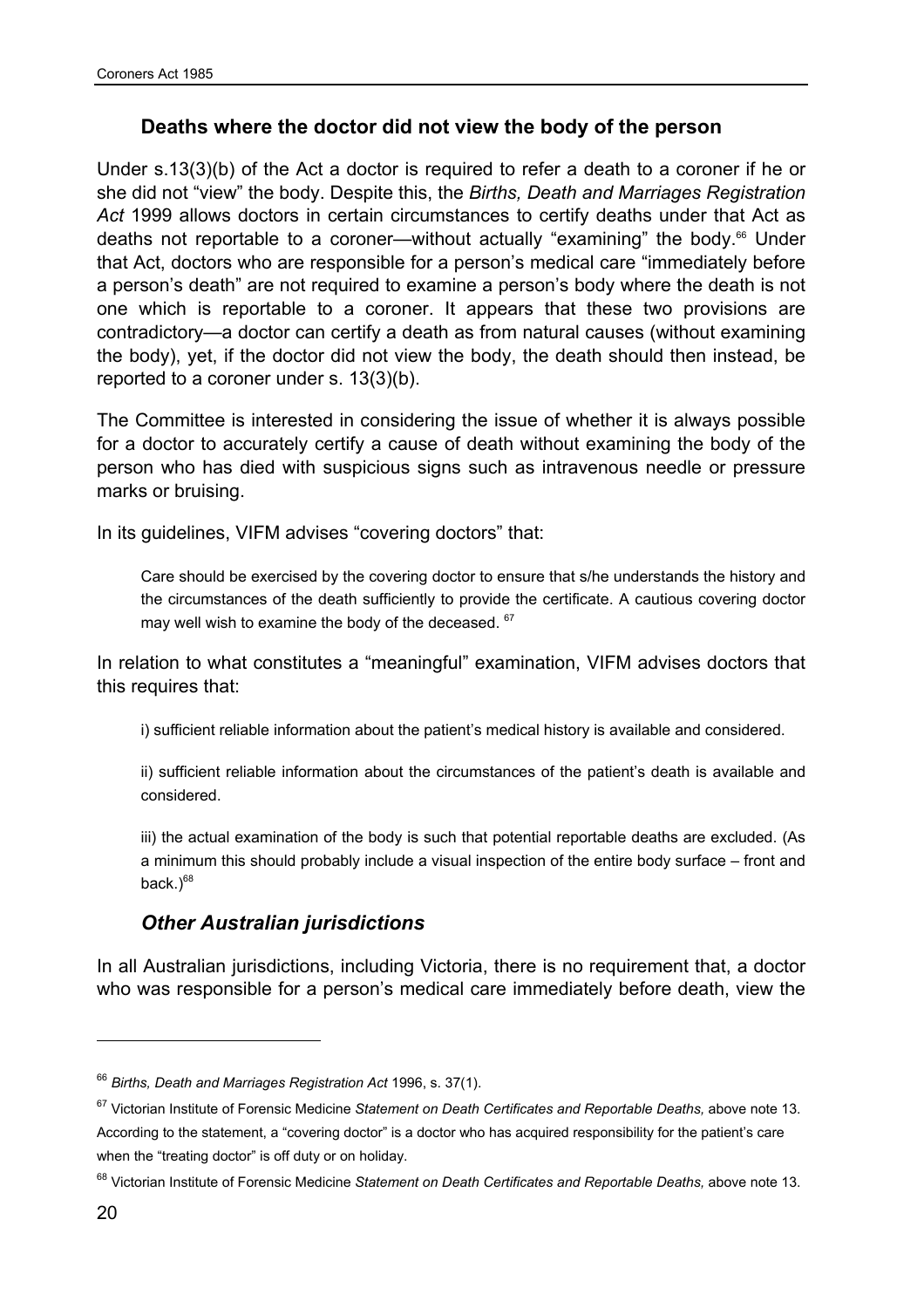body before a death is registered under the jurisdictions' *Births, Death and Marriages Registration Act.69*

In Queensland, there is a general requirement that the doctor is able to form an opinion as to the probable cause of death.<sup>70</sup> In that jurisdiction, a doctor is not required by the *Births, Death and Marriages Registration Act* to have necessarily examined a person after death—it is sufficient that the doctor attended the person when he or she was alive or has considered information about the person's medical history and the circumstances of the death.<sup>71</sup>

## *International jurisdictions*

In England and Wales, the Home Office has indicated in its recent position paper that the doctor who certifies a death ("the first certifier") should also be required to specify when he or she last saw the person alive and why he or she is satisfied that they can certify the death accurately.<sup>72</sup>

## *Law Reform Agencies*

l

This issue was addressed in the UK review "Death Certification and Investigation in England, Wales and Northern Ireland: The Report of a Fundamental Review" (known as the "Luce Report"). <sup>73</sup> According to the Luce Report, the financial burden on the coroners service would be extreme if doctors in England and Wales were legally required to view the bodies of persons who had died as part of the death certification process.<sup>74</sup> As such, the inquiry recommended that there should be no general requirement that all bodies should be viewed by a certifying doctor. Instead, the

<sup>69</sup> *Births, Death and Marriages Registration Act* 1997 (ACT); s. 35(1); *Births, Death and Marriages Registration Act*  1996 (NT); s. 34(1); *Births, Death and Marriages Registration Act* 1995 (NSW) s. 39(1); *Births, Death and Marriages Registration Act* 1996 (SA); s. 36(4); *Births, Death and Marriages Registration Act* 1999 (TAS) s. 35(1).

<sup>70</sup> *Births, Death and Marriages Registration Act* 2003 (QLD), s. 30(1)(a)-(b).

<sup>71</sup> *Births, Death and Marriages Registration Act* 2003 (QLD), s. 30(1)(a)-(b).

<sup>72</sup> United Kingdom, *Reforming the Coroner and Death Certification Service,* Cm 6159, 2004, p. 13*.* Available at www.official-documents.co.uk/document/cm61/6159/6159.htm

<sup>73</sup> United Kingdom, *Death Certification and Investigation in England, Wales and Northern Ireland: The Report of a Fundamental Review,* (Cm 5831, 2003). (Known as the "Luce Report"—this report is discussed in detail later in this chapter). Available at http://www.official-documents.co.uk/document/cm58/5831/5831.htmp.

<sup>74</sup> United Kingdom, *Death Certification and Investigation in England, Wales and Northern Ireland: The Report of a Fundamental Review,* (Cm 5831, 2003). (Known as the "Luce Report"). Above note 73 p. 54. The inquiry based this conclusion on the assumption that a viewing would take place in a mortuary. It concluded that this would cost between £10-15 million per year for England and Wales. In Australia, Medicare benefits are not payable for the issue of a death certificate: *Medicare Benefits Schedule*, 1 January 2005. Available at http://www7.health.gov.au/pubs/mbs/mbsnov04/index.html.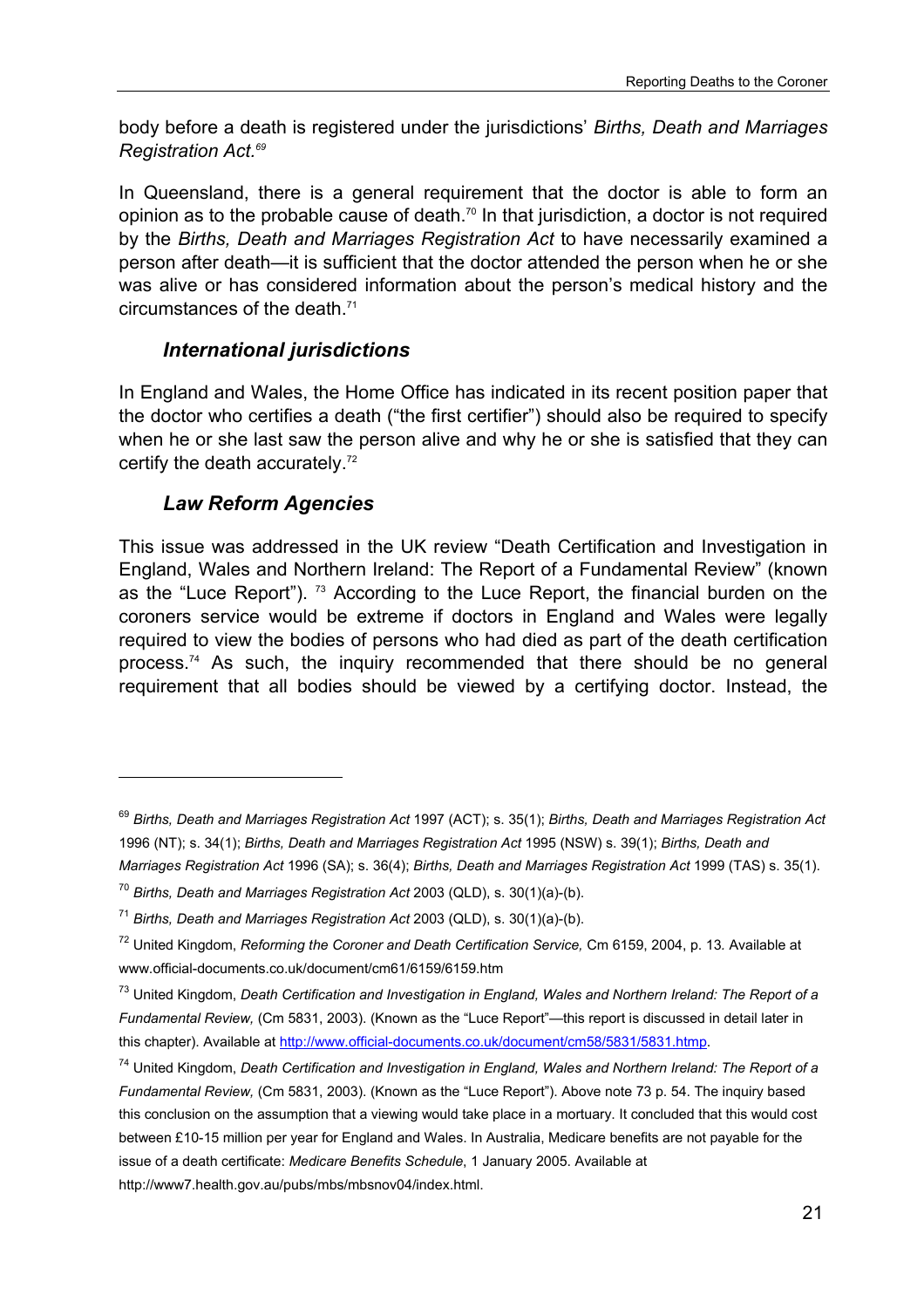inquiry recommended that bodies of persons who have died should be viewed by a person with forensic skills in cases where there was "uncertainty or anxiety".75

In contrast, another British review conducted by Dame Janet Smith known as "the Shipman Inquiry" recommended that some external examination of every person who has died should take place.<sup>76</sup> For deaths occurring in hospitals, the Inquiry recommended that the whole body should be examined for signs of violence or neglect.<sup>77</sup> For other deaths, the Inquiry recommended that there should be an examination of the head, neck and arms to the elbow.

The Committee would like your views on the issue of whether it is sufficient for doctors to certify deaths as unreportable deaths without being required to view or examine the body of the person who has died.

### **Question 5—Examination of bodies and medical records after death**

- (a) Should there be a legal requirement as part of the death certification process that a doctor or some other person be required to physically view all bodies?
- (b) If so, who should conduct the examination and where should the examination take place?
- (c) Should there be any other requirements? For example should a doctor be required to consider recent medical records before certifying a death?

### **Deaths where the doctor cannot establish the cause of death**

If a doctor is unable to determine the cause of death, he or she must refer the death to a coroner<sup>78</sup>. The Act does not however, give doctors an indication of the degree of certainty required in their diagnosis.

VIFM offers the following as guidance to doctors:

One does not need to know the diagnosis as a fact–if this was the standard, then every death would require an autopsy. The doctor should have that degree of confidence or comfort that s/he has whenever it is believed that a good diagnosis has been made.

 $\overline{a}$ 

<sup>&</sup>lt;sup>75</sup> "Luce Report", above note 72, p. 54.

<sup>76</sup> United Kingdom, *Death Certification and the Investigation of Death by Coroners*)(Cm 5854, 2003). (The third report), p. 497. This report is also discussed in detail later in this chapter.

 $77$  The third report, above note 76; p. 497.

<sup>78</sup> *Coroners Act* 1985 s.13(3)(c).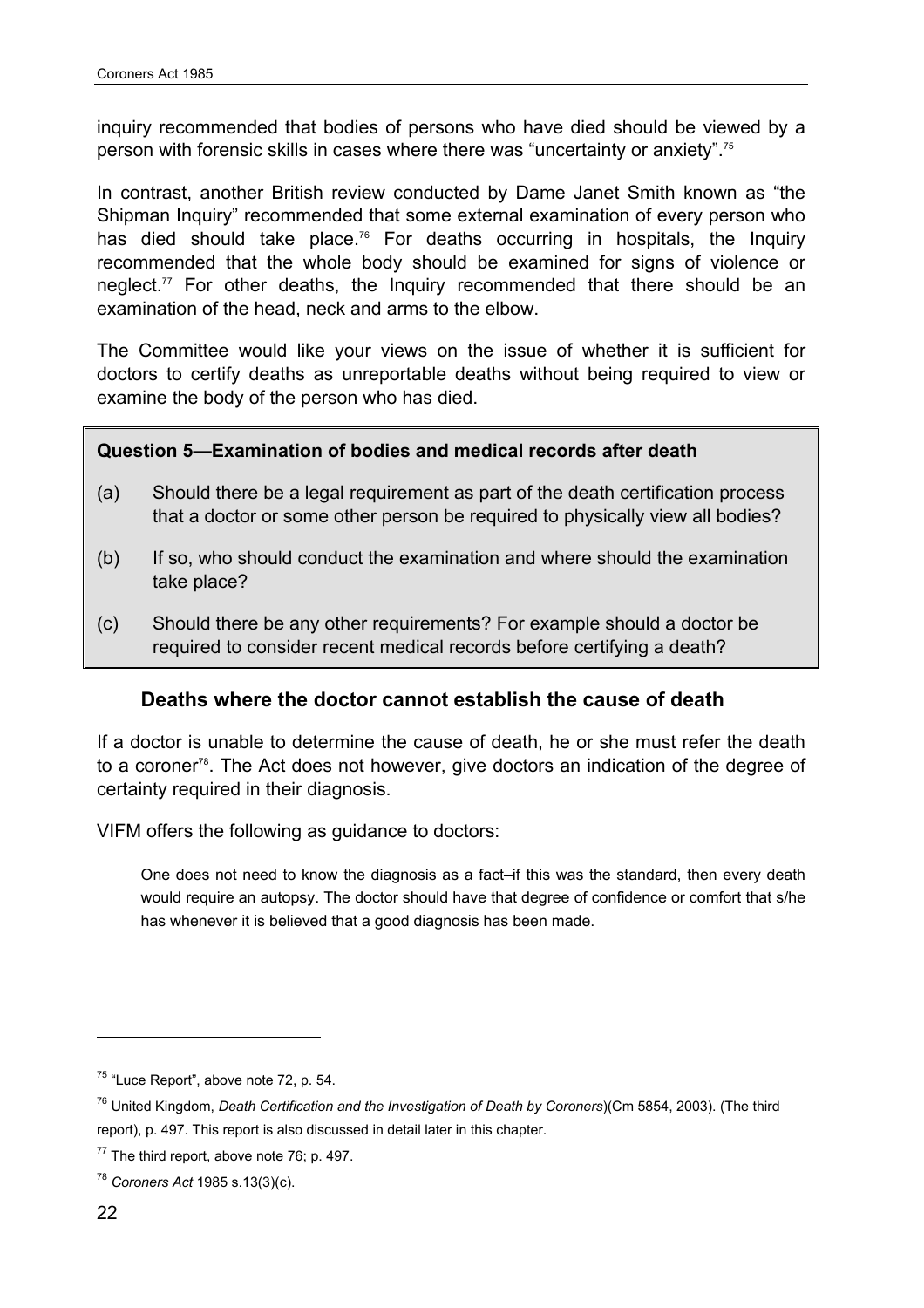### **Other Australian jurisdictions**

Queensland is the only jurisdiction where there is a general requirement in the *Registration of Births Deaths and Marriages Act* that a doctor is able to form an opinion as to the "probable cause of death".79

### **Question 6—Degree of certainty of cause of death**

- (a) Should the Act or Coroner's guidelines be more specific as to the degree of certainty required for a diagnosis?
- (b) Do the current VIFM guidelines provide for an appropriate degree of certainty in diagnosis?

### **Reviewable deaths**

In 2004, legislation amended the *Coroners Act* and introduced a new category of "reviewable" deaths into the Act which now must be reported to the State Coroner.<sup>80</sup> This new law arose as a result of concerns raised regarding the appropriate identification of situations where more than one child of a family dies. $81$  The Act now states that reviewable death means a death:

- (a) where the body is in Victoria; or
- (b) that occurred in Victoria; or

 $\overline{a}$ 

- (c) the cause of which occurred in Victoria; or
- (d) of a child who ordinarily resided in Victoria at the time of death—

being a death of a second or subsequent child of a parent.<sup>82</sup>

While this new legislation has only been in operation since 26 November 2004, the Committee is interested in assessing the effectiveness of the provision and seeks your views on this issue.

<sup>79</sup> *Births, Death and Marriages Registration Act* 2003 (QLD), s. 30(1)(a)-(b).

<sup>80</sup> *Death Notification Legislation (Amendment) Act* 2004. The obligation to report a reviewable death arises under s. 13A. Doctors are required to report reviewable deaths as well as any person who has reasonable grounds to believe that a reviewable death has not been reported.

<sup>81</sup> Ranson, D., "Multiple Child Deaths; A New Direction in Death Notification" *(2004)* 12 *JLM,* p.157.

<sup>82</sup> *Coroners Act* 1985, s.13(1): (definition of "reviewable death"). The Act also defines "parents", "siblings" and "child".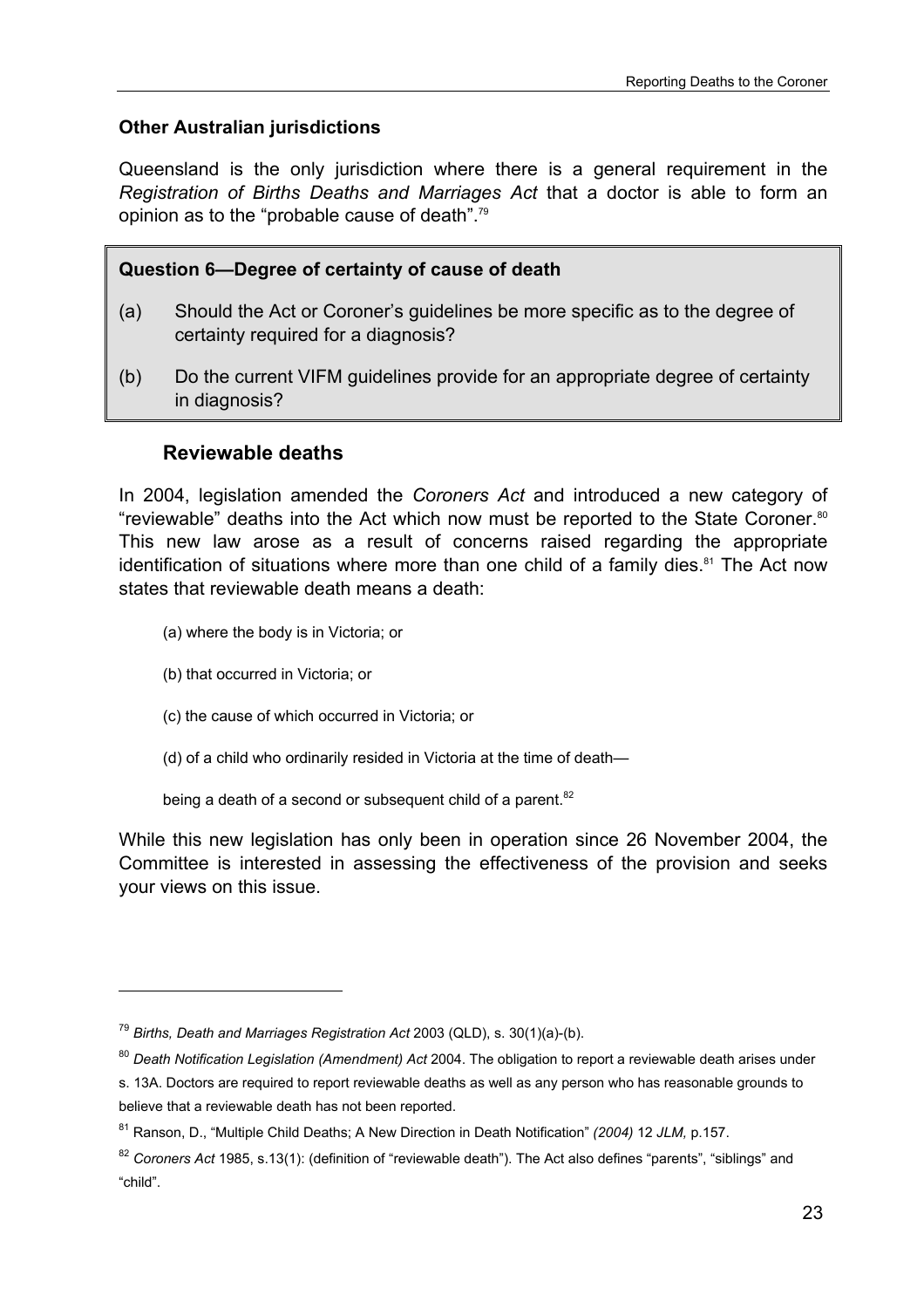#### **Question 7—Effectiveness of new category of reviewable deaths**

- (a) In your experience, is the general community and the medical profession aware of the new category of reviewable deaths which must be reported to the State Coroner?
- (b) If not, who should be responsible for raising awareness of this new category?
- (c) How effective do you think the new provision will be in informing the State Coroner of situations where more than one child of a family dies?

### *Deaths notifiable to a coroner by others*

The Act requires the general public to report deaths to the Coroner or the police in the following circumstances:

A person who has reasonable grounds to believe that a reportable death has not been reported must report it as soon as possible to a coroner or the officer in charge of a police station.

Penalty: 10 penalty units.<sup>83</sup>

A person who has reasonable grounds to believe that a reviewable death has not been reported to the State Coroner as a reviewable death must report it to the State Coroner as soon as possible after becoming aware of the existence of that death.

Penalty: 10 penalty units.<sup>84</sup>

The Act also imposes an obligation on carers to report the death of a person in care to a coroner:

The death of a person who was held in care immediately before death must be reported as soon as possible to a coroner by the person under whose care the deceased was held.

Penalty: 10 penalty units.<sup>85</sup>

If a police officer has information relevant to an investigation, she or he must also report that information to the Coroner investigating the death.<sup>86</sup> There is, however, no penalty attached to the failure to comply with this requirement.

<sup>83</sup> *Coroners Act* 1985, s. 13(1).

<sup>84</sup> *Coroners Act* 1985, s. 13A(1).

<sup>85</sup> *Coroners Act* 1985, s. 13(5).

<sup>86</sup> *Coroners Act* 1985, s. 14(2).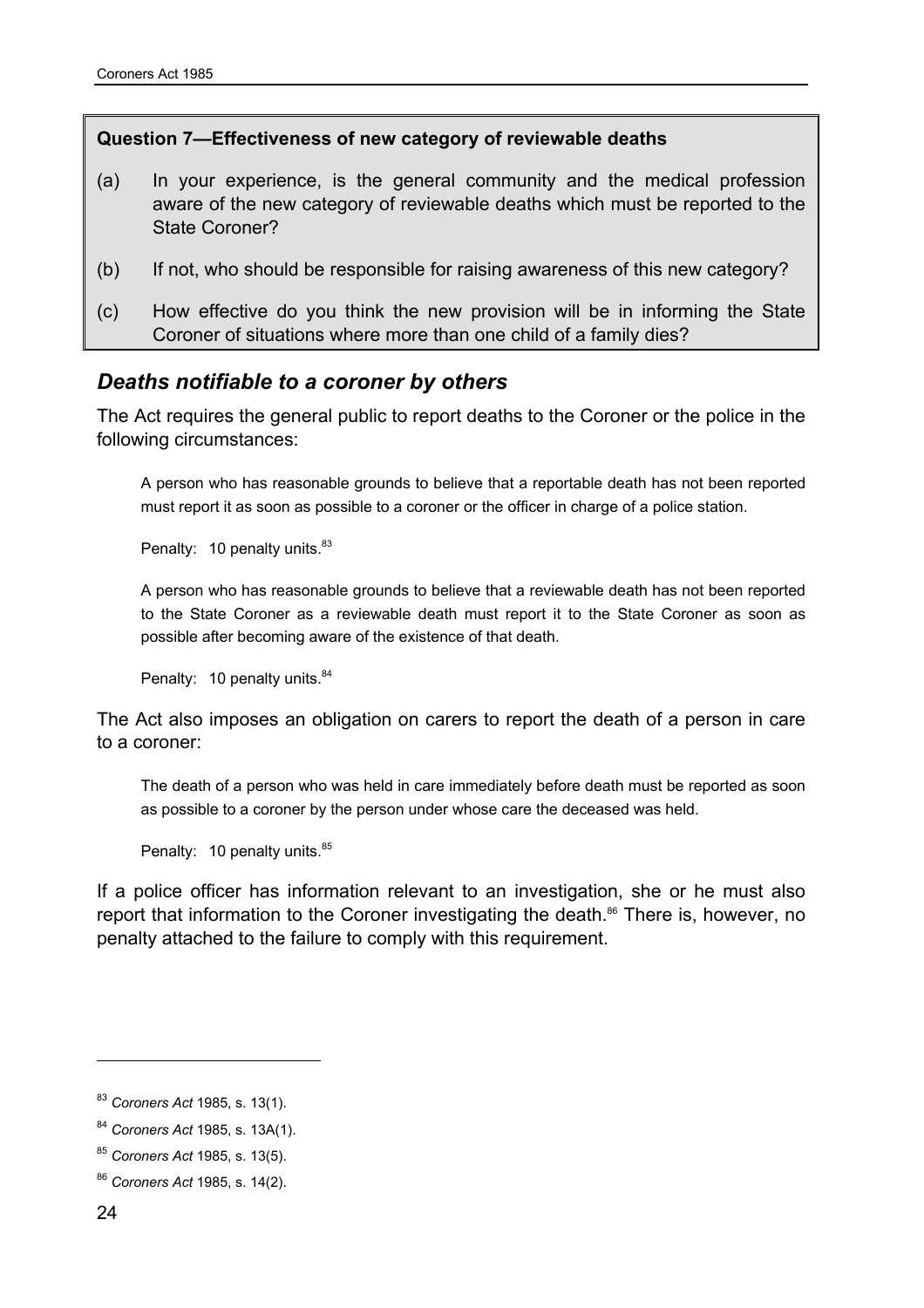## **Other Australian jurisdictions**

All jurisdictions impose general obligations to report notifiable deaths to a coroner.<sup>87</sup> In the ACT and Western Australia, unlike Victoria, the relevant legislation imposes a penalty on police officers who fail to comply with the obligation to report information to a coroner.<sup>88</sup> All jurisdictions also include deaths in custody as notifiable deaths.<sup>89</sup>

## **Question 8—Awareness of public obligation to report deaths**

- (a) How often are deaths reported to the Coroner by the general community?
- (b) Is the general community aware of their obligation to report notifiable deaths to the Coroner?
- (c) If not, who should be responsible for raising awareness? Should this be a function of the State Coroner? What kind of strategies could be used?
- (d) Should the Act impose a penalty on police officers who fail to report to a coroner information relevant to an investigation?

# **Problems with the current system of reporting deaths**

The effectiveness of the Act is dependant on doctors correctly identifying deaths which should be reported and then notifying the Coroner of those deaths. It is difficult to assess the effectiveness of the system as it is difficult to establish whether all reportable deaths are reported. This is due in the large part to the absence of a requirement in the current system to undertake a comprehensive or indeed any audit.

However, small scale studies suggest that there may be some cause for concern.<sup>90</sup> One study in Victoria in 1995 examined the death certification process.<sup>91</sup> The study involved doctors practising in non-metropolitan Victoria, including Resident Medical

<sup>87</sup> *Coroners Act* 1997(ACT), s.77(1) ; *Coroners Act* 1980 (NSW), s. 12A(1), *Coroners Act* 1996 (WA),s 17(1), *Coroners Act* 2003 (QLD), s. 7, *Coroners Act* 1995 (Tas), s. 19(1), *Coroners Act* 2003 (SA), s.28(1), *Coroners Act* 1993 (NT), s. 12(2).

<sup>88</sup> *Coroners Act* (ACT)(1997); s. 77(2): The maximum penalty is 6 months imprisonment. *Coroners Act* (WA)(1996)

s. 18(2). The maximum penalty is a \$1 000 fine.

<sup>89</sup> Halsbury's Laws of Australia, K Walker, *Coroners* [115-95] at 16 February 2005.

<sup>90</sup> Brumley, D., *Death Certification by Doctors in Non-Metropolitan Victoria*, (M.Sc (Primary Health Care) Thesis, Flinders University of South Australia, 1995; Weeramanthri, T., and Beresford, B., "Death Certification in Western Australia—classification of major errors in certificate completion", *Australian Journal of Public Health*, Vol. 16, no. 4., pp. 431-434. Swift, B., and West, K., "Death certification: an audit of practice entering the 21st century" *J Clin Pathol* , Vol 55, 2002, pp. 275-279.

<sup>91</sup> Brumley, D., *Death Certification by Doctors in Non-Metropolitan Victoria*, Above note 90.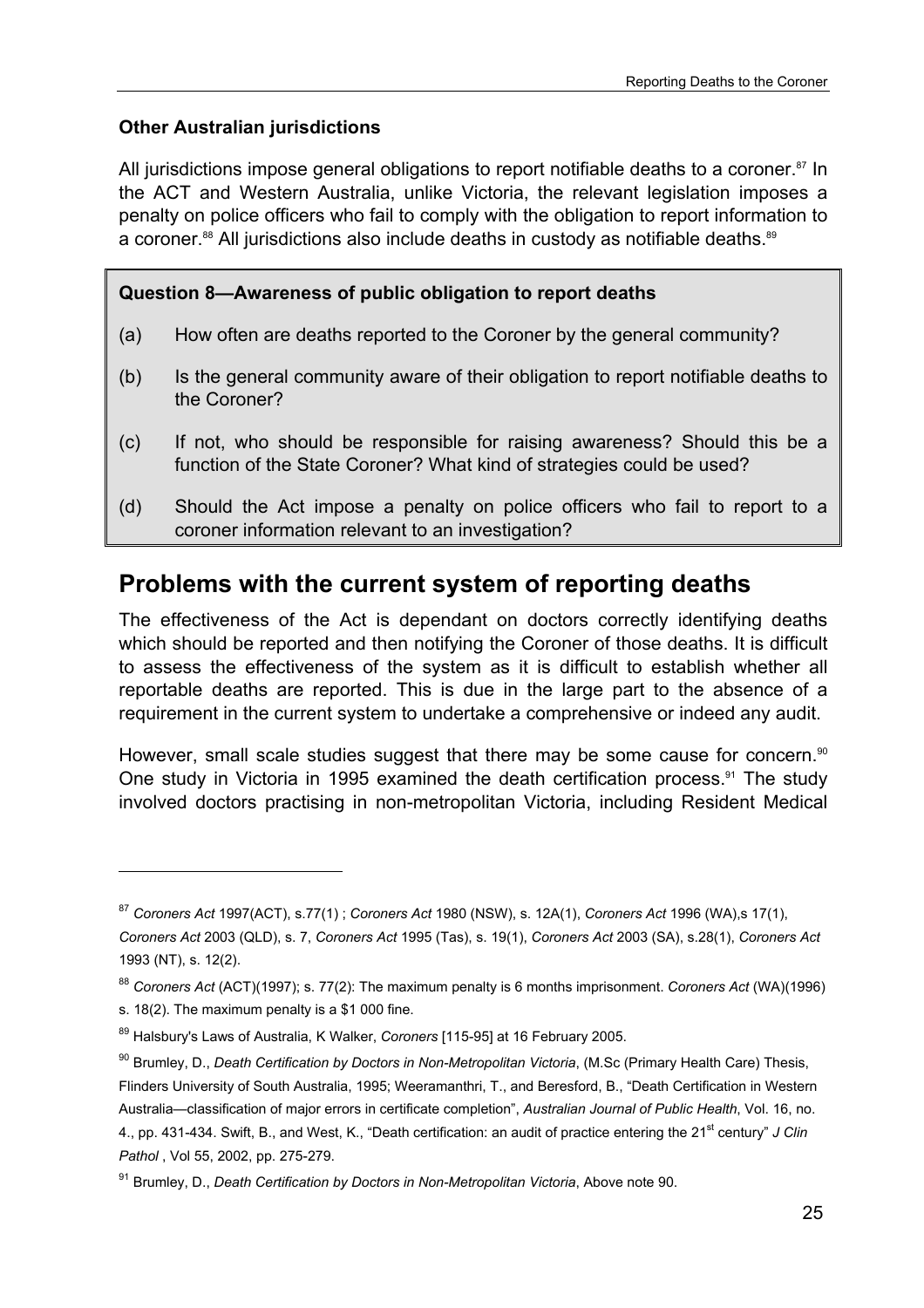Officers (RMOs)<sup>92</sup>, hospital doctors, specialist physicians, surgeons and General Practitioners. It found that overall, 27 percent of certificates inaccurately represented the cause of death, with a higher inaccuracy rate of 51 percent for RMOs.<sup>93</sup> It also found that 20 percent of the doctors involved in the survey would be prepared to alter certificates to avoid the involvement of the Coroner.<sup>94</sup> This figure is consistent with a study in the United Kingdom which found that 17.2 percent of General Practitioners who were surveyed would alter certificates to avoid referral to the Coroner.<sup>95</sup>

Other jurisdictions such as England and Wales have had major problems with their death certification system and are in the process of radically overhauling that system. We discuss this new system in the next section of this chapter where we examine alternative systems of death certification.

The Committee would also like to establish if there are any other problems with the death certification system.

### **Question 9—Problems with the current system of death certification**

Are there any other issues with the current system of death certification?

# **Alternative systems for reporting deaths**

## *England and Wales*

The current death certification system in England and Wales is similar to the system in Victoria. Both systems rely on one doctor to report notifiable deaths to the Coroner and there is no audit to ensure that all reportable deaths are in fact reported.<sup>96</sup>

However, a comprehensive overhaul of the coronial system is currently underway in England and Wales. It follows multiple inquiries into the adequacy of the British death certification and coronial system. The reviews were prompted by the murder conviction of Dr Harold Shipman in 2000.<sup>97</sup>

 $92$  RMOs are junior doctors at a hospital.

<sup>93</sup> Brumley, D., *Death Certification by Doctors in Non-Metropolitan Victoria*, Above note 90.p. 10.

<sup>94</sup> Brumley, D., *Death Certification by Doctors in Non-Metropolitan Victoria*, Above note 90. p. 126.

<sup>&</sup>lt;sup>95</sup> Maudsley., G and Williams, EM., "Death Certification by House Officers and General Practitioners—Practice and Performance *Journal of Public Health Medicine*, Vol 15(2), 1993, pp. 192-201*.* Cited in Brumley, D., *Death Certification by Doctors in Non-Metropolitan Victoria*, Above note 90. p. 126.

<sup>&</sup>lt;sup>96</sup> United Kingdom, *Death Certification and the Investigation of Death by Coroners,* (The third report), Above note 76; p. 461.

<sup>97</sup> The trial was held at Preston Crown Court before Mr Justice Forbes in 1999-2000. A transcript of the trial is available at www.the-shipman-inquiry.org.uk/trialtrans.asp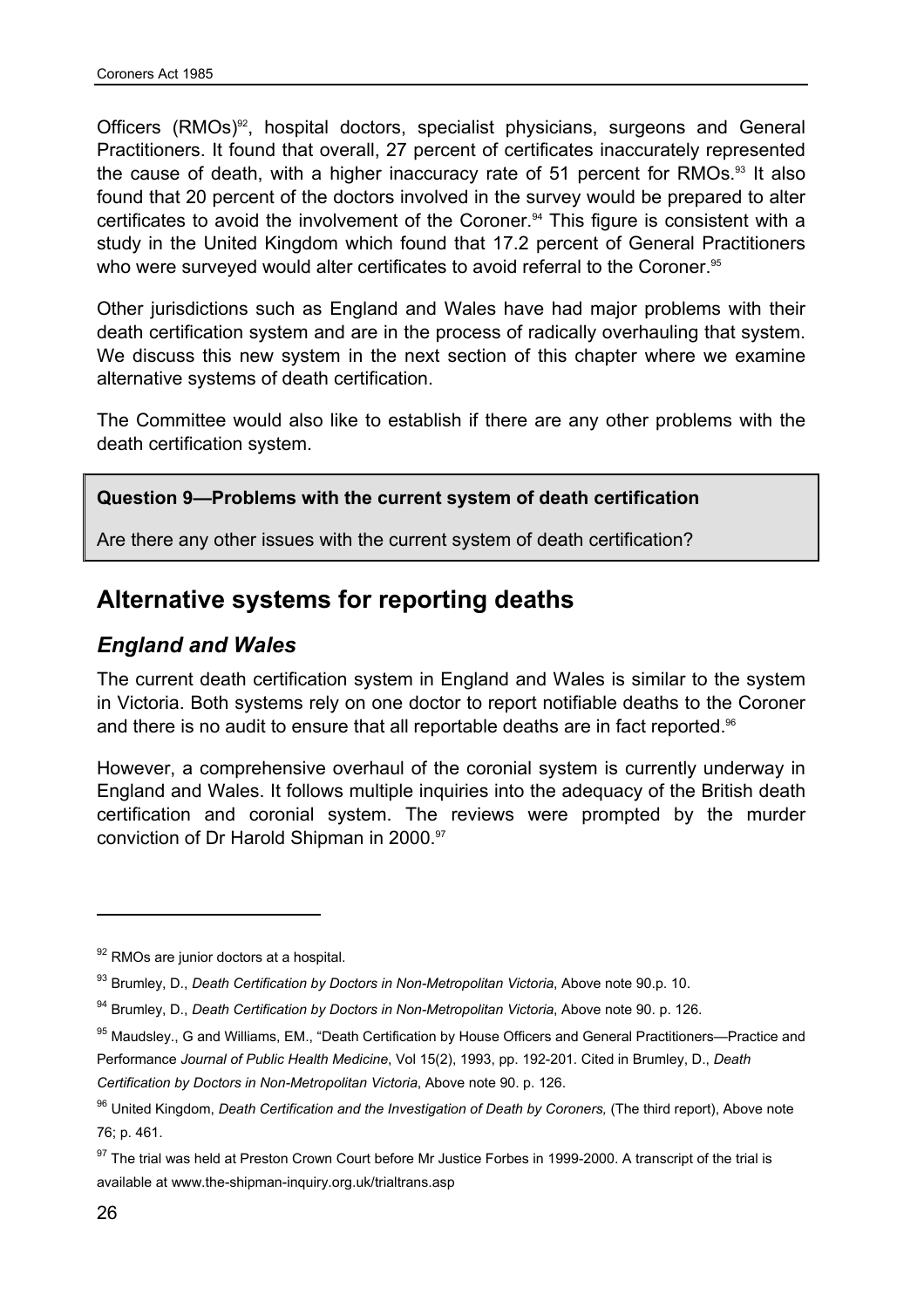# **R v Shipman**

Dr Harold Shipman started as a family GP in Northern England in 1974 and as part of his practice, he made house calls to his elderly patients. Over the next twenty years, he deliberately killed a number of these patients by injecting them with fatal doses of diamorphine98. As the treating doctor, he would give a medical certificate for the cause of death. To ensure that these deaths were never reported to the local Coroner, he stated on the certificate that the cause of death was due to "natural causes" or "old age". He would then later add false illnesses to his victims' medical records to support his claim that the patient had died a natural death.

Shipman continued to kill patients in this manner for over 20 years. It was not until 1998 that concerns about the high number of deaths at Shipman's practice were finally reported to the local Coroner by a funeral director and a neighbouring medical practice. However, the police investigation was flawed as it did not consult any of the deceased patients' relatives or check for forged medical records and Shipman was initially cleared.

Another 3 patients were to die before he was finally arrested in 1999.

In 2000 Shipman was found guilty of murdering 15 of his patients and was sentenced to life imprisonment. He was found dead in his prison cell in 2004.

A clinical audit later established that during his medical career, Shipman issued 521 medical certificates of cause of death<sup>99</sup> while the Shipman Inquiry recently disclosed that he had killed about 250 patients, making him Britain's worst known serial killer.<sup>100</sup>

## **The Luce Report**

 $\overline{a}$ 

In 2001 the British Home Office set up the first of many inquires into the coronial and death certification process following the Shipman conviction. The inquiry chaired by Mr Tom Luce published its recommendations in 2003.<sup>101</sup> It found that a critical weakness of the death certification and coronial processes was that the two processes were separate from each other:

http://news.bbc.co.uk/1/hi/in\_depth/uk/2000/the\_shipman\_murders/the\_shipman\_files/610787.stm

<sup>98</sup> Diamorphine is an opiate drug (narcotic analgesic) also known as "prescription heroin", used in medicine to relieve pain. It can be injected in liquid form: *Diamorphine Fact File* available at

<sup>99 &</sup>quot;Audit further exposes UK's worst serial killer", *The Lancet*, Vol 327, 31 January 2001.

<sup>100</sup> United Kingdom, *Shipman: the Final Report;* 2005, para 28.

<sup>101</sup> United Kingdom, *Death Certification and Investigation in England, Wales and Northern Ireland: The Report of a Fundamental Review,* (Cm 5831, 2003). (Known as the "Luce Report"). Above note 73.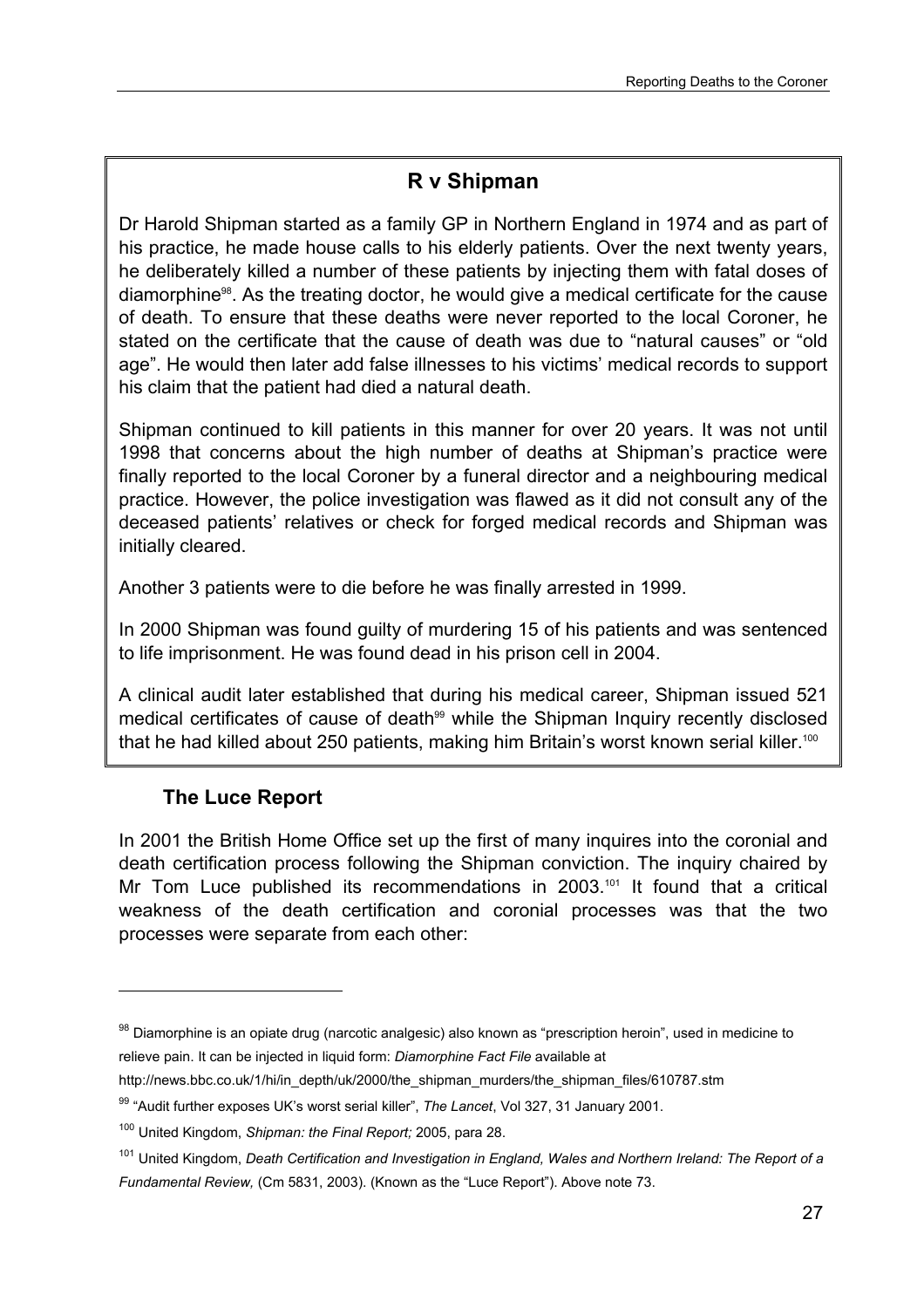The Coroner has no information on or responsibility for deaths not reported to him. No public authority is tasked or resourced to see that the certification process is being properly carried out and that deaths which ought to be investigated by the Coroner are reported for investigation. There is thus little to stop an unscrupulous doctor from "certifying his way out of trouble".<sup>102</sup>

The inquiry recommended that deaths should be audited by a Statutory Medical Assessor within the office of the Coroner.<sup>103</sup> It concluded that this would improve the quality of certification and encourage more attention and wariness being brought to the certification process.<sup>104</sup>

For those deaths which were not reportable to the Coroner, the inquiry recommended that two professional medical opinions should be required to certify the cause of death.105 The Statutory Medical Assessor should be responsible for the appointment of a panel of doctors who would act as the second certifier.<sup>106</sup> The second certifier should be an experienced clinical doctor chosen for his or her skill and professional independence.

### **The Six Shipman Reports by Dame Janet Smith**

Dame Janet Smith was appointed to conduct a public inquiry into the issues arising from Shipman's convictions in 2001 ("the Shipman Inquiry"). By 2005 the inquiry had published six reports<sup>107</sup> and had concluded that:

The Shipman case has shown that the present procedures fail to protect the public from the risk that in certifying a death without reporting it to the Coroner, a doctor might successfully conceal homicide, medical error or neglect leading to death.<sup>108</sup>

The Shipman Inquiry recommended a different certification system to the one recommended in the Luce Report. The Inquiry recommended a system (known as

<sup>102</sup> Luce Report ; Above note. 73; p. 16.

<sup>&</sup>lt;sup>103</sup> Luce Report ; Above note. 73; p. 220.

 $104$  Luce Report; Above note 73; p. 50.

<sup>&</sup>lt;sup>105</sup> Luce Report : Above note 73; p. 221.

<sup>&</sup>lt;sup>106</sup> Luce Report ; Above note 73; p. 51.

<sup>107</sup> United Kingdom, *Death Disguised,* (The first report); United Kingdom, *The Police Investigation of March 1998,*  (Cm 5853, 2003). (The second report); United Kingdom, *Death Certification and the Investigation of Death by Coroners,* (Cm 5854, 2003). (The third report); United Kingdom, *The Regulation of Controlled Drugs in the Community,* (Cm 6249, 2004). (the fourth report); United Kingdom, *Safeguarding Patients: Lessons from the Past—Proposals for the Future,* (Cm 6394, 2004). (the fifth report); *Shipman: The Final Report,* (the sixth report). All reports at: http://www.the-shipman-inquiry.org.uk/reports.asp.

<sup>108</sup> United Kingdom, *Death Certification and the Investigation of Death by Coroners,* (The third report), above note 76, p. 487.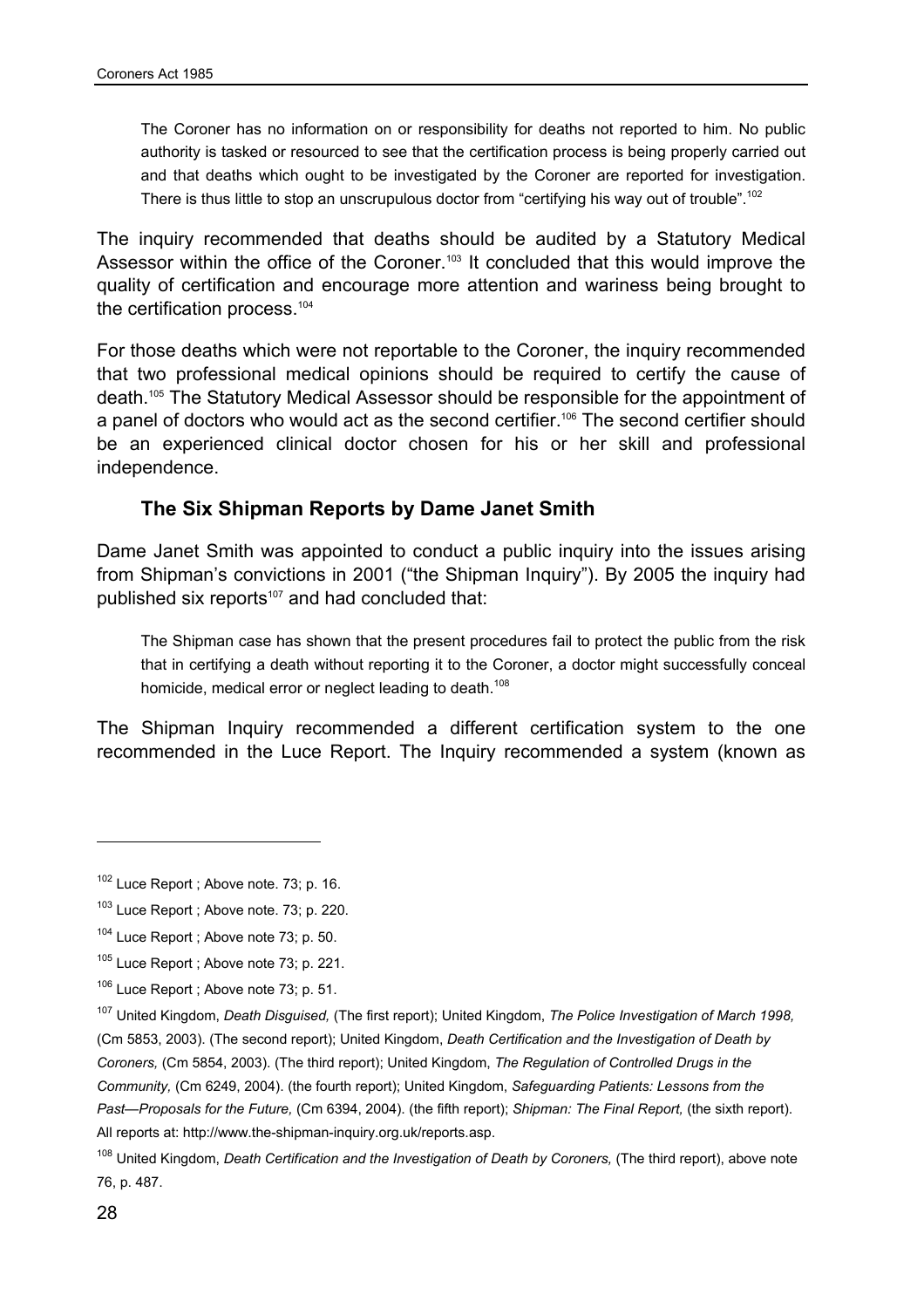"the Coroner's Certification System") in which all deaths would be reported to the Coroner and the Coroner would also be responsible for certifying all deaths.<sup>109</sup>

Under this system, doctors who treated the patient during his or her last illness would only be able to express an opinion as to the cause of death. This information would then be considered by the Coroner's investigator after consultations with the deceased's family (in order to check for any inconsistencies between the family's version of the circumstances leading up to the death with the version in the medical records). If the investigator had any concerns the death would be referred to the Coroner for further investigation, otherwise the investigator would certify the cause of death based on the medical opinion of the treating doctor.

The inquiry preferred this option to the one proposed in the Luce report on a number of grounds. Firstly, the Shipman Inquiry reasoned that the Coroner's investigator would have a more independent role than that of a second doctor overseeing another doctor's certification.<sup>110</sup>

Second, the Inquiry considered that it was more appropriate for an investigator to confer with the family rather than a second doctor as this task did not require medical qualifications. Also, this system would have the added benefit of relieving busy doctors from the time consuming tasks of consulting the deceased's family and the actual certification of the death.

The third benefit of this system is that there would be a centralised coronial system in which all deaths, not just reported deaths, would be examined by the Coroner.<sup>111</sup>

### **The UK Government Response**

l

In March 2004 the Home Office released its position paper, "Reforming the Coroner and Death Certification Service".<sup>112</sup> It acknowledged the need to build a better system of death certification and investigation so that tragedies like Shipman's activities could never happen again.113 In what was described as the biggest overhaul of the Coroner system in 200 years,<sup>114</sup> the Home Office proposed the implementation of a system similar to the one recommended in the Luce Report (although the Home Office proposed that the second certifier would be attached to the Coroner service so that the Coroner service could examine every death as opposed to only reported deaths, as at present).

<sup>&</sup>lt;sup>109</sup> United Kingdom, *Death Certification and the Investigation of Death by Coroners, above note 76, p. 502.* 

<sup>&</sup>lt;sup>110</sup> United Kingdom, *Death Certification and the Investigation of Death by Coroners, above note 76, p. 502.* 

<sup>111</sup> United Kingdom, *Death Certification and the Investigation of Death by Coroners*, above note 76, p. 504.

<sup>112</sup> United Kingdom, *Reforming the Coroner and Death Certification Service,* above note 72*.*

<sup>113</sup> United Kingdom, *Reforming the Coroner and Death Certification Service,* above note 72*,* p. 2.

<sup>114</sup> Dyer, C.,"New Coroner's System will require two people to verify cause of death", *British Medical Journal*, Vol 328, March 2004, p. 727.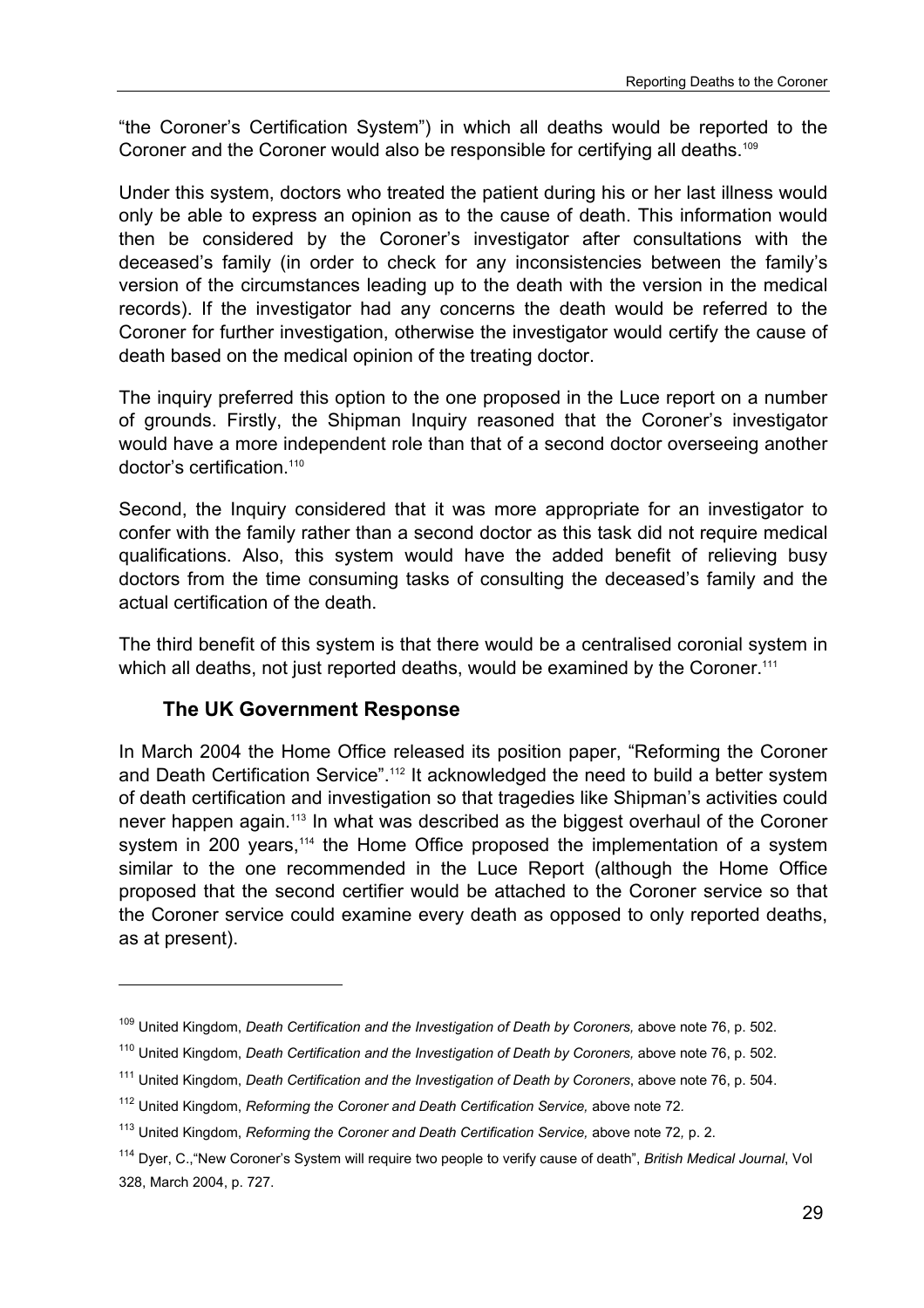The new system will require that two doctors certify the cause of death.<sup>115</sup> A "first certifier" (a doctor who treated the deceased before his or her death) will complete a certificate of the medical cause of death and will be required to justify why they are satisfied that they can accurately certify the cause of death. They may also be required to produce evidence such as medical records or x-rays to support the claim.

Under the new system, the second certifier will be the medical examiner who will be a qualified doctor employed by the Coroner service. A clinical team supervised by the medical examiner will screen cases and will be able to request further information from the deceased person's family about the circumstances of the death.

The position paper indicated that a draft bill on the changes would be introduced by March 2005. To date, a draft bill has not been introduced.

## *Finland*

Finland, unlike the Australian and British<sup>116</sup> Coroners systems, investigates deaths through an alternative system known as the medical examiner system.<sup>117</sup> This system of death investigation does not involve an investigation or inquest by a legally qualified person. Rather, a medical examiner, who, in Finland is a forensic pathologist, is responsible for the investigation of reported deaths.

In Finland, the medical examiner also audits all deaths certificates which are completed by doctors. Doctors undergo an extensive formal training process in death certification before they complete their medical studies. Finnish law requires that the certifying doctor consult relatives and carers about the circumstances of a person's death.

While the medical examiner's jurisdiction is limited to reportable deaths, a feature of the Finnish system is that the examiner can request the police to refer certain deaths to the examiner for further investigation.

### **Post-Shipman lessons for death investigation systems**

In the aftermath of Shipman's crimes, some commentators claimed that his crimes were "unique". However it should be noted that Shipman was not the only doctor who has been able to unlawfully kill patients undetected over an extended period—there are other multiple medical murder cases that have come to light in other countries.<sup>118</sup>

<sup>115</sup> United Kingdom, *Reforming the Coroner and Death Certification Service,* above note *72,* p. 13*.*

 $116$  It should be noted that in Scotland the task of death investigation is carried out by the Procurator Fiscal.

 $117$  The Finnish system of death certification was examined by the Shipman Inquiry and information about the

Finnish system is based on information presented to that Inquiry. Further information is available at http://www.theshipman-inquiry.org.uk/tr\_page.asp?ID=242

<sup>118</sup> Kinnell, H., "Serial Homicide by Doctors: Shipman in Perspective"*, British Medical Journal*, Vol. 321, December 2000, pp. 1594 and 1596. The article cites other cases such as a Norwegian doctor who may have killed up to 138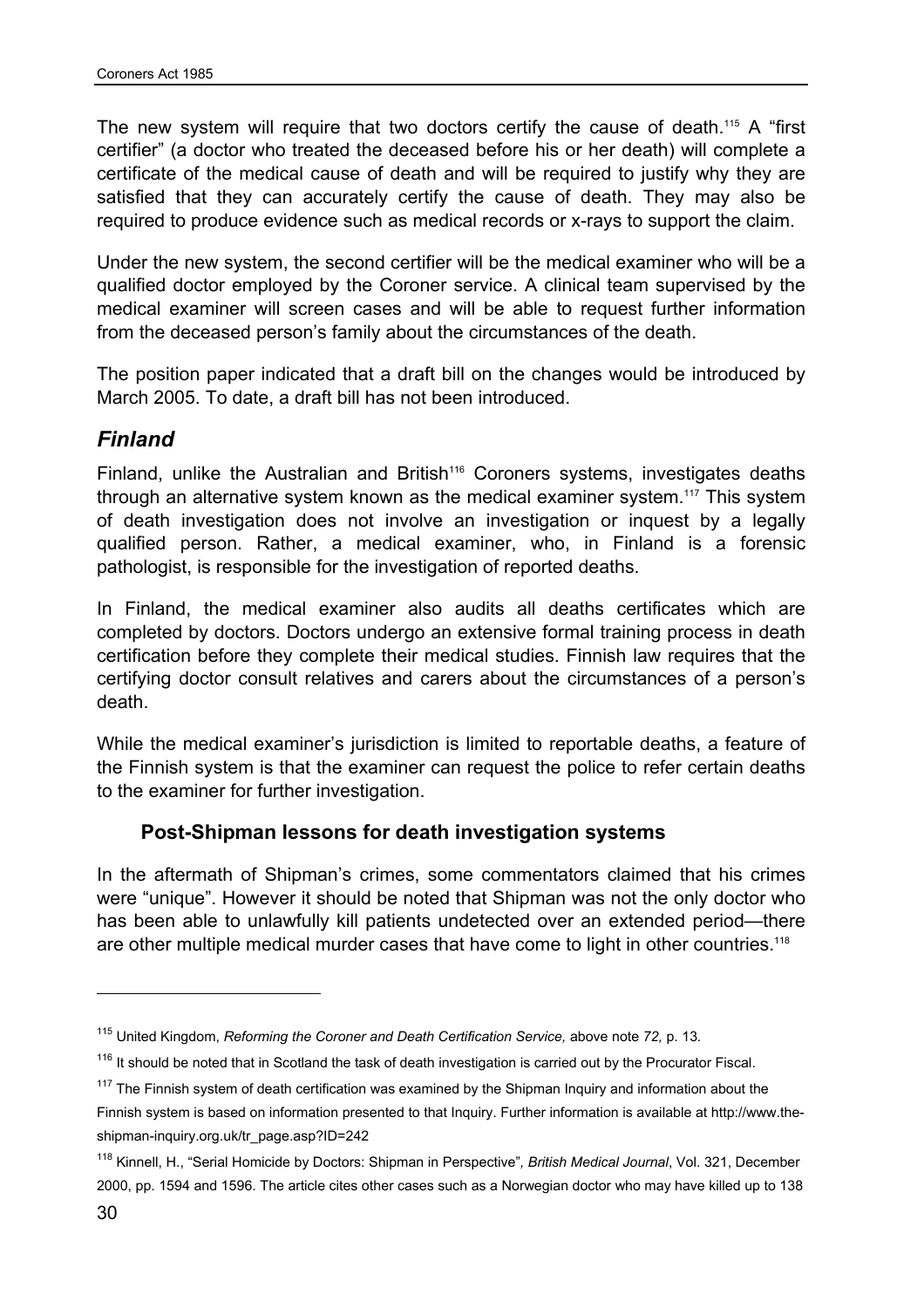In light of Shipman, it is therefore appropriate for this Inquiry to examine whether the kind of crimes he committed would have been detected in the current system in Victoria and whether, as a result, the system needs to be strengthened in any way.

As part of the Shipman Inquiry into Death Certification,<sup>119</sup> representatives from a number of other jurisdictions, including Victoria, were invited to a seminar and asked to consider whether their respective system would have detected Shipman's unlawful killings.<sup>120</sup>

Professor Stephen Cordner, Director of the Victorian Institute of Forensic Medicine (VIFM) attended the seminar as the representative from Victoria. He agreed with the Inquiry that the certification system in Victoria was similar to the English and Welsh system in that it is wholly dependent on the integrity of the certifying doctor.<sup>121</sup> He also agreed that there was no audit or quality assurance of certification.<sup>122</sup>

In relation to whether the Victorian system would have detected Shipman's activities, Professor Cordner gave his opinion that in Victoria the Shipman killings would also have remained undetected.

### **Question 10—Death certification system reform**

Does the death certification system in Victoria need to be strengthened?

If so, how?

l

Some law reform options to consider include:

Option A. The system recommended by the Shipman Inquiry in its third report:

All deaths should be reported to a coroner so that the Coroner makes the decision about which deaths require further investigation. The Coroner should be responsible for certifying all deaths whereas doctors should only provide a medical opinion on the cause of death. The Coroner should also consult with the family of the person who has died on the cause of death.

of his patients over a 5 year period in the 1970s and two cases from the United States of America where doctors killed their patients with drugs in the 1960s and 1970s.

<sup>&</sup>lt;sup>119</sup> United Kingdom, *Death Certification and the Investigation of Death by Coroners, (Cm 5854, 2003). (The third* report).

 $120$  The Inquiry asked participants to consider a summary of the facts of four cases from the Shipman trial.

<sup>&</sup>lt;sup>121</sup> United Kingdom, *Death Certification and the Investigation of Death by Coroners, above note 76, p. 461.* 

<sup>&</sup>lt;sup>122</sup> Kingdom, *Death Certification and the Investigation of Death by Coroners, above note 76, p. 461.*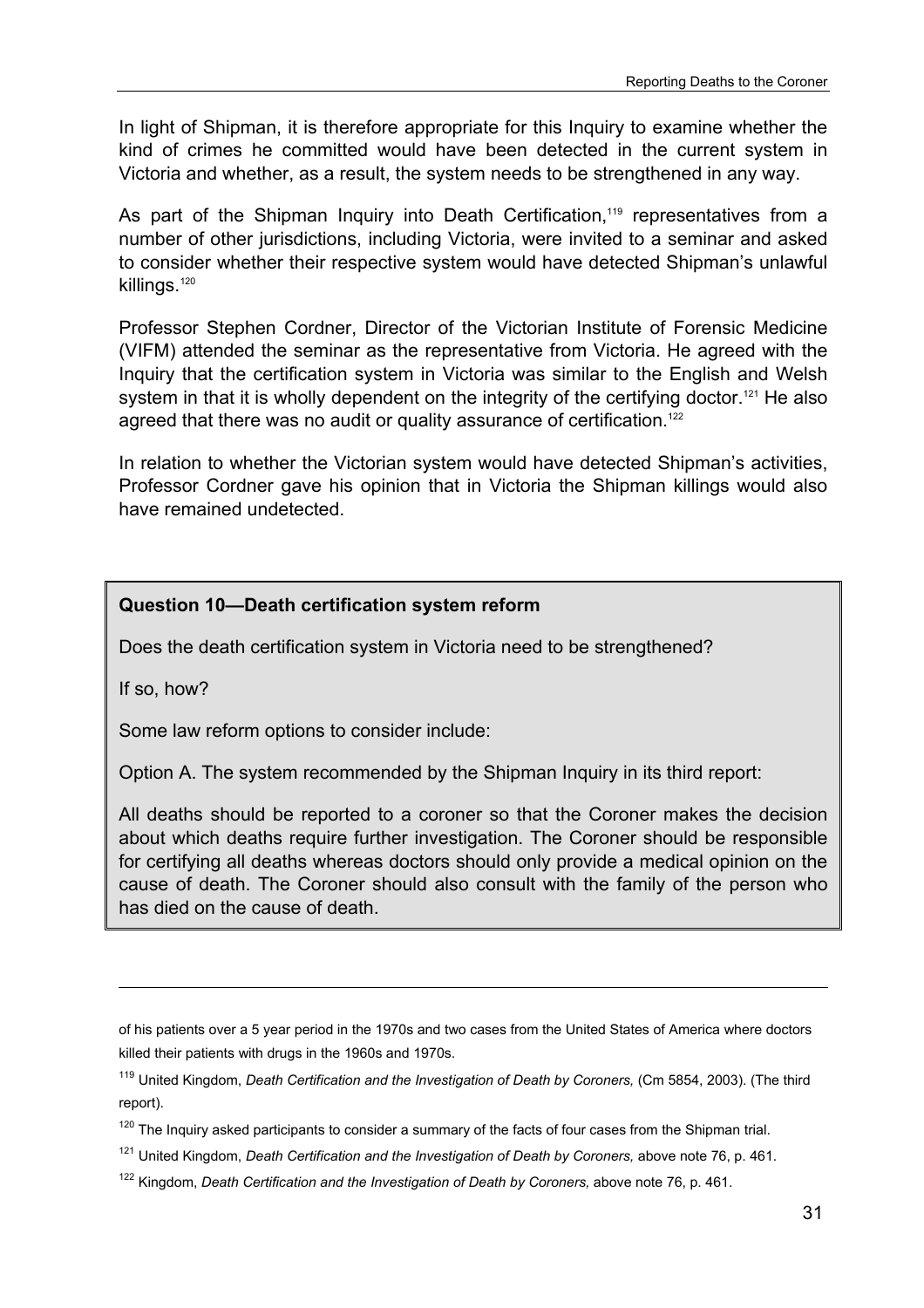Option B. The system recommended in the Luce Report:

The Coroner should continue to only be informed of notifiable deaths but that all death certificates would be scrutinised by a medical assessor at the Coroner's office. For deaths not reportable to the Coroner, two professional medical opinions should be required to certify the cause of death.

Option C. The system proposed by the UK government in 2004:

Doctors should continue to certify the cause of death but two doctors should be required to certify a death. The second doctor should be attached to the Coroner's office so that the office would have the opportunity to scrutinise all deaths. A clinical team supervised by the medical examiner should screen cases and will be able to request further information from the deceased person's family about the circumstances of the death.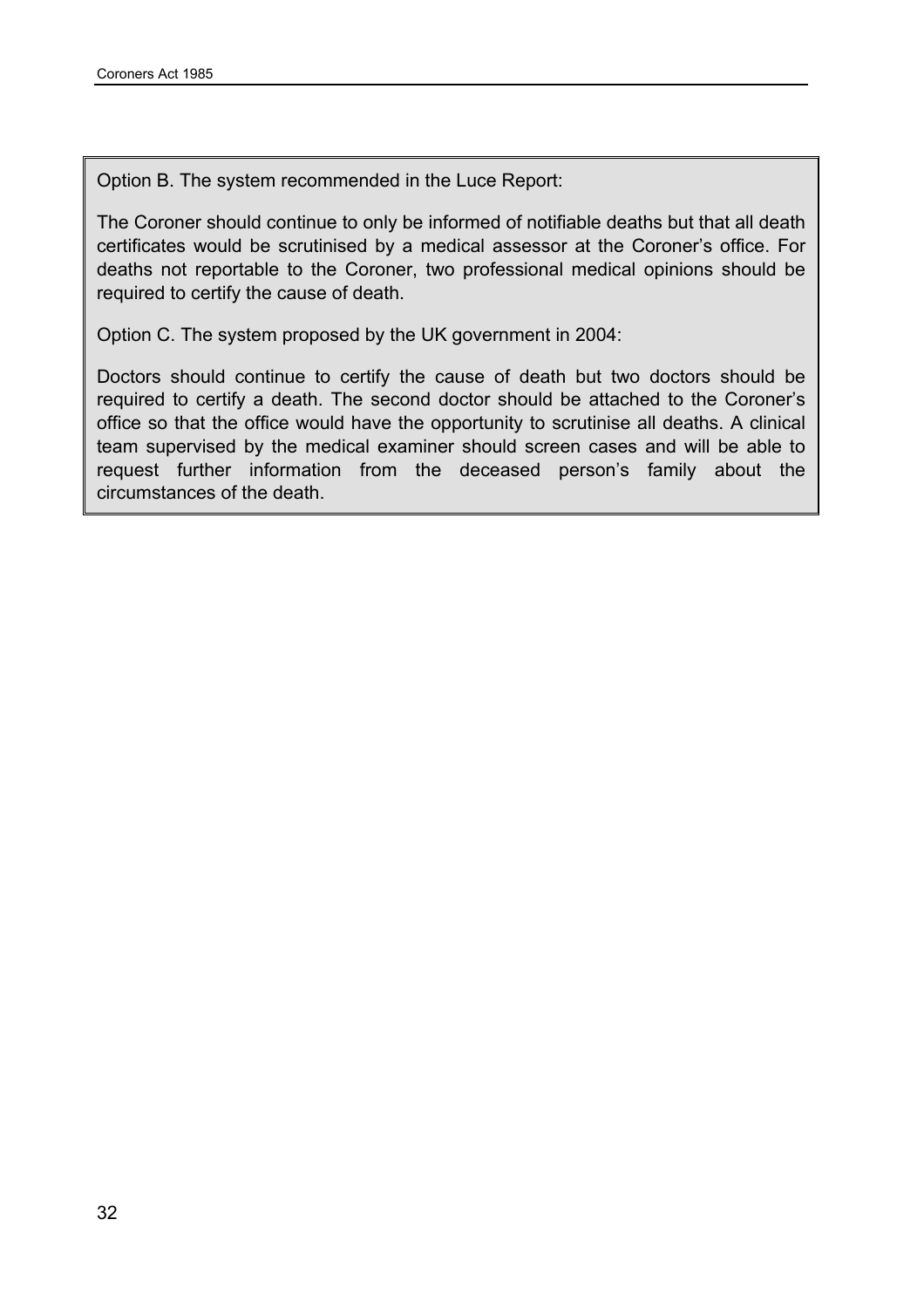This chapter discusses the law which governs a coroner's investigation and inquiry into a death. This involves examining relevant provisions in the Act as well as case law.123 The Committee also considers procedural matters such as the State Coroner's Practice Directions.

The terms of reference for this inquiry ask the Committee to consider whether the Act provides an appropriate framework for the independent investigation of deaths. The Committee begins that consideration by examining the current tenure arrangements for coroners.

Next, the Committee discusses a coroner's powers to investigate deaths, conduct inquests and make findings. The Committee also considers the various rights and privileges of witnesses and others who may be adversely affected by a coroner's findings.

In the final part of the chapter, the Committee discusses the rights of appeal and the circumstances in which the Act permits an inquest to be adjourned or re-opened. Finally, the Committee considers the role of a coroner in the investigation of suspected deaths.

# **Appointment and Tenure of the Coroner**

Under the Act, the Governor in Council may appoint a judge of the County Court, a magistrate or a barrister and solicitor to the position of State or Deputy Coroner.<sup>124</sup> Magistrates, acting magistrates, barristers and solicitors may be appointed as Coroners.<sup>125</sup>

In Melbourne, the State Coroner, Deputy State Coroner and three full time Coroners investigate deaths which have been reported to the Office. Outside Melbourne, local magistrates who have also been appointed as Coroners, investigate local deaths which have been reported.

The Act itself does not specify the length of time that the State Coroner, or the other Coroners, are appointed to their positions. This would however, be specified in the

<sup>123</sup> Case law is the law based on decisions made by judges in previous cases: Fitzroy Legal Service Inc. *The Law Handbook*, 2003 Edition, p. 835.

<sup>124</sup> *Coroners Act* 1985, s. 6(1).

<sup>125</sup> *Coroners Act* 1985, s. 8.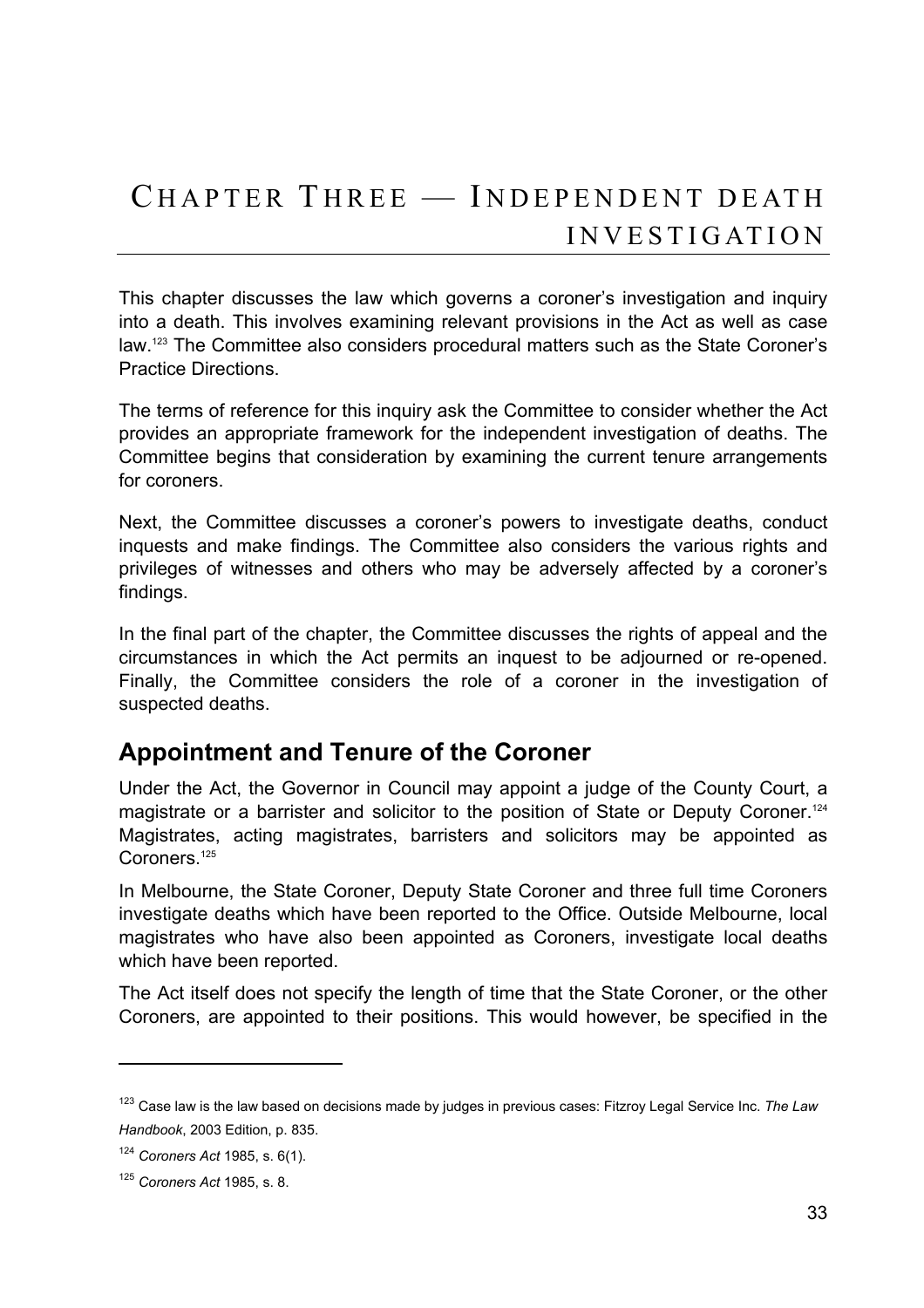actual terms and conditions of appointment. The recent practice has been for the Governor in Council to appoint the State Coroner for a period of three years.<sup>126</sup>

## *Other Australian jurisdictions*

The length of the period of office varies from jurisdiction to jurisdiction.<sup>127</sup> In Queensland, South Australia and New South Wales, State Coroners are appointed for a fixed term specified in legislation.<sup>128</sup> In Queensland and in New South Wales, the fixed term cannot exceed five years, however, the legislation allows reappointment for one further term. In South Australia, the State Coroner is appointed for a fixed term of seven years and is eligible for reappointment.

In the other jurisdictions, like Victoria, the length of the term of the appointment of the State Coroner is not stated in the legislation.<sup>129</sup>

## *Other relevant law reform agencies*

### **RCADC**

The tenure of Coroners was considered by the Royal Commission into Aboriginal Deaths in Custody (RCADC). In its final report in 1991, Commissioner Elliot Johnston QC recommended that:

the Coroner should be the person basically in charge of investigation of deaths within his or her jurisdiction and those responsibilities should be recognised. The terms and conditions attaching to Senior Coroner or State Coroner's Office should certainly not be less than that of a Judge of a District or County Court.<sup>130</sup>

The Aboriginal and Torres Strait Islander Commission (ATSIC) in its report into Indigenous Deaths in Custody, submits that State Coroners should be appointed on a life-time basis:

In some jurisdictions, the State Coroner has tenure for only three years. This puts the State Coroner in an invidious position since the renewal of his or her tenure in the position is at the discretion of the executive government. This is in contrast to the position of the judiciary. The decisions of judicial officers do not as consistently deal with matters which are immediately sensitive to the government which appointed them. Coroners must be tenured to ensure their

<sup>&</sup>lt;sup>126</sup> It is understood that if after three years, a State Coroner is not re-appointed to the position, he or she may return to the Magistracy: Caroline Swift QC, Leading Counsel to the Shipman Inquiry, seminar conducted with Professor Stephen Cordner, Director of VIFM, London, 16 January 2003. Available at http://www.the-shipmaninquiry.org.uk/transcript.asp?from=a&day=122, p. 13, lines 16-20.

<sup>127</sup> Halsbury's Laws of Australia, K Walker, *Coroners* [115-40] at 16 February 2005.

<sup>128</sup> *Coroners Act* 2003 (QLD), s. 70(2) and s.83(2); *Coroners Act* 2003 (SA); s. 4(4)(a); *Coroners Act* (1980) (NSW), s. 4A(5).

<sup>129</sup> In Western Australia, the State Coroner holds office on the same terms as a magistrate: *Coroners Act* 1996 (WA), s. 6(4).

<sup>130</sup> Royal Commission into Aboriginal Deaths in Custody*, National Report Volume 1* 1991, para 4.5.9.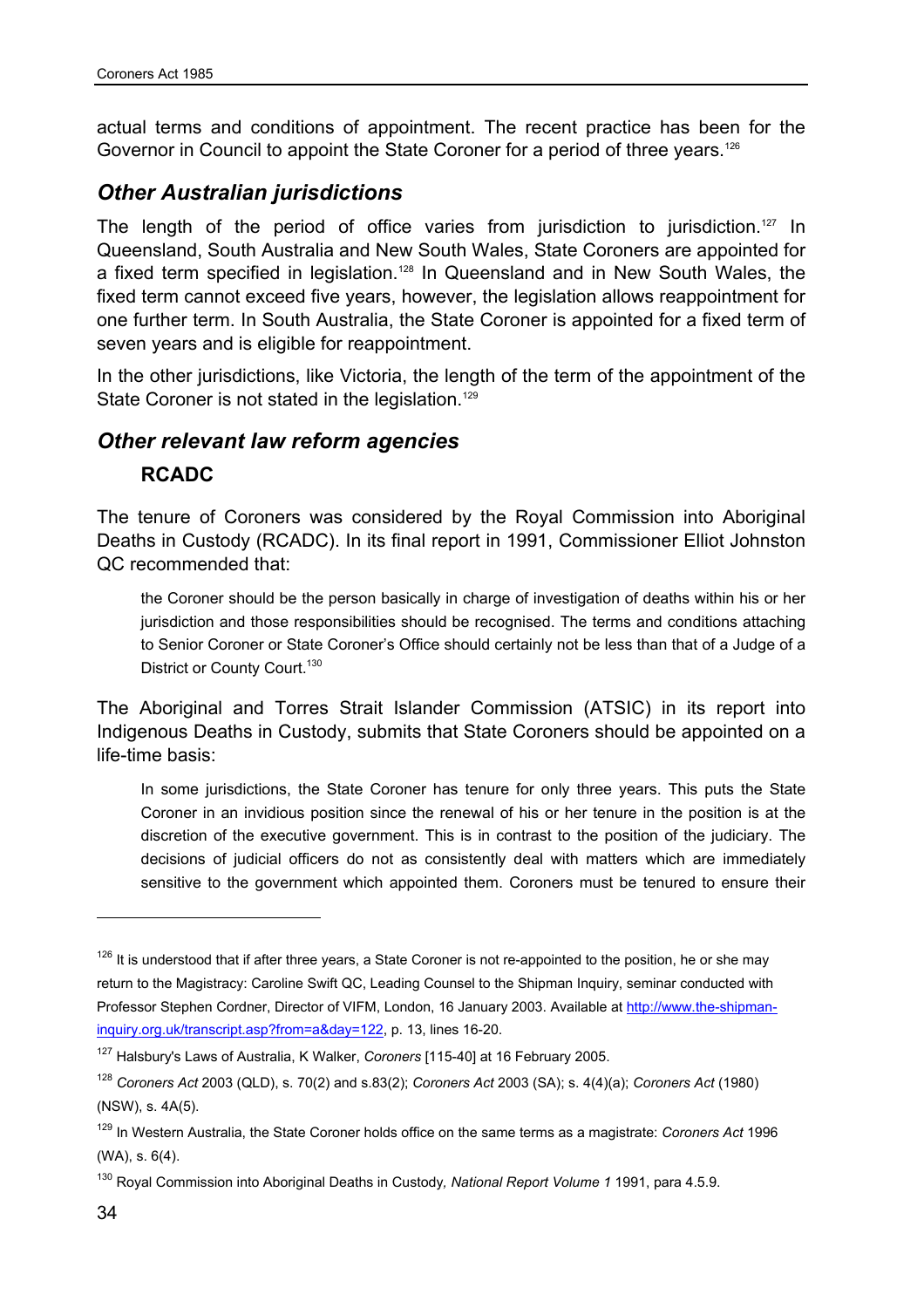independence and the perception that they are able, fearlessly, to criticise the laws, policies and practices of any government.<sup>131</sup>

## **Ontario Law Reform Commission**

In 1995 in Canada, the Ontario Law Reform Commission recommended that all coroners in Ontario "should be, and should be perceived to be, independent of local institutions".132

Unlike the position in the Australian jurisdictions, in Ontario, coroners hold office on a permanent tenured basis until he or she reaches the age of 70 years.<sup>133</sup>

### **Question 11—Appointment of coroners**

- (a) Does the practice of appointing a State Coroner for a fixed term of 3 years have the potential to compromise the independence of the position?
- (b) Should the Act be changed so that the State Coroner is appointed for a defined period? If so, how long should the appointment be for?

# **Deaths investigated by the Coroner**

## *Jurisdiction to investigate*

All coroners have jurisdiction to investigate a death if it appears to the Coroner that the death "is or may be a reportable death".134 The State Coroner has jurisdiction to investigate a death that "is or may be a reviewable death".135 Coroners may also investigate deaths outside Victoria where the death has a territorial connection with Victoria<sup>136</sup>

# *Scope of jurisdiction*

l

A coroner does not have unlimited jurisdiction to investigate—the line of inquiry must be relevant to the findings into the death which the Coroner is investigating.<sup>137</sup>

<sup>131</sup> Aboriginal and Torres Strait Islander Commission, *Indigenous Deaths in Custody 1989-1996*. Available at http://www.atsic.gov.au/issues/law\_and\_justice/rciadic/indigenous\_deaths\_custody/chap12-2.asp

<sup>132</sup> Ontario Law Reform Commission, *Report on the Law of Coroners,* 1995, p. 191.

<sup>133</sup> *The Coroners Act*, RSO 1990, c 37.

<sup>134</sup> *Coroners Act* (1985), s. 15(1).

<sup>135</sup> *Coroners Act* (1985), s. 15A(1). The State Coroner may also delegate jurisdiction to a coroner to investigate a reviewable death: s. 15A(6).

<sup>&</sup>lt;sup>136</sup> *i.e.* the person's body is in Victoria, the cause of death occurred in Victoria or the person ordinarily resided in Victoria at the time of death: s. 3(1) (definition of reportable death).

<sup>137</sup> *Harmsworth v State Coroner* [1989] VR 989.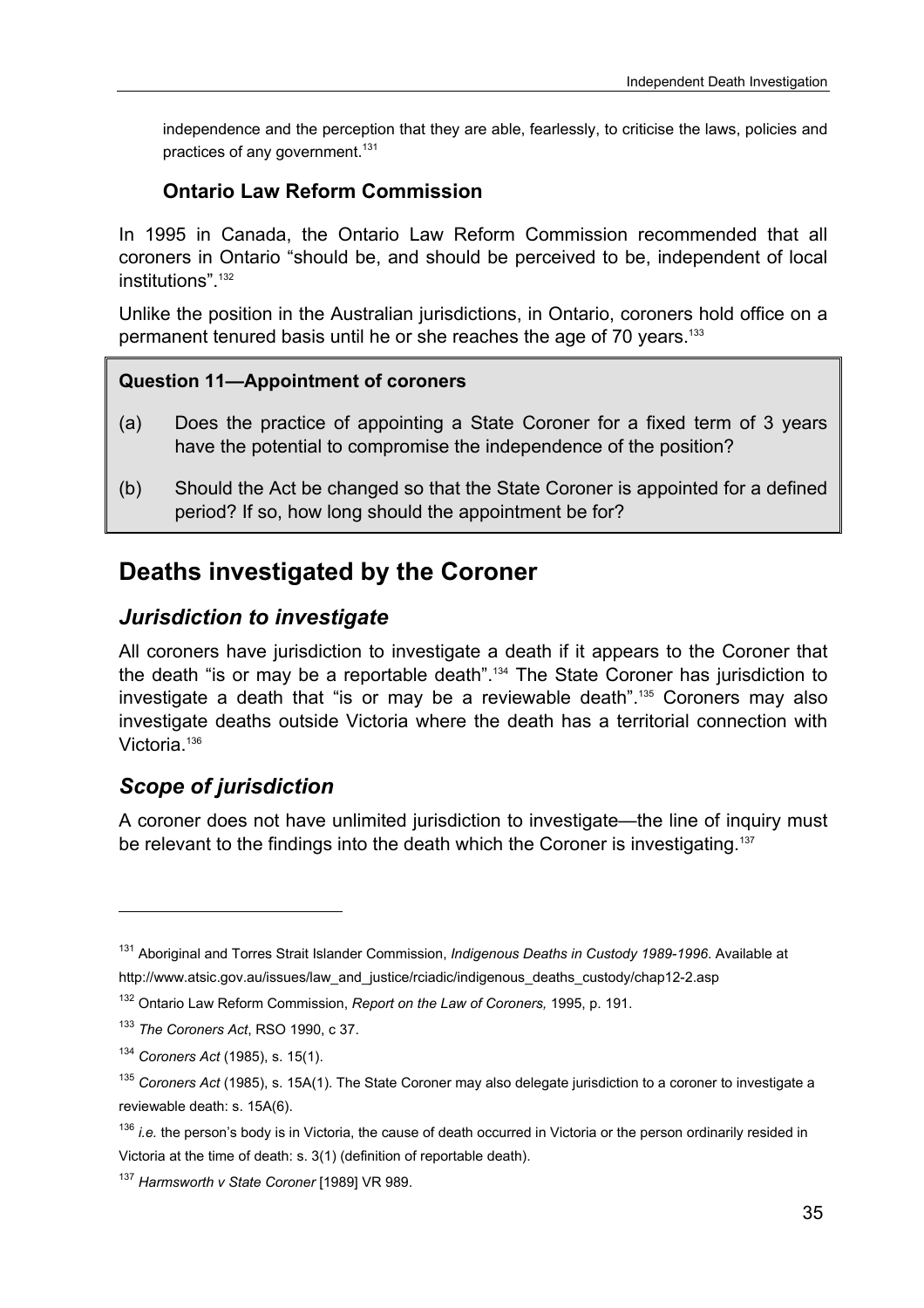## *Powers of investigation*

The Act gives wide powers to coroners to investigate reported deaths. A coroner has control over the body of a person who has died if their body is in Victoria and the death is reportable or reviewable.138 A coroner has broad search and seizure powers. Without a warrant, a coroner may enter and inspect any place and take possession of anything relevant to the investigation and keep it until the investigation is finished.<sup>139</sup>

Police officers may also exercise entry, inspection and seizure powers when authorised by a coroner in writing.<sup>140</sup> When exercising this power, a police officer is required to give a copy of the authority to the owner or the occupier of the place being searched. It is an offence to hinder or obstruct a coroner or a person acting under a coroner's authority when exercising powers under the Act.<sup>141</sup>

However there is a limit on these investigation powers—a coroner must have a reasonable belief that it is necessary to exercise the powers for the particular investigation.142 The recent Supreme Court of Victoria decision of *Grace v Saines* <sup>143</sup> illustrates the scope of those powers:

# **Grace v Saines (in his capacity as Coroner)**

A coroner was investigating the death of one of the plaintiff doctor's patients. Medical tests revealed that the patient had levels of morphine in her blood "consistent with excessive and potentially fatal use."

As part of the inquiry investigation, the Coroner received a report which made the suggestion that three other patients from the same surgery may have been prescribed morphine at an excessive rate. Two of these three patients had died but, the Coroner was not investigating these deaths.

The Coroner then decided to make an order under the Act, authorising police officers to seize the medical records of the other three patients at the doctor's surgery. The doctor challenged the order in the Supreme Court. The medical records were placed in a sealed envelope until the application was determined.

<sup>138</sup> *Coroners Act* (1985); s. 24: Control is subject to directions of the State Coroner and ends when the Coroner issues a certificate permitting burial or cremation.

<sup>139</sup> *Coroners Act* (1985); s.26(1). The Committee is currently undertaking a separate inquiry into warrant powers and procedures. Further information is available from the Committee's website at

www.parliament.vic.gov.au/lawreform.

<sup>140</sup> *Coroners Act* (1985); s. 26(3).

<sup>141</sup> *Coroners Act* (1985); s. 60. The maximum penalty is 3 months imprisonment.

<sup>142</sup> *Coroners Act* (1985); s.26(2).

<sup>143</sup> *Grace v Saines (in his capacity as Coroner)*, Supreme Court of Victoria, (Unreported, Williams J, 29 June 2004).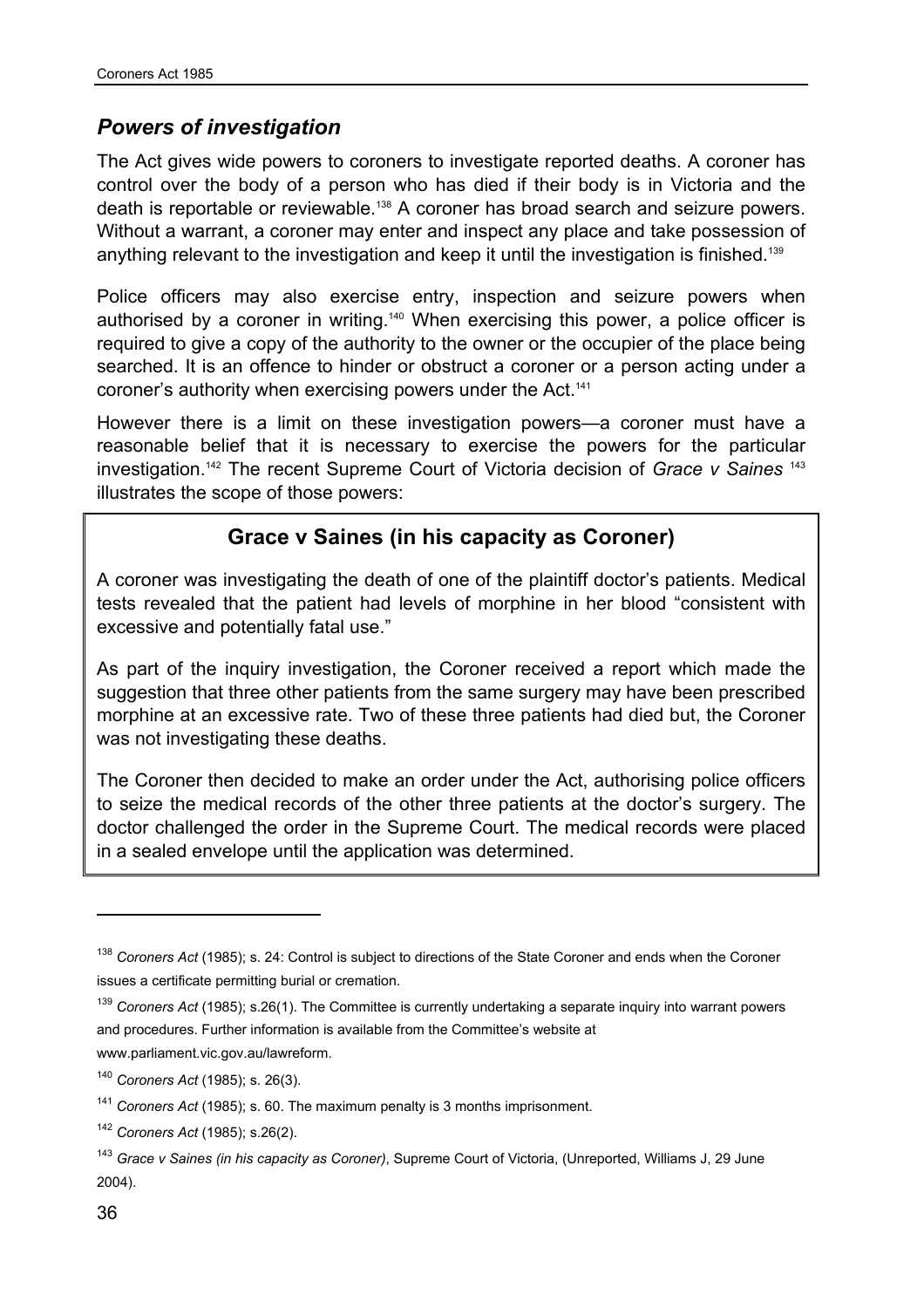Lawyers for the doctor argued that the Coroner did not have jurisdiction to investigate the circumstances of the other patients' deaths because those deaths had not been reported to him. The Coroner's lawyers, however, submitted that the Coroner could not make a decision as to the relevance of the three medical records until he had inspected them. According to the Coroner's lawyers, the reasonableness of the Coroner's belief as to the necessity to authorise seizure was determined by the records *potential* relevance to his inquiry. It was submitted that only if the records could not possibly be relevant to the permissible investigation would the order be beyond power.

The Court determined that the Coroner had acted within his power in making the order. Williams J was satisfied that it would have been reasonable for the Coroner to have held the belief that the extra records might contain material relevant to the possible finding the Coroner might make. He considered that a reference to a departure from a norm or standard in relation to the prescription of morphine might be relevant to the Coroner's determination of the cause of the first patient's death.

The Act also gives the power to coroners to direct that an autopsy be carried out where the Coroner reasonably believes that it is necessary for the investigation.<sup>144</sup> This will be discussed in further detail in chapter six.

The State Coroner may order that a body be exhumed if he or she reasonably believes that it is necessary for an investigation.<sup>145</sup> The State Coroner has the same investigative powers in relation to reviewable deaths.<sup>146</sup>

## **Other Australian Jurisdictions**

All jurisdictions have similar powers of investigation, however, coroners in the ACT and Queensland may only exercise entry, search and seizure powers under warrant.<sup>147</sup>

In the ACT, a coroner may issue a warrant authorising a specified police officer to execute the warrant.<sup>148</sup> The warrant must state the reason why it is issued, the particular hours when entry is authorised and the date on which the warrant no longer has effect.<sup>149</sup>

<sup>144</sup> *Coroners Act* (1985); s. 27(1).

<sup>145</sup> *Coroners Act* (1985); s. 30(1).

<sup>146</sup> *Coroners Act* (1985); s. 30A. "Reviewable death" is defined in s. 3(1).

<sup>147</sup> *Coroners Act* (1997) ACT, s. 66; *Coroners Act* 2003(QLD), s.13(3).

<sup>148</sup> *Coroners Act* (1997) ACT, s. 66(1)-(2).

<sup>149</sup> *Coroners Act* (1997) ACT, s. 66(4). The period of the warrant cannot extend beyond one month from the date of issue of the warrant.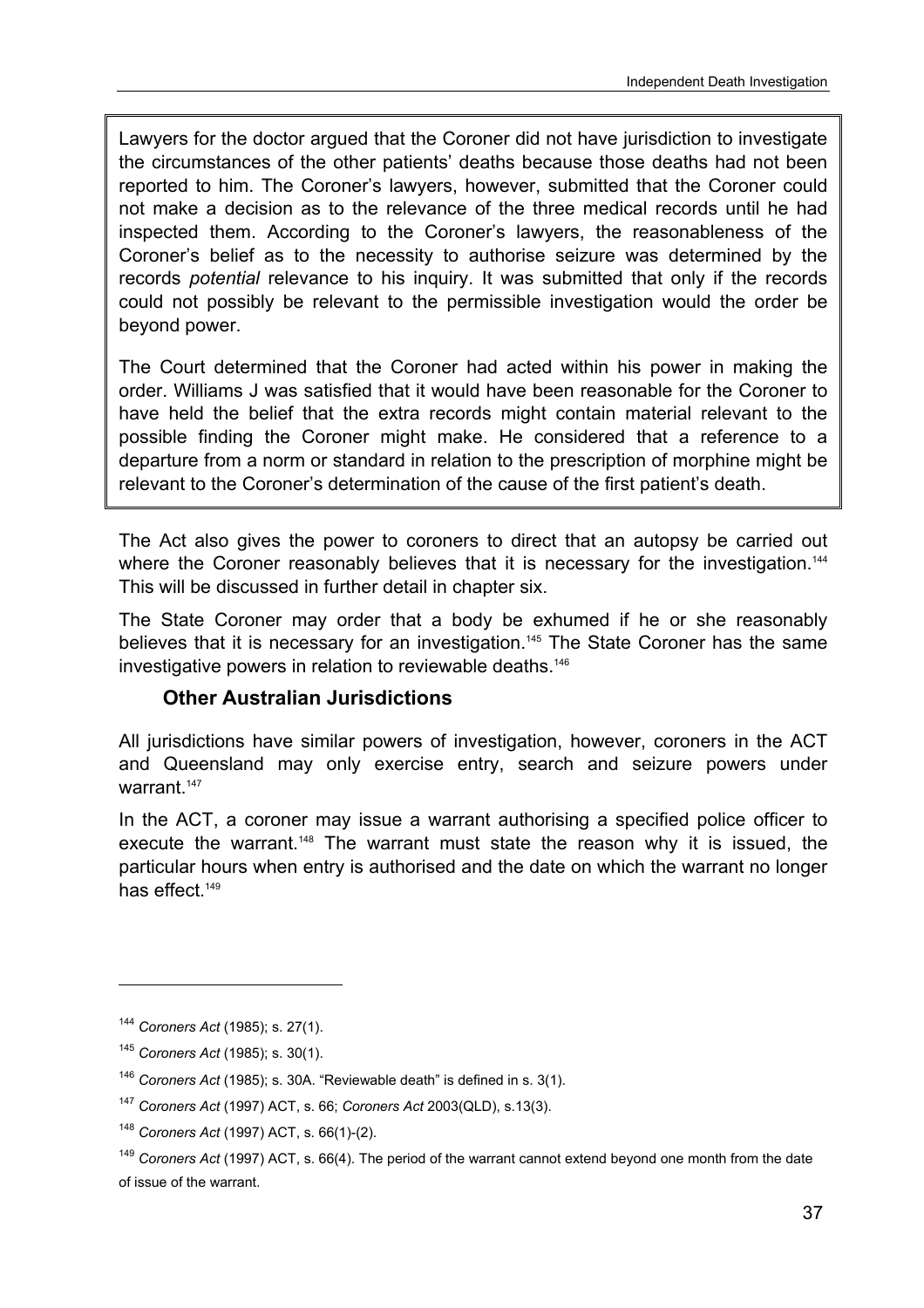It must also include a description of the kinds of things the police are searching for, inspecting or seizing.150 Police officers must also give a copy of the warrant to the owner or occupier of the premises.<sup>151</sup> When an inquiry is completed, a coroner is required to take all practical steps to return things seized under a warrant.<sup>152</sup>

In Queensland, legislation sets out standard rules which regulate all police warrant powers. This legislation also authorises and regulates warrants issued by a coroner.<sup>153</sup> A coroner's search warrant must state a number of things including:

- the death that the Coroner is investigating;
- the evidence that may be seized under the warrant;
- the hours when the place may be entered; and
- the day and time when the search warrant ends (not more than seven days after the search warrant was issued).154

The legislation sets out a detailed list of warrant powers which include the following powers:

- the power to open locked places,
- the power to temporarily detain persons on premises being investigated; and
- the power to dig up land.<sup>155</sup>

For warrants issued by a coroner, a police officer does not have the following powers

- the power to remove walls, ceiling linings or floors; or
- the power to do anything that may cause structural damage to a building.<sup>156</sup>

 $\overline{a}$ 

<sup>150</sup> *Coroners Act* (1997) ACT, s. 66(4)(c).

<sup>151</sup> *Coroners Act* (1997) ACT, s. 66(6).

<sup>152</sup> *Coroners Act* (1997) ACT, s. 67(6).

<sup>153</sup> *Police Powers and Responsibilities Act* (2000) (QLD), s. 371AD. Under warrants issued by a coroner, a police officer also has the powers set out in s.  $74(1)(a)$  to (e) and (g).

<sup>154</sup> *Police Powers and Responsibilities Act* (2000) (QLD), s. 371AD(2).

<sup>155</sup> *Police Powers and Responsibilities Act* (2000) (QLD), s. 74(1).

<sup>156</sup> *Police Powers and Responsibilities Act* (2000) (QLD), s.74(3): the power to do anything that may cause structural damage may only be authorised by a Supreme Court iudge.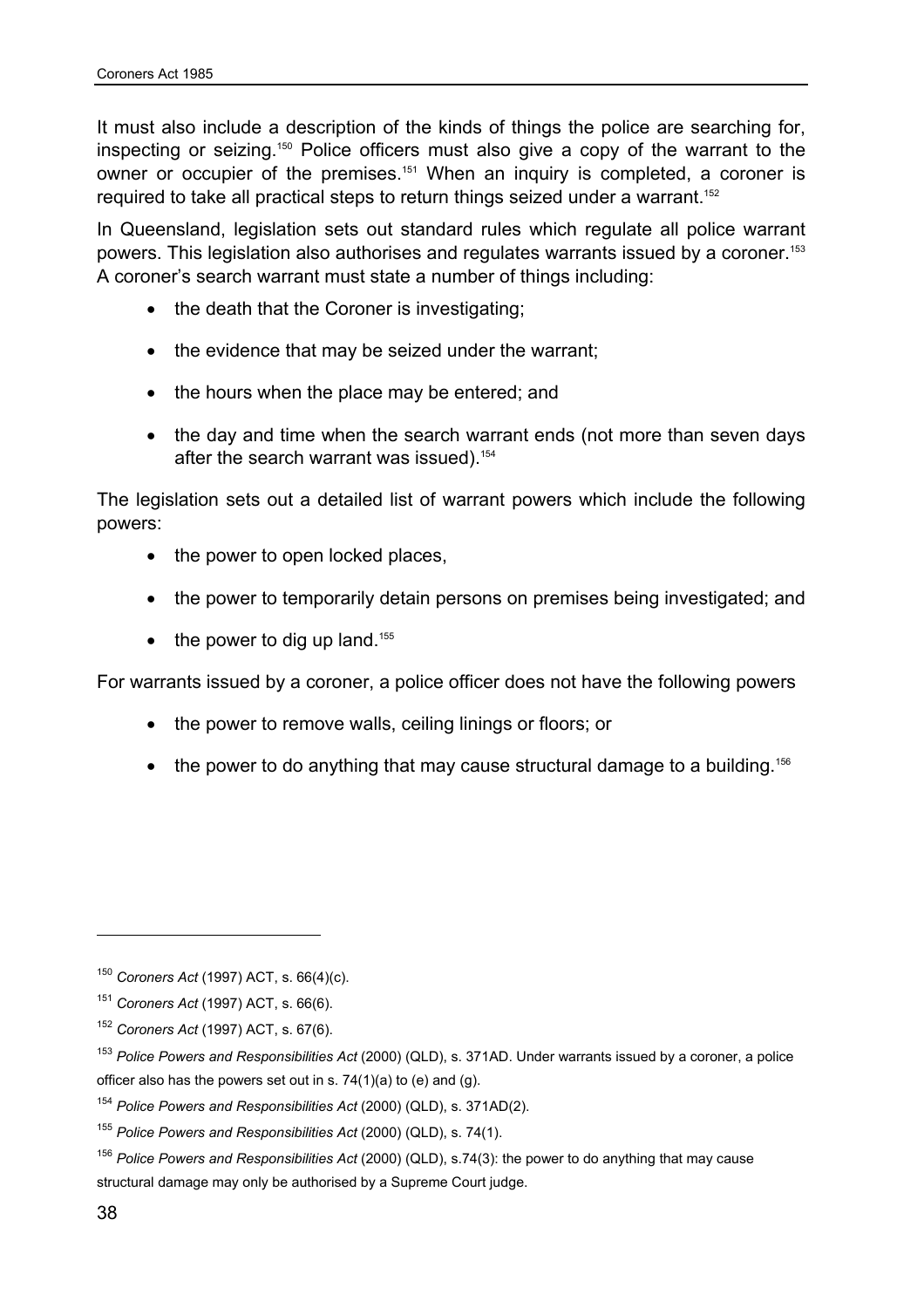### **Question 12—Coroners' powers of investigation**

- (a) Are there any problems or issues of concern with the current powers of entry, search and seizure?
- (b) Are you aware of any challenges to or criticisms of the exercise of these powers?

## *Guidelines for Investigations*

One of the functions of the State Coroner is to issue guidelines to coroners to help them carry out their duties.<sup>157</sup> The Act gives the State Coroner discretion to give directions to coroners about an investigation and the manner of conducting it.<sup>158</sup>

To this end, the State Coroner is in the process of establishing a number of investigation standards. For example, the State Coroner has recently released the *Coroner's Investigation Standard into Deaths from Falls*. 159 Coroners should use this standard when investigating hospital fall-related deaths. The Investigation Standard includes questions which elicit information from hospitals on issues such as the hospitals' system for falls management.

### **Other Australian Jurisdictions**

In Queensland, legislation requires the State Coroner to issue investigation guidelines "to ensure best practice in the coronial system".160 Coroners are required to comply with the guidelines to the greatest extent possible.<sup>161</sup> Under the Act, the State Coroner for Queensland is required to report annually to the Attorney-General on the State Coroner's Guidelines and directions issued to coroners.<sup>162</sup>

l

http://www.justice.qld.gov.au/courts/coroner/pdfs/guidelines.pdf

<sup>157</sup> *Coroners Act* (1985), s. 7(e).

<sup>158</sup> *Coroners Act* (1985), s. 16.

<sup>&</sup>lt;sup>159</sup> The standards were developed in conjunction with the Clinical Liaison Service at VIFM: Emmett, S L., *Investigating Falls-Related deaths in Hospital: A Coronial Perspective (Paper presented at the 15<sup>th</sup> World* Congress on Medical Law, Sydney, 1-5 August 2004). Available at www.vifm.org/inclsconf2.phtml. The Standards are attached to the paper.

<sup>160</sup> *Coroners Act* (2003)(QLD), s. 14(1)(b). The guidelines are publicly available at

<sup>161</sup> *Coroners Act* (2003)(QLD), s. 14(4).

<sup>162</sup> *Coroners Act* (2003) (QLD); s. 77.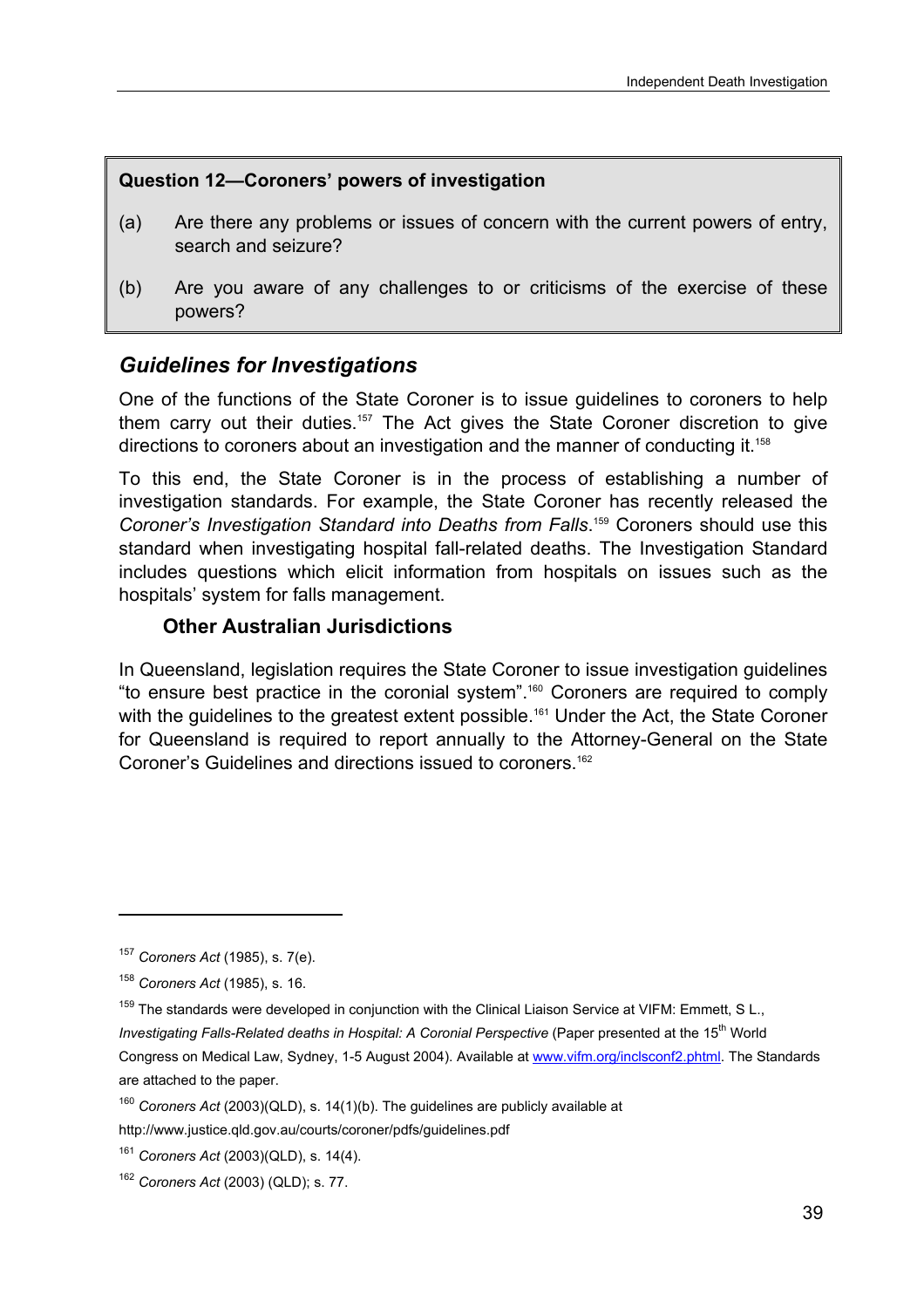The Act also requires the State Coroner, when preparing the guidelines, to have regard to the recommendations of the Royal Commission into Aboriginal Deaths in Custody which relate to the investigation of deaths in custody.163

The Queensland Guidelines give the following advice to coroners regarding the investigation of a death in custody:

In all cases investigation should extend beyond the immediate cause of death and whether it occurred as a result of criminal behaviour. It should commence with a consideration of the circumstances under which the deceased came to be in custody and the legality of that detention. The general care, treatment and supervision of the deceased should be scrutinised and a determination made as to whether custodial officers complied with their common law duty of care and all departmental policies and procedures and whether these were best suited to preserving the prisoner's welfare. Only by ensuring the investigation has such a broad focus as to identify systemic failures will a Coroner be given a sufficient evidentiary basis to discharge his/her obligation to devise preventative recommendations.<sup>164</sup>

While the ACT legislation does not require the State Coroner to issue investigation guidelines, it does contain additional provisions relating to the investigation of deaths in custody.165 A coroner must address issues such as quality of care, treatment and supervision, if in the opinion of the Coroner, these issues contributed to the cause of death.166

#### **Question 13—Guidelines for Coroners' Investigations**

- (a) Are there any issues or concerns in relation to the State Coroner's guidelines and investigation standards?
- (b) In your experience, are all coroners in Victoria familiar with the standards and guidelines and do they consistently use and apply them when investigating a death?
- (c) Are coroners' investigations reviewed to assess whether the standards and guidelines are consistently applied?
- (d) Can the public readily access all of the State Coroner's guidelines and investigation standards? Are the current guidelines and investigation standards publicised in any way?
- (e) Do all newly appointed coroners, including Magistrates in rural areas, participate in coronial training in death investigation?

 $\overline{a}$ 

<sup>163</sup> *Coroners Act* (2003)(QLD), s. 14(2). Royal Commission into Aboriginal Deaths in Custody*, National Report Volume 1* 1991. As an aid to readers, these recommendations are listed in Appendix 1 to this Discussion Paper.

<sup>&</sup>lt;sup>164</sup> State Coroner's Guidelines—Version 0 December 2003, Above note 34, Paragraph 7.2.

<sup>165</sup> *Coroners Act* (1997) (ACT), s. 69-76.

<sup>166</sup> *Coroners Act* (1997) (ACT), s. 74.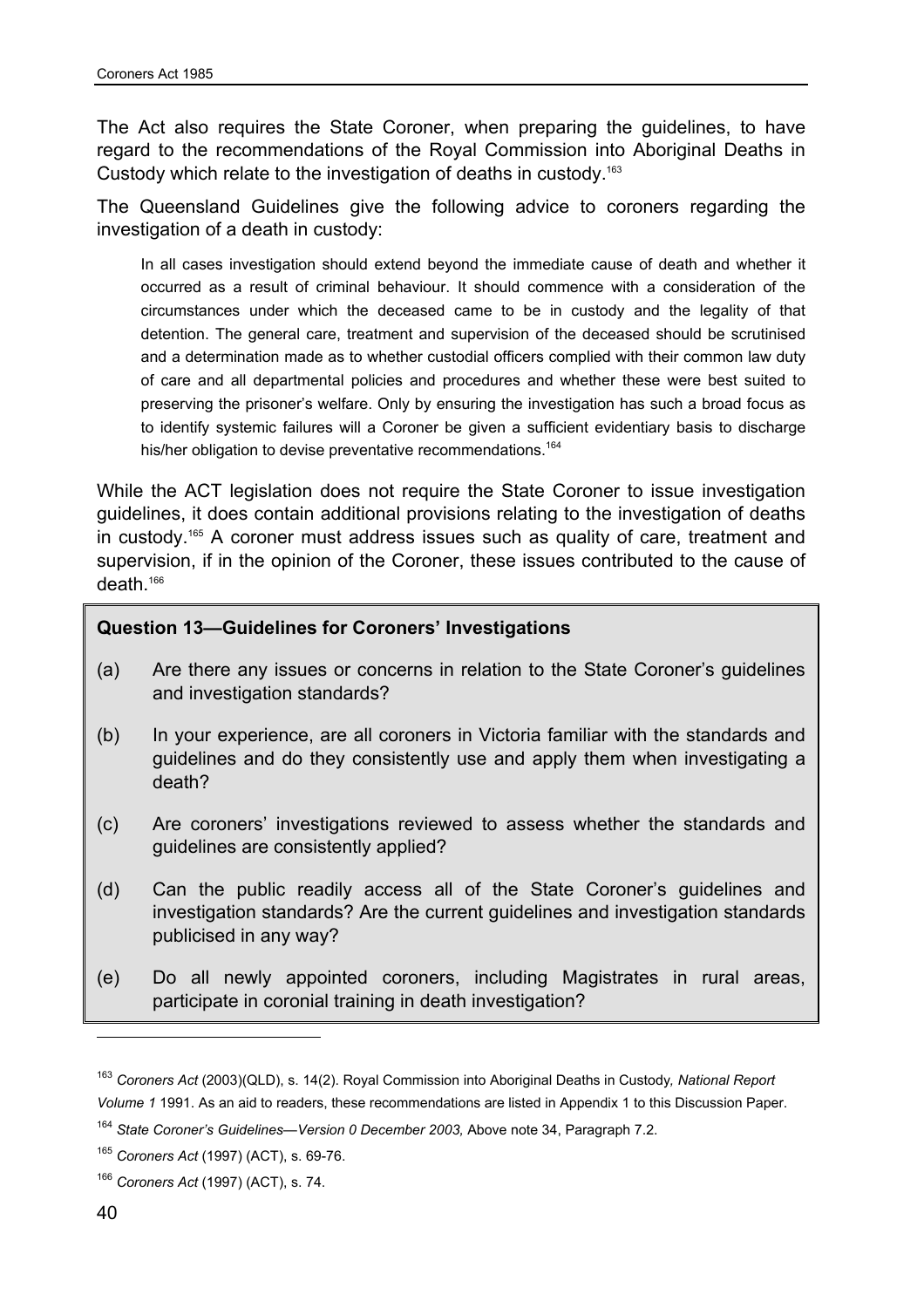- (f) Are there any other kind of investigations which need investigation standards or guidelines?
- (g) Should the Act specifically require coroners to have regard to the recommendations of the Royal Commission into Aboriginal Deaths in Custody relating to the investigation of deaths in custody?

# *Assistance with Investigations*

## **Police Assistance**

Coroners are assisted in their investigations by the Victoria Police State Coroner's Assistants Unit. This unit is assisted by specialist police units such as the Homicide Squad.<sup>167</sup>

While the Act permits coroners to authorise police officers to exercise entry, search and seizure powers, it does not give either the State Coroner or a coroner, the power to direct the way in which police conduct the investigation.<sup>168</sup>

## *Police Assistance in other Australian jurisdictions*

Unlike Victoria, three other Australian jurisdictions give specific powers to coroners to enable them to direct police in coronial investigations. A coroner in New South Wales has the power to issue directions to police officers,<sup>169</sup> while in Queensland, it is the legal duty of police officers to comply with requests or directions of a coroner.<sup>170</sup> In the Northern Territory, a coroner may give directions to a police officer for the purpose of investigating the death of a person held in custody or caused or contributed to by injuries sustained while being held in custody.171 Police officers are also required to comply with a lawful direction of a coroner.<sup>172</sup>

## *Law Reform Agencies*

In 1991, the Royal Commission into Aboriginal Deaths in Custody was critical of the fact that coroners had not been given the legal power to require police officers to report to coroners. In its National Report, the Commission recommended that

- Submission No. 14, 1 October 2004; p. 2. Available at www.parliament.vic.gov.au/lawreform/Warrant/Submissions/
- <sup>168</sup> *Coroners Act* 1985; s. 26(3). Halstead., B, "Coroners' Recommendations and the Prevention of Deaths in Custody: A Victorian Case Study, *Deaths in Custody, Australia, no. 10.,* Australian Institute of Criminology, 1995,

<sup>&</sup>lt;sup>167</sup> Submission from the State Coroner to the Committee's Inquiry into Warrant Powers and Procedures,

p. 5. The Act does, however, require a police officer to report relevant information: s. 14(2).

<sup>169</sup> Coroners Act (1980) (NSW); s. 17C.

<sup>170</sup> *Police Powers and Responsibilities Act* (2000) (QLD); s. 371(1). 171 *Coroners Act* (1993) (NT); s. 25.

<sup>172</sup> *Coroners Act* (1993) (NT); s. 25(2). Failure to comply carries a maximum penalty of 6 months imprisonment.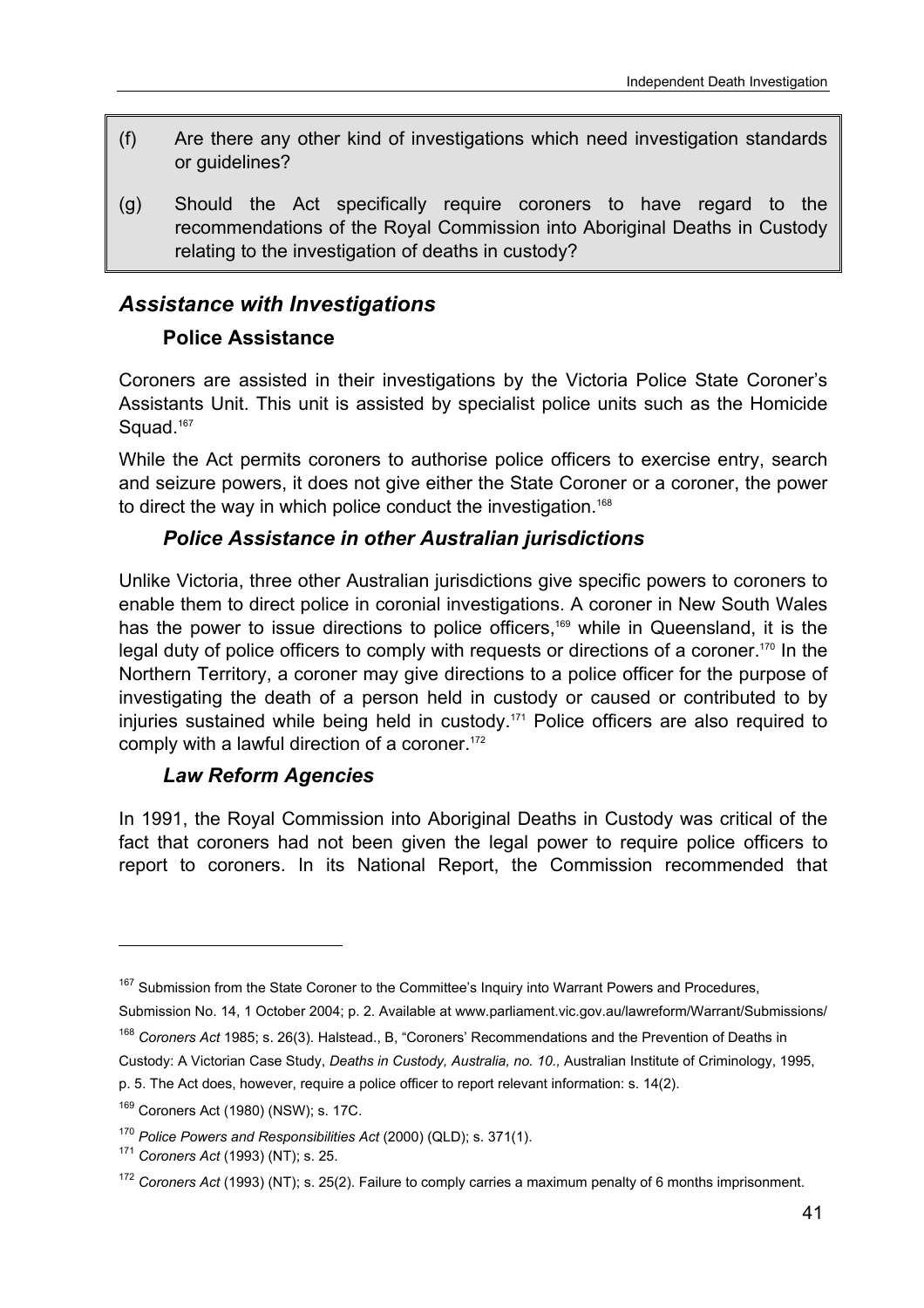coroners should be given this power, along with the power to give directions as to any additional steps the Coroner desires to be taken in the investigation.<sup>173</sup>

The Australian Institute of Criminology in a research paper on a Victorian case study of deaths in custody also queried the role of police officers in coroners' investigations into deaths in police custody:

There is likely to be either a perceived or actual conflict of interest which might interfere with either the public confidence in the investigatory process, or the actual conduct of the investigatory process. This question was specifically raised by a family member in one of the cases under discussion here, who directly challenged the credibility of the coronial process because she had no confidence in the capacity of police officers to investigate fellow officers impartially.174

### **Question 14—Police Assistance with Coroners' investigations**

- (a) Should coroners have the power to require investigating police officers to report directly to coroners and to issue directions to police officers concerning investigations, as recommended by the Royal Commission into Aboriginal Deaths in Custody in 1991?
- (b) In your opinion, are there any kinds of coronial investigations where it is not appropriate for the investigations to be undertaken by police officers? What alternatives could be considered? Are there any resource issues to consider?

### **Legal Assistance**

There is no provision in the Act requiring coroners to appoint lawyers to assist with the investigation. However, the Act does provide that a coroner may be assisted by a lawyer or the Director of Public Prosecutions at an inquest.<sup>175</sup>

### *Legal Assistance in other Australian jurisdictions*

The ACT is the only Australian jurisdiction which specifically requires coroners to appoint a lawyer to assist inquests into deaths in custody.176

 $\overline{a}$ 

<sup>173</sup> Royal Commission into Aboriginal Deaths in Custody*, National Report Volume 1* 1991. Above note 130; Para 4.5.6 and Recommendation no. 29.

<sup>&</sup>lt;sup>174</sup> Halstead., B, "Coroners' Recommendations and the Prevention of Deaths in Custody: A Victorian Case Study", Above note 168, p. 4.

<sup>175</sup> *Coroners Act* (1985) s. 46(2).

<sup>176</sup> *Coroners Act* (1997) (ACT); s. 72.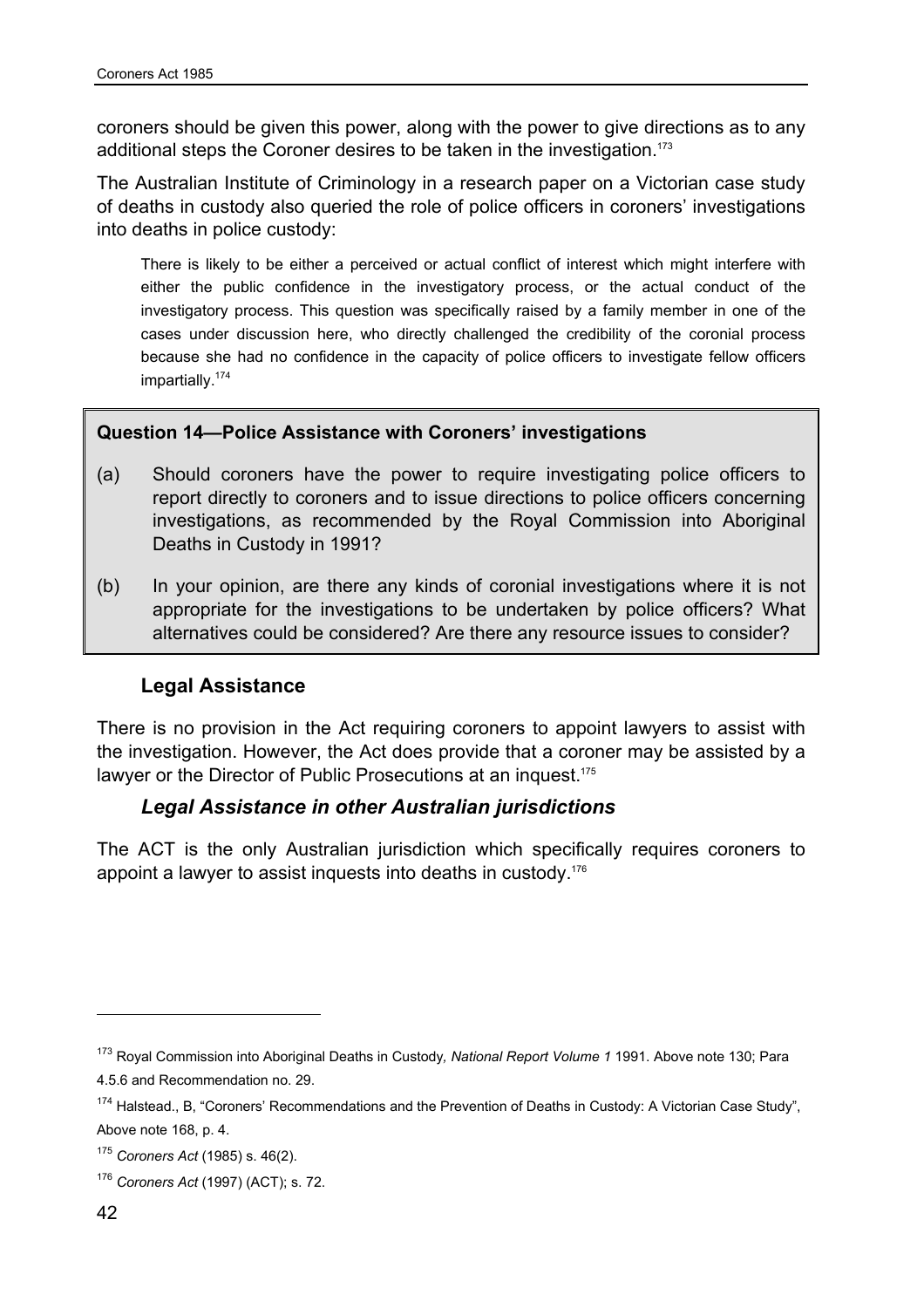# *Law Reform Agencies*

The Royal Commission into Aboriginal Deaths in Custody made a specific recommendation that in relation to deaths in custody, the State Coroner should appoint a solicitor or a barrister to assist the Coroner who will conduct the inquiry.<sup>177</sup> The Commission further recommended that the lawyer's role should be to ensure that all relevant evidence is brought to the attention of the Coroner and tested.178

## **Question 15—Legal assistance with Coroners' investigations**

- (a) Do the State Coroner or coroners currently appoint lawyers to assist with investigations?
- (b) Should the law require coroners to appoint lawyers to assist inquiries in relation to the investigation of deaths in custody?
- (c) Should the law require the State Coroner to appoint lawyers to assist coroners with other kinds of investigations?

## **Other Assistance**

The Act does require certain persons to give assistance to a coroner.<sup>179</sup> A person who reports a death to a coroner, such as a doctor, must give the Coroner any information which may help the investigation.

Although it is not required in the Act, the State Coroner's Office draws on the expert assistance of both internal and external agencies The Clinical Liaison Service provides assistance in the form of expert medical assessment of reported cases involving hospital and other medical treatment. Outside the State Coroner's Office, expert assistance may be voluntarily provided by the Victoria WorkCover Authority, the Office of the Chief Electrical Inspector and the Office of Gas Safety.180

 $\overline{a}$ 

<sup>177</sup> Royal Commission into Aboriginal Deaths in Custody*, National Report Volume 1* 1991. Above note 130, recommendation no. 26.

<sup>178</sup> Royal Commission into Aboriginal Deaths in Custody*, National Report Volume 1* 1991. Above note 130, recommendation no. 28.

<sup>179</sup> *Coroners Act* 1985; s. 14(1).

<sup>&</sup>lt;sup>180</sup> Submission from the State Coroner to the Committee's Inquiry into Warrant Powers and Procedures, Above note 167.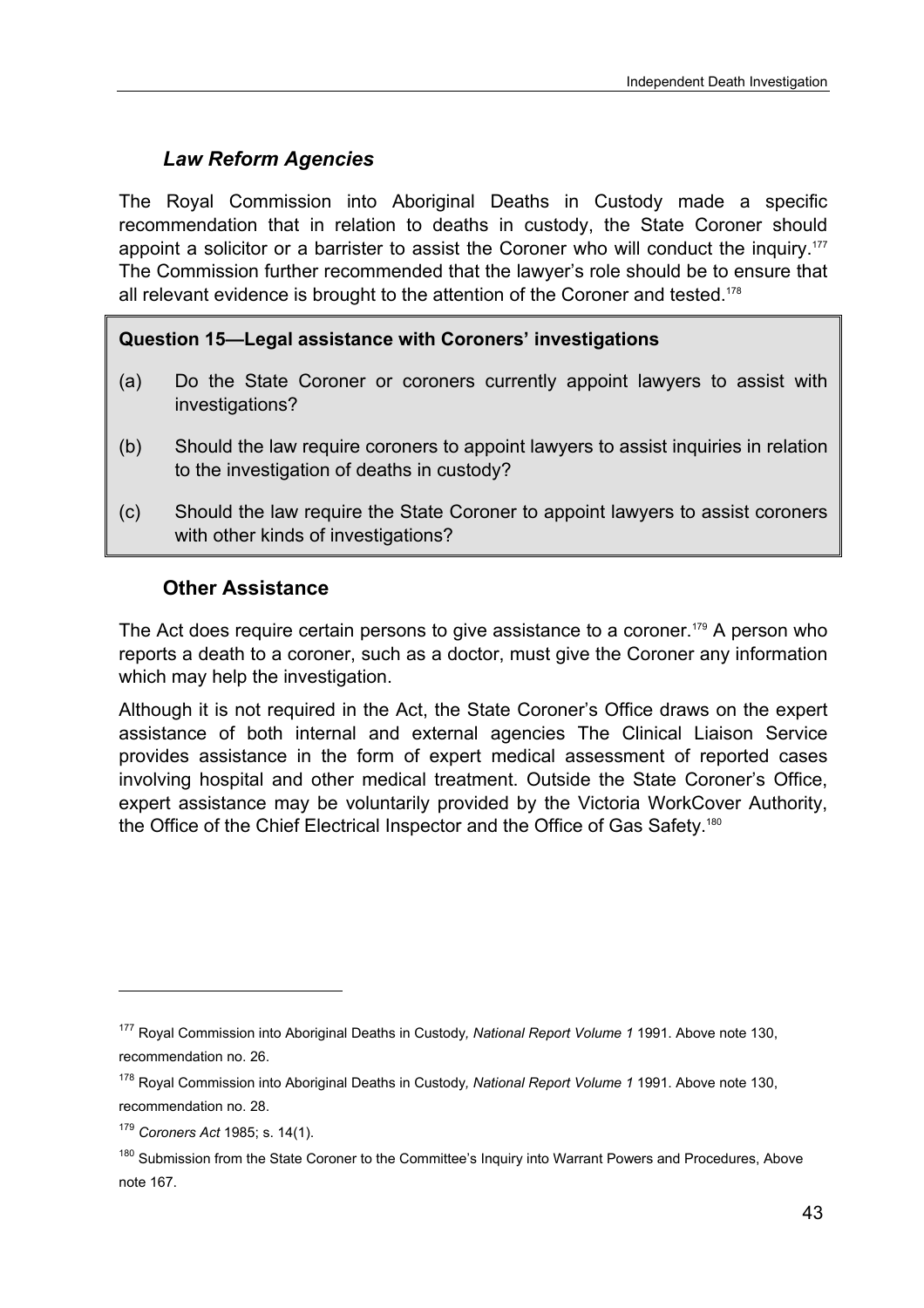## *Assistance in other Australian jurisdictions*

As in Victoria, three jurisdictions require persons reporting deaths to assist a coroner by providing the Coroner with information relevant to an investigation.<sup>181</sup>

In South Australia and the ACT, unlike other Australian jurisdictions, the Attorney-General may appoint investigators under the Coroners Act.<sup>182</sup>

## *Law Reform Agencies*

The establishment of an independent coronial investigation unit was considered in the Review of Queensland Coronial Laws, prepared for the Indigenous Advisory Council.183 However, in its Final Report, it concluded that such a unit may result in an expensive duplication of resources.<sup>184</sup>

In England and Wales, the Shipman Inquiry proposed that coroner's investigators should be appointed to the Coroners Service for the purpose of death certification and investigation.<sup>185</sup>

### **Question 16—Other Assistance with coroners' investigations**

- (a) Do coroners currently use other kinds of investigators? Are there any resource issues associated with using investigators?
- (b) Do you think that certain kinds of investigators should be appointed under the Act? What duties and obligations do you think this kind of investigator should have?

# **Inquests**

An inquest is a public hearing into a death of a person. In Melbourne, coroners hold inquests at the Coroner's Court at Southbank. Outside Melbourne, coroners, who are also Magistrates, hold public hearings at the local Magistrates Court.

An inquiry may take a few hours or even weeks, depending on the number of questions for witnesses and the amount of evidence that a coroner needs to

<sup>181</sup>*Coroners Act* (1995) (Tas); s 20; *Coroners Act* (1993) (TAS); s.13 and s 36; *Coroners Act*(2003) (QLD ), s. 15- 16.

<sup>182</sup> *Coroners Act* (2003) (SA); s. 9; *Coroners Act* (ACT) 1997; s. 59.

<sup>183</sup> Malbon, J, Airo-Farulla, G, and Banks, C., *Review of Queensland Coronial Laws —Final Report;* Department of Families Youth and Community Care, 1997. p. 37.

<sup>184</sup> Malbon, J, Airo-Farulla and Banks, C., *Review of Queensland Coronial Laws —Final Report,* Above note 183*.*

<sup>&</sup>lt;sup>185</sup> United Kingdom, *Death Certification and the Investigation of Death by Coroners. Above note 76.*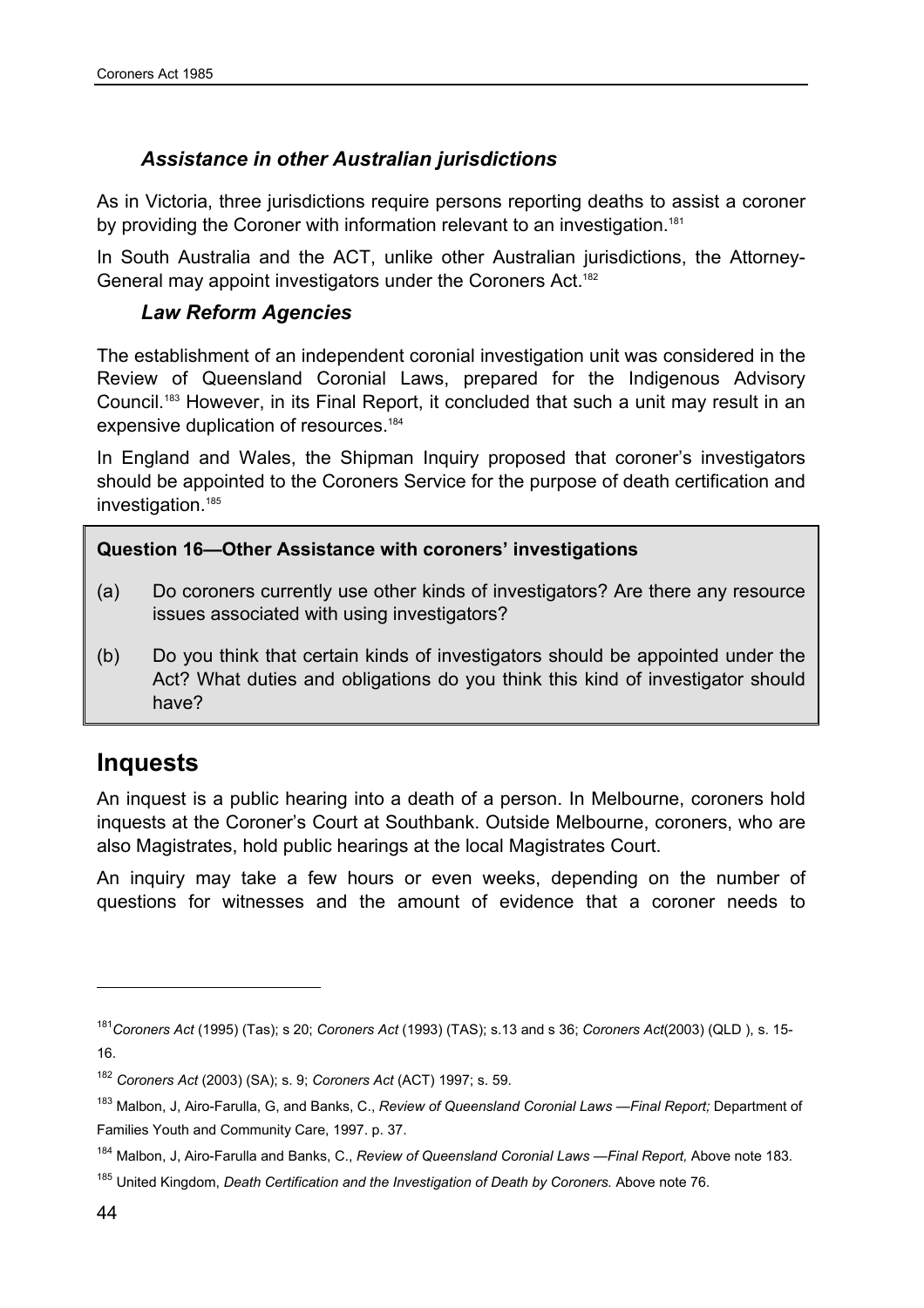consider.186 Witnesses usually give evidence from the witness box. This involves the Coroner's assistant reading out the witness' written statement before a witness is asked questions about the statement.

When the Coroner has heard from all the witnesses, he or she will eventually make a finding—this is the Coroner's decision regarding the death of the person.<sup>187</sup>

## *Jurisdiction*

l

### **When an inquest must be held**

The Act requires coroners to hold inquests for certain kinds of deaths which are connected with Victoria.188 Inquests are mandatory where:

- $\bullet$  the Coroner suspects homicide:<sup>189</sup>
- the person who died was, immediately before death, a person held in care;<sup>190</sup>
- $\bullet$  the identity of the person who died is not known:<sup>191</sup>
- the death occurred in "prescribed circumstances":<sup>192</sup>
- the Attorney-General or the State Coroner directs a coroner to hold an inquest,193or
- the Supreme Court makes an order that an inquest be held.<sup>194</sup>

<sup>189</sup> *Coroners Act* (1985); s. 17(1)(a). This is subject to s.17(3) which is discussed later in this chapter. A coroner with jurisdiction must hold an inquest except if the Coroner makes a determination under s. 17(3) not to hold an inquest. This was discussed in the recent case of *Domaszewicz v The State Coroner* 2004, Supreme Court of Victoria (Unreported, Ashley J, 17 December 2004). His Honour was of the opinion [at 17] that the discretion in s.17(3) was broad, "to be considered in the context that a coroner is empowered to determine that an inquest not be held where otherwise it would be mandatory, criminal proceedings in connection with the death having been brought and concluded."

<sup>190</sup> *Coroners Act* (1985); s. 17(1)(b). The definition of "in care" is discussed in chapter 2.

<sup>191</sup> *Coroners Act* (1985); s. 17(1)(c).

<sup>186</sup> State Coroner's Office and Victorian Institute of Forensic Medicine, *When a Person Dies—The Coroner's Process*, 1999. p. 17.

<sup>&</sup>lt;sup>187</sup> Butterworths Concise Australian Legal Dictionary, 2<sup>nd</sup> edition, 1998, p. 178.

<sup>188</sup> *Coroners Act* (1985); s. 17(1): the body of the person who has dies must be in Victoria, or it appears to the Coroner that the death or the cause of the death occurred in Victoria.

<sup>192</sup> *Coroners Act* (1985); s. 17(1)(d). The Coroners Regulations (1996) do not currently list any prescribed circumstances. This can be contrasted to the position in England and Wales where deaths which occur from certain prescribed causes, such as industrial disease and poisoning must be referred to the Coroner under the Registration of Birth and Death Regulations 1987(Eng); Reg. 41.

<sup>193</sup> *Coroners Act* (1985); s. 17(1)(e)-(f).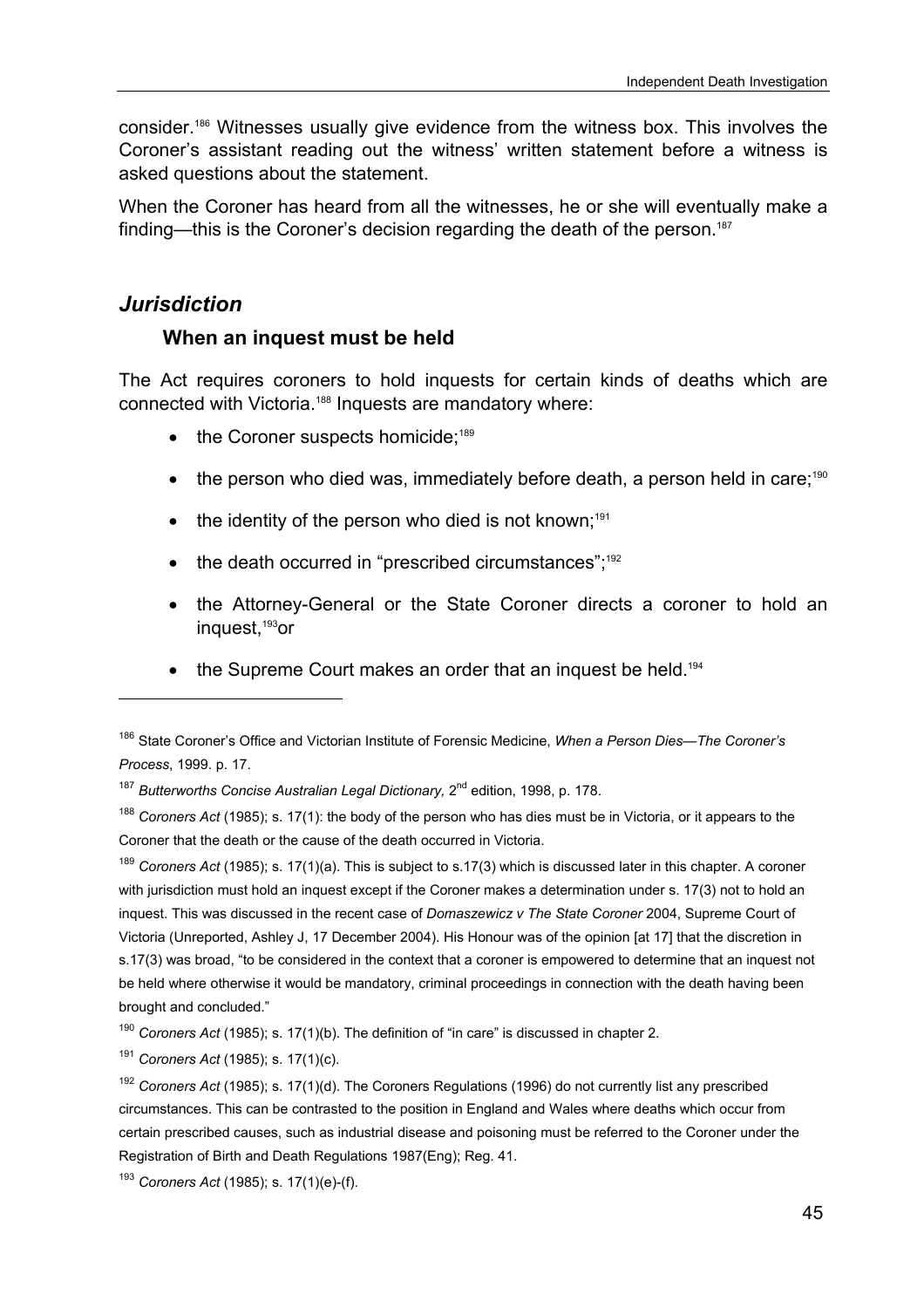### *Mandatory inquests in other Australian Jurisdictions*

Inquests into certain deaths are mandatory in all jurisdictions but the kinds of deaths which must be investigated at an inquest, vary in each jurisdiction. In all other jurisdictions as in Victoria, all deaths in care or custody must proceed by way of inquest.195

In five of the eight jurisdictions, including Victoria, an inquest is mandatory where the Coroner suspects a death may be due to homicide.<sup>196</sup>

Only two other jurisdictions besides Victoria require that an inquest to be held where the identity of the person who has died has not been established.<sup>197</sup>

An inquest is mandatory in the ACT when a person has been found drowned, dies in suspicious circumstances or dies a sudden death, the cause of which is unknown.<sup>198</sup> An inquest must also be held where a person dies after an accident where the cause of death appears to be directly attributable to the accident or if the person dies and has not seen a doctor for 3 months before his or her death.<sup>199</sup>

In both the ACT and New South Wales, unlike all other jurisdictions, coroners must hold inquests for certain kinds of deaths which occur during or after specified medical procedures.200

In New South Wales there are also other categories of deaths in which an inquest is mandatory. Inquests are mandatory where "it appears to the Coroner that the manner and cause of the person's death (has) not be sufficiently disclosed" or where it has not been sufficiently disclosed that the person has died. 201

#### **Question 17—Mandatory Inquests**

- (a) Are there any issues or concerns with the current category of deaths in which an inquest is mandatory?
- (b) Should the current category of mandatory inquests be extended?

<sup>194</sup> *Coroners Act* 1985) s. 18(3).

<sup>195</sup> *Coroners Act* (1997) (ACT), s. 13(1); *Coroners Act* (1993) (NT); s.15(1); *Coroners Act* (NSW) (1980) s. 14B(1); *Coroners Act* (QLD) (2003); s. 27; *Coroners Act* (2003)(SA); s. 21(1); *Coroners Act* (1985); s. 24(1).

<sup>196</sup> *Coroners Act* (1997) (ACT), s. 13(1); *Coroners Act* (NSW) (1980) s.14B(1)(a); *Coroners Act* (TAS) (1995); s.

<sup>24(1);</sup> *Coroners Act* (1996) (WA); s. 22(1).

<sup>197</sup> *Coroners Act* (1993)(NT); s. 15(1); *Coroners Act* (1995)(TAS); s.24(1).

<sup>198</sup> *Coroners Act* (1997) (ACT); s. 13(1)(b)-(d).

<sup>199</sup> *Coroners Act* (1997) (ACT); s. 13(h) and (g).

<sup>200</sup> *Coroners Act* (1997) (ACT) s 13(1)(e); *Coroners Act* (1980) (NSW) s. 14C.

<sup>201</sup> *Coroners Act* (1980) (NSW) s. 14B(c)-(d).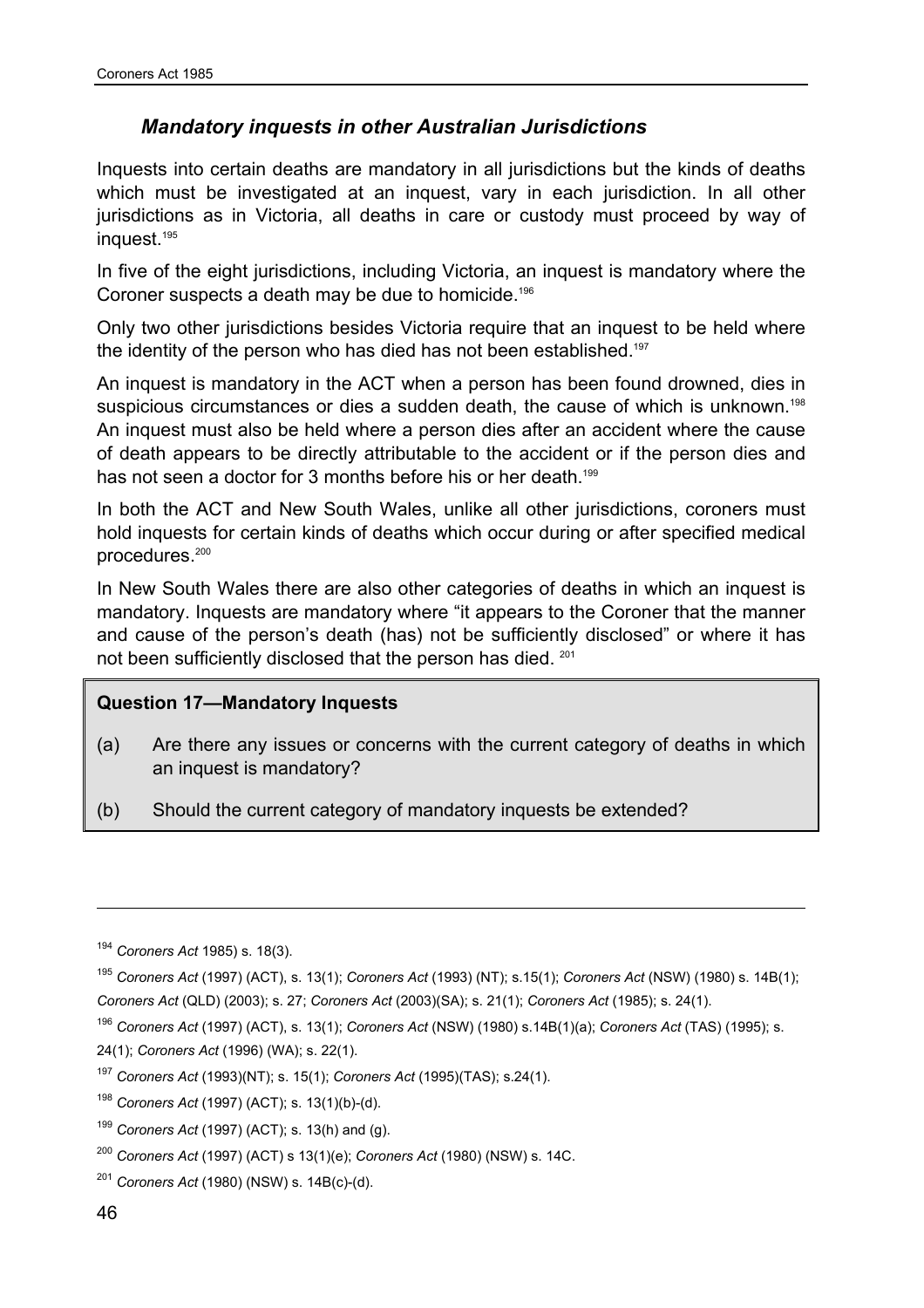## **When an inquest may be held**

A coroner who has jurisdiction to investigate a death has the discretion to hold an inquiry if he or she believes it is "desirable".<sup>202</sup> Also, any person may request a coroner to hold an inquest, provided the Coroner has jurisdiction to investigate the death.<sup>203</sup> If a coroner refuses a request, the Coroner must give written reasons for the refusal to both the person making the request and the State Coroner, within a reasonable time after receiving the request.<sup>204</sup>

A person may appeal to the Supreme Court for an order that an inquest be held—but the person must first wait for three months from the date of his or her request before he or she can approach the Supreme Court:<sup>205</sup>

### **18. Application for inquest into death**

(2) If, after the expiry of 3 months from the date a person requests a coroner to hold an inquest into a death, the coroner has not—

- (a) agreed to hold the inquest or asked another coroner to do so; or
- (b) refused the request and given his or her reasons in writing to the person and the State Coroner—

the person may apply to the Supreme Court for an order that an inquest be held.<sup>206</sup>

The Supreme Court may make an order that an inquest be held if it is satisfied that it is necessary or desirable in the interests of justice.<sup>207</sup>

The following Court of Appeal case, *Clancy v West* <sup>208</sup> illustrates circumstances which the Court may not regard as 'necessary or desirable':

# **Clancy v West**

While in hospital, Mrs Santoro decided to alter her will so that both her daughter and son would inherit her property. Her previous will had favoured only her son. Some days after she made the alteration to her will, Mrs Santoro had a heart attack and died at the hospital.

 $\overline{a}$ 

<sup>202</sup> *Coroners Act* 1985; s. 17(2).

<sup>203</sup> *Coroners Act* 1985; s. 8(1).

<sup>204</sup> *Coroners Act* 1985; s. 18(1)(b).

<sup>205</sup> *Coroners Act* 1985 ; s. 18(2): *Mohamed Abdur Rouf v Graeme Douglas Johnstone (sued in his capacity as State Coroner)*, Supreme Court of Victoria-Court of Appeal,(Unreported, Winneke, P., Charles and Buchanan, JJ.A; 14 December 1999).

<sup>206</sup> *Coroners Act* 1985 s.18(2).

<sup>207</sup> *Coroners Act* 1985 s.18(3).

<sup>208</sup> *Clancy v West* [1996] 2 VR 674.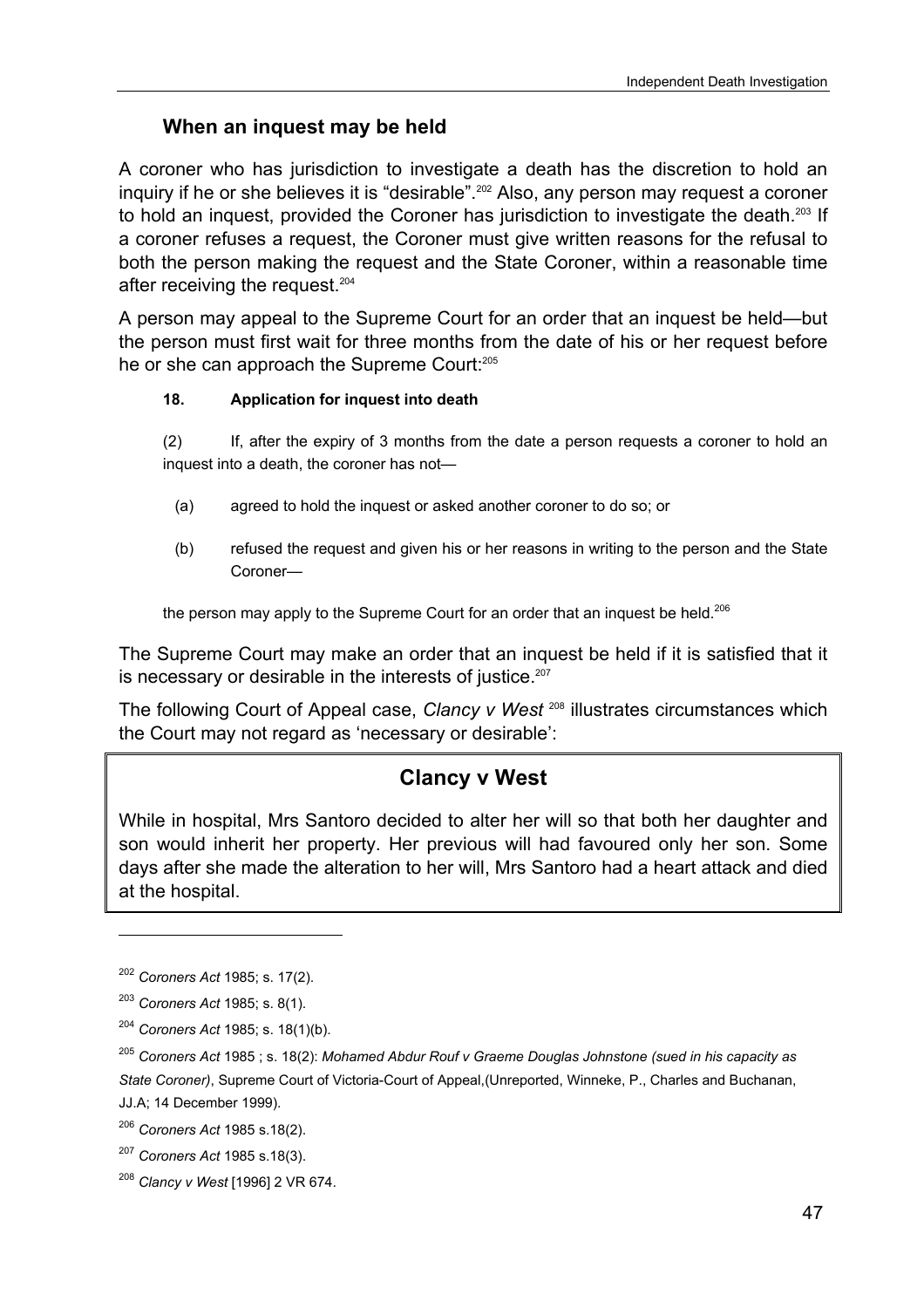Her son later disputed the legality of the change to the will. In a legal action, he used the doctor who had attended Mrs Santoro, as a witness, to argue that Mrs Santoro did not have the legal capacity to make those changes to the will.

Mrs Santoro's daughter then complained to the Medical Board about her mother's medical treatment but the appeal was dismissed. The daughter's husband also wrote to the Coroner, requesting an inquest under s.18(2) of the *Coroners Act.*

The Coroner refused to hold an inquest and Mrs Santoro's son-in-law appealed to the Supreme Court.

The Supreme Court rejected the appeal, ruling that the Coroner was justified in regarding the request for an inquest as neither necessary nor desirable in the interests of justice. In reviewing the evidence, there was a suggestion that the real motive for the request for the inquest was to "perpetuate a family quarrel".

The Court remarked in its reasons for its decision that "both the Coroner and the Supreme Court should be astute to prevent the misuse of an inquest for such a purpose".<sup>209</sup>

### *Discretionary Inquests in other Australian Jurisdictions*

In all jurisdictions, the Coroner has a discretionary power to dispense with holding certain types of inquests, this power being either explicit or implicit.<sup>210</sup> For instance, in the ACT, a coroner may decide not to hold a hearing for certain categories of investigations, if the cause and manner of the death are sufficiently disclosed and a hearing is unnecessary.<sup>211</sup> A coroner in the ACT must not however dispense with holding a hearing if the Coroner has reasonable grounds for believing that a person died in custody or as a result of, or during an anaesthetic.<sup>212</sup>

In Queensland, the guidelines offer coroners the following advice

The discretion to hold an inquest should be exercised with reference to the purpose of the Act and with regard to the superior fact finding characteristics of an inquest compared to the fault finding role of criminal and civil trials. $213$ 

<sup>209</sup> *Clancy v West* [1996] 2 VR 674 at 656.

<sup>210</sup> Halsbury's Laws of Australia, K Walker, *Coroners* [115-140] at 16 February 2005, citing the following

legislation: *Coroners Act* (1997) (ACT) s. 14(1),*Coroners Act* (1993) (NT) s. 16(1). *Coroners Act* 1980 (NSW) s.

<sup>14;</sup> *Coroners Act* (QLD)(2003) s. 28;*Coroners Act* (SA) (2003) s. 22(1)(a); *Coroners Act* (WA) s. 22(2).

<sup>211</sup> *Coroners Act* (1997) (ACT) s. 14(1).

<sup>212</sup> *Coroners Act* (1997) (ACT) s. 14(2).

<sup>&</sup>lt;sup>213</sup> State Coroner's Guidelines—Version 0 December 2003. Paragraph 8.1. Above note 34.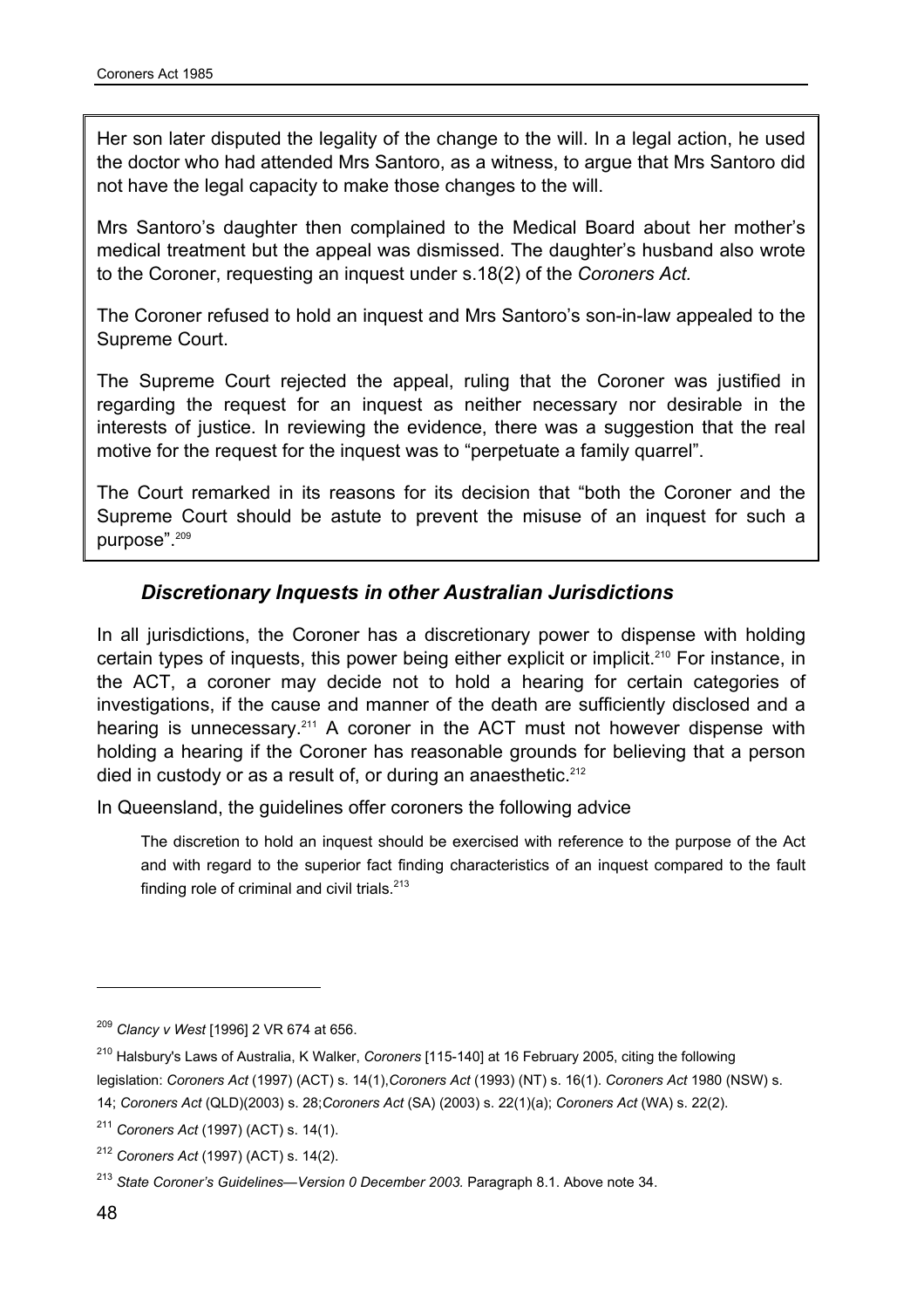## *Law Reform Agencies*

The Luce Report in England and Wales compiled a list of the kinds of deaths which should be investigated by inquest.<sup>214</sup> In brief, they include the following:

- any traumatic work-place death in which industrial process or activity is implicated;
- any traumatic deaths occurring in public or commercial transport vehicles or vessels;
- any death of a child which the Coroner is unable to certify as being beyond reasonable doubt from natural disease without neglect or ill-treatment;
- any category of death reported where there is sufficient uncertainty or conflict of evidence over the cause or the circumstances of the death to justify the use of a forensic judicial process; and
- where there is a likelihood that a public judicial inquest will uncover important system defects or general risks not already known about.

### **Question 18—Discretionary Inquests**

- (a) Are there any issues or concerns with the current criteria coroners use to determine if a discretionary inquest should be held?
- (b) Are there any issues or concerns in relation to the appeal process to the Supreme Court following a coroner's refusal to hold an inquiry?

## **When an inquest may not be held, continued or recommenced**

A coroner, in limited circumstances, has the discretion not to hold, continue or recommence an inquest, which would otherwise be mandatory.215 A coroner must be satisfied that a person has either been charged, found guilty, not guilty or has been acquitted of, one of the following offences:

- murder, manslaughter, infanticide or child destruction;
- an offence under section 6B(2) of the *Crimes Act* 1958 (which relates to inciting or aiding suicide);or
- causing a death by the culpable driving of a motor vehicle.<sup>216</sup>

<sup>&</sup>lt;sup>214</sup> Luce Report ; Above note 73; p 80.

<sup>215</sup> *Coroners Act* (1985) s. 17(3).

<sup>216</sup> *Coroners Act* (1985) s. 17(3).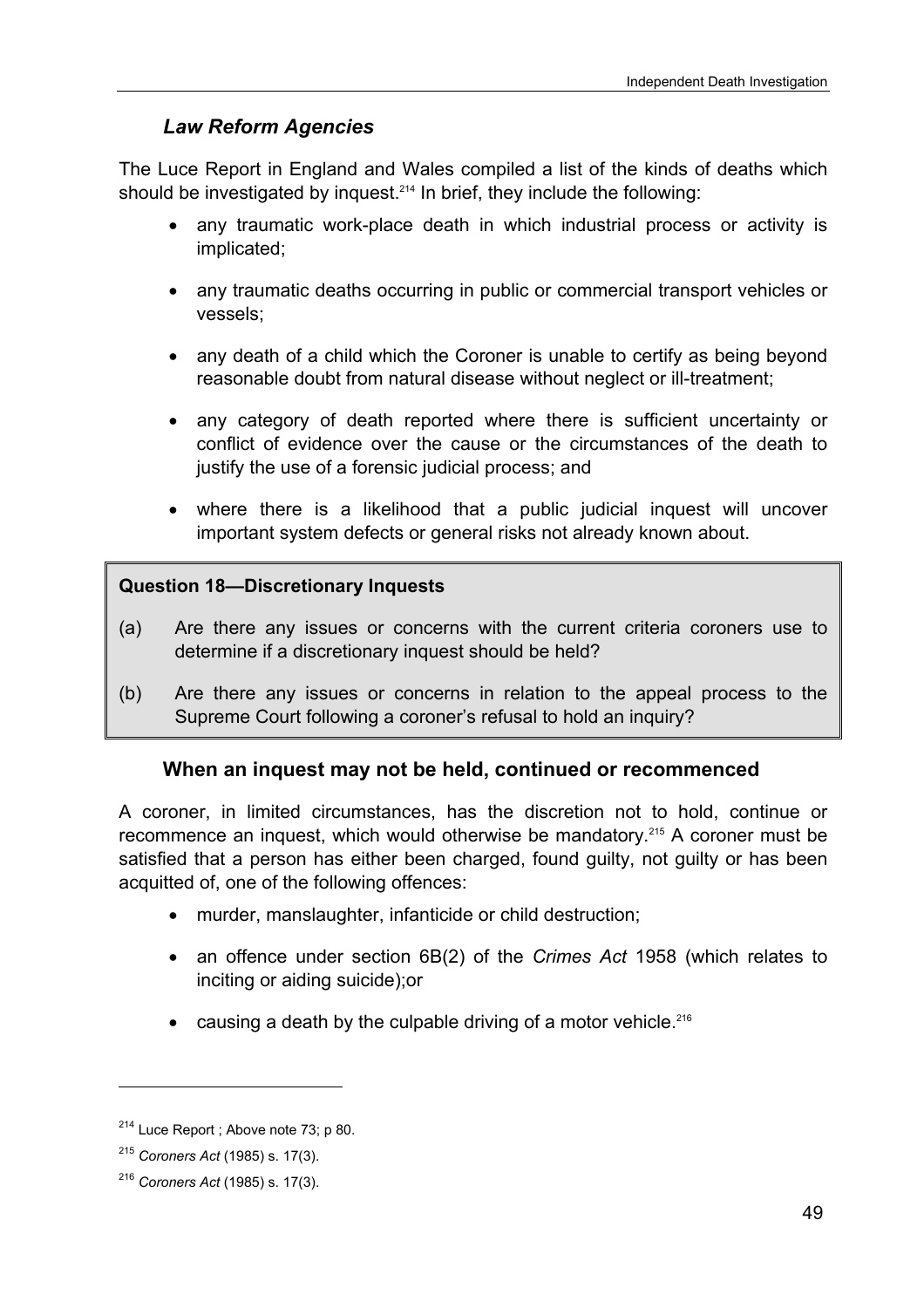The Act does not indicate what factors a coroner should consider when exercising this discretion. However, in a recent Supreme Court decision, Ashley J made the following observation:

There should be, I consider, the gravest consideration before a coroner embarks upon an inquest subsequent to acquittal if there is no cogent material pointing to an alternative suspect, or no clearly new and cogent facts or evidence.<sup>217</sup>

#### *Position in other Australian jurisdictions*

In the ACT, Queensland, South Australia, Tasmania and Western Australia, if the Coroner is advised before or during an inquest that a person has been charged with an indictable offence relevant to the death or fire, the Coroner must not proceed or must adjourn the inquest or inquiry.<sup>218</sup> It is only after the criminal process has been finalised that a coroner may recommence the inquest.

In New South Wales, a coroner may commence or continue an inquiry where a person has been charged, but the inquiry is restricted to establishing details such as the identity of the person who died and the date and place of his or her death.<sup>219</sup> However, a coroner may commence a new inquiry after the criminal proceedings have been finalised.<sup>220</sup>

**Question 19—Coroner's discretion not to hold, continue or recommence an inquest** 

- (a) Do you think that there are certain circumstances where it should be mandatory not to hold, continue or recommence an inquest?
- (b) Are there any issues or concerns regarding the way coroners currently exercise their discretion not to hold, continue or recommence an inquest?
- (c) Do you think the Act should indicate what factors a coroner should consider when exercising this discretion?

<sup>217</sup> *Domaszewicz v The State Coroner* 2004, Supreme Court of Victoria, (Unreported, Ashley J, 17 December 2004) at 26.

<sup>218</sup> Halsbury's Laws of Australia, K Walker, *Coroners* [115-150] at 16 February 2005. ACT, citing the following: (legislation and annotations: ACT *Coroners Act* 1997 s. 58(3), 58(4). If the inquest is resumed, the findings must not be inconsistent with the determination of the proceedings on indictment: ibid s. 58(5). QLD *Coroners Act* 2003 s. 29; SA *Coroners Act* 2003; s. 21(2), TAS *Coroners Act* 1995 s. 25. If the inquest is resumed, the findings must not be inconsistent with the determination of the proceedings on indictment: ibid s. 25(4); WA *Coroners Act* 1996 s. 53(1). If the inquest is resumed, the findings must not be inconsistent with the determination of the proceedings on indictment: ibid s. 53(2). There is no equivalent provision in the Northern Territory however note the prohibition on making a finding that a person is or may be guilty of an offence: (NT) *Coroners Act* 1993 s. 34(3).

<sup>219</sup> *Coroners Act* (NSW)(1980) s. 19(1)(a).

<sup>220</sup> *Coroners Act* (NSW)(1980) s. 20.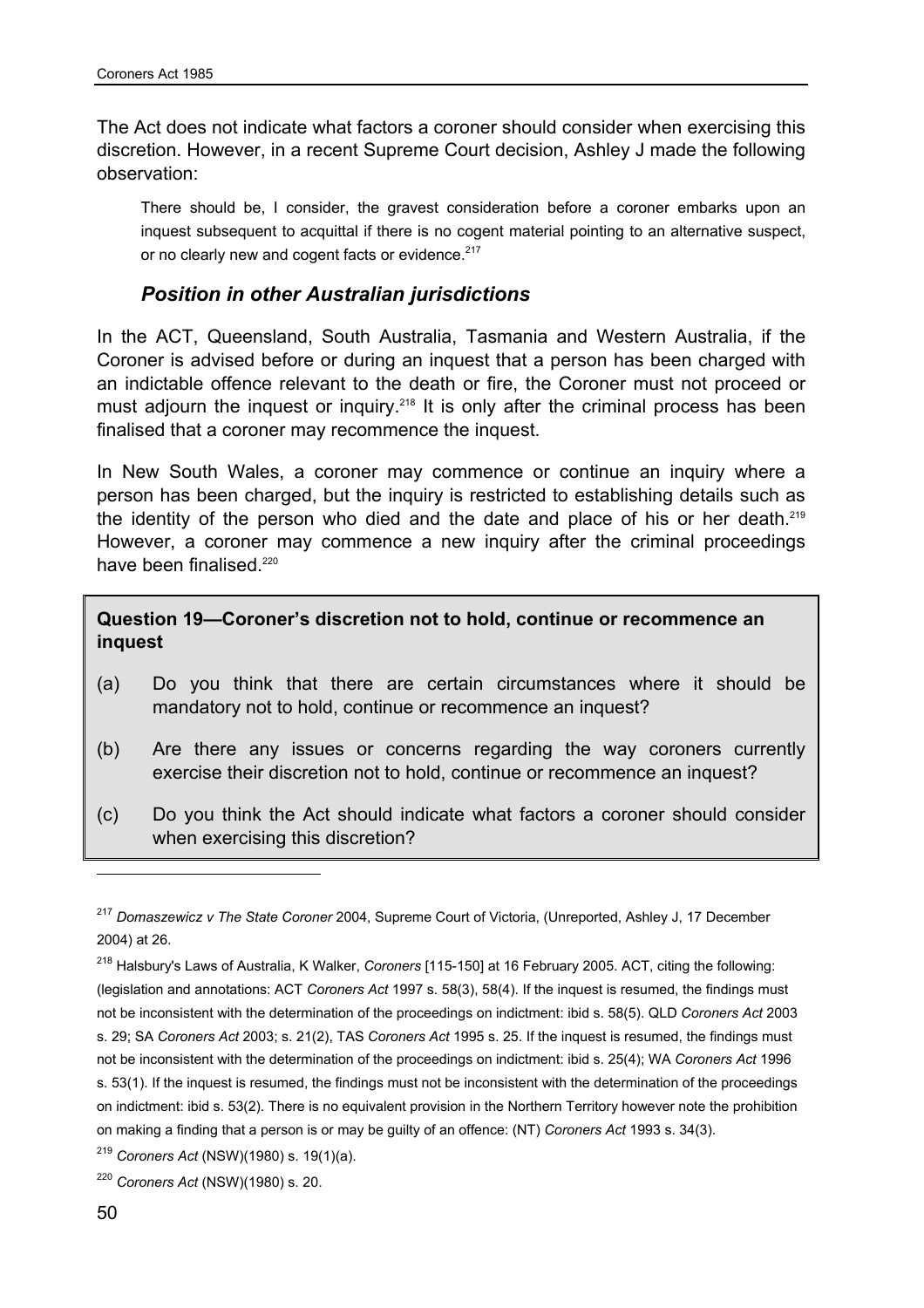#### (d) In your opinion, what factors should a coroner consider?

#### **Multiple death inquests**

The Act allows the State Coroner to direct that more than one death be investigated at one inquest.221 According to the State Coroner, in recent years, the identification of trends or patterns in deaths has resulted in a number of cases being heard together.222 He gives a number of examples of the types of deaths where joint inquests have been held, including separate deaths involving the same make of cars, tractor deaths on farms, the deaths of children in backyard swimming pools and railway level crossing deaths.<sup>223</sup>

#### *Multiple death inquests in other Australian Jurisdictions*

Besides Victoria, multiple death inquests are permitted by law in four other jurisdictions.<sup>224</sup> In Queensland, a coroner may investigate multiple deaths as follows:

The State Coroner may investigate, or direct a coroner to investigate, at an inquest—

(a) a number of deaths that happened at different times and places, but which appear to have happened in similar circumstances; or

(b) a number of deaths that happened at the same time and place.

Example of paragraph (a)--

The State Coroner may direct a coroner to investigate several deaths that are suspected of being caused by an overdose of methadone.<sup>225</sup>

#### *Multiple death inquests in International Jurisdictions*

Ontario in Canada, like Victoria, also holds inquests into multiple deaths. The relevant legislation provides that where two or more deaths appear to have occurred in the same event or from a common cause, the Chief Coroner may direct that one inquest be held into all of the deaths.<sup>226</sup>

<sup>221</sup> *Coroners Act* 1985; s. 43.

<sup>222</sup> Johnstone, G., "An Avenue for Death and Injury Prevention"" in Selby, H (ed); *The Aftermath of Death,* Federation Press, 1992, p. 160.

<sup>&</sup>lt;sup>223</sup> Johnstone, G., "An Avenue for Death and Injury Prevention". Above note 222; pp. 165-170.

<sup>224</sup> *Coroners Act* (WA)(1996); s.40; *Coroners Act* (TAS) (1995) s. 50; *Coroners Act* (SA) (2003) s. 21(3); *Coroners Act* (QLD)(2003); s. 33. In the ACT the Chief Coroner may hold an inquiry into a disaster with the consent of the Attorney-General: *Coroners Act* (ACT)(1997) s. 19.

<sup>225</sup> *Coroners Act* (QLD)(2003); s. 33.

<sup>226</sup> *The Coroners Act*, RSO 1990, c. C.37, s. 25(2).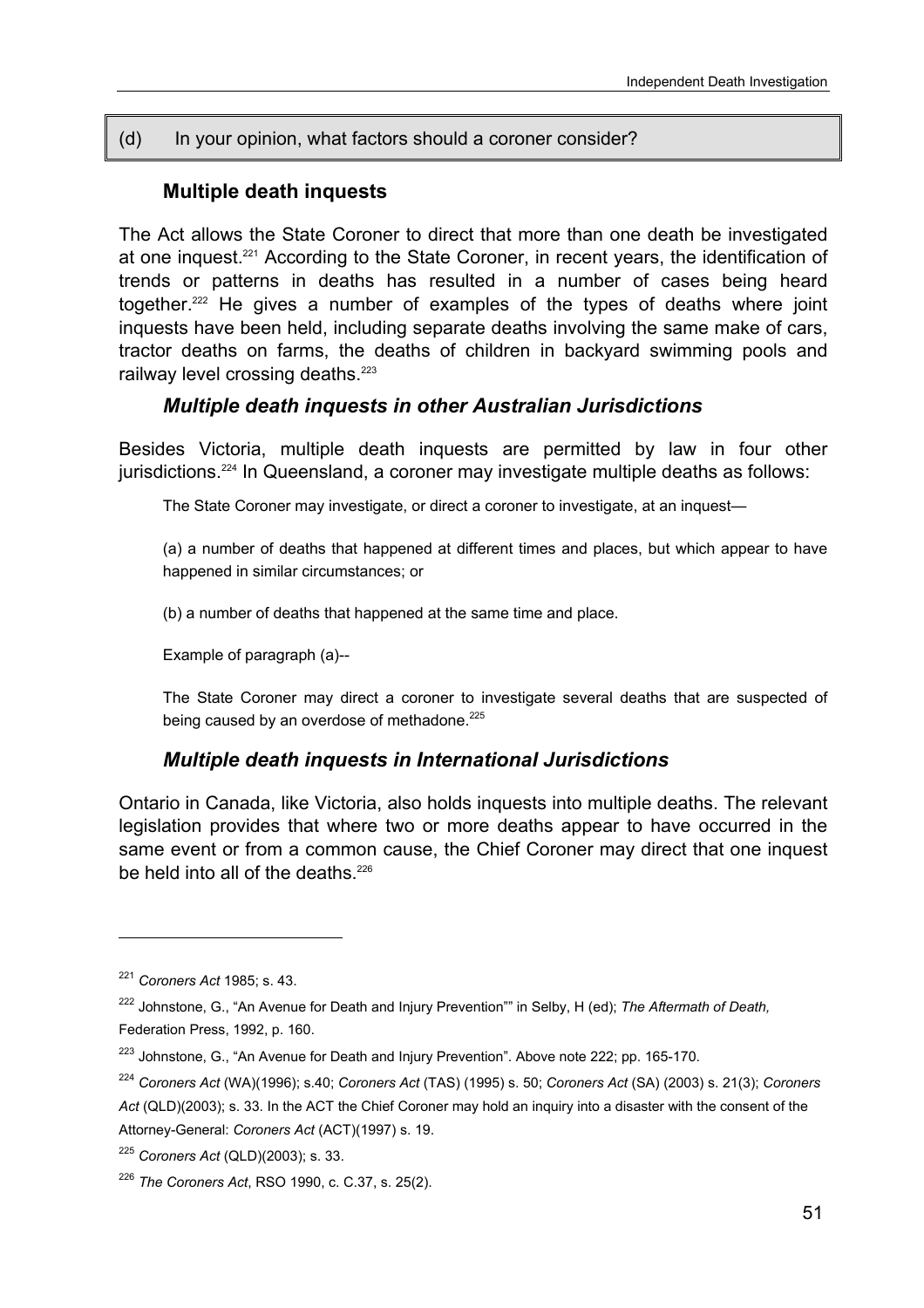The Ontario Coroner's Court undertakes a number of "thematic" inquests which can take up to two or three months to complete. Inquiries have included an investigation of the deaths of cyclists in Toronto, factory safety standards, the use of bullet proof vests and the mental health system.

#### **Question 20—Multiple death inquests**

Should the Act define the circumstances in which multiple death inquests are permitted?

#### *Powers at the Inquest*

The Act gives coroners broad powers at an inquest. They are set out below:

s.46. Powers of coroners at an inquest

 (1) If a coroner reasonably believes it is necessary for the purposes of an inquest, the coroner may—

> (a) summon a person to attend as a witness or to produce any document or other materials; and

> (b) inspect, copy and keep for a reasonable period any thing produced at the inquest; and

(c) order a witness to answer questions; and

(d) order a witness to take an oath or affirmation to answer questions; and

 (e) give any other directions and do anything else the coroner believes necessary.

(…)

(3) A person must obey a summons, order or direction under sub-section (1).

Penalty: 10 penalty units or imprisonment for three months.

(4) If a person to whom a summons is issued does not appear, the coroner may issue a warrant to apprehend the person.

 (5) If a person is apprehended under a warrant issued under sub-section (4), the coroner may—

> (a) commit the person to prison until the inquest or the further hearing of the inquest; or

> (b) discharge the person on the person entering into a recognizance, for a reasonable amount, with or without sureties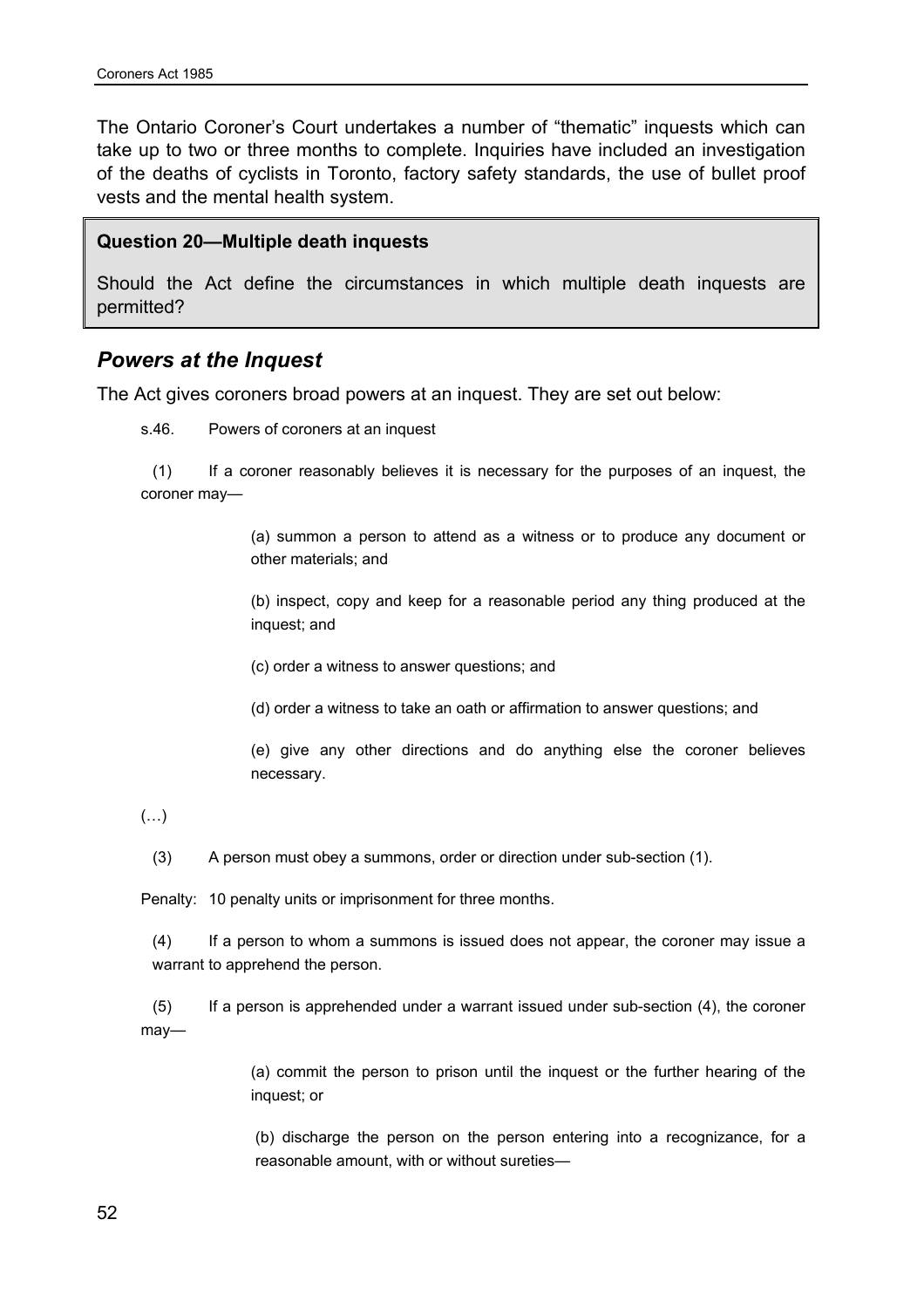(i) to appear at the inquest or the further hearing of the inquest; and

 (ii) if the person was summoned to produce documents or other materials, to produce all documents or other materials mentioned in the summons or warrant that are in the person's possession or control. $227$ 

The power of a coroner to order a witness to answer questions is not unlimited and this is discussed later in this chapter.

A coroner also had additional powers including the power to exclude persons from an inquest where it is in the interests of any person, the public or justice, $228$  while a person who interrupts an inquest may be fined or imprisoned.229 It is also an offence to hinder or obstruct a coroner, or any person acting under a coroner's authority in exercising powers under the Act.<sup>230</sup>

A coroner also has the power to award costs in limited circumstances. Where a coroner believes that a person or his or her legal representative has unreasonably delayed the inquest, the Coroner may make an order regarding the costs of other persons appearing at the inquest.<sup>231</sup>

#### **Inquest Powers in other Australian Jurisdictions**

In all jurisdictions, like Victoria, there are provisions for summoning witnesses to an inquest and to produce documents.<sup>232</sup> There are also similar powers in all jurisdictions enabling penalties to be imposed when a person disturbs or interferes with the proceeding. Unlike Victoria and Western Australia, the legislation in other jurisdictions refers to behaviour such as interrupting proceedings as contempt.<sup>233</sup>

<sup>227</sup> *Coroners Act* (1985); s. 46.

<sup>228</sup> *Coroners Act* (1985); s. 47.

<sup>229</sup> *Coroners Act* (1985); s. 48. The maximum penalty is three months imprisonment.

<sup>230</sup> *Coroners Act* (1985); s. 60. The maximum penalty also is three months imprisonment.

<sup>231</sup> *Coroners Act* (1985); s. 49(2). The State Coroner's information booklet advises: "People who believe they are an "interested party" need to contact the Registrar (…) they will need to demonstrate their involvement and why they should formally participate in the hearing": State Coroner's Office and Victorian Institute of Forensic Medicine, *When a Person Dies—The Coroner's Process*; p. 17.

<sup>232</sup> Halsbury's Laws of Australia, K Walker, *Coroners* [115-150] at 16 February 2005. ACT: citing the following legislation and annotation: *Coroners Act* 1997 ss. 43(1), 44 (NT); *Coroners Act* 1993 s. 41(1); (NT) *Coroners Regulations* 1994 Sch 2 Form 10 (NSW); *Coroners Act* 1980 ss. 35-41(1), 36 (form of summons), 37 (manner of service) (QLD) *Coroners Act* 2003 s. 37(4) (SA); *Coroners Act* 2003 s. 23(1) (TAS); *Coroners Act* 1995 s. 53(1); (TAS) *Coroners Regulations* 1996 reg 21, Sch 1 Form 8 (WA) ; *Coroners Act* 1996 s. 46(1).

<sup>233</sup> *Coroners Act* (ACT) 1997 s. 88; *Coroners Act* (1993) s. 42(4), s. 46; *Coroners Act* (NSW) (1980) s. 43, s 45(1); *Coroners Act* (QLD) (2003), *Coroners Act* (SA) (2003);s 23(4), s. 36; *Coroners Act* (Tas) (1995) s. 56(3), s. 65-66.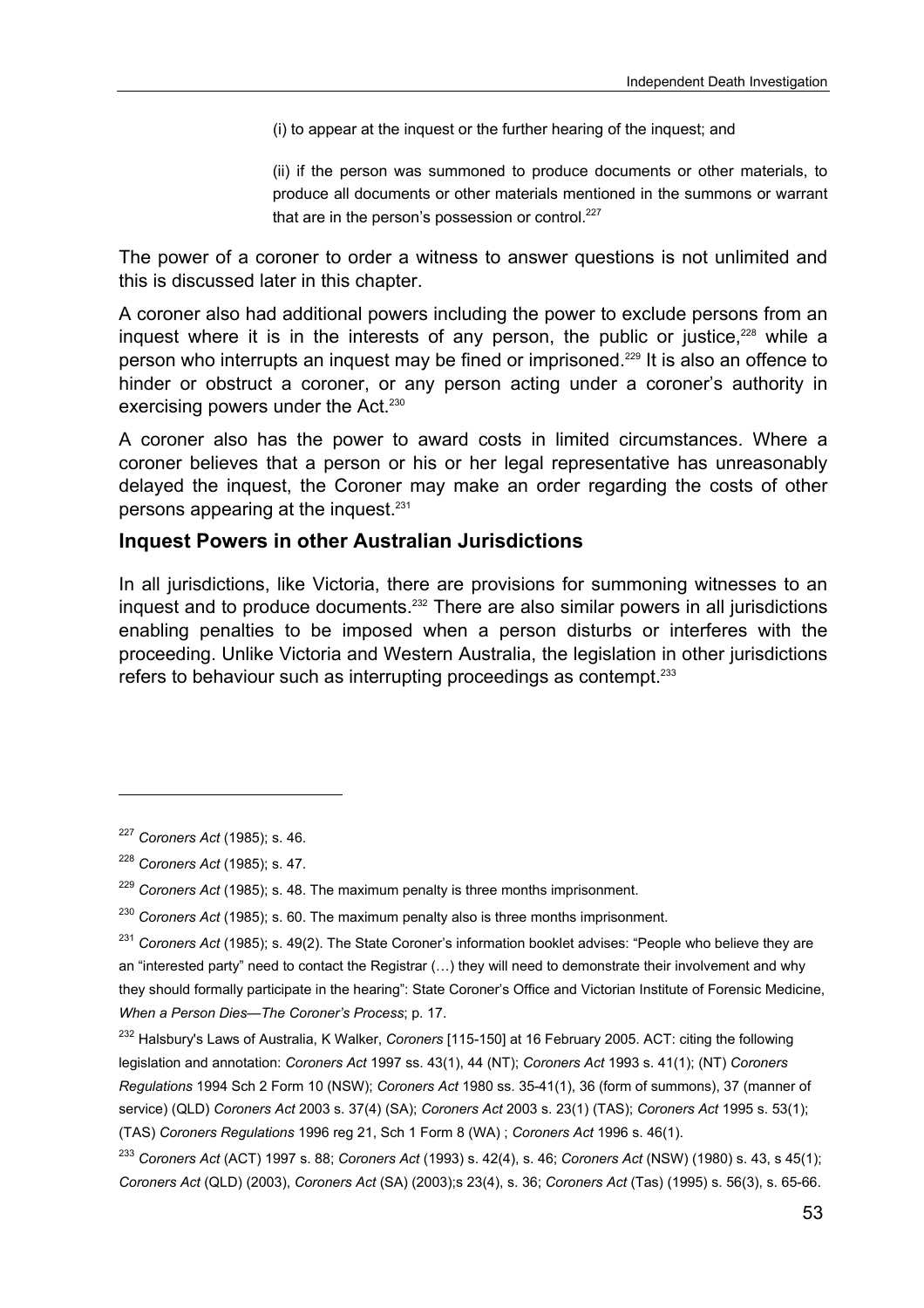#### **Question 21—Coroner's powers at an inquest**

Are there any issues or concerns in relation to a coroner's powers at an inquest?

## *Procedure and Rights of persons at the Inquest*

A coroner holding an inquest is not bound by the rules of evidence.<sup>234</sup> Rules of evidence refers to the complex body of case law and legislation relating to the sort of evidence that a court can hear (i.e. consider in finding guilt or civil liability) in a case.<sup>235</sup> Under the Act, a coroner may be informed and conduct an inquest "in any manner the Coroner thinks reasonably fit<sup>", 236</sup> However the Act and the case law do require a coroner to observe a number of rights and privileges of persons such as witnesses, interested parties and others.

#### **Rights of witnesses**

Under the Act, "a person with a sufficient interest" has a number of rights. The Act does not define the term. Ian Freckelton, a legal commentator on coronial law is of the view that the term has been generally liberally interpreted. 237 He cites examples where coroners have permitted the Council for Civil Liberties and the Public Advocate to be represented.

A coroner has the discretionary power to make available statements which he or she intends to consider, to a person with a sufficient interest.<sup>238</sup> Also, a person with sufficient interest has a right to appear at the hearing or be represented by a lawyer.<sup>239</sup> Additional rights under the Act include the right to call, examine and cross-examine witnesses and to make submissions.<sup>240</sup>

<sup>234</sup> *Coroners Act* (1985) s. 44.

<sup>235</sup> Malbon, J, Airo-Farulla, G, and Banks, C., *Review of Queensland Coronial Laws —Final Report;* Department of Families Youth and Community Care, 1997, vii.

<sup>236</sup> *Coroners Act* (1985) s. 44.

<sup>237</sup>Freckelton, I., "Inquest Law" in Selby, H. *The Inquest Handbook;* Above note *222,* p. 9*. Barci v Heffey,* Supreme Court of Victoria Practice Court, (Unreported, Beach J, 1 February 1995), provides a useful discussion of the kinds of persons who would usually be considered to have a sufficient interest; at 4.

<sup>238</sup> *Coroners Act* (1985) s .45(1).

<sup>239</sup> *Coroners Act* (1985) s. 45(3). A non-lawyer may also represent a person if permitted by the Coroner. The right to legal representation is however dependent on a person's ability to afford legal representation. This is discussed in chapter six. The State Coroner's information booklet advises that usually a person will have to pay for a private solicitor; State Coroner's Office and Victorian Institute of Forensic Medicine, *When a Person Dies—The Coroner's Process*, 1999. p.20.

<sup>240</sup> *Coroners Act* (1985) s.45(3). The Attorney-General also has these rights: s. 45(2).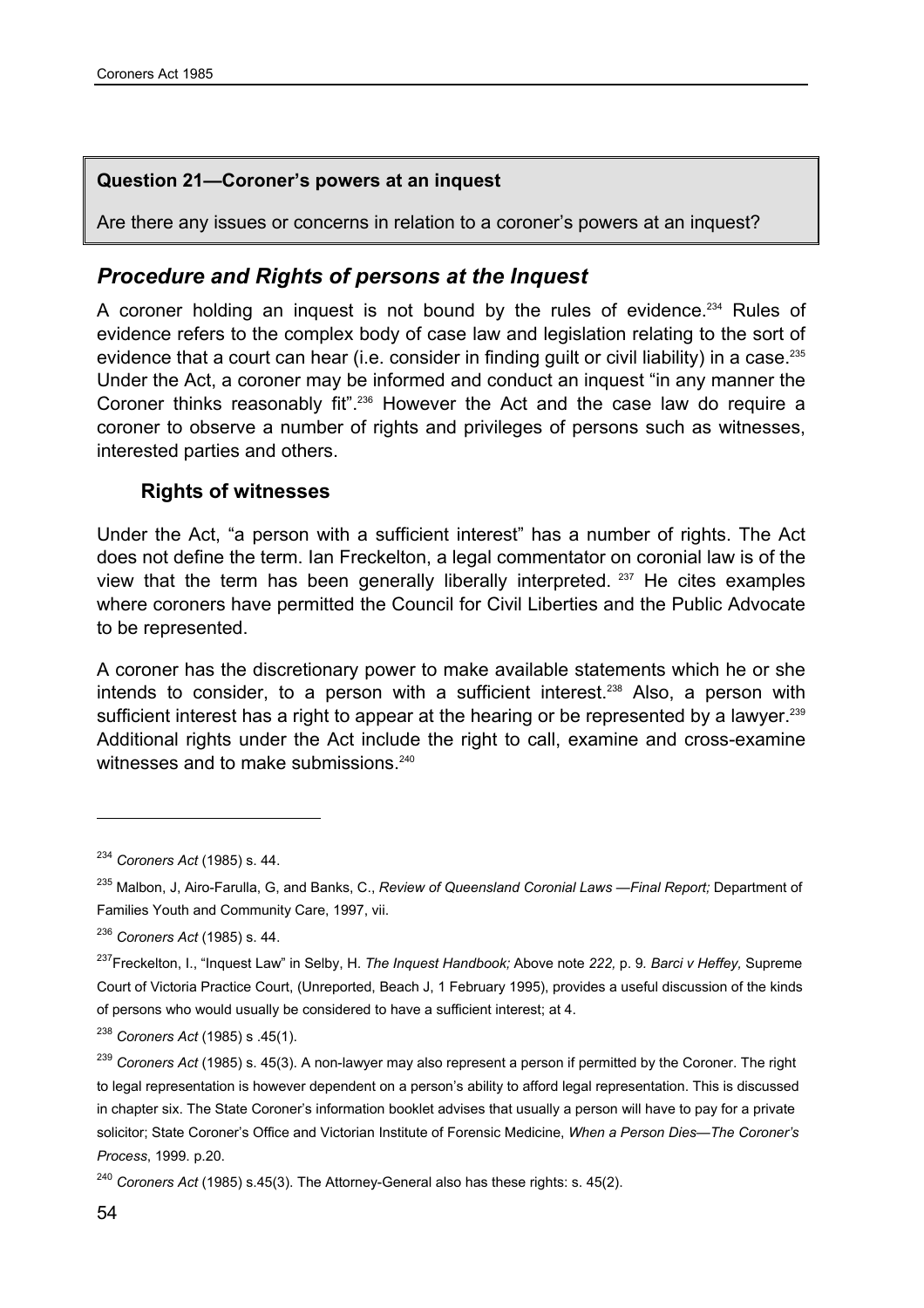The High Court of Australia in *Annetts v McCann<sup>241</sup>* has extended those rights to include the right of reply where a coroner is considering making a finding which is adverse to the interests of that person. The case is important because it held that a coroner has a duty to comply with the rules of natural justice and to act judicially:<sup>242</sup>

# **Annetts v McCann**

A coroner held an inquiry into the deaths of two boys who were found dead in the West Australian desert. They had been working as jackeroos on a station owned by a pastoral company. The Coroner had granted the boys parents' the right to representation at the hearing. This was a right under the *Coroners Act* of Western Australia. However towards the end of the inquiry, the Coroner declined to hear submissions from the parents' legal representatives.

The High Court held that the Coroner's grant of representation created a legitimate expectation that the Coroner would not make any finding adverse to the interests which the parents represented without giving them the opportunity to be heard in opposition to that finding.

The right to call witnesses includes the right to engage an expert witness such as an engineer, scientist or medical specialist, to give evidence at an inquiry.

The State Coroner has issued practice guidelines indicating that an expert witness is not to be considered as an advocate for the person retaining the expert. He considers that the expert's paramount duty is to the Coroner. $243$ 

### **Privilege against self incrimination**

Although it is not stated in the Act, the long standing common law privilege against self incrimination applies to the Coroner's inquest.<sup>244</sup> This means that a witness may choose not to answer a question where it can be established that the answer may *tend* to expose that person to a criminal conviction despite s.46(1)(c) of the Act which gives a coroner the power to order a witness to answer questions.<sup>245</sup>

<sup>241</sup> *Annetts v McCann* (1990) 97 ALR 177.

<sup>242</sup> *Annetts v McCann* (1990) 97 ALR 177 at 179. Also *Harmsworth v The State Coroner* [1989] VR 989 at 994.

<sup>243</sup> State Coroner's Office, *Coroner's Practice Directions—Guidelines for Expert Witnesses*; 1 June 2003. As an aid to readers, these practice directions are reproduced in Appendix 2 to this discussion paper.

<sup>244</sup> *Re O'Callaghan* (1899) 24 VLR 957. Followed in *R v The Coroner; Ex parte Alexander* [1982] VR 731 at 35.

<sup>&</sup>lt;sup>245</sup> Heydon, JD, *Cross on Evidence*, 6<sup>th</sup> Australian Edition, Butterworths, 2000, para 25065.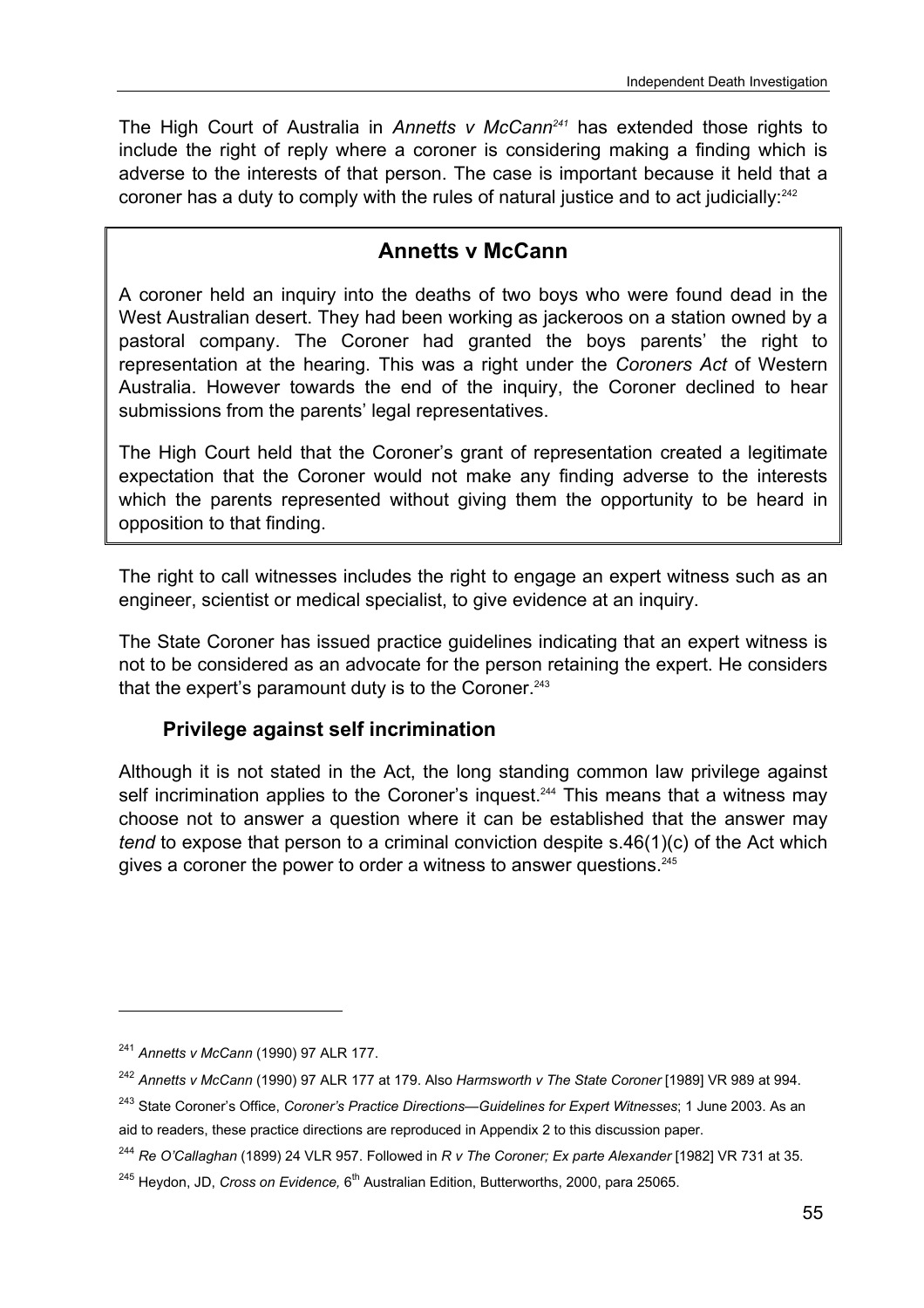#### *Privilege in other Australian jurisdictions*

In South Australia, the position is similar to Victoria although the privilege against self incrimination is stated in the Act.<sup>246</sup> In Tasmania, unlike Victoria, the legislation specifically provides that a statement or disclosure is not admissible in evidence against that witness in both civil and criminal proceedings other than prosecution for perjury.<sup>247</sup>

In the other five jurisdictions, the relevant legislation permits witnesses to object to answering incriminating questions.<sup>248</sup> However in four of these jurisdictions, unlike Victoria, the Coroner has the power to require the witness to answer if the Coroner determines that it is in the interests of justice or in the public interest to do so.<sup>249</sup> The evidence which the witness then gives the inquiry cannot later be used in evidence in criminal proceedings against that witness. The Coroner issues a certificate certifying that the evidence is inadmissible at those proceedings.<sup>250</sup>

In New South Wales, the legislation is expressed in the following terms:

s.33AA Privilege in respect of self-incrimination

(1) This section applies if a witness at an inquest or inquiry held by a coroner who is a Magistrate objects to giving particular evidence on the ground that the evidence may tend to prove that the witness has committed an offence or is liable to a civil penalty.

(2) The coroner is to cause the witness to be given a certificate under this section in respect of the evidence if the objection is overruled but, after the evidence has been given, the coroner finds that there were reasonable grounds for the objection.

(3) If the coroner is satisfied that the evidence concerned may tend to prove that the witness has committed an offence or is liable to a civil penalty but that the interests of justice require the witness to give the evidence, the coroner may require the witness to give the evidence. If the coroner so requires, the coroner is to cause the witness to be given a certificate under this section in respect of the evidence.

(4) In any proceedings in a NSW court (within the meaning of the *Evidence Act* 1995):

<sup>246</sup> *Coroners Act* (SA)(2003) s. 23(5).

<sup>247</sup> *Coroners Act* (TAS)(1995) s. 54. Note s. 57(3) of the Victorian Act which does however provide that except as provided in s. 55AB of the *Evidence Act* 1958, a record is not evidence in any court of any fact asserted in it.

<sup>248</sup> *Coroners Act* (NT) (1993) s. 38(1); *Coroners Act* (NSW)(1980) s. 33; *Coroners Act* (QLD)(2003) s. 39(1); *Coroners Act* (SA)(2003) s. 23(5)(a); *Coroners Act* (WA)(1996) s. 47(1).

<sup>&</sup>lt;sup>249</sup> These jurisdictions are the Northern Territory, Queensland, New South Wales and Western Australia.

<sup>250</sup> *Coroners Act* (NT) (1993) s. 38(2)-(3); *Coroners Act* (NSW)(1980) s. 33AA; *Coroners Act* (QLD)(2003) s. 39(3); *Coroners Act* (WA)(1996) s. 47(2) and s. 47(3).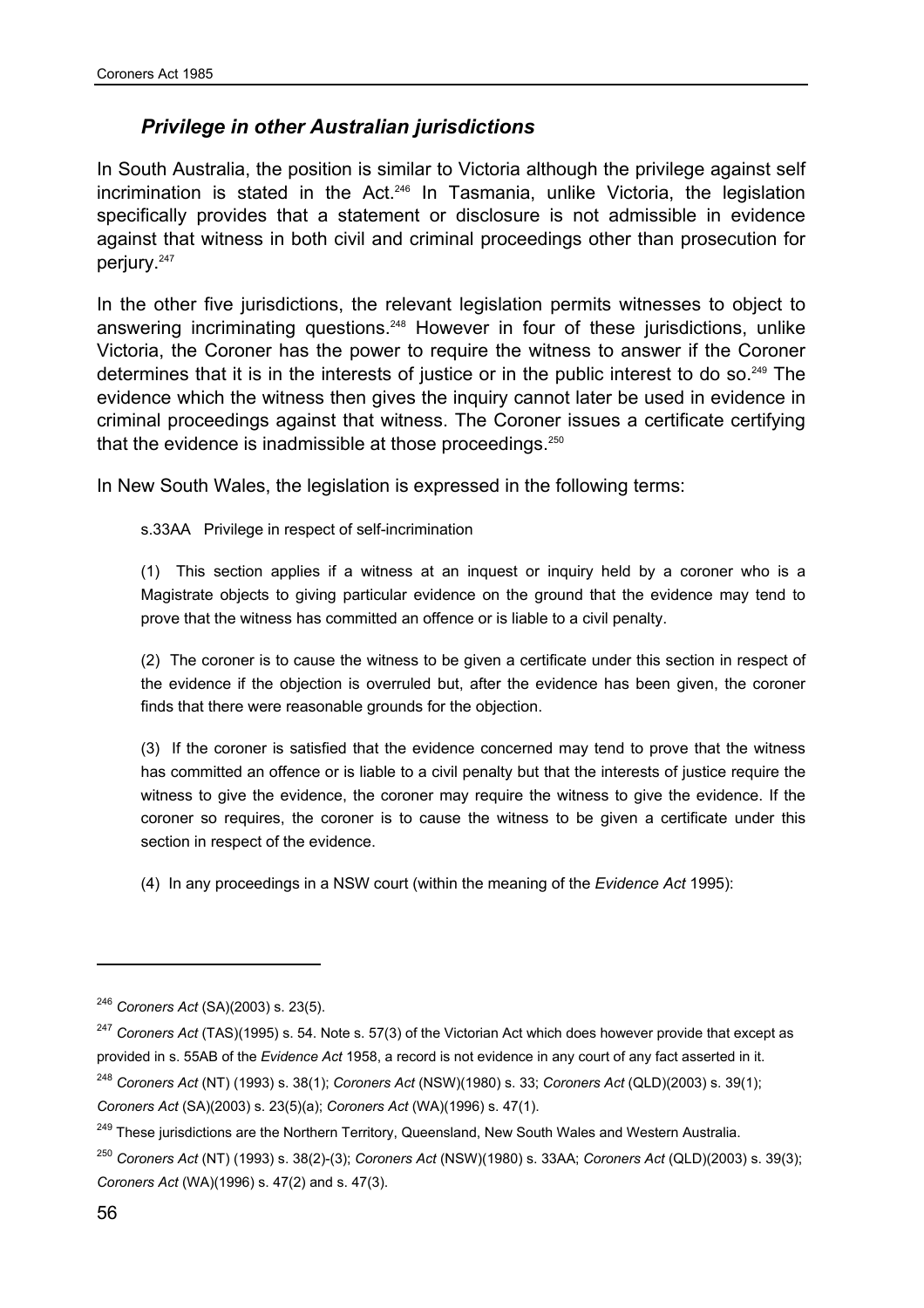(a) evidence given by a person in respect of which a certificate under this section has been given, and

(b) evidence of any information, document or thing obtained as a direct or indirect consequence of the person having given that answer, cannot be used against the person. However, this does not apply to a criminal proceeding in respect of the falsity of the evidence.

(5) A certificate under this section can only be given in respect of evidence that is required to be given by a natural person.

#### *Law reform issue relating to the privilege against self incrimination*

Ian Freckelton, a legal commentator on coronial law makes the following observation:

Witnesses at a coronial inquest are entitled to protections that may be claimed in other cases, civil and criminal. Thus, the coroner does not have an unfettered power to compel the provision of information. This can have a significant impact upon the evidence that is available to a coroner's court upon which a verdict may be made. $251$ 

This issue was also discussed recently by the State Coroner at an inquiry.252 The inquiry concerned the deaths of three men who died in a car crash during a police pursuit. On the basis of legal advice, the two police officers involved in the pursuit did not give evidence at the inquiry. While recognising the police officers' right to claim privilege against self incrimination, the State Coroner made the following observation in his findings:

(…) a general comment may be made that without the (oral) evidence and resultant questioning of the police directly involved in an incident, the dilemma is that valuable information may not be gathered. This information could potentially lead to better identification and understanding of the factors operating in the incident under investigation and also ensure that potential improvements in safety for police, the public and offenders are not missed. $253$ 

In his recommendations, the State Coroner requested that consideration be given in the review of the Act to adopting a provision similar to s. 33AA of the New South Wales Act<sup>254</sup>

As part of this review, the Committee would like your views on whether there should be any changes to a witnesses' right to claim privilege against self incrimination at coronial inquests.

 $\overline{a}$ 

<sup>251</sup> Ian Freckelton, "Inquest Law" in Selby, H. (ed) *The Inquest Handbook;* Above note 222 *,* p. 11.

<sup>252</sup> State Coroner, Victoria, *A Police Pursuit Related Inquest: Findings* No. :1822/02; 1821/02; 1823/02; 29 January 2004. Available at www.coronerscourt.vic.gov.au.

<sup>253</sup> State Coroner, Victoria, *A Police Pursuit Related Inquest: Findings.* Above note 252; p. 34.

<sup>254</sup> State Coroner, Victoria, *A Police Pursuit Related Inquest: Findings.* Above note 252; p. 34.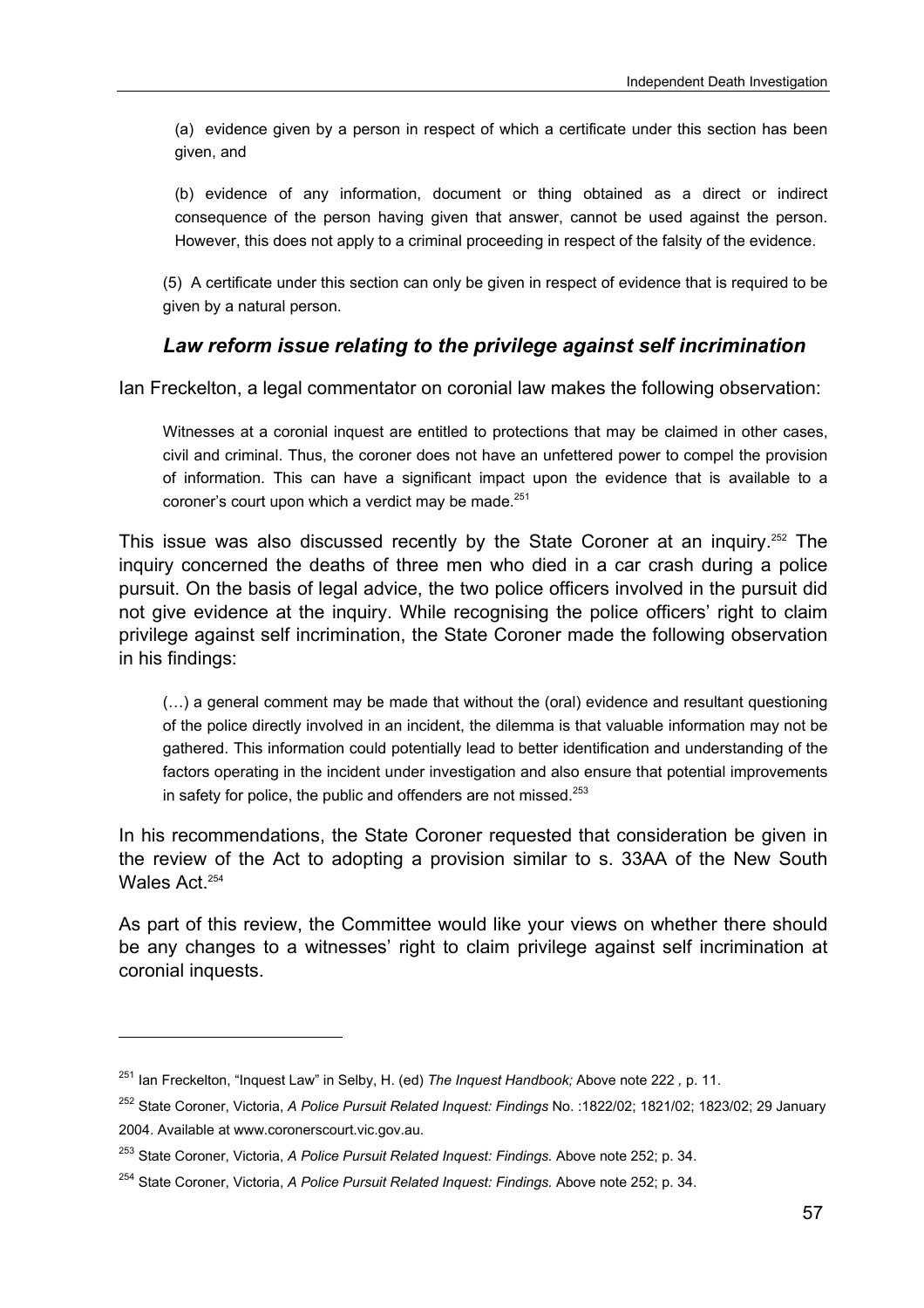#### **Question 22—Privilege against self incrimination**

Is a change to the law limiting a person's right to claim privilege against self incrimination at coronial inquests justified?

### *Findings at the Inquest*

When a coroner has heard all the evidence and submissions at the inquest, the case is often postponed so that the Coroner can consider this information in the Coroner's findings.255 Findings are the decisions which the Coroner is required to make under section 19(1) of the Act<sup>256</sup> which is set out below.

- s.19.Findings and comments of coroner
- (1) A coroner investigating a death must find if possible—
	- (a) the identity of the deceased; and
	- (b) how death occurred; and
	- (c) the cause of death; and
	- (d) the particulars needed to register the death under the *Births, Deaths and Marriages Registration Act* 1996.

If a coroner has determined not to conduct or complete an inquest, the Coroner is only required to make a finding if the Coroner believes it is desirable.257

There is a restriction in the Act on what a coroner can include in the finding. The finding must not include any statement that a person is or may be guilty of an offence.258 However, a coroner must refer the matter to the Director of Public Prosecutions if he or she believes that an indictable offence<sup>259</sup> has been committed in connection with the death which the Coroner investigated.260

<sup>255</sup> State Coroner's Office and Victorian Institute of Forensic Medicine, *When a Person Dies—The Coroner's Process*, 1999. p. 20.

<sup>256</sup> *Anderson v Blashki* [1993] 2 VR 89 at 92.

<sup>257</sup> *Coroners Act* (1985) s. 19(4).

<sup>258</sup> *Coroners Act* (1985) s. 19(3).

<sup>&</sup>lt;sup>259</sup>An indictable offence is a serious crime which is generally triable before a judge and jury: Fitzroy Legal Service Inc. *The Law Handbook*, 2003 Edition, p. 840.

<sup>260</sup> *Coroners Act* (1985) s. 21(3).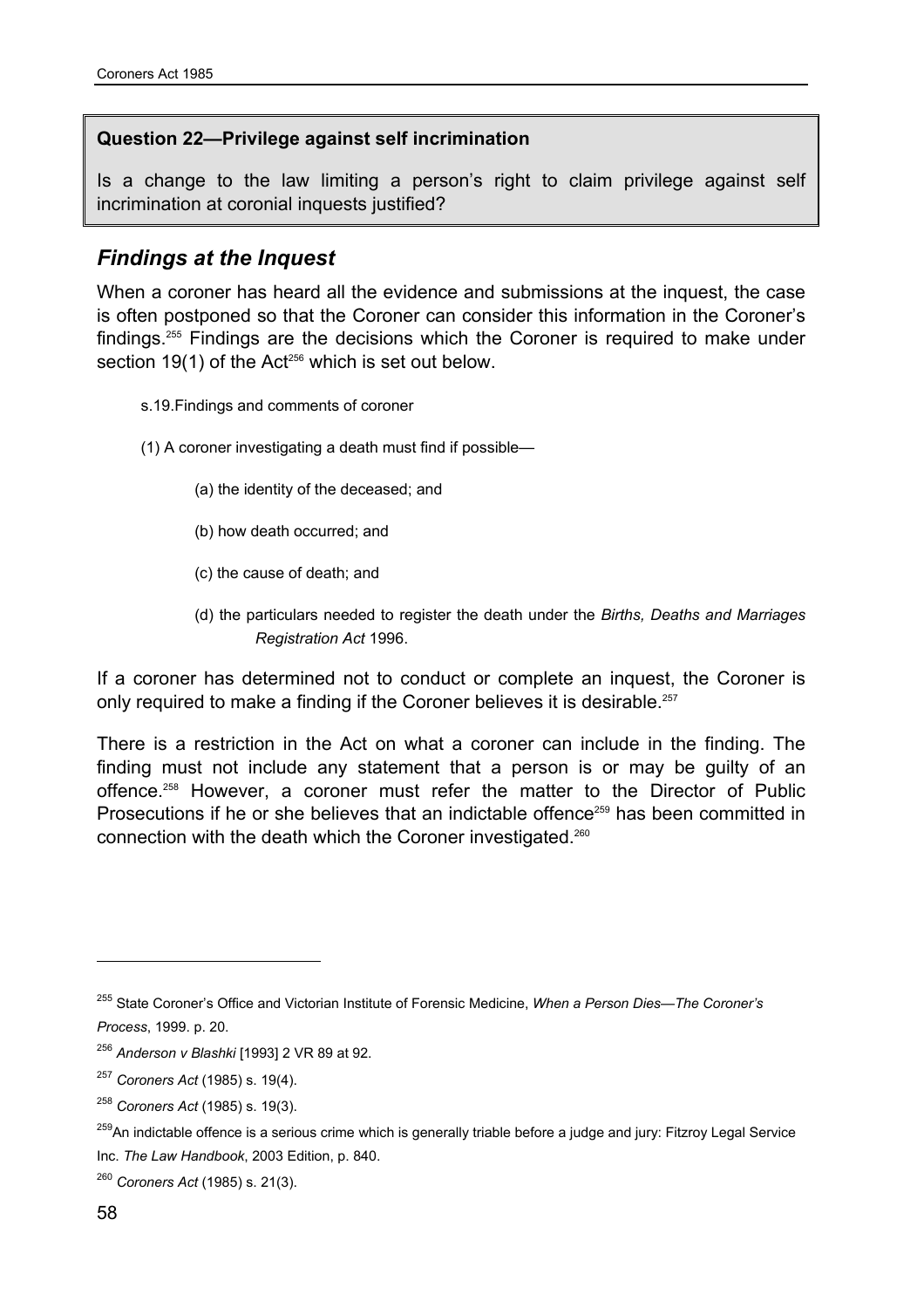Before any finding of fact may be made by a coroner, the Coroner must be satisfied as to the relevant fact on the balance of probabilities.<sup>261</sup>

#### **Findings at the Inquest in other Australian jurisdictions**

The findings which may be made in the other jurisdictions are the same as in Victoria,<sup>262</sup> except for Tasmania, where a coroner must also find the identity of any person who contributed to the cause of death.263 This requirement was removed from the Victorian Act in 1999.<sup>264</sup> While a coroner may no longer make a finding that a person contributed to the cause of a death, in appropriate cases, a coroner may make general comments regarding the preventable nature of a death. This is discussed in chapter five. A case study in this chapter illustrates how a coroner is able to make comments on system failures rather than making findings that a certain person may have contributed the cause of the death of a person.

### *Recommendations at the Inquest*

A coroner may comment on any matter connected with the death including public health or safety or the administration of justice.<sup>265</sup> The Committee examines this in detail in chapter five.

### *New Inquests and Re-opening of Inquests*

### **Right of appeal to Supreme Court**

Any person may apply to the Supreme Court for an order that some or all of the findings of a coroner's inquest are void.<sup>266</sup> The Supreme Court may declare that some or all of the findings of the inquest are void and may order a new inquest or that the inquest be re-opened to re-examine the findings.<sup>267</sup>

The Supreme Court may make such an order only if it is satisfied that—

(a) it is necessary or desirable because of fraud, consideration of evidence, failure to consider evidence, irregularity of proceedings or insufficiency of inquiry; or

<sup>263</sup> *Coroners Act* (TAS) (1995) s. 28(1)(f).

<sup>261</sup> *Anderson v Blashki* [1993] 2 VR 89. Followed in *Munro v West,* Supreme Court of Victoria, (Unreported, Smith J, 7 February 1997).

<sup>262</sup> Halsbury's Laws of Australia, K Walker, *Coroners* [115-230] at 16 February 2005; citing the following: (ACT) *Coroners Act* 1997 s. 52(1); (NT) *Coroners Act* 1993 s. 34(1)(a); (NSW) *Coroners Act* 1980 s. 22(1); (QLD) *Coroners Act* 2003 s. 45(2); (SA) *Coroners Act* 2003; s. 25(1) (the Coroner is required to find the 'cause and circumstances of the event'); (WA) *Coroners Act* 1996 s. 25(1).

<sup>264</sup> For background information see Kennedy, E; "Reform of the Coroners Act—a fair go all round", *Law Institute Journal,* March 1999, p. 11.

<sup>265</sup> *Coroners Act* (1985) s. 19(2).

<sup>266</sup> *Coroners Act* (1985) s. 59(1).

<sup>267</sup> *Coroners Act* (1985) s. 59(2).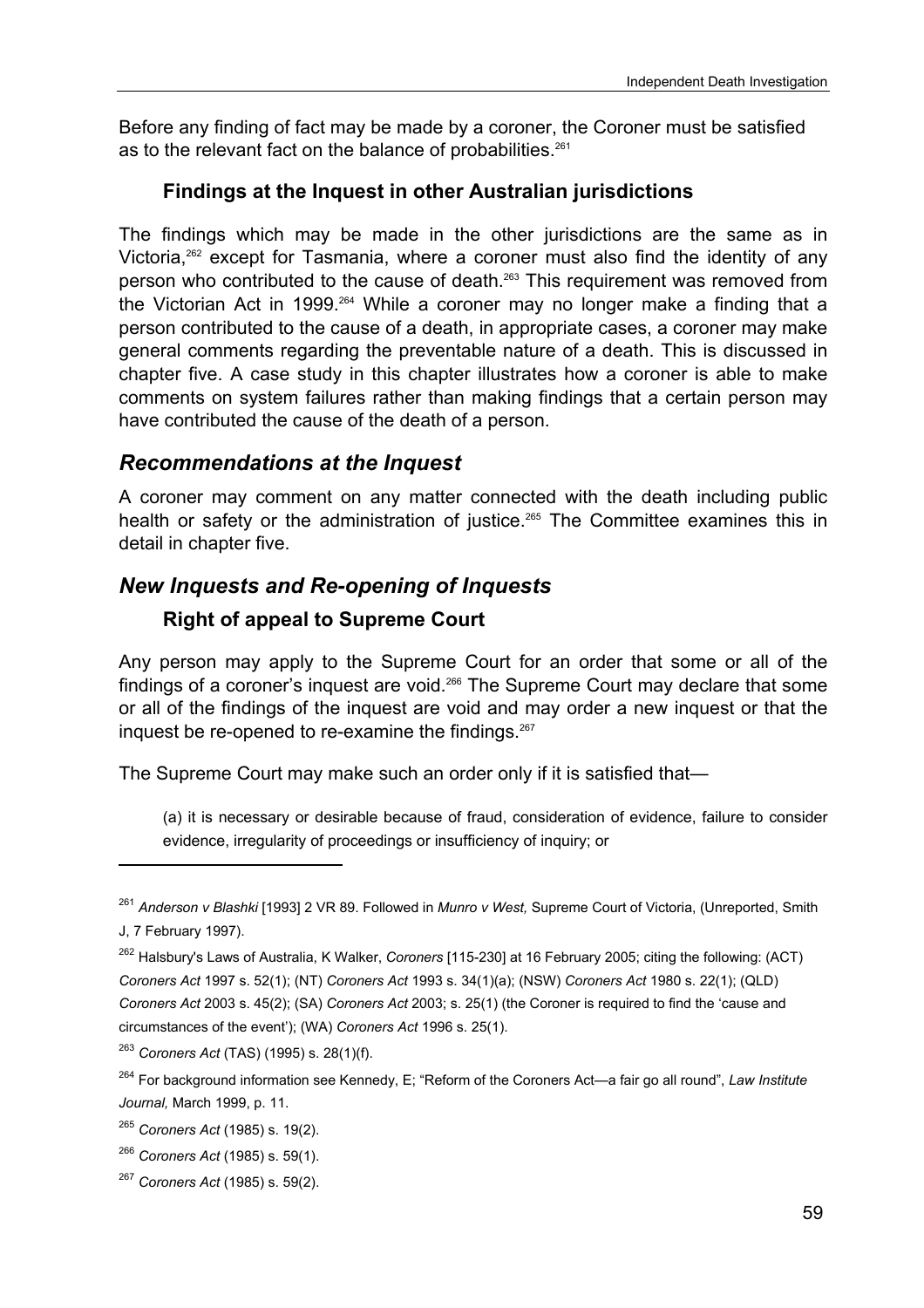- (b) there is a mistake in the record of the findings; or
- (c) it is desirable because of new facts or evidence; or
- (d) the findings are against the evidence and the weight of the evidence.<sup>268</sup>

The phrase "consideration of evidence" was examined by Gobbo J, who described it as an "unclear, somewhat incomprehensible phrase".269 He concluded that a coroner's "consideration of evidence" must involve an error of law or misdirection of fact.270

In another case, Hedigan J concluded that the language of the section empowers the court, having considered the relevant evidence, to set aside a finding if it is "necessary or desirable".271

In order to establish that a coroner's finding are "against the evidence and the weight of the evidence", the Supreme Court must engage in the lengthy process of reviewing the evidence  $272$ 

#### **Review by the State Coroner**

A person may also apply to the State Coroner for an order that some or all of the findings of an inquest are void. <sup>273</sup> The State Coroner, however, does not have jurisdiction to review if the Supreme Court has already refused to make an order based on the same, or substantially the same, grounds or evidence.<sup>274</sup>

The State Coroner may order that some or all of the findings of the inquest are void and may re-open, or direct another coroner to re-open, the inquest and re-examine any finding.<sup>275</sup> However, the State Coroner may only make an order if he or she is satisfied that there is a mistake in the record of the findings or where it is desirable because of new facts or evidence.<sup>276</sup>

The State Coroner's power under this section is limited to cases where an inquest has taken place—the power of the State Coroner does not extend to reviewing a coroner's

<sup>268</sup> *Coroners Act* (1985) s. 59(3).

<sup>269</sup> *Anderson v Blashki* [1993] 2 VR 89 at 92.

<sup>270</sup> *Anderson v Blashki* [1993] 2 VR 89 at 92.

<sup>271</sup> *Chief Commissioner of Police v Hallenstein* [1996] 2 VR 1 at 13.

<sup>272</sup> *Munro v West,* Supreme Court of Victoria Causes, (Unreported, Smith J, 7 February 1997) at 4.

<sup>273</sup> *Coroners Act* (1985) s. 59A(1).

<sup>274</sup> *Coroners Act* (1985) s. 59A(4).

<sup>275</sup> *Coroners Act* (1985) s. 59A(2).

<sup>276</sup> *Coroners Act* (1985) s. 59A(3).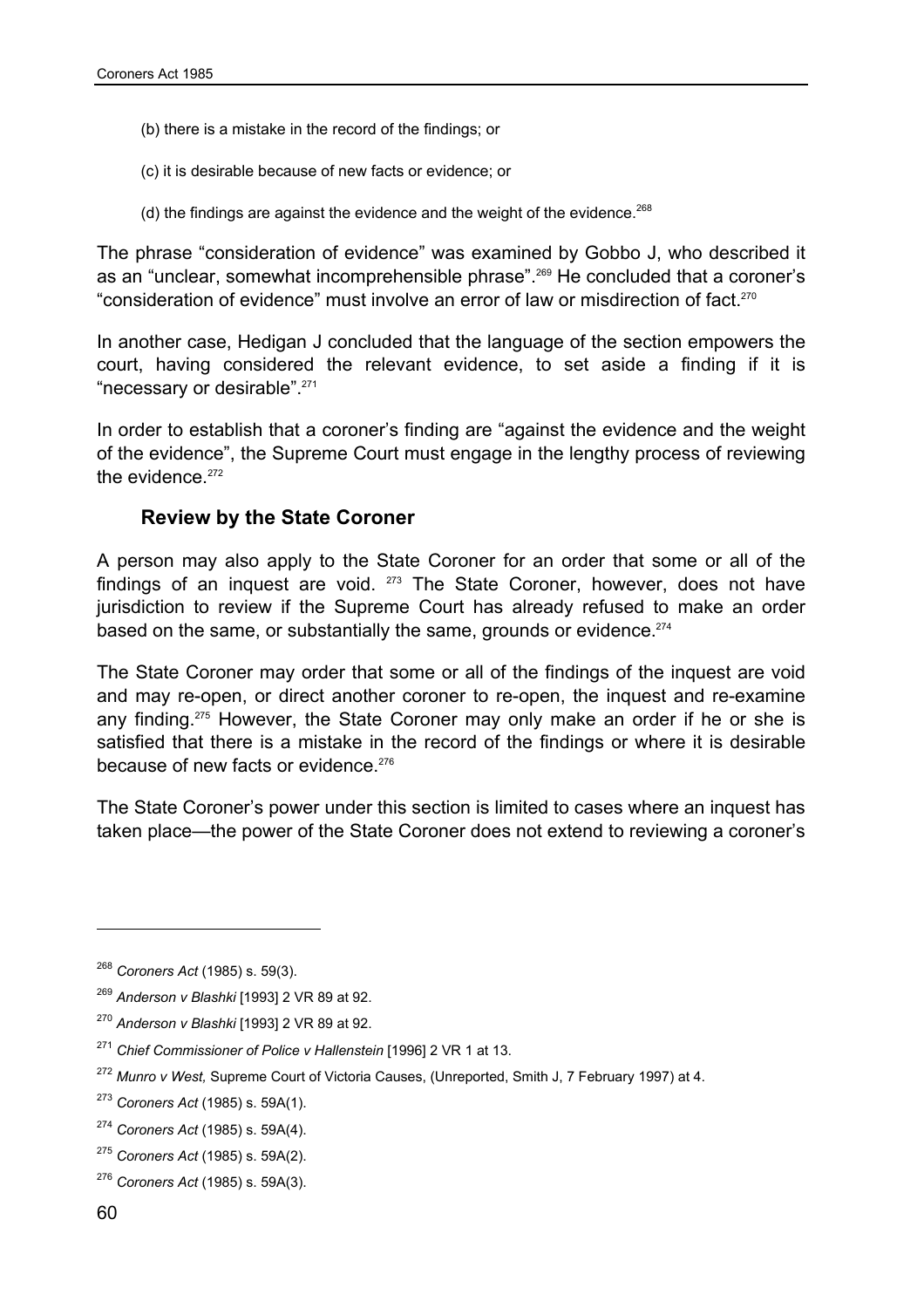findings made on investigation without inquest.<sup>277</sup>

#### **Rights of appeal in other Australian jurisdictions**

Like Victoria, all other jurisdictions have statutory rights of appeal to the Supreme Court, except Queensland where the right of appeal is to the District Court.<sup>278</sup> In that jurisdiction, the District Court may set aside a finding if satisfied that—

- (a) new evidence casts doubt on the finding; or
- (b) the finding was not correctly recorded; or
- (c) there was no evidence to support the finding; or
- (d) the finding could not be reasonably supported by the evidence. $279$

The Western Australian and Northern Territory provisions are identical to the Victorian grounds of appeal.<sup>280</sup> Tasmania recently modified the grounds of appeal to the grounds which are set out below:

- (a) the inquest was or may have been tainted by fraud; or
- (b) the inquest was not sufficiently thorough or was compromised by evidentiary or procedural irregularity; or
- (c) there were mistakes in the record of the findings; or
- (d) new facts or evidence affecting the findings have come to light; or
- (e) the findings were not supported by the evidence; or
- (f) there is another compelling reason to reopen the inquest. $281$

In New South Wales and the ACT, the grounds of appeal are couched in identical terms:

By reason of fraud, rejection of evidence, irregularity of proceedings, insufficiency of inquiry, discovery of new facts or evidence or otherwise, it is necessary or desirable in the public interest

<sup>277</sup> *Domaszewicz v The State Coroner* 2004, Supreme Court of Victoria, (Unreported, Ashley J, 17 December 2004).

<sup>&</sup>lt;sup>278</sup> The District Court of Queensland is largely the equivalent of the Victorian County Court.

<sup>279</sup> *Coroners Act* (QLD)(2003) s. 50(5).

<sup>280</sup> *Coroners Act* (WA)(1996) s. 52. *Coroners Act* (NT)(1993) s. 44.

<sup>281</sup> *Coroners Act* (TAS)(1995) s. 58A.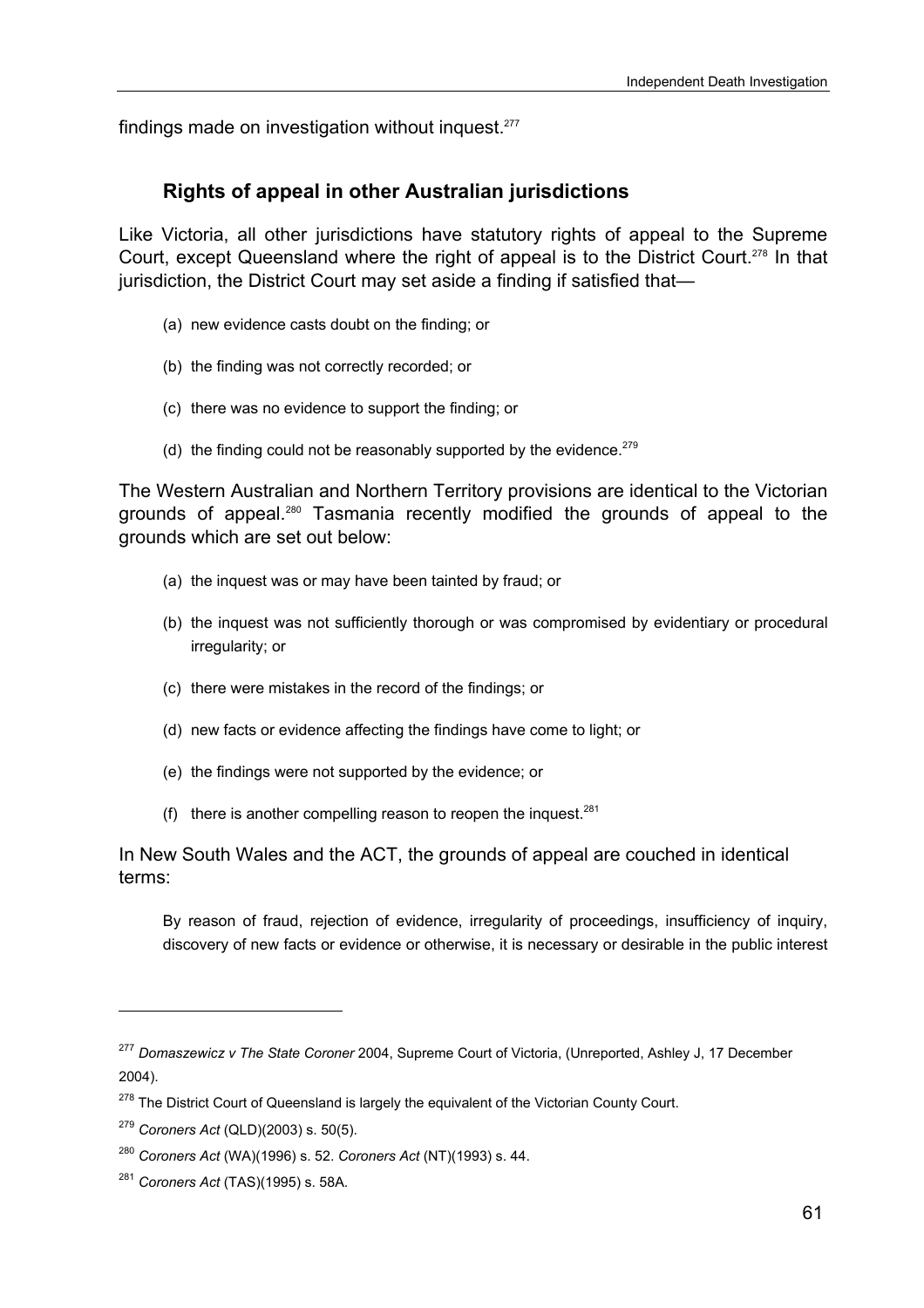or the interests of justice that the inquest or inquiry be quashed and that another inquest or inquiry be held  $(...)^282$ 

South Australian has a very general ground of appeal. The Supreme Court in South Australia may re-hear a matter if it is "in the interests of justice".<sup>283</sup>

#### **Question 23—Rights of Appeal**

- (a) Is the Supreme Court the most appropriate jurisdiction to hear appeals under the *Coroners Act*?
- (b) Should the power of the State Coroner be extended to include the power to review a coroner's findings made on investigation without an inquest?
- (c) Are there any other issues or concerns with the current grounds of appeal to the State Coroner and to the Supreme Court?

# **Investigation of suspected deaths**

A coroner may investigate reported cases of suspected deaths.<sup>284</sup> This is also the position in all other Australian jurisdictions.<sup>285</sup> Before the current Act came into force in 1985, a coroner could only investigate a death where a body had been recovered.

The State Coroner recently announced a review of 81 suspected drowning deaths, including the death of former Prime Minister Harold Holt in 1967.<sup>286</sup>

#### **Question 24—Investigation of suspected deaths**

Are there any issues or concerns with the way in which suspected deaths are reported to, and investigated by the Coroner?

<sup>282</sup> *Coroners Act* (NSW)1980 s. 47(2); *Coroners Act* (ACT) 1997 s. 93(1)(b).

<sup>283</sup> *Coroners Act* (SA)(2003) s. 27(5).

<sup>284</sup> *Coroners Act* (1985) s. 3: The definition of "death" includes suspected death.

<sup>285</sup> *Coroners Act* (ACT) (1997) s. 3, s. 13(3)(b); *Coroners Act* (NT) (1993) s. 3;*Coroners Act* (NSW)(1980) s. 13(1); *Coroners Act* (QLD)(2003) s. 11(5)-(6); *Coroners Act* (SA) (2003) s. 21(1)(b)(iii), *Coroners Act* (TAS)(1995) s. 3; *Coroners Act* (WA)(1996) s.3.

<sup>286 &</sup>quot;Holt inquest to be held next year", *The Age*, 15 November 2004.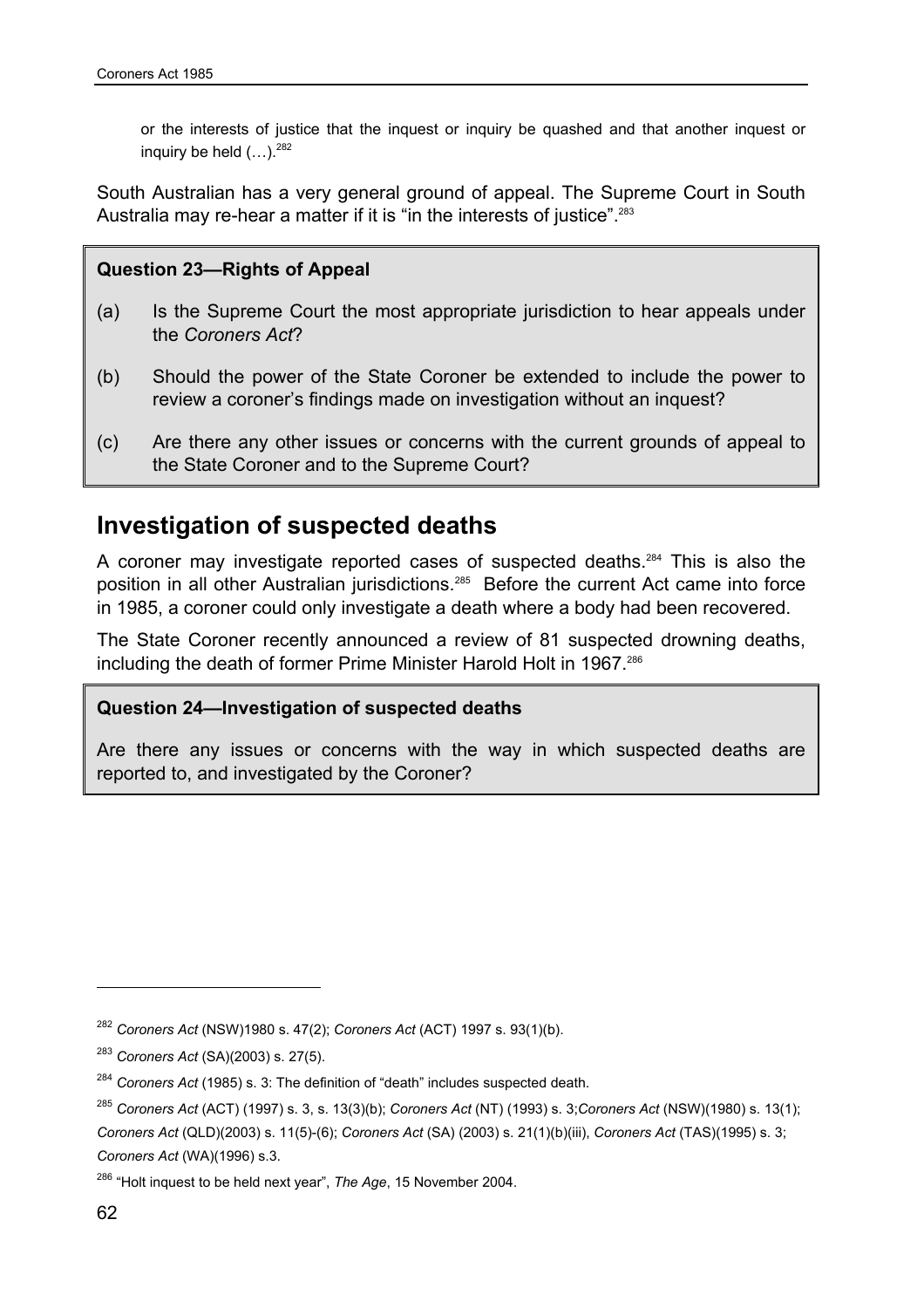The jurisdiction of a coroner also extends to the investigation of non-fatal fires. Since the Great Fire of London in 1666, there has been legislation which empowers coroners to conduct inquests into fires regardless of whether a death is involved.<sup>287</sup> In this chapter, the Committee examines the circumstances in which a coroner may investigate and hold inquests into fires. A comparison is made with the other Australian jurisdictions which permit coroners to investigate fires.

The Committee also discusses other kinds of investigations, such as inquests into disasters, which, unlike in Victoria, are permitted in a number of Australian jurisdictions.

# **Investigating fires**

A coroner has jurisdiction to investigate fires which have a territorial connection with the state. The fire must occur in, or partly in Victoria.<sup>288</sup>

The Coroner may investigate these kinds of fires if he or she believes it is desirable or where the Metropolitan Fire Board or the Country Fire Authority requests the Coroner to investigate a fire.<sup>289</sup> The Attorney General may also direct a coroner to investigate a fire. $290$ 

A member of the public may request a coroner to investigate a fire. If the Coroner refuses the request, he or she must give reasons in writing to the person requesting the investigation and to the Attorney-General.<sup>291</sup>

The Joint Fire Investigation Police Procedure ensures that the agencies involved in fire investigations use the same fire investigation standards.<sup>292</sup>

<sup>287</sup> Thatcher, P; "Fire!", in Selby, H (ed), *The Aftermath of Death* Above note 222, p. 132.

<sup>288</sup> *Coroners Act* (1985) s. 31(1).

<sup>289</sup> *Coroners Act* (1985) s. 31(1).

<sup>290</sup> *Coroners Act* (1985) s. 31(2).

<sup>291</sup> *Coroners Act* (1985) s 32.

<sup>292</sup> Interview conducted with the State Coroner in "The State Coroner" *Victoria Police Association Journal*, June 2000, p. 18.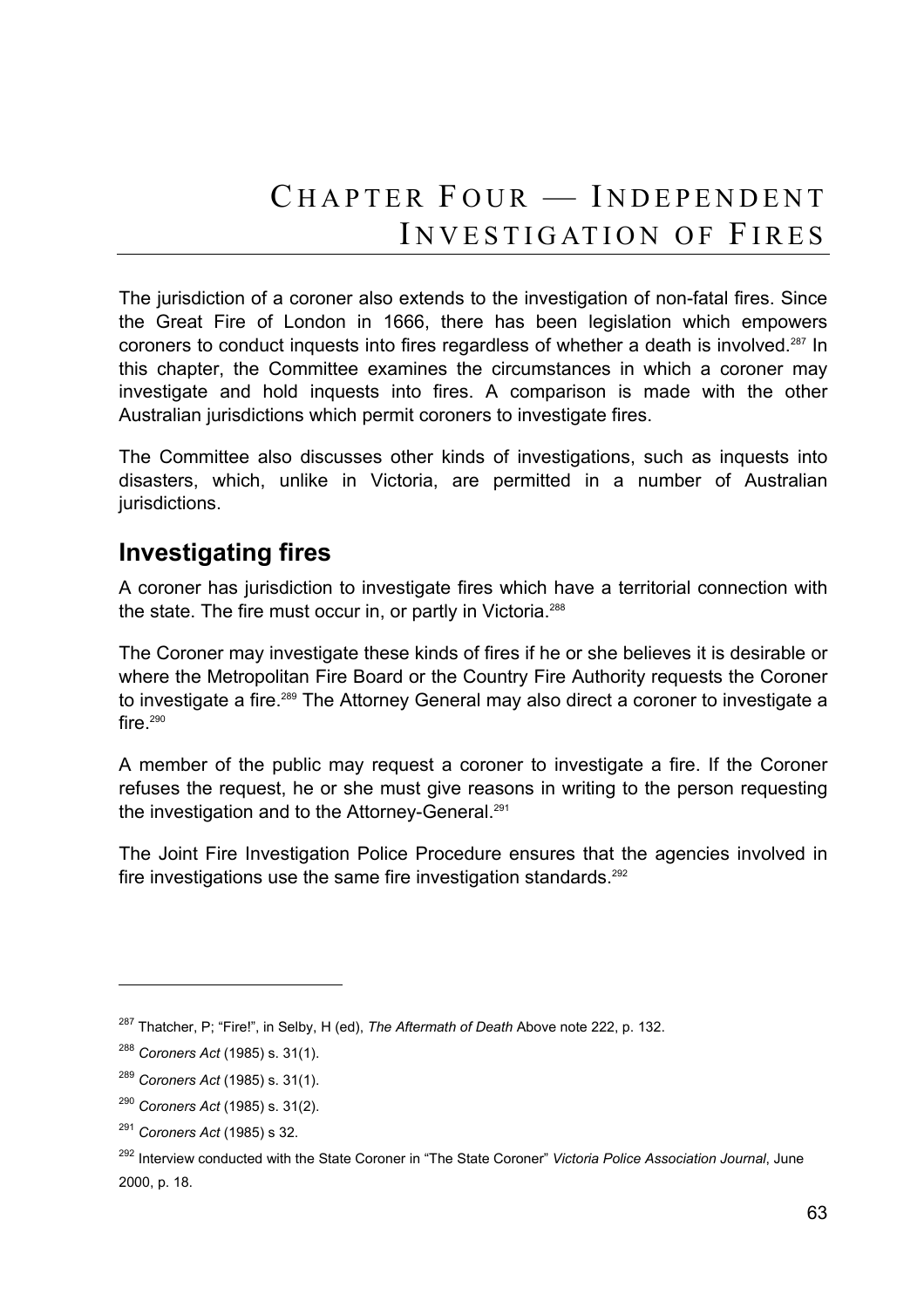# **Inquests into fires**

A coroner who has jurisdiction to investigate a fire may hold an inquest if the Coroner believes it is desirable. <sup>293</sup> The Coroner must hold an inquest if the State Coroner or the Attorney-General directs an inquest to take place<sup>294</sup>.

A person may request a coroner to hold an inquiry into a fire.<sup>295</sup> If the application is refused, a person has a right of appeal to the Supreme Court which, like death inquest appeals, may only be commenced three months after the initial request to the Coroner.296 The Supreme Court may make an order for an inquest to be held if it is satisfied that it is necessary or desirable in the interests of justice.<sup>297</sup>

A coroner must make the following findings, where possible:

- the cause and origin of the fire; and
- the circumstances in which the fire occurred; and
- $\bullet$  the identity of any person who contributed to the cause of the fire.  $298$

As with death investigations, a coroner may comment on any matter connected with the fire including public health or safety or the administration of justice. <sup>299</sup> Similarly, a coroner must not include in a finding or comment any statement that a person is or may be guilty of an offence.<sup>300</sup>

# **Fire investigation in other Australian jurisdictions**

In all jurisdictions except Queensland and Western Australia, a coroner has the jurisdiction to hold inquests or inquires into the causes and origins of fires.<sup>301</sup> In Queensland, where a non-fatal fire has a significant impact or causes serious injury, the Queensland Fire and Rescue Service's Fire Investigation Research Unit now investigates the fire in conjunction with the Police Service.<sup>302</sup> In Western Australia, the causes of non-fatal fires are investigated by the Fire and Emergency Services

- <sup>299</sup> *Coroners Act* (1985) s. 36(2).
- <sup>300</sup> *Coroners Act* (1985) s. 36(3).

<sup>293</sup> *Coroners Act* (1985) s 34(3).

<sup>294</sup> *Coroners Act* (1985) s 34(1)-(2).

<sup>295</sup> *Coroners Act* (1985) s. 35(1).

<sup>296</sup> *Coroners Act* (1985) s. 35(2).

<sup>297</sup> *Coroners Act* (1985) s. 35(3).

<sup>298</sup> *Coroners Act* (1985) s. 36.

<sup>301</sup> Halsbury's Laws of Australia, K Walker, *Coroners* [115-275] at 16 February 2005.

<sup>&</sup>lt;sup>302</sup>Greg Reynolds, Area Director Kemp Place Fire Station, Queensland, [greynolds@emergency.qld.gov.au,18 March 2005].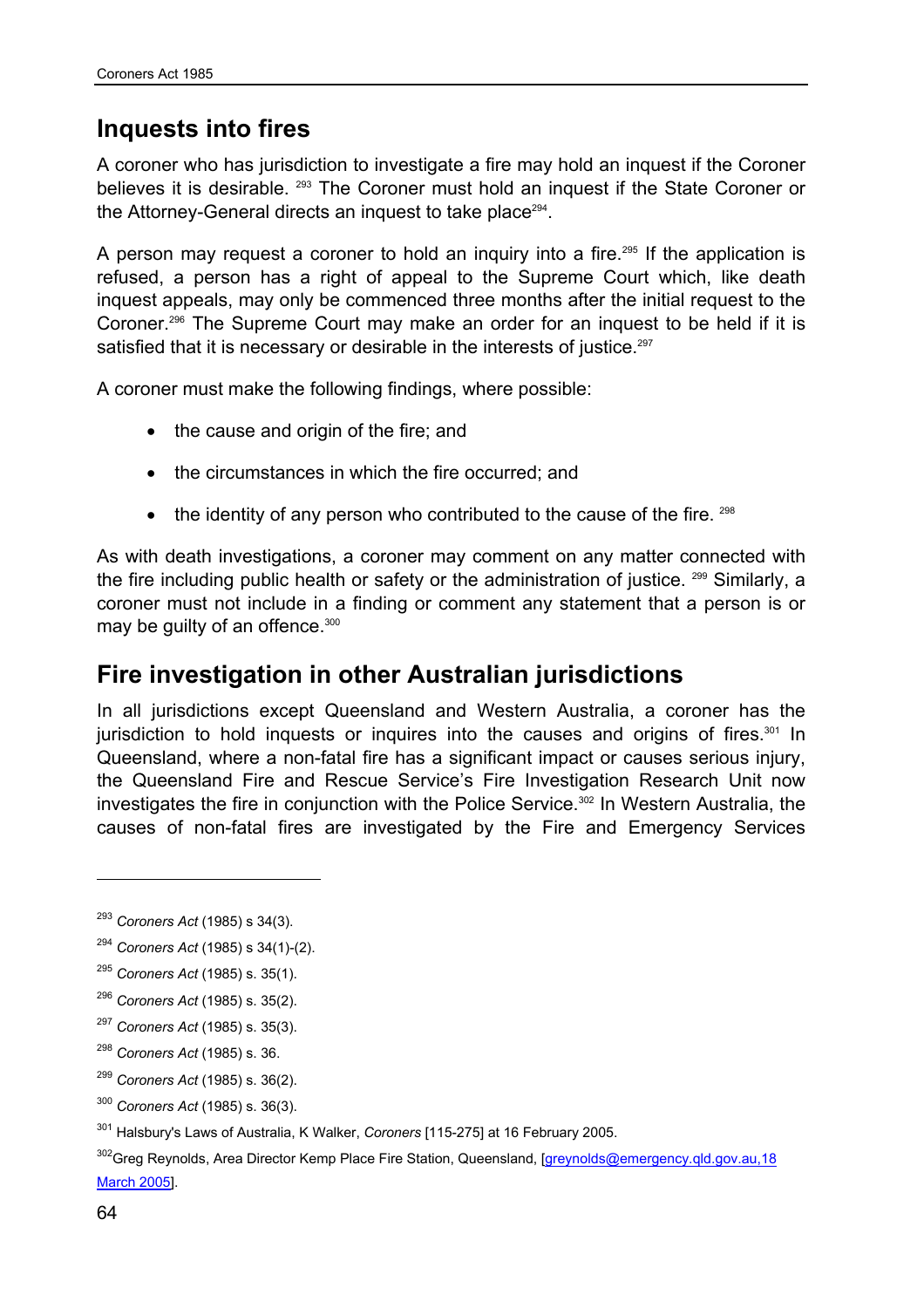Authority.303 Recent major bushfires in north west Victoria were investigated by the Victorian Emergency Services Commissioner.

The Tasmanian legislation is similar to Victoria , however in Tasmania, a coroner may also investigate explosions.<sup>304</sup> A person must also have standing in Tasmania to request an investigation. This means that a person must demonstrate a "sufficient interest" in relation to the fire or explosion.<sup>305</sup>

In the ACT, investigations into the cause and origin of a fire may be initiated by a coroner or the Attorney-General.306 However, unlike Victoria, only property owners or occupiers whose property is damaged may request an investigation into a fire.<sup>307</sup>

In the Northern Territory, a coroner has jurisdiction to investigate disasters.<sup>308</sup> "Disaster" is defined as including a fire that causes substantial loss of, or injury to, property.309 Investigations into disasters may be initiated by the Attorney-General, or a coroner if "considered fit".<sup>310</sup>

A coroner in South Australia may inquire into fires which cause injury to persons or property, if directed to, by the Attorney General or the State Coroner.<sup>311</sup>

In New South Wales, a coroner has jurisdiction to investigate fires and explosions that have destroyed or damaged property in that state.<sup>312</sup> Inquiries can be dispensed with if the cause and origin of the fire is disclosed, unless the Coroner has been requested to hold an inquiry by the Fire Brigade, Commissioner of the Fire Service or the State Coroner.<sup>313</sup>

#### **Question 25—Investigations and Inquests into fires**

(a) Do you think that a modern coronial system should continue to investigate nonfatal fires or do you think that these kind of investigations could be undertaken by the fire authorities, such as in Queensland and Western Australia?

- <sup>304</sup> *Coroners Act* (TAS)(1995) s. 40.
- <sup>305</sup>*Coroners Act* (TAS)(1995) s. 42(1).
- <sup>306</sup> *Coroners Act* (ACT)(1997) s. 18(1).
- <sup>307</sup> *Coroners Act* (ACT)(1997) s. 18(2).
- <sup>308</sup> *Coroners Act* (NT)(1993) s. 28.
- <sup>309</sup> *Coroners Act* (NT)(1993) s. 3.
- <sup>310</sup> *Coroners Act* (NT)(1993) s. 29-30.
- <sup>311</sup> *Coroners Act* (SA)(2003) s. 21(1)(b)(iv).
- <sup>312</sup> *Coroners Act* (NSW)(1980) s. 15(1).
- <sup>313</sup> *Coroners Act* (NSW)(1980) s. 15(2)-(3).

<sup>303</sup> www.fesa.wa.gov.au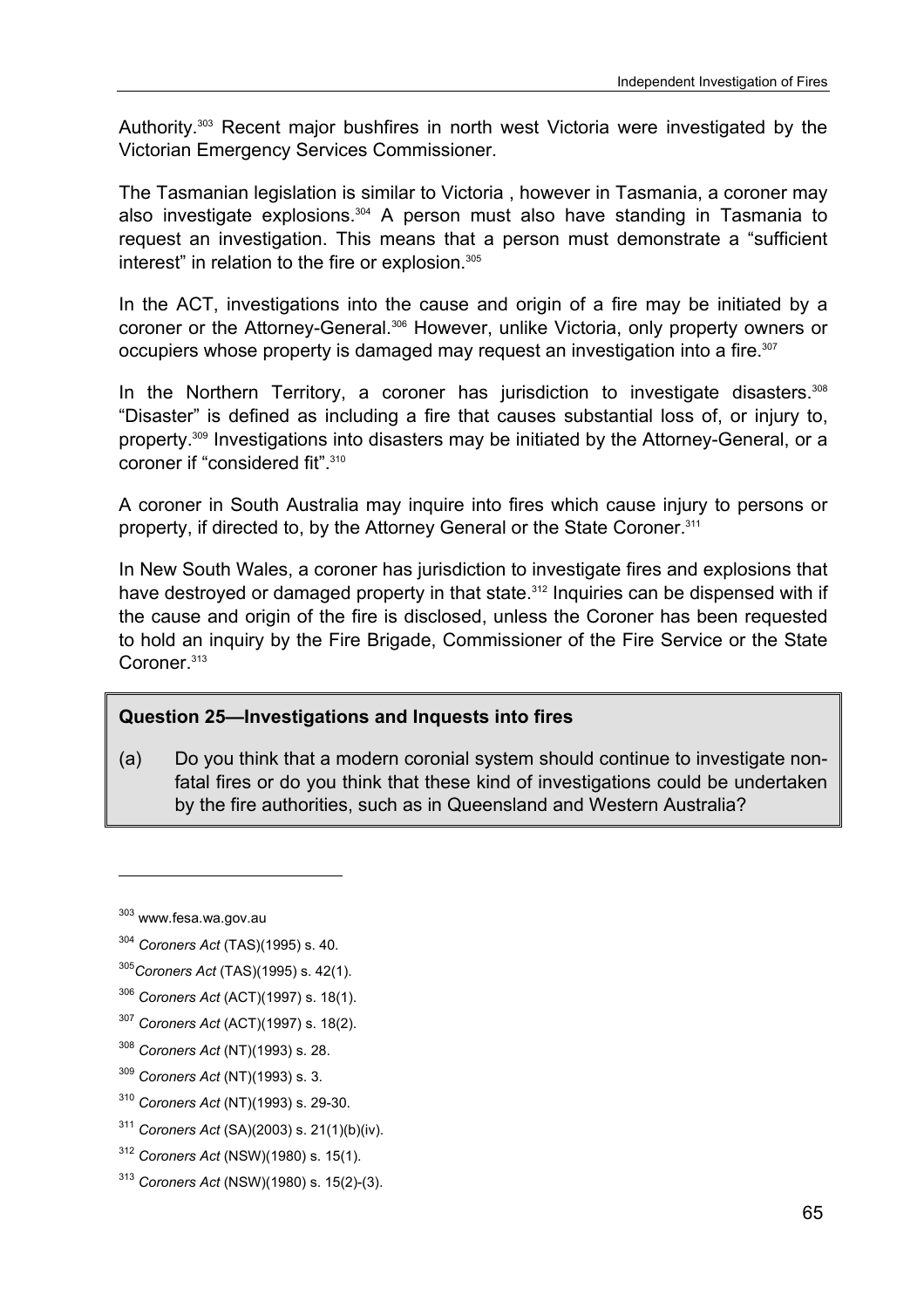(b) In your experience, does the Coroners system effectively investigate fires and make recommendations to prevent future fires and improve safety?

# **Other kinds of investigations**

Unlike Victoria, in the Northern Territory and the ACT, a coroner's powers of inquiry extend to "disasters": In the ACT, "disaster" is broadly defined to mean:

an occurrence in the Territory due to natural or other causes that—

- (a) caused or threatened to cause substantial—
	- (i) loss of life or property; or
	- (ii) injury or distress to persons or damage to property or the environment; or
- (b) in any way substantially endangered the safety of the public in any part of the Territory.<sup>314</sup>

The Northern Territory definition is similar except that the definition does not extend to occurrences which only cause or threatened to cause substantial distress.315

In South Australia, apart from deaths and fires, a coroner may also inquire into accidents that cause injury to persons or property.<sup>316</sup>

#### **Question 26—Investigations and Inquests into disasters**

- (a) Do you think the scope of a coroner's power to investigate should appropriately include the power to investigate disasters and to make recommendations in relation to disasters?
- (b) What kind of events do you think should be included in the definition of "disaster"?

<sup>314</sup> *Coroners Act* (ACT)(1997) s. 3.

<sup>315</sup> *Coroners Act* (NT)(1993) s. 3.

<sup>316</sup> *Coroners Act* (SA)(2003) s. 21(1)(b)(iv).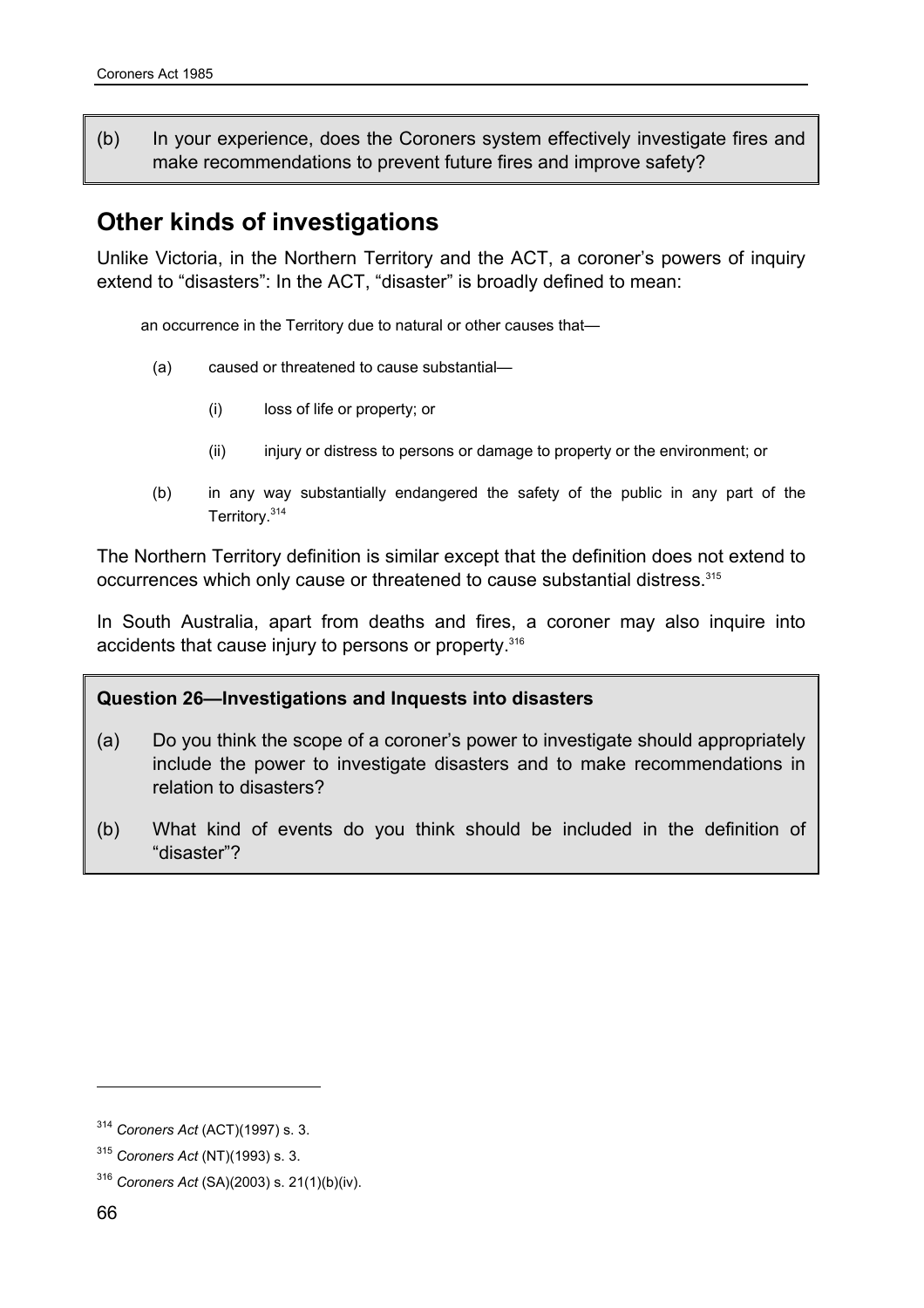# $CHAPTER$  FIVE  $-$  CORONER'S ROLE IN INJURY AND DEATH PREVENTION

"We speak for the Dead to protect the living".317

This is the motto of the State Coroner's Office, Victoria and the Coroner's Office in Ontario in Canada. In recent years, both jurisdictions have actively adopted a preventative role in coronial investigations.<sup>318</sup> This involves identifying patterns in fatal accidents, diseases and practices and making recommendations to prevent similar deaths and improve safety.

In this chapter, the Committee reviews the existing mechanisms which allow a coroner to make recommendations aimed at preventing future deaths and injury. The Committee compares the system in Victoria with the systems and legislation in other jurisdictions.

In the final part of the chapter, the Committee examines the effectiveness of the current system and considers alternative systems.

# **The Current system**

 $\overline{a}$ 

### *Identifying similar kinds of deaths*

The role of the Research Unit at the State Coroner's Office is to help coroners identify "clusters" of similar cases. A valuable research tool used at the State Coroner's Office is the National Coroners Information System (NCIS). This is a national database of coronial information which is managed by the Monash University National Centre for Coronial Information. The database is the first of its kind in the world.

NCIS contains information on all Australian coroners' cases since it became operational in 2000.319 It includes information such as the medical cause of death, the circumstances of a person's death, toxicology $320$  and autopsy reports as well as the coronial finding.

<sup>&</sup>lt;sup>317</sup> Attributed to Thomas D'arcy McGee, a nineteenth century Irish-Canadian politician.

<sup>&</sup>lt;sup>318</sup> The State Coroner, Graeme Johnstone has been described as "probably Australia's most cogent and passionate advocate of the prevention role for Coroners": Malbon, J., "Institutional Responses to Coronial Recommendations", *Journal of Law and Medicine,* Vol 6, August 1998. p. 39, note 34.

<sup>&</sup>lt;sup>319</sup> Cases from Queensland were added to the system in 2001.

<sup>&</sup>lt;sup>320</sup> Toxicology refers to the examination of samples to detect and establish levels of alcohol, drugs and poisons.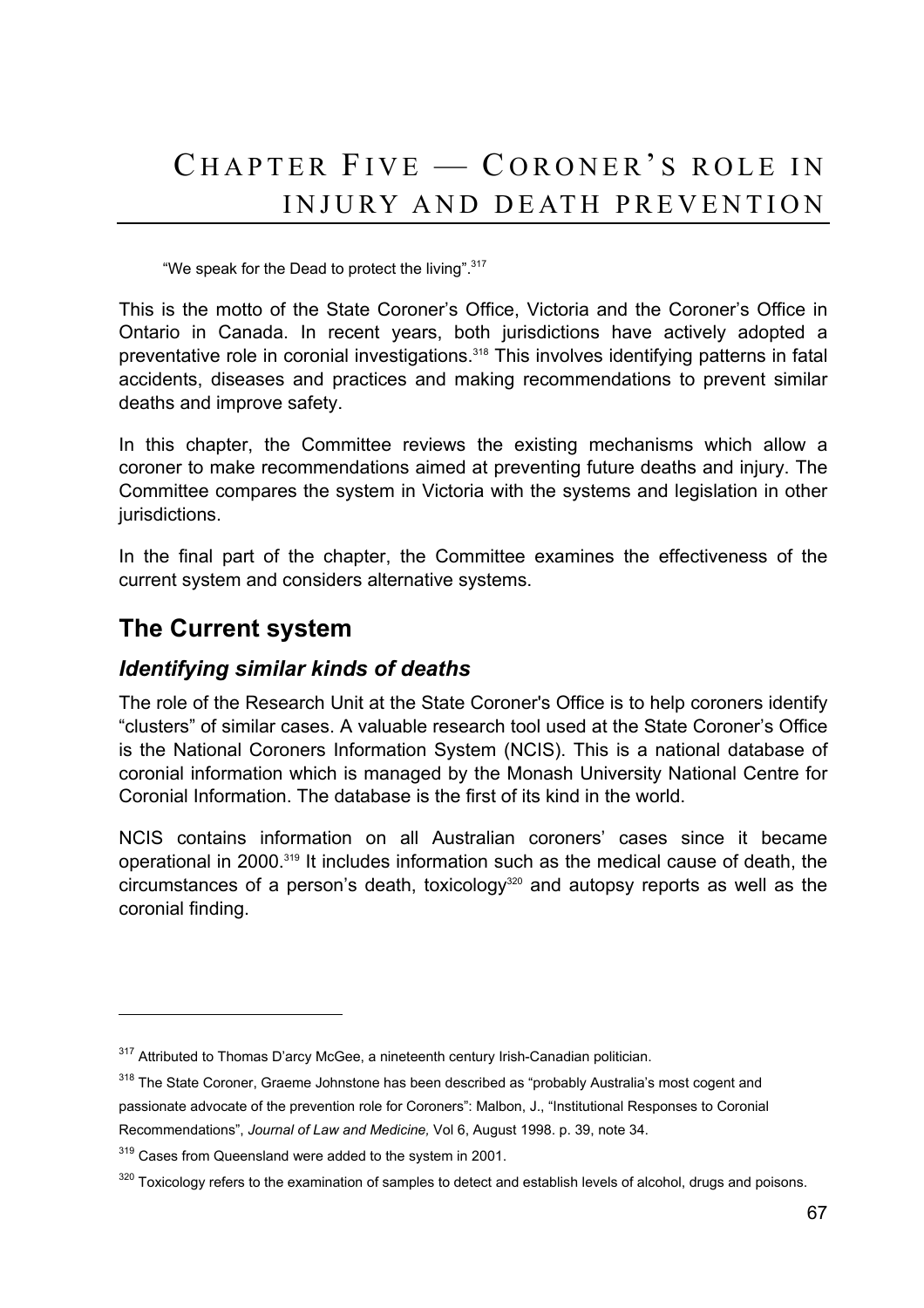#### **Question 27—Systems for identifying similar kinds of deaths**

- (a) How effective are the current systems for identifying similar kinds of death, such as the National Coroners Information System?
- (b) Are there any resource issues in relation to the National Coroners Information System?
- (c) Do all coroners use the system when investigating deaths to establish whether there are also similar kinds of deaths to the death which they are investigating?

### *The power to make recommendations*

Under the Act, a coroner has the discretion to comment on any matter "connected with a death" including public health or safety.<sup>321</sup> The usual practice is for a coroner to make recommendations in cases he or she considers appropriate.

A coroner will issue written "findings" in relation to the death of a person.<sup>322</sup> In a separate section in the text, a coroner will in appropriate cases, make recommendations for change to prevent similar deaths or injury. This should occur where the Coroner considers that the death was, in some way, a preventable death.

However, the power of a coroner to comment in this way is limited to "any matter connected with a death". This power is viewed as incidental and subordinate to the mandatory power to make findings relating to how a death occurred and the cause of the death.323 Also, the Act does not include "the making of recommendations to prevent injury or future death" as a listed function of the State Coroner.324

#### **Position in other Australian jurisdictions**

Like Victoria, coroners in all other Australian jurisdictions, have the power to make comments and recommendations. However, in some jurisdictions, unlike Victoria, the power to comment is a mandatory power, not an incidental one. In Tasmania, a coroner *must* make recommendations to prevent further deaths where appropriate.<sup>325</sup>

In Western Australia, a coroner is also required to comment on the quality of the supervision, treatment and care of a person who died while in care.<sup>326</sup> In relation to

<sup>321</sup> *Coroners Act* (1985), s. 19(2).

<sup>322</sup> This is discussed in chapter 3.

<sup>323</sup> *Harmsworth v State Coroner* [1989] VR 989 at 996.

 $324$  See section 7 of the Act which sets out a list of the functions of the State Coroner.

<sup>325</sup> *Coroners Act* (TAS)(1995) s. 28(2).

<sup>326</sup>*Coroners Act* (WA)(1996) s. 25(3).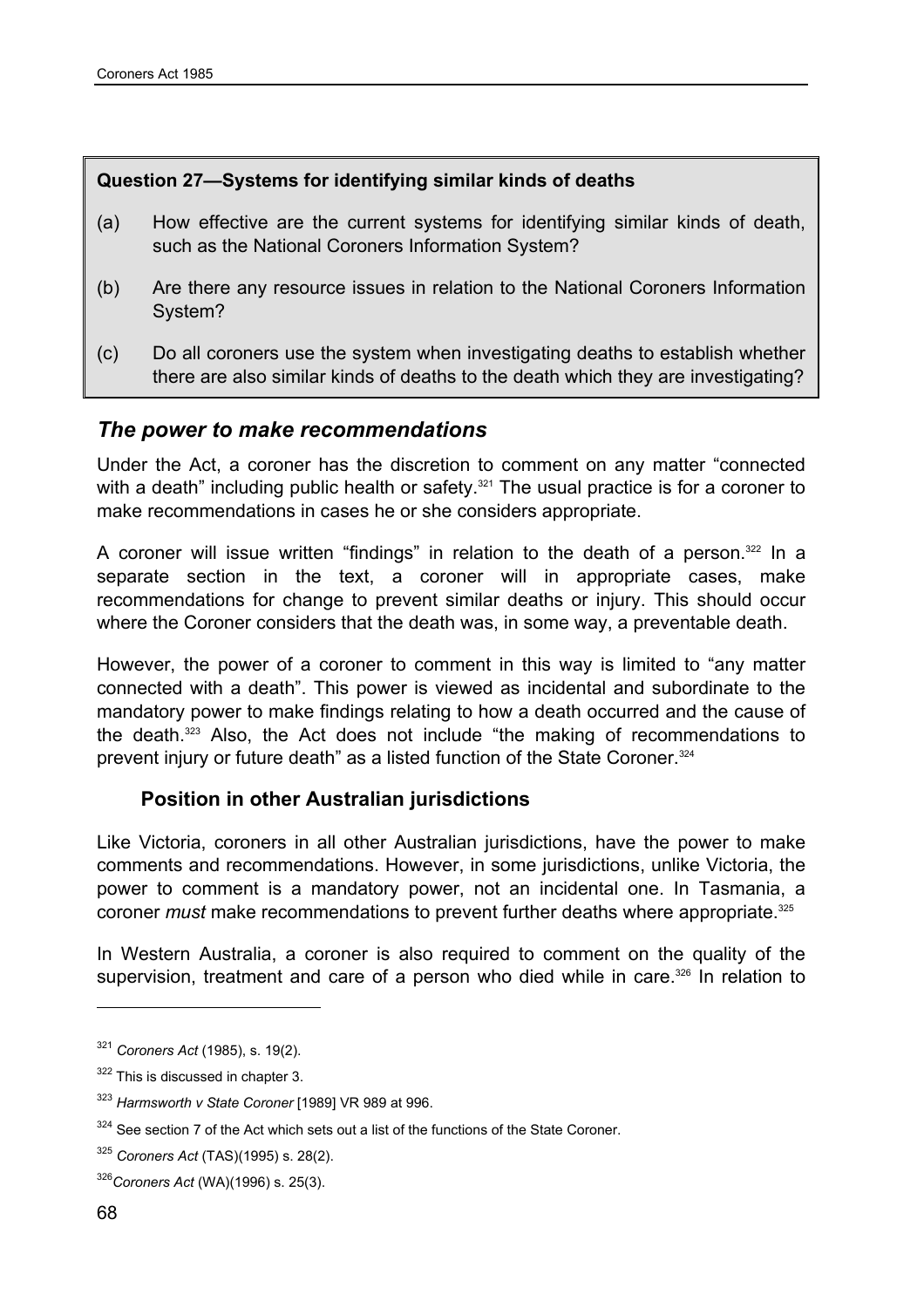other kinds of deaths, a coroner in Western Australia has a discretionary power to comment.327 Similarly, in the Northern Territory, a coroner is obliged to make recommendations with respect to the prevention of future deaths in custody as the Coroner considers relevant.<sup>328</sup> In relation to other kinds of death, a coroner has a general power to comment.329

The power of a coroner in New South Wales, Queensland and the ACT to make recommendations is similar to the discretionary power to comment in Victoria.<sup>330</sup> In South Australia, the power is also similar —a coroner may make a recommendation which might prevent or reduce the likelihood of a recurrence of a similar event.<sup>331</sup>

### *Implementing recommendations*

A coroner's recommendation does not have the same status as a judge's order there is no sanction for non-compliance. Under the Act, a coroner may make recommendations to any Minister or public statutory authority.332

It is the practice of the State Coroner's Office to send copies of coronial findings to anyone who may be interested or could benefit from the information in the finding.<sup>333</sup> For example, in a recent asbestos-related inquiry, the State Coroner sent a copy of the recommendations to 40 groups, including James Hardie Industries, WorkSafe, the Environmental Protection Authority and the Safety Institute of Australia.334

In the inquiry, the State Coroner recommended that the James Hardie Group consider working with appropriate government safety agencies in a major programme to ensure that home renovators are advised on issues such as the identification of asbestos related products and how to minimise risks when removing these products.

#### **Position in other Australian jurisdictions**

Unlike Victoria, the ACT legislation requires certain groups to respond to particular coronial recommendations. After making a finding in relation to a death in custody, a coroner must report the finding to the Attorney-General, the custodial agency where the death occurred, the appropriate Minister and the Australian Institute of

<sup>327</sup> *Coroners Act* (WA)(1996) s. 25(2).

<sup>328</sup> *Coroners Act* (NT)(1993) s. 26(2).

<sup>329</sup> *Coroners Act* (NT)(1993) s. 34(2).

<sup>330</sup> *Coroners Act* (NSW) (1980) s. 22A.; *Coroners Act* (QLD)(2003) s. 46; *Coroners Act* (ACT)(1997) s. 52(4).

<sup>331</sup> *Coroners Act* (SA)(2003) s. 25(2).

<sup>332</sup> *Coroners Act* (1985) s. 21(2).

<sup>333</sup> Interview conducted with the State Coroner in "The State Coroner" *Victoria Police Association Journal,* June 2000, p. 19.

<sup>334</sup> *Record of investigation into a death,* Case no. :2286/04, State Coroner's Office, Victoria, 19 November 2004. Available at www.coronerscourt.vic.gov.au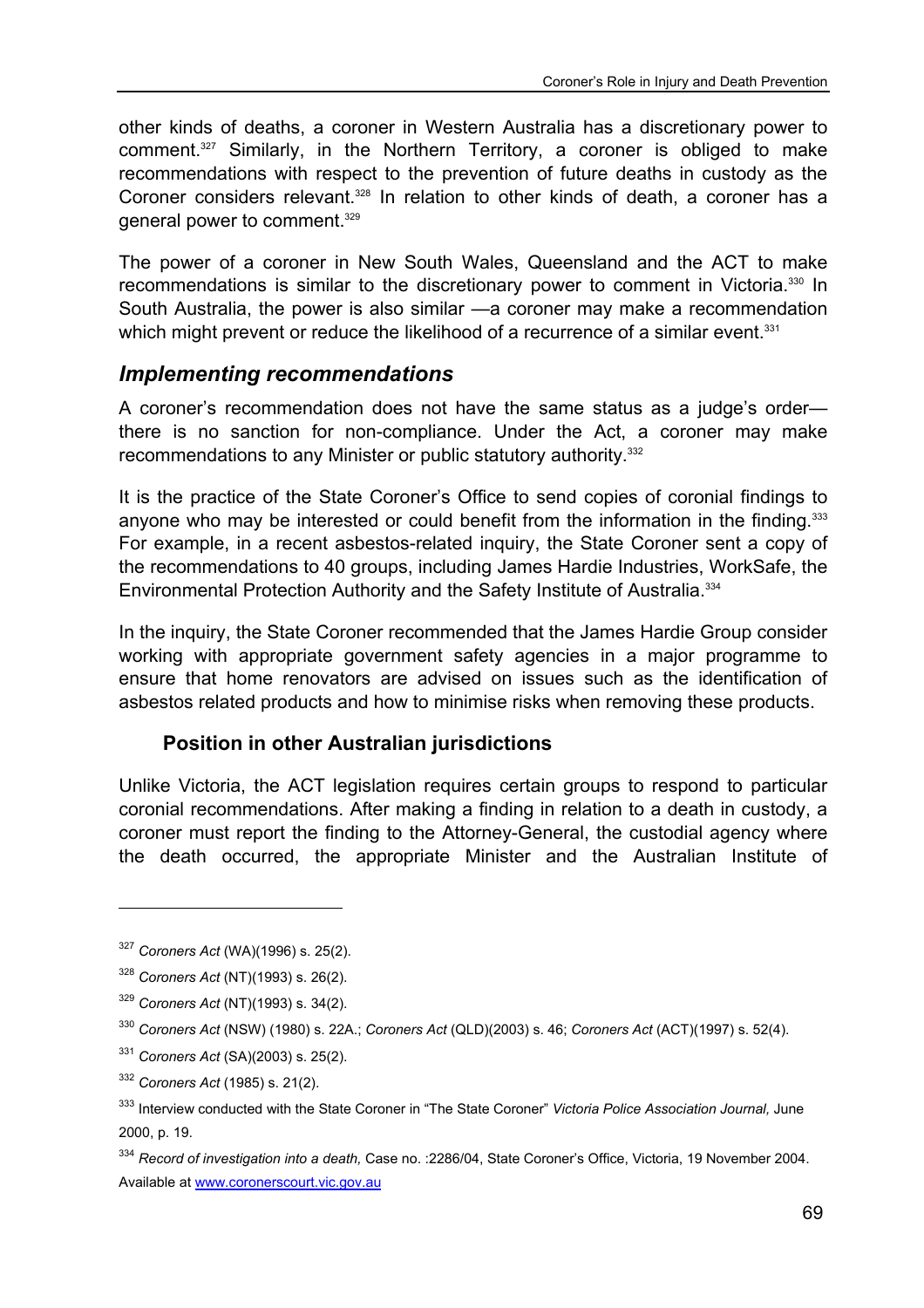Criminology.335 The Coroner must also send the findings to an appropriate local Aboriginal legal service if the person who died was Indigenous.<sup>336</sup>

The custodial agency is required to report to the Minister responsible for the custodial agency within three months of receiving the report.<sup>337</sup> In its written response, the custodial agency is required to include a statement of the action (if any) which is being taken regarding the finding.<sup>338</sup> The Minister must then forward a copy of the response to the Coroner.<sup>339</sup>

In Queensland, the legislation only requires that a coroner, who has investigated the death of a person in care or custody, give a copy of the findings and comments to the appropriate Minister and Chief Executive as well as the Attorney-General.<sup>340</sup> There is no requirement in the Act that these persons respond to the findings or comments.

The position in the other jurisdictions is similar to Victoria—a coroner has a discretionary power to make recommendations to Ministers but a response to the recommendations is not mandatory.341

#### **Law Reform issues**

### *RCADC*

The provisions in the ACT legislation relating to a death in custody were introduced in 1998 in response to recommendations by RCADC in 1991.342 The Royal Commission also recommended that the State Coroner be empowered to call for such further explanations or information as he or she considers necessary, including reports as to further action taken in relation to the recommendations. 343

The Victorian Aboriginal Justice Forum (the Forum) is currently conducting a review on behalf of the Victorian Koori community and the State Government regarding the implementation of recommendations by RCADC. In 2002, the Forum asked Government departments to make a self assessment of each department's progress

18. As an aid to readers, these recommendations are listed in Appendix 1 to this Discussion Paper.

<sup>343</sup> Recommendation 16.

<sup>335</sup> *Coroners Act* (ACT)(1997) s. 75(1).

<sup>336</sup> *Coroners Act* (ACT)(1997) s. 75(1)(d).

<sup>337</sup> *Coroners Act* (ACT)(1997) s. 76(1).

<sup>338</sup> *Coroners Act* (ACT)(1997) s. 76(2).

<sup>339</sup> *Coroners Act* (ACT)(1997) s. 76(3).

<sup>340</sup> *Coroners Act* (QLD)(2003) s. 47.

<sup>341</sup> *Coroners Act* (NT)(1993) s. 27; *Coroners Act* (NSW)(1980) s. 22A; *Coroners Act* (SA)(2003) s. 25(4); *Coroners Act* (TAS)(1995) s. 30(2); *Coroners Act* (WA)(1996) s. 27(3).

<sup>342</sup> Royal Commission into Aboriginal Deaths in Custody*, National Report Volume 1,* 1991. Recommendations 14-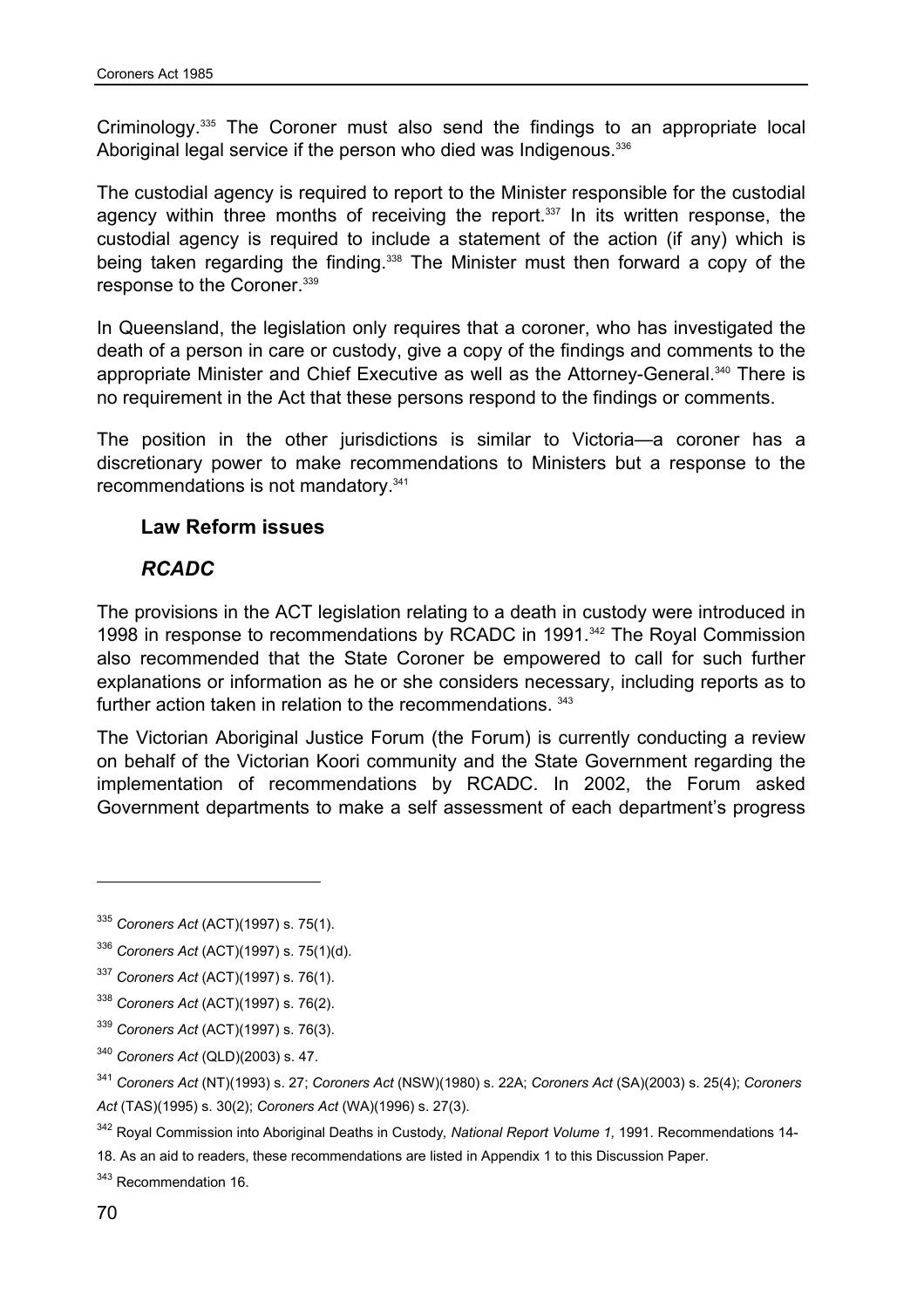in implementing the RCADC recommendations.<sup>344</sup> One of the original RCADC recommendations recommended that the State Coroner be empowered to call for explanations or information as to further action taken in relation to the recommendations. The relevant Government department reported that there had been no further progress towards the implementation of this recommendation.<sup>345</sup>

The Implementation Review Team was established in 2003 as a partnership between the State Government and the Koori community to assess these Government responses. In 2004, the Implementation Review Team published a discussion paper on the implementation of the RCADC recommendations.346 A final report is expected to be tabled in Parliament in the Autumn 2005 session. As an aid to readers of this paper, the recommendations of RCADC relating to coronial investigations are listed in Appendix 1 to this discussion paper. The Committee welcomes comments on the implementation of those recommendations.

#### **Question 28—Implementing RCADC recommendations**

Do you have any comments regarding the implementation of the 1991 RCADC recommendations relating to coronial investigations?

### *The State Coroner, Victoria*

In 2000, the State Coroner recommended in a finding that the Attorney-General consider the issue of mandatory reporting on the implementation (or otherwise) of coronial recommendations in relation to deaths in custody.347

# *Effectiveness of the current system*

l

The traditional view of the role of the Coroner has been that the Coroner is a "public messenger" whose task is completed on delivery of the message.<sup>348</sup> What happens

<sup>&</sup>lt;sup>344</sup> For the self assessment of the implementation of recommendations in relation to coronial inquiries: See table

<sup>1:&</sup>quot;Royal Commission into Aboriginal Deaths in Custody Recommendations, Descriptions and Implementation Status 2003" in Attachment 1 to Department of Justice, *Victorian Implementation Review of the Recommendations from the Royal Commission into Aboriginal Deaths in Custody Discussion Paper, March 2004. Available at* www.justice.vic.gov.au, p. 4-6.

<sup>345</sup> See Table 1 "Royal Commission into Aboriginal Deaths in Custody Recommendations, Descriptions and Implementation Status 2003" in Attachment 1 to Department of Justice, *Victorian Implementation Review of the Recommendations from the Royal Commission into Aboriginal Deaths in Custody Discussion Paper,* March 2004. Available at www.justice.vic.gov.au, p .4.

<sup>346</sup> Department of Justice, *Victorian Implementation Review of the Recommendations from the Royal Commission into Aboriginal Deaths in Custody Discussion Paper,* March 2004. Available at www.justice.vic.gov.au

<sup>347</sup> *Deaths in Custody at Port Phillip Prison* (State Coroner's Office, Victoria), Part 1, p. 208.

<sup>348</sup> Hallenstein, H., *Suicide: the Coroner as Catalyst*, (Paper presented at AIC Conference No.13, July 1990). p. 177.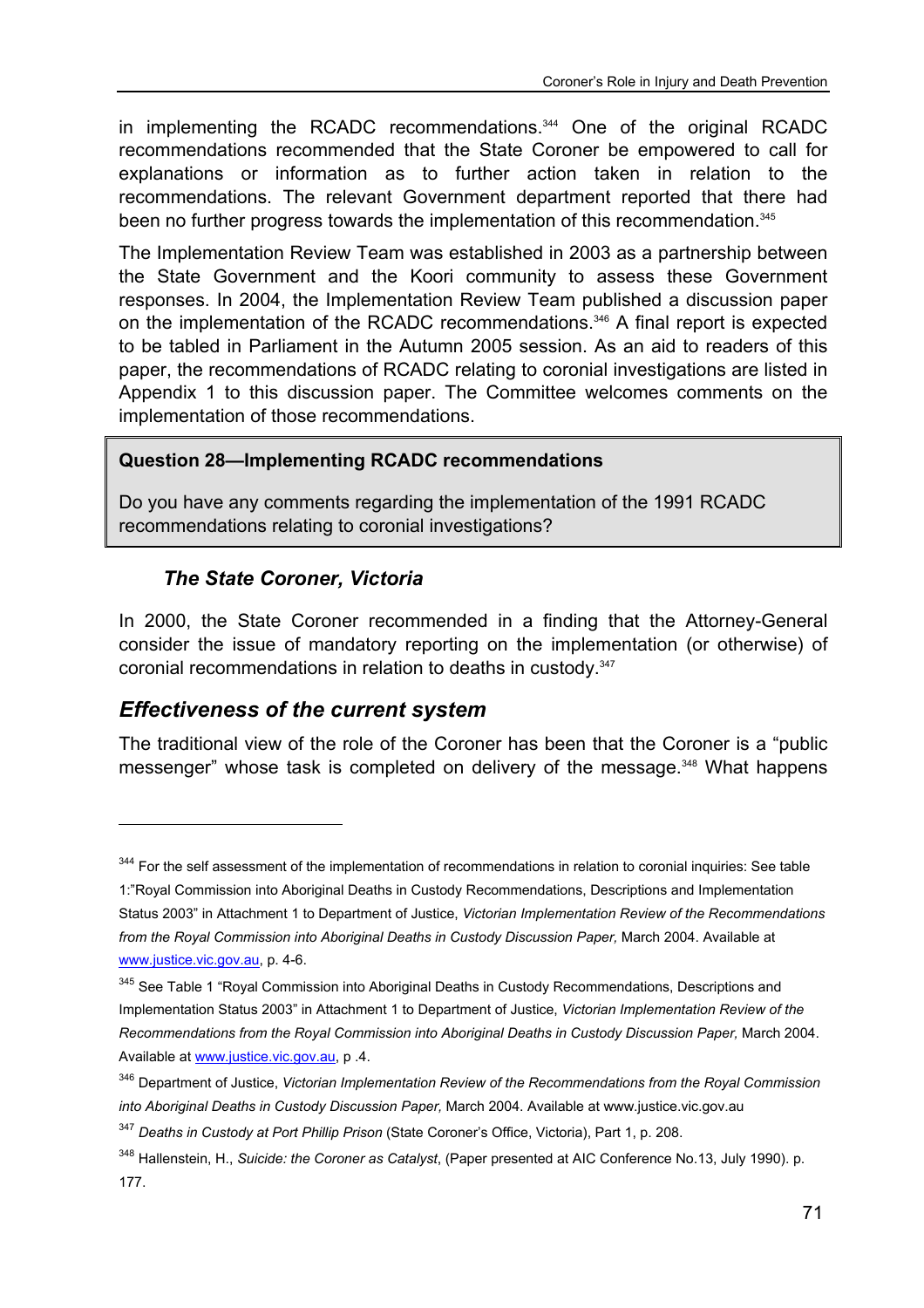beyond that point has been seen to be outside the control of the Coroner as a coroner has no power to oversee or audit compliance with recommendations.

It is difficult to determine how effective the current system is in preventing deaths as there is no provision in the Act for auditing the implementation rate of recommendations. A case study by Boronia Halstead in 1998 examined the administrative procedures for the implementation of coroner's recommendations in relation to deaths in custody.349The study concluded that the ad hoc approach to the implementation of recommendations demonstrated through the case studies leads to great uncertainty and fails to secure accountability and transparency in the process of implementing recommendations.<sup>350</sup>

#### **Improving hospital patient safety**

The effectiveness of coroners' recommendations in improving hospital patient safety is yet to be established, as there has been no systematic review of the impact of coronial recommendations in the health care sector.<sup>351</sup> A study from 1995 however revealed the need to improve patient safety and there is recognition from a key health care safety agency that coroners have the potential to play an important role in death and injury prevention.

The study of over 14,000 hospital admission records in New South Wales and South Australia in 1995 showed that 16.6 percent of people admitted to hospital in the study experienced an "adverse event" associated with their care.<sup>352</sup> Half of the adverse events were considered preventable.<sup>353</sup> The study also revealed that 4.9 percent of patients who suffered an adverse event died.<sup>354</sup> Ten years after the study, there is insufficient information at a state or national level to determine whether there has been a general increase in safety in hospitals.<sup>355</sup>

<sup>349</sup> Halstead, B., "Coroners' Recommendations following Deaths in Custody", in H Selby (Ed); *The Inquest Handbook,* Above note 222, pp. 186-206.

<sup>350</sup> Halstead, B., "Coroners' Recommendations following Deaths in Custody", in H Selby (Ed); *The Inquest Handbook,* Above note 222, p. 186.

<sup>351</sup> Bugeja, L and Ranson, D., "Coroners; Recommendations: Do they lead to positive public health outcomes", *Journal of Law and Medicine,* Vol. 10, May 2003, p. 399. The authors note that there has been no systematic review of the impact of coronial findings that would be required to show that they have reduced death and injury rates or led to improvement s in health care outcomes.

<sup>352</sup> Wilson RM et al, "The Quality in Australian Health Care Study", *Medical Journal of Australia,* Vol 163, 1995, p. 458-471.

<sup>&</sup>lt;sup>353</sup> Wilson R M et al, "The Quality in Australian Health Care Study", Above note 352; p. 458-471.

<sup>&</sup>lt;sup>354</sup> Wilson R M et al, "The Quality in Australian Health Care Study", Above note 352, p. 458-471.

<sup>355</sup> Mel Wilson, R M,Van Der Weyden, M B, "The Safety of Australian Healthcare: 10 years after QAHCS", *Medical Journal of Australia,* Vol 182, No. 6, 21 March 2005.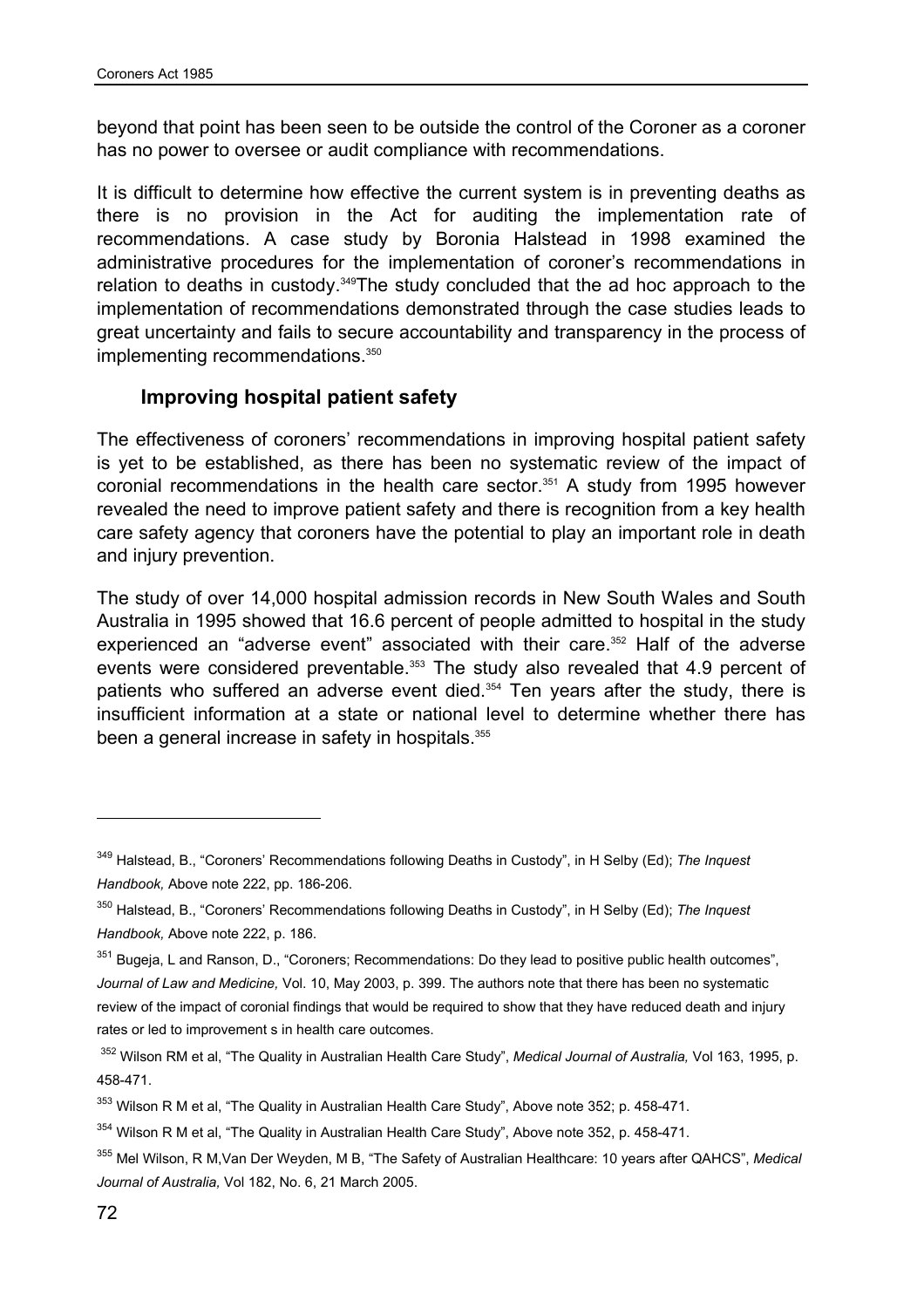In 1996, the State Coroner in a coronial finding, identified the need for the general medical system to share information concerning adverse medical events. In this finding, the State Coroner recommended that:

The Public Health Branch of the Department of Human Services consider developing a standardised investigation protocol for hospitals for all serious adverse medical events [injury or death]. Any system, if considered appropriate, also should include a data collection and reporting mechanism to ensure any problems identified are disseminated throughout the hospital medical system in a timely way. $356$ 

In March 2005, the Victorian Auditor-General released a report on managing patient safety in public hospitals in Victoria.<sup>357</sup>The report found that clinical risk-management in the acute health area is unevenly developed.<sup>358</sup> According to the report, a number of hospitals had poor systems for ensuring that errors were recognised, recorded and addressed.359 The Auditor-General found that in these hospitals there was also no effective mechanism to ensure that the same mistakes were not repeated in the future.<sup>360</sup>

#### *Australian Council for Safety and Quality in Health Care*

In 2000, the Australian Health Ministers established the Australian Council for Safety and Quality in Health Care (ACSQHC) with the aim of improving the safety and quality of health care and minimising the likelihood and effects of error. In its second report to Health Ministers in 2001, ACSQHC examined a study by VIFM involving 1,053 hospital deaths which were reported to the Coroner in 1999.<sup>361</sup> According to ACSQHC, VIFM concluded that 96 deaths were considered to have involved system-related adverse events.362

<sup>356</sup> Record of Investigation into Death, Case No: 1835/94, State Coroner's Office, Victoria, 16 August 1996, p. 11-12.. Available at www.coronerscourt.vic.gov.au.

<sup>357</sup> Auditor General Victoria, *Auditor-General's Report—Managing patient safety in public hospitals*, March 2005. Available at http://www.audit.vic.gov.au/reports\_par/patient\_safety\_report.pdf

<sup>358</sup> Auditor General Victoria, *Auditor-General's Report—Managing patient safety in public hospitals* , Above note 356, p. 3.

<sup>359</sup> Auditor General Victoria, *Auditor-General's Report—Managing patient safety in public hospitals* , Above note 356, p. 3.

<sup>360</sup> Auditor General Victoria, *Auditor-General's Report—Managing patient safety in public hospitals* , Above note 356, p. 3.

<sup>361</sup> Australian Council for Safety and Quality in Health Care, "Safety in Numbers" Attachment to *Safety in Practice—Making Health Care Safer, Second Report to the Australian Health Ministers'* Conference, 1 August 2001. p. 17.

<sup>362</sup> Australian Council for Safety and Quality in Health Care, "Safety in Numbers" Attachment to *Safety in Practice—Making Health Care Safer, Second Report to the Australian Health Ministers' Conference,* 1 August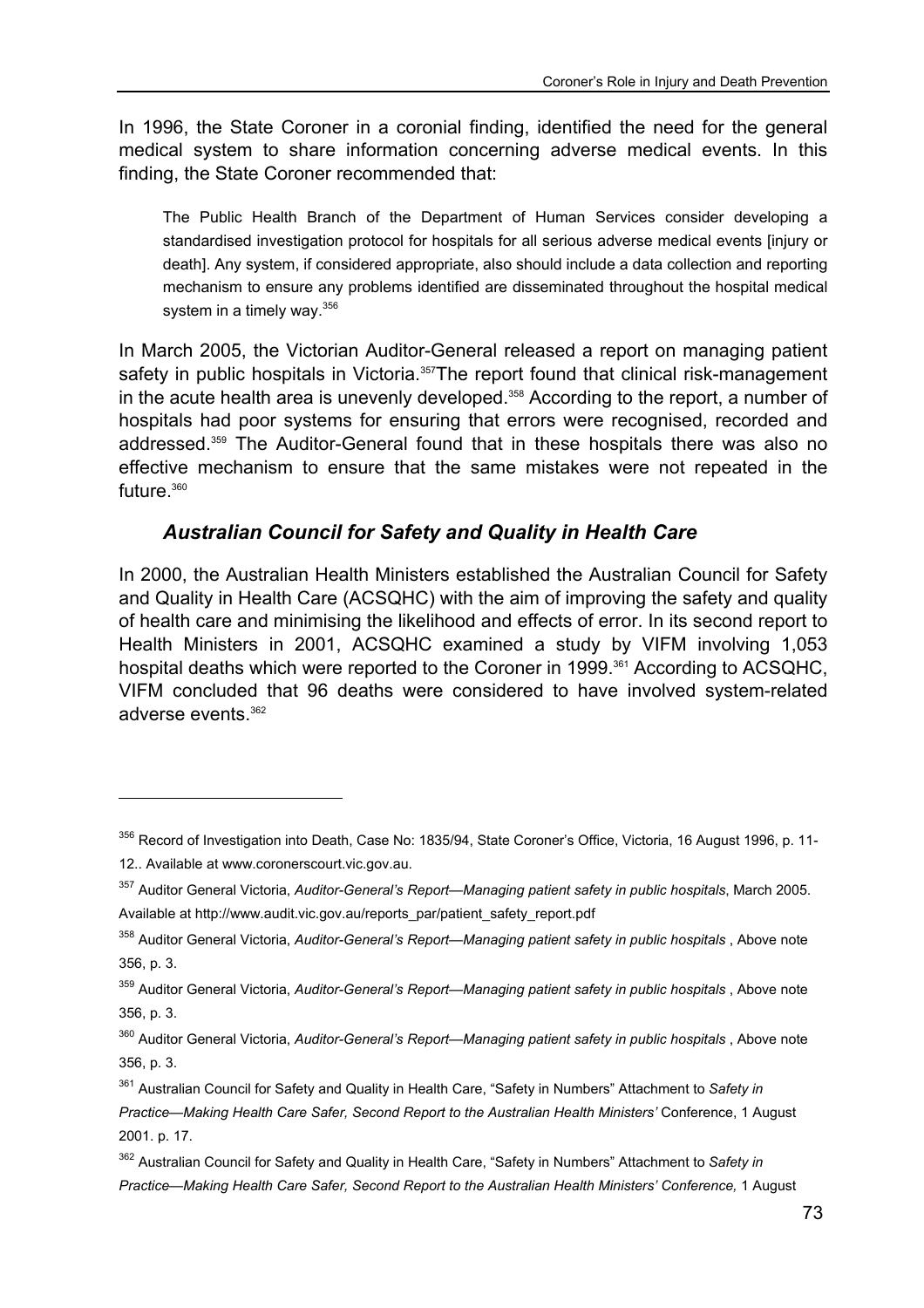ACSQHC noted that ensuring that all deaths are referred to the Coroner and that coronial findings are acted on has some potential to improve the safety of health care.363 It reported that there needs to be feedback on the findings of coronial investigations on reported deaths, with strategies in place to act on findings and to remedy any system failures.<sup>364</sup>

#### *Clinical Liaison Service at VIFM and the State Coroner's Office*

Following that report, ACSQHC commissioned VIFM to examine the role of the Coroner's investigation process in initiatives for improving quality and safety in health care. VIFM submitted its final report in May 2003.365

Dr Ibrahim from the Clinical Liaison Service (a joint service of VIFM and the State Coroner's Office) has expressed his views on the VIFM project.<sup>366</sup> He noted that information from the Coroner's investigation process is an important resource for preventing in-hospital deaths and is an untapped resource in improving the health system.<sup>367</sup> He considered the fact that the health care sector is under no obligation to respond to a coroner's findings and recommendations is an obstacle to a clearer focus on patient safety.<sup>368</sup>

Dr Ibrahim identified the following as options for reform:

364 Australian Council for Safety and Quality in Health Care, "Safety in Numbers" Attachment to *Safety in Practice—Making Health Care Safer, Second Report to the Australian Health Ministers' Conference,* 1 August 2001 .p. 17.

365 Ibrahim, J.E., McMillan, N., Grech, C., Bugeja, L., Ranson, D.L. *The role of the Coronial process in initiatives for improving patient safety and quality of health care: Final report of a consultancy into the Coronial Death Investigation Process in Australia—its role in reviewing the safety and quality of health care provision, 2003,* Report submitted to the Australian Council for Safety and Quality in Health Care, Commonwealth Dept of Health and Ageing, Canberra. (Confidential Report).

366 Ibrahim, JE; *The Coroner, Safety and Health Care*: *Integrating the Coroner's investigation process into initiatives for improving safety and quality in health care* (Paper presented at the First Australian Conference on Safety and Quality in Health Care: Safety and Quality in Action, Perth, Western Australia, 16 July 2003). Available at http://www.aaqhc.org.au/pdf/resources/2003\_ibrahim.pdf

368 Ibrahim, JE; *The Coroner, Safety and Health Care: Integrating the Coroner's investigation process into initiatives for improving safety and quality in health care*. Above note 365.

<sup>2001.</sup> p. 17*.* In Appendix A to the report, the Council defines "adverse event" as "an incident in which harm resulted to a person receiving health care".

<sup>363</sup> Australian Council for Safety and Quality in Health Care, "Safety in Numbers" Attachment to *Safety in Practice—Making Health Care Safer, Second Report to the Australian Health Ministers' Conference,* 1 August 2001. p. 16.

<sup>367</sup> Ibrahim, JE; *The Coroner, Safety and Health Care: Integrating the Coroner's investigation process into initiatives for improving safety and quality in health care*. Above note 365. p. 30.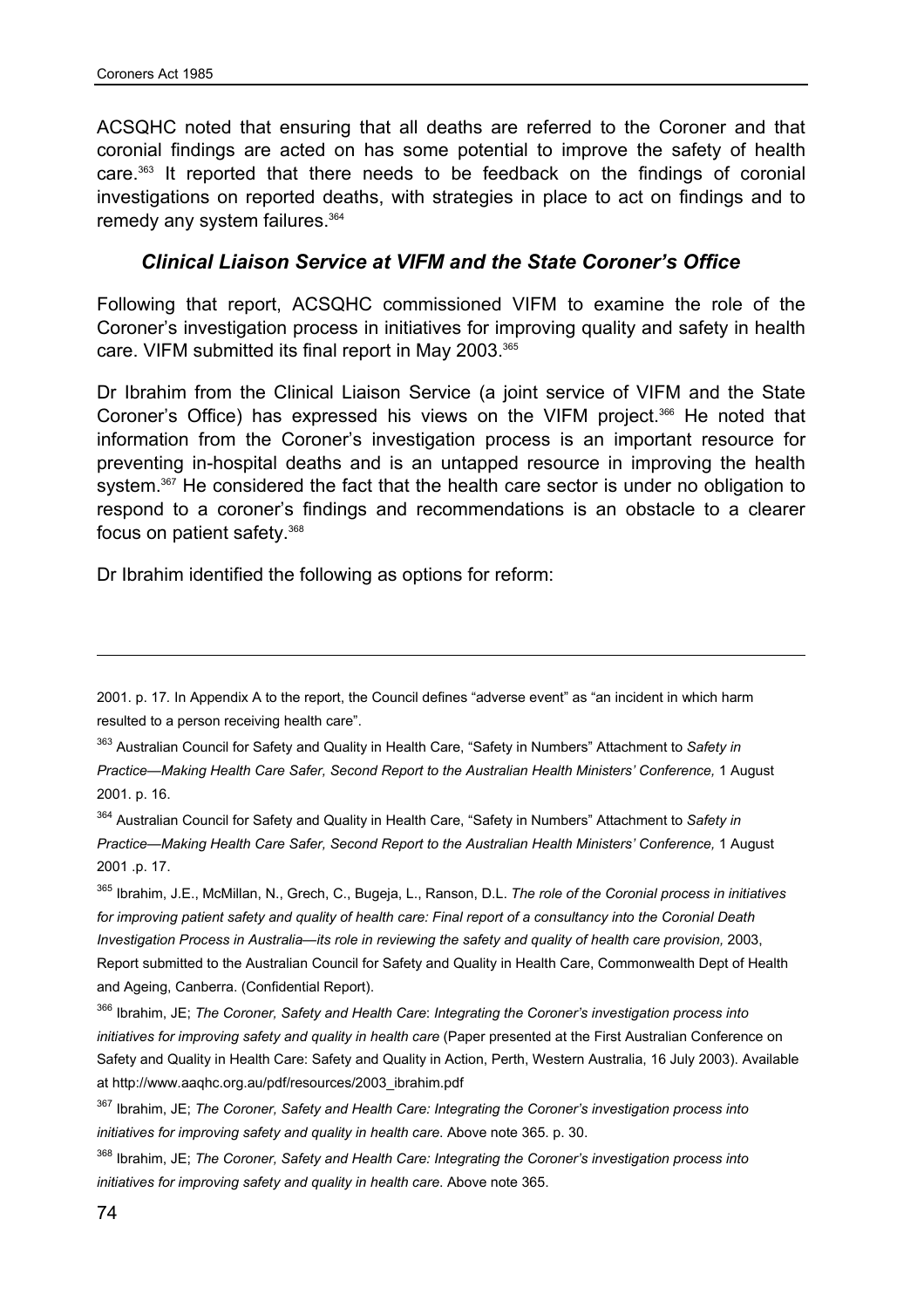- improvements to administrative and legislative arrangements for information sharing between coroners, health departments and health care professionals; and
- changes to the Coroner's investigation process to ensure a consistent approach to reporting, investigating, communicating and following up recommendations.369

### *Case Study: Coroner's current role in preventing hospital deaths*

A coronial finding from 2003 illustrates the Coroner's role in investigating and preventing further deaths.370

# **Coronial Finding and Recommendations: Case No. 2116/00**

A patient was admitted to a Victorian hospital where she received a liver transplant. Although she was quite ill, the patient was improving following complications from the surgery and was about to be transferred from the Intensive Care Unit (ICU). The consulting doctor in the ICU noted that the patient had an infection and the liver transplant team requested that a catheter $371$  in the patient's chest be changed in case the catheter was responsible for the infection. The patient was transferred to another ward and the catheter was replaced.

The next day, a radiologist took an x-ray of the patient's chest. However, the x-ray was never examined as the patient had been transferred from the ICU and the x-ray was still filed at the ICU.

Another specialist took responsibility for the patient's care and gave instructions that the catheter again be replaced. A junior doctor performed the catheter exchange. The senior supervising doctor advised that as the procedure was "uneventful", there was no need to check the positioning of the catheter with an x-ray. This was contrary to the unwritten hospital procedure and the catheter manufacturer's instructions.

The patient later died from cardio-respiratory arrest. A doctor certified that a factor in the cause of death was "unknown" yet the death was not initially reported to the Coroner.

<sup>369</sup> Ibrahim, JE; *The Coroner, Safety and Health Care: Integrating the Coroner's investigation process into initiatives for improving safety and quality in health care*. Above note 365.

<sup>370</sup> *Findings in relation to a death in 2000:* Case No.: 2116/00, State Coroner's Office, 18 March 2003. Available at www.coronerscourt.vic.gov.au.

 $371$  A catheter is a hollow tube which is inserted into a cavity via a narrow canal to discharge fluid from the cavity: *Blakiston's Gould Medical Dictionary,* Fourth Edition, p. 236.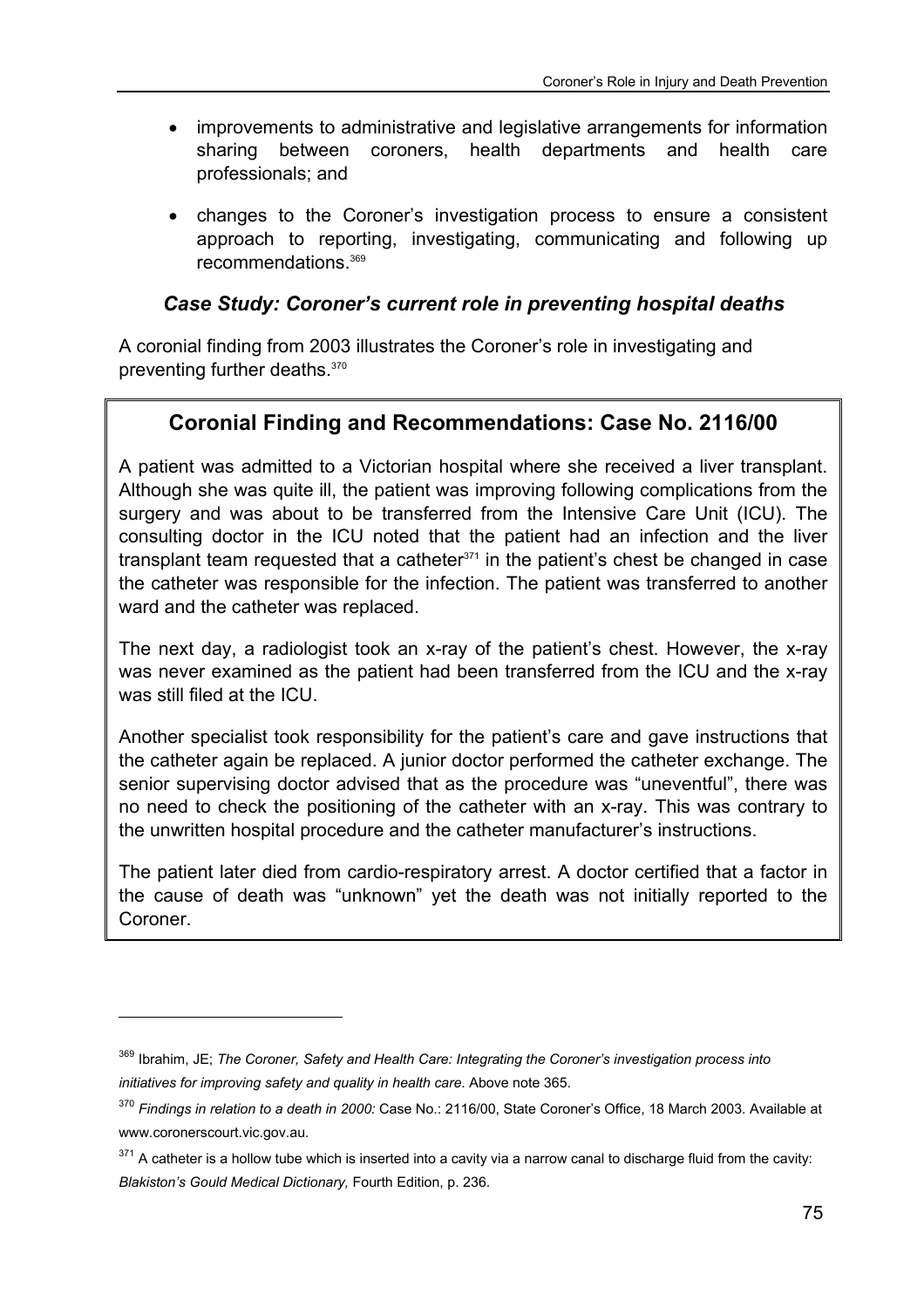The State Coroner later found that the patient had died from cardio-respiratory arrest which occurred after her heart was compressed as a result of the perforation of her heart following a catheter exchange.<sup>372</sup> He commented that the patient's death was "potentially preventable" had the hospital procedures been followed and a check x-ray been performed shortly after the catheter was exchanged.

In order to prevent future deaths, the State Coroner noted that all Victorian hospitals should be notified of the case and their attention drawn to the consequences of the failure to follow a manufacturer's instructions or hospital procedures. He recommended that the hospital should have written procedures which ensure that after a catheter is moved, an x-ray or fluoroscopy should be routinely and promptly performed to confirm that the catheter was in a satisfactory position.

The State Coroner further recommended that the hospital develop procedures relating to the checking of x-rays to avoid system errors as happened in this case. He also made the comment that where a cause of death is unknown or there is some uncertainty about how a patient died, the medical profession should report the matter to the Coroner.

### *Obstacles to improving patient safety*

In his report, Dr Ibrahim noted the issue of possible under-reporting of deaths to the Coroner.373 The Committee notes with some concern that if a reportable death is not reported to a coroner, it may affect a coroner's ability to contribute to reducing the incidence of preventable deaths.

The issue of under-reporting was discussed in chapter two where the Committee asks readers for their views on how this potential problem can be addressed.<sup>374</sup>

# **Alternative Systems**

The Committee examined relevant jurisdictions to consider whether there were any existing or proposed systems for implementing coronial recommendations. The system in Ontario and a model proposed in the review of Queensland Coronial law, based on the Ontario system, were identified by the Committee as possible alternative systems to consider in this paper.

 $372$  The actual finding expressed in medical terms was "1(a) Cardio-respiratory arrest 1(b) Cardiac Tamponade as a result of perforation of the heart following central venous catheterization.

<sup>373</sup> Ibrahim, JE; *The Coroner, Safety and Health Care: Integrating the Coroner's investigation process into initiatives for improving safety and quality in health care*. Above note 365.

<sup>374</sup> See p. 14.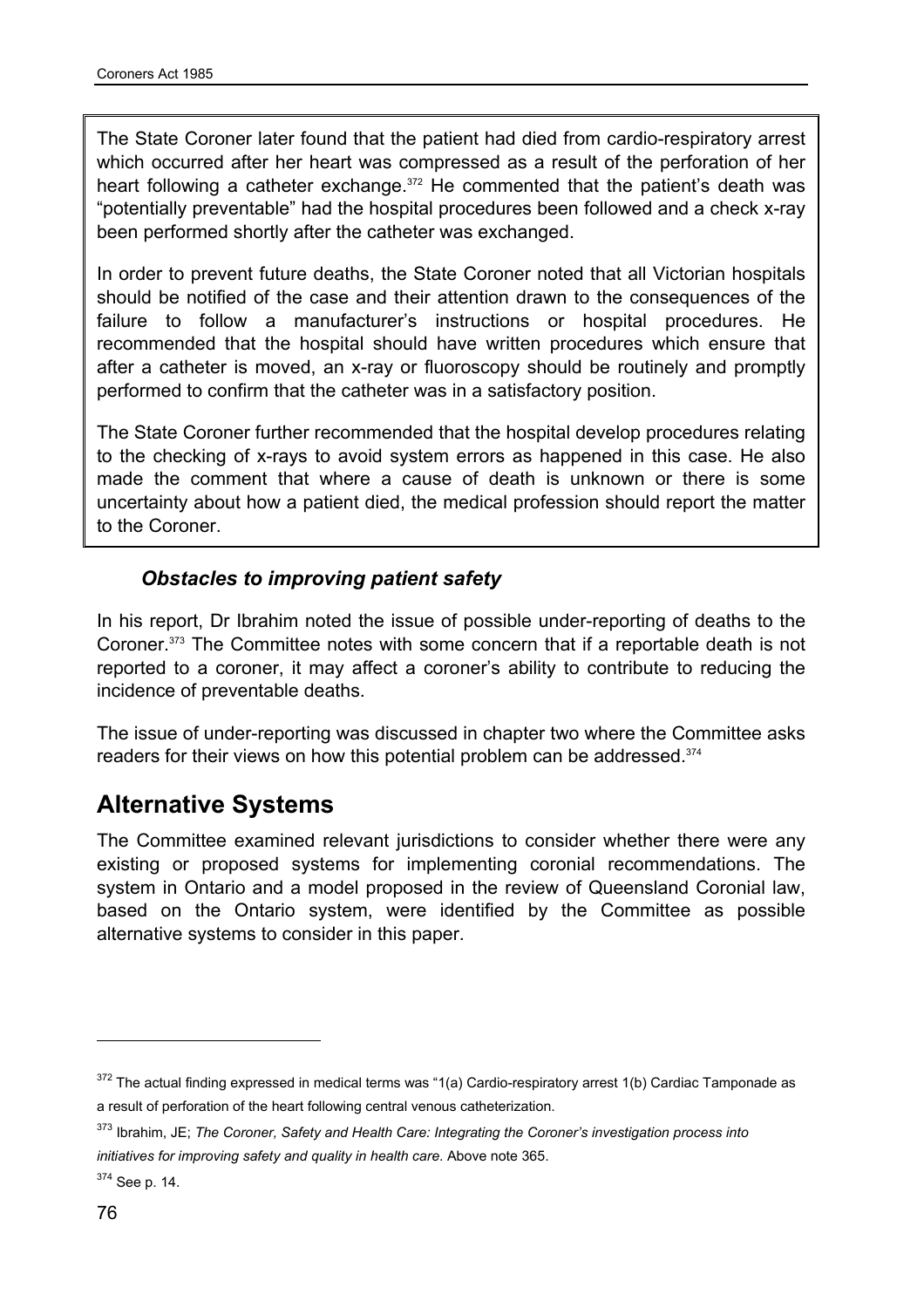# *The Ontario system*

l

This system operates in such a way that organisations which have been the subject of recommendations enter into coronial agreements with the Coroner which stipulate the measures required to be taken to avoid future deaths.375 The agreements are public documents which are monitored for compliance, although there is no actual penalty for non-compliance. If, at a later stage another similar death occurs, the death will usually involve a public inquiry at which the organisation is required to account for why the person died.

# *The system proposed in the Queensland review*

In the 1998 review prepared for the Queensland Indigenous Advisory Council, a similar system was proposed.<sup>376</sup> In this system, cases involving "institutions" which, may in some way have been responsible for a person's death, would initially proceed by way of private conference with the Registrar at the Coroner's office. The institution would be given the opportunity to propose measures which it would then implement to avoid similar deaths in the future. Where the institution later decided that it was impossible to implement a measure, it would be required to explain why.

It was proposed that any admissions as to liability made by the institution at the conference could not be used in any civil or criminal trial. If the Registrar and the institution could not agree on the proposed preventative measures to be implemented by the institution, the registrar would then refer the case to the State Coroner for an inquest to be held.

#### **Question 29—The Coroner's role in death and injury prevention**

- (a) How effective do you think the current system is in preventing death and injury?
- (b) Do you think that the preventative role of the Coroner should be expanded in any way? Should the preventative role of a coroner be a specific function of the Act?
- (c) Should the Act require a mandatory response to certain coronial recommendations? Should the State Government be required to provide a written response to certain Coronial recommendations within a specified timeframe? Should responses to recommendations be required to be tabled in Parliament?

<sup>375</sup> Jarred, W, *The Coroners Bill 2002: Highlighting the important role of coroners in Accident Prevention*, Queensland Parliamentary Library, 2003., p. 4-5.

<sup>376</sup> Malbon, J, Airo-Farulla, G, and Banks, C., *Review of Queensland Coronial Law —Final Report;* Department of Families Youth and Community Care, 1997. p. 9.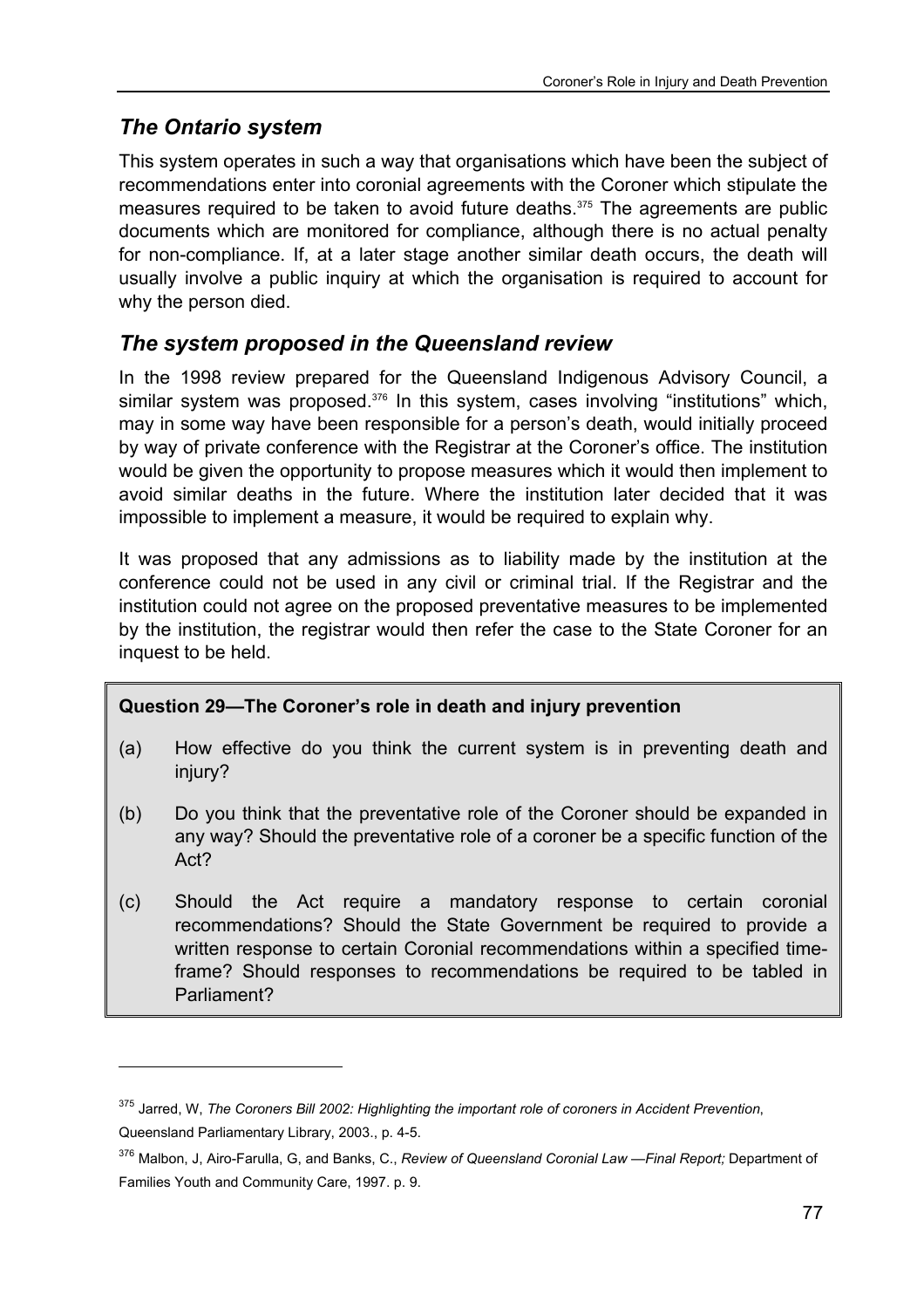- (d) Should anyone be responsible for monitoring the implementation of coroner's recommendations? Who do you think should be responsible?
- (e) What are your views on alternative systems such as the Ontario system? Do you think this kind of system would be effective in Victoria?

#### **Question 30—The Coroner's role in improving safety in the health care system**

- (a) Do you think that the Coroner's current role allows an appropriate level of involvement in improving general patient safety in the Victorian health care system?
- (b) In your experience, are there any obstacles or issues preventing a coroner from fulfilling this role?
- (c) What strategies or system improvements could be implemented to overcome these obstacles?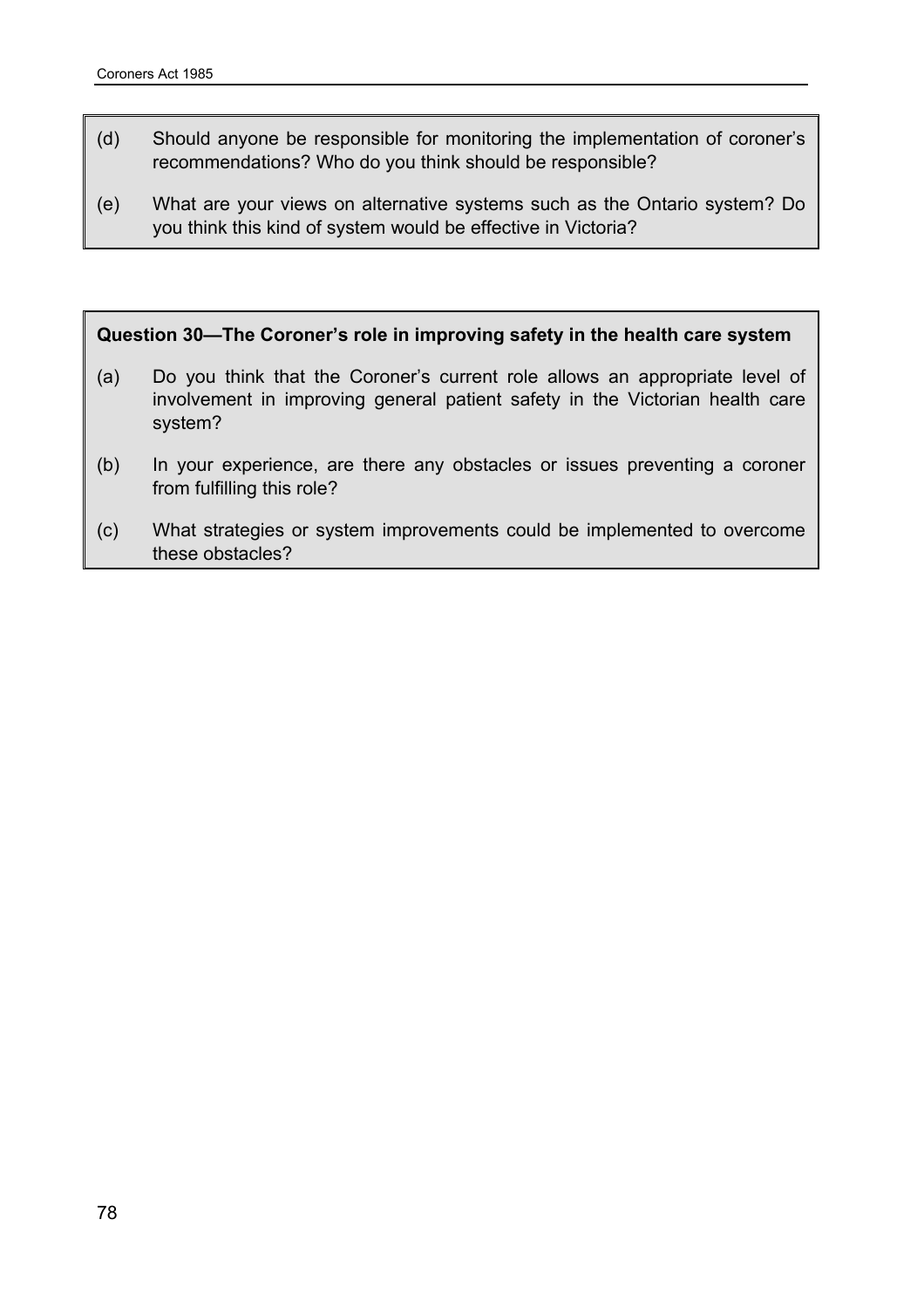# CHAPTER SIX — INCLUDING THE FAMILY IN THE CORONER'S PROCESS

There are times when bereaved people can feel their rights have been disregarded. The legal system for instance may appear to be so preoccupied with the processes of law in regard to the case that the survivors feel overlooked.377

In this chapter, the Committee examines what rights the Act provides to the family of the person whose death is subject to a coronial investigation or inquest. By way of comparison, the Committee considers the position in other relevant jurisdictions. The Committee also examines the recommendations of relevant law reform agencies which have recommended changes to the legislation.

The Committee begins the chapter with a preliminary discussion on the needs of a family involved in the coronial process, before considering in detail, the rights which are provided to family members under the Act.

# **Needs of the community**

l

The terms of reference require the Committee to consider whether the Act should be amended to better meet the needs of the community. At this early stage of the inquiry, the Committee has identified the following key needs—

- the need to access information about the coronial process, including the need for a family involved in the process to be informed about their rights and key events, where possible; and
- the need for coronial law to accommodate, where possible, spiritual, cultural and other considerations.

The Committee recognises that there may be issues which have been overlooked and therefore welcomes submissions on other needs which may not have been identified in this chapter.

<sup>377</sup>Glassock., G, "Coping with Grief" in H Selby (Ed), *The Aftermath of Death.* Above note 222. p. 192.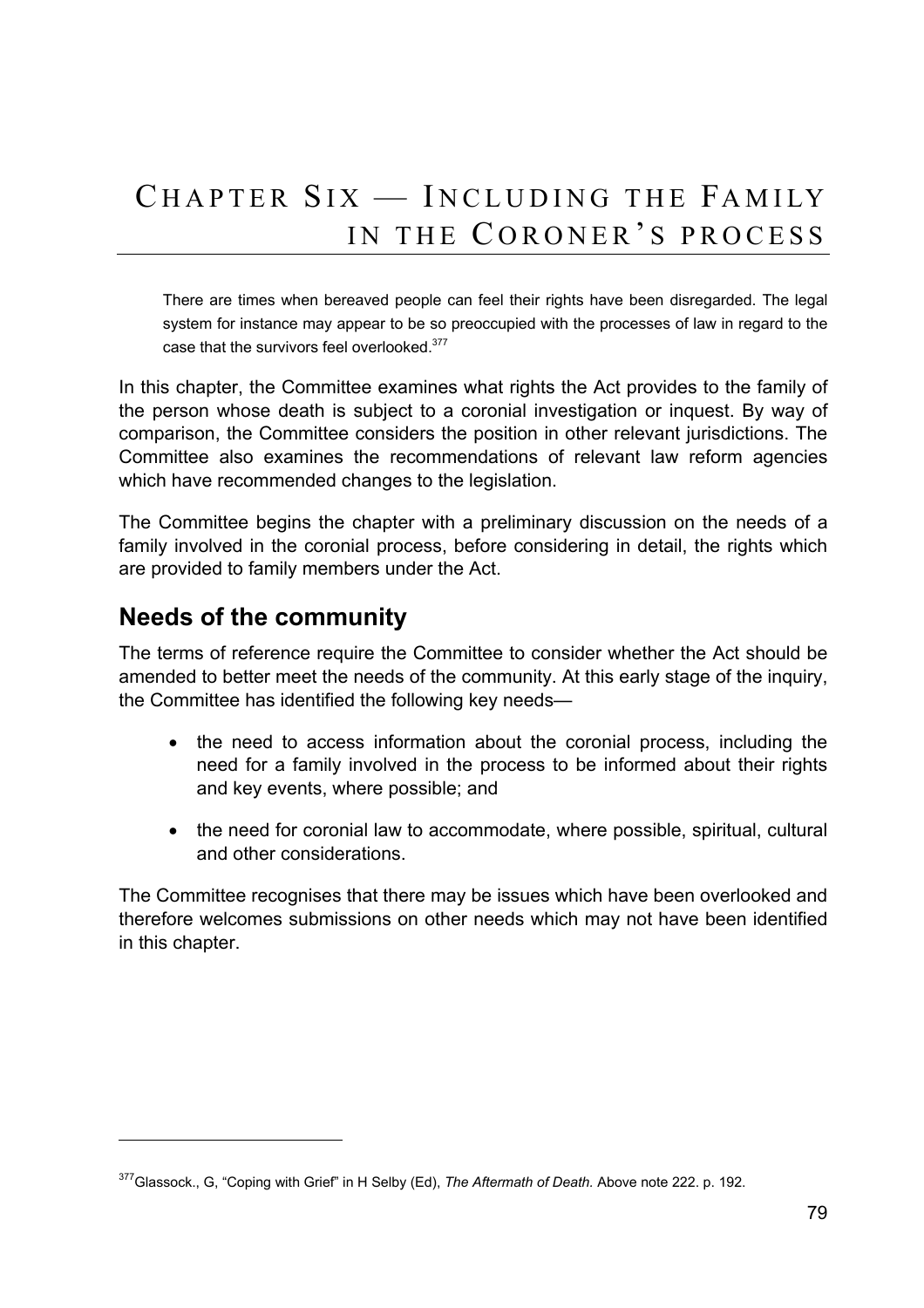#### **Question 31—Needs of the community**

- (a) In general terms, what do you identify as the needs of a member of the community who is involved in the coronial process following the death of a family member or friend?
- (b) Do you think that the *Coroners Act* is able to accommodate those needs? Are there any resource issues to consider?

# **Definition of "Family"**

The Act gives certain rights to a family member considered to be the "senior next of kin".<sup>378</sup> Where the person who died had a spouse or partner, then this family member is considered the senior next of kin. "Partner" includes a same sex partner. 379

If the person who died did not have a spouse or partner (or if the spouse or partner is not available), the senior next of kin is an adult child of the person who died.

If the person who died did not have any adult children (or if all of the children were not available), then the senior next of kin is a parent of the person who died.

If a parent is not available, then the senior next of kin is an adult sibling. Where none of these people are available, the senior next of kin is the person named as the executor in the will of the person who died, or their personal representative.

### *Other Australian jurisdictions*

The definition of "senior next of kin" in most jurisdictions is similar to the Victorian definition. The Tasmanian, ACT, Northern Territory and Queensland legislation however, also recognises Indigenous familial relationships.<sup>380</sup>

In New South Wales, where more than one person is considered to be a spouse, then the latest spouse is determined to be the senior next of kin. 381

In the ACT, the legislation gives certain rights to the "immediate family" which is defined as:

 $\overline{a}$ 

<sup>378</sup> *Coroners Act* (1985) s. 29(5).

<sup>379</sup> *Coroners Act* (1985) s. 3: Definition of "domestic partner".

<sup>380</sup> *Coroners Act* (TAS) s. 3: Definition of senior next of kin, *Coroners Act* (ACT)(1997) s. 3: Definition of "immediate family member", *Coroners Act* (NT)(1993) s. 3: Definition of senior next of kin, *Coroners Act* (QLD)(2003) schedule 2: Definition of "ATSI family member".

<sup>381</sup> *Coroners Act* (NSW) (1980) s. 4: Definition of "spouse".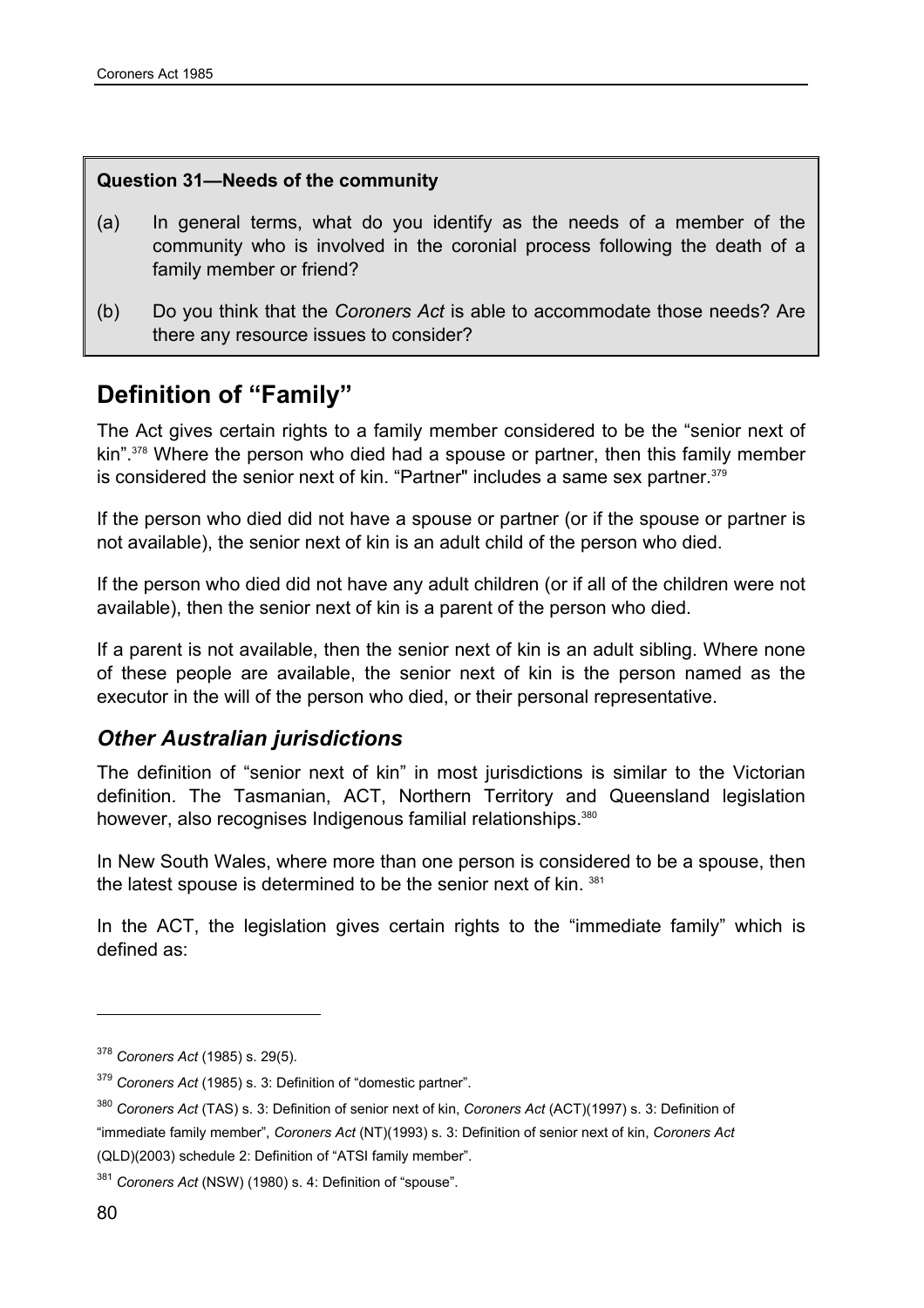- (a) a person who was the domestic partner of the deceased, or a parent, grandparent, child, brother or sister, or guardian or ward, of the deceased; and
- (b) if the deceased was an Aboriginal person or Torres Strait Islander—a person who, in accordance with the traditions and customs of the Aboriginal or Torres Strait Island community of which the deceased was a member, had the responsibility for, or an interest in, the welfare of the deceased.382

The Committee is interested in your views on the definition of "senior next of kin" and what rights that person should have. This will be considered in the next section of this chapter along with the issues of the rights of family members.

# **Rights of family members under the Act**

The Committee recognises that staff at the Coroner's office and VIFM currently undertake an important role in communicating information to family members. For example, they have published an information booklet for family and friends on the Coroner's process.<sup>383</sup>

The booklet gives practical information such as that the Coroner's office will notify the contact family member (as well as any person listed on the file as an "interested party") well in advance of the inquest.<sup>384</sup> The booklet also informs family members of the right to object to an autopsy.<sup>385</sup>

## *Right to be informed*

Under the Act the family of a person who died has limited rights to be informed or to be kept informed of certain events in relation to the inquiry. For example, in certain circumstances, a "senior next of kin" may ask a coroner not to direct that an autopsy be performed, yet the Act does not require that the Coroner inform this person of their right to object to the autopsy.386

<sup>382</sup> *Coroners Act* (ACT)(1997) s. 3.

<sup>383</sup> State Coroner's Office and Victorian Institute of Forensic Medicine, *When a Person Dies—The Coroner's Process*, 1999.

<sup>384</sup> State Coroner's Office and Victorian Institute of Forensic Medicine, *When a Person Dies—The Coroner's Process*, p. 12.

<sup>385</sup> State Coroner's Office and Victorian Institute of Forensic Medicine, *When a Person Dies—The Coroner's Process*, p. 15.

<sup>386 &</sup>quot;Senior next of kin" is defined in s. 29(5). The Committee discusses the issue of autopsy later in the chapter.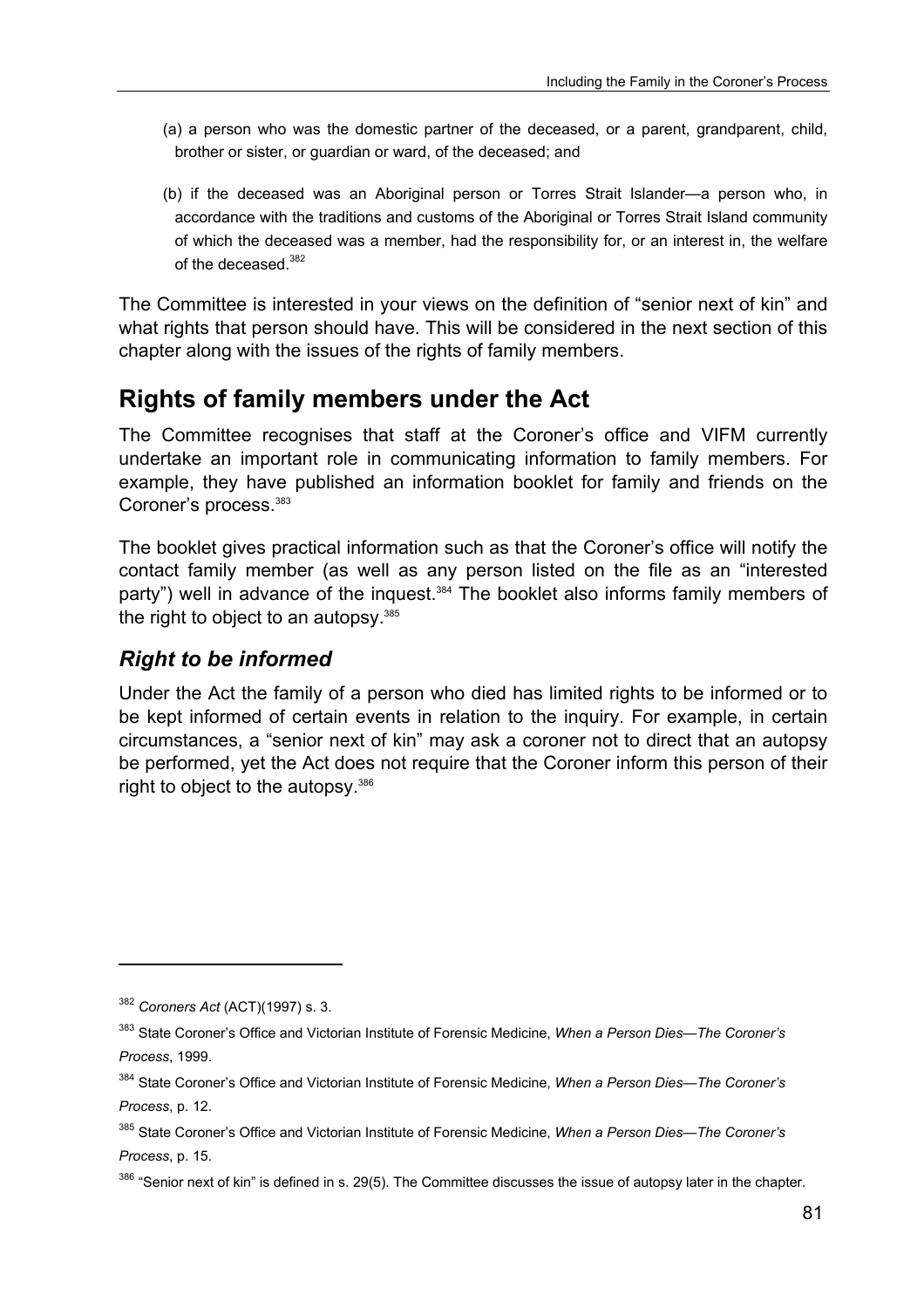In Western Australia however, the Coroner must provide the following information to the next of kin:

#### **20. Information to be provided to next of kin**

(1) A coroner who has jurisdiction to investigate a death must, as soon as practicable after assuming that jurisdiction, provide to any of the deceased person's next of kin under section 37(5) the following information—

(a) that the body is under the control of the coroner investigating the death;

(b) that a post mortem examination is likely to be performed on the body under section 34;

(c) that while the body is under the control of the coroner investigating the death, any of the deceased person's next of kin under section 37(5) may touch the body, unless the coroner determines that it is undesirable or dangerous to do so;

(d) that there is a right under section 35 to request that a doctor chosen by the senior next of kin be present at the post mortem examination;

(e) that if tissue is to be removed from the body under section  $34(3)(b)$ , then there is a right to view the written permission of the deceased;

(f) that while the body is under the control of the coroner investigating the death, it may be viewed by any of the deceased person's next of kin under section 37(5);

(g) that there is a right under section 37 to object to the post mortem examination, and a right under section 36 to request that a post mortem examination be performed;

(h) that there is a possibility that tissue may be retained after the completion of the post mortem examination, where it is necessary to do so in order to investigate the death, in accordance with section 34;

(i) a brief summary stating the manner in which objection under section 37 may be made; and

(j) that a counselling service is available.

(2) The information provided under subsection (1) must be in writing, where practicable, and in a language and form likely to be understood by the person to whom it is provided. $387$ 

<sup>387</sup> *Coroners Act* (WA)(1996) s. 20.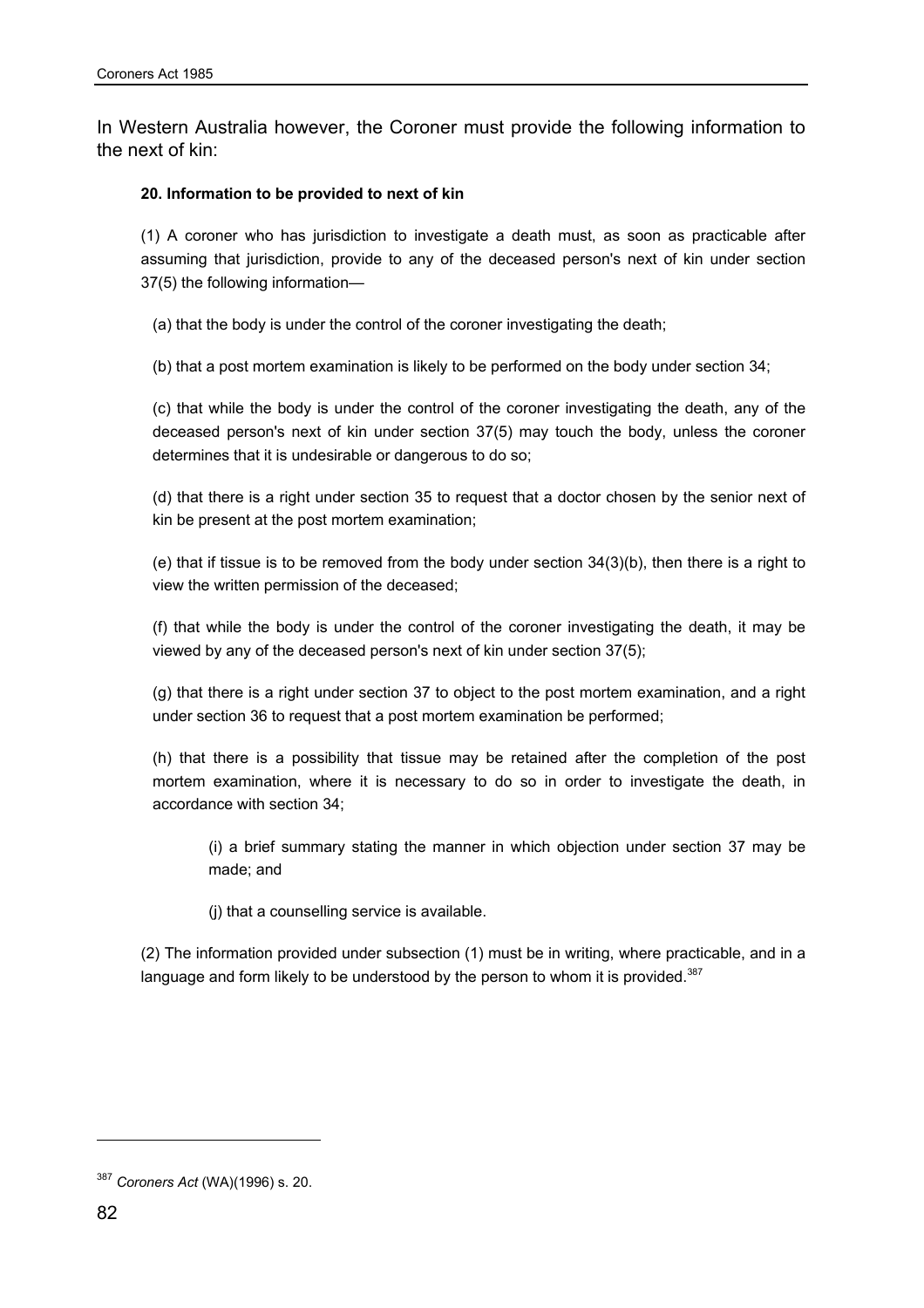# **Law Reform Agencies**

The New Zealand Law Commission Report on Coroners recommended that a coroner be required to ensure that the family receives accurate information and on-going advice concerning the coronial process.<sup>388</sup>

### **Question 32—Right to be informed**

- (a) Should the Act give family members the right to be informed or to be kept informed of certain events in relation to the inquiry?
- (b) Should the Act define the term "family member"? Who should be included in the definition?
- (c) Who should be required to inform the family? Should anyone be responsible for ensuring that this occurs?
- (d) Are there any resource issues to consider?

# *Right to view or touch the body*

A coroner has control over the body of a person who has died,<sup>389</sup> yet under the Act, family members do not have the right to view or touch the body until the Coroner releases the body for the burial or cremation. For some communities, such as Pacific Islanders, it is important for relatives to be able to touch the body of the person who has died.<sup>390</sup> When a person dies in custody, it may also be important for some members of the family of the person who died to view the body or have their own doctor or representative view the body before an autopsy is performed.

### **Other Australian jurisdictions**

In the ACT, Western Australia and Queensland, family members are given legal rights of access to the body of the person who has died.

In Western Australia, the next of kin may view the body while it is under the control of the Coroner.391 They may also touch the body, unless the Coroner determines that it is undesirable or dangerous to do so.<sup>392</sup>

 $\overline{a}$ 

<sup>388</sup> Law Commission of New Zealand, *Coroners,* Report no. 62, 2000, p. 76.

<sup>389</sup> *Coroners Act* (1985); s. 24: Control is subject to directions of the State Coroner and ends when the Coroner issues a certificate permitting burial or cremation.

<sup>&</sup>lt;sup>390</sup> Vines, Prue, "Objections to post-mortem examination: Multiculturalism, Psychology and Legal decision making" *Journal of Law and Medicine,* Vol 7, May 2000, p. 42.

<sup>391</sup> *Coroners Act* (WA)(1996); s. 20(1)(f).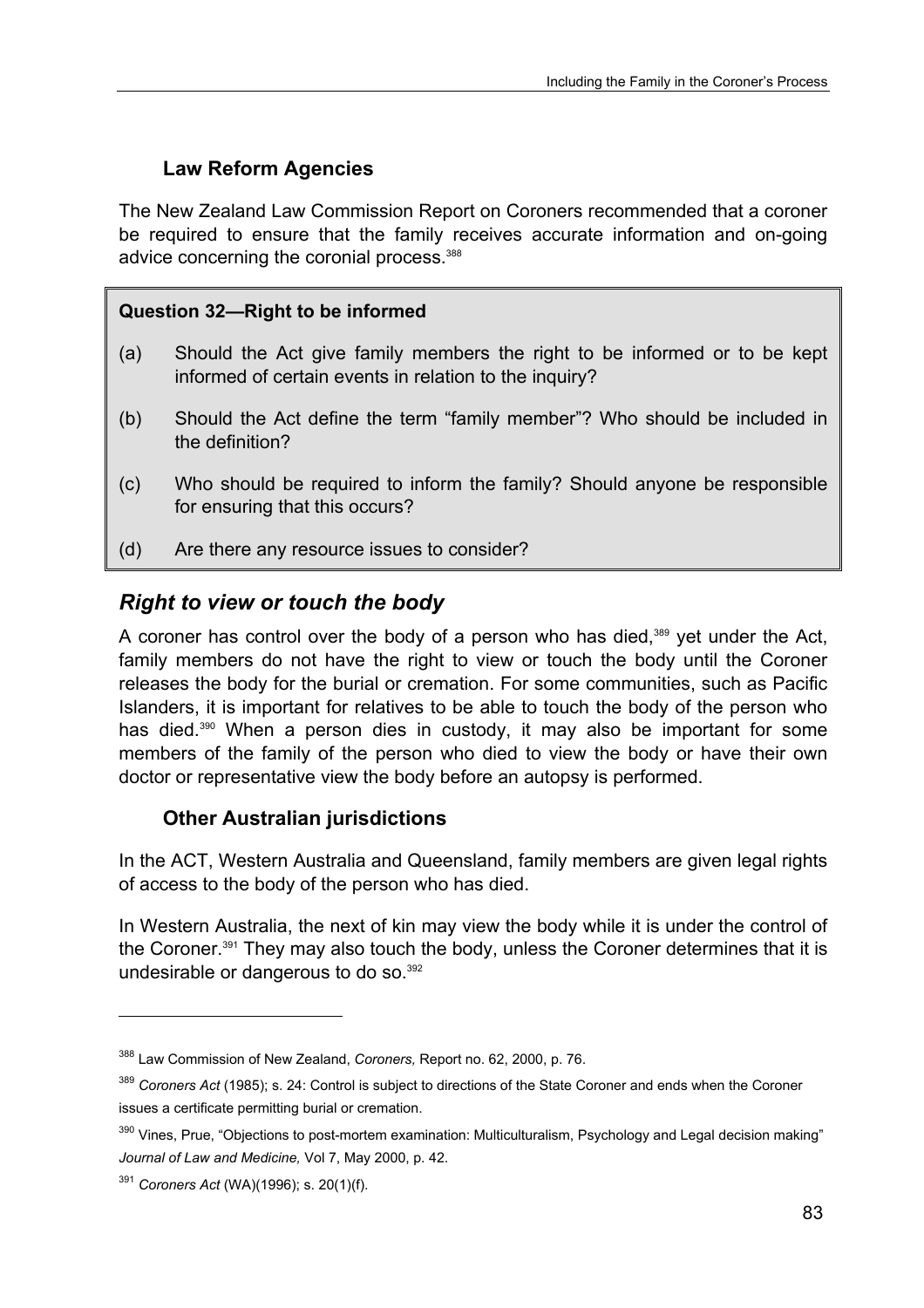The Queensland Guidelines advise coroners that the family should be provided with an opportunity to view the body "if possible".<sup>393</sup>

In the ACT, immediate family members or representatives involved in an inquest may make a request to the Coroner to view the body.<sup>394</sup> If the person died in custody, the family may view the body unless the Coroner believes, on reasonable grounds that it would not be in the interests of justice.<sup>395</sup>

#### **Law Reform Agencies**

In 2000, the Law Commission of New Zealand recommended that the New Zealand *Coroners Act* be amended to give the family, with the consent of the Coroner, the option of viewing and touching the body before any autopsy is performed.396

The Royal Commission into Aboriginal Deaths in Custody (RCADC) in its Final Report recommended that when a death in custody occurs, the family of the person who has died should have the right to view the body, unless the Coroner directs otherwise.<sup>397</sup>

#### **Question 33—Touching and viewing the body of the person who has died**

- (a) Should the Act specifically give the family of the person who has died the option of viewing and touching the body while the body is under the control of the Coroner?
- (b) Should there be any limit to this right?

### *Right to inspect the scene of death*

In Victoria, the Act does not give a coroner the specific power to restrict access to the place where a death occurred. The Act does, however, give the Coroner this power in

<sup>392</sup> *Coroners Act* (WA)(1996); s. 20(1)(c).

<sup>&</sup>lt;sup>393</sup> State Coroner's Guidelines—Version 0 December 2003. Paragraph 3.4.1. Available at

http://www.justice.qld.gov.au/courts/coroner/pdfs/guidelines.pdf

<sup>394</sup> *Coroners Act* (ACT) (1997) s. 23(1)(a).

<sup>395</sup> *Coroners Act* (ACT) (1997) s. 70(1)(a).

<sup>396</sup> Law Commission of New Zealand, *Coroners,* Report no. 62, 2000, p. 89. A new Coroners Bill was introduced into the New Zealand Parliament in 2004 which proposes to permit the viewing, touching and remaining near the body, when authorised by the Coroner.

<sup>397</sup> Royal Commission into Aboriginal Deaths in Custody*, National Report Volume 1* 1991. Recommendation 25. As an aid to readers, the recommendations relating to coroners inquests are listed in Appendix 1 to this Discussion Paper. A review of all the recommendations is currently being conducted on behalf of the Victorian Aboriginal Justice Forum by the Victorian Implementation Review at the Department of Justice.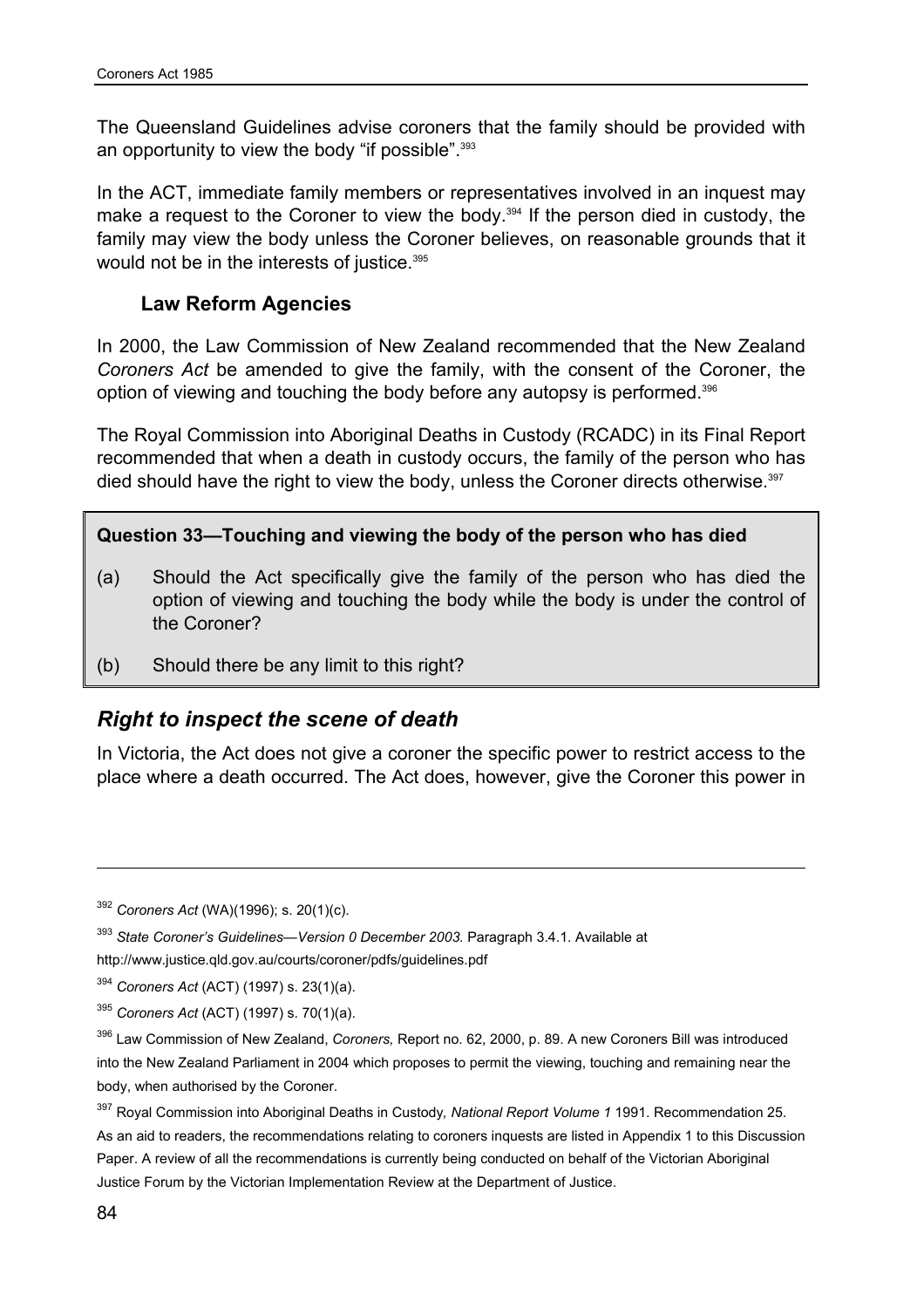relation to the investigation of a fire—a coroner may restrict access to the place where a fire occurred.<sup>398</sup>

Unlike Victoria, in Queensland and the ACT, where a coroner has the power to restrict access to a place where a death has occurred, the immediate family may, in certain circumstances, inspect the scene of the death.399

In Queensland, the Coroner's guidelines advise that the power to restrict access should be exercised sparingly but, that forensic examination of suspected crime scenes should be given priority.<sup>400</sup>

#### **Question 34—Access to the scene of death**

- (a) Should the Act give a coroner the specific power to restrict access to the place where a death occurred?
- (b) Should the Act give the immediate family of the person who has died the right to access the place where the death occurred?
- (c) Should there be any limit to this right?

### *Right to access information considered by the Coroner*

Under the Act, a coroner may make available any statements that the Coroner intends to consider at an inquest to "any person with a sufficient interest".<sup>401</sup> The Act does not specify at what time a coroner is required to make this information available.

Before an inquest, the police collect all the information for the Coroner in what is called the "brief".402 This contains copies of witness written statements, police statements, medical files, the autopsy report (if an autopsy has been performed), photos and any other material which may be an exhibit at the inquest.<sup>403</sup>

<sup>398</sup> *Coroners Act* (1985) s. 40(1).

<sup>399</sup> *Coroners Act* (ACT)(1997) s. 23(1)(b); s.70(1)(a)-(death in custody-a coroner may authorise access unless the Coroner believes on reasonable grounds that it would not be in the interests of justice).

<sup>400</sup> *State Coroner's Guidelines—Version 0 December 2003.* Paragraph 3.4.2. Available at

http://www.justice.qld.gov.au/courts/coroner/pdfs/guidelines.pdf

<sup>401</sup> *Coroners Act* (1985) s. 45(1).

<sup>402</sup> State Coroner's Office and Victorian Institute of Forensic Medicine, *When a Person Dies—The Coroner's Process*, 1999. p. 18.

<sup>403</sup> State Coroner's Office and Victorian Institute of Forensic Medicine, *When a Person Dies—The Coroner's Process*, 1999. p. 18.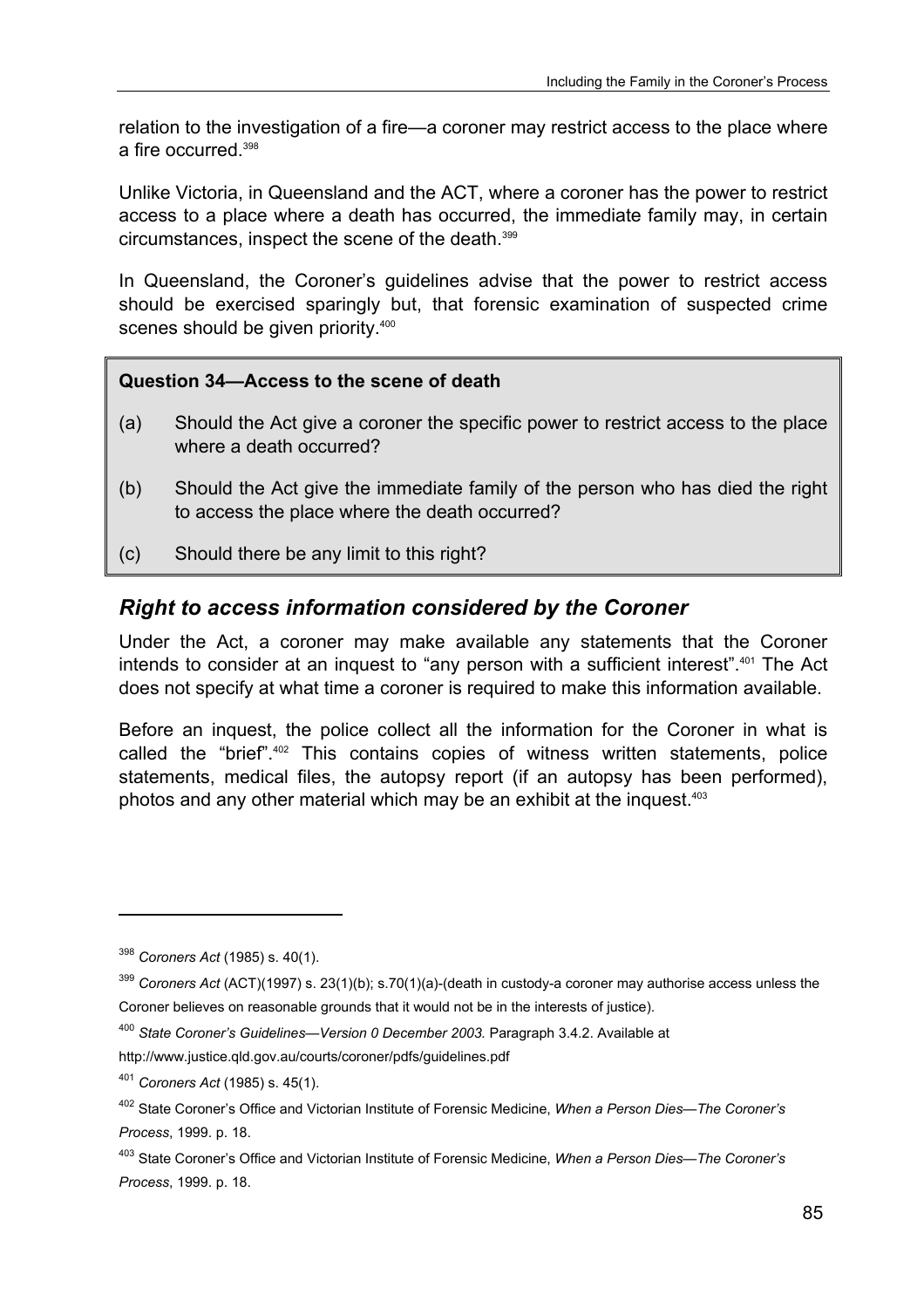According to the Coroner's Office, a coroner will grant access to information in the police brief to any family member or other person who is an interested party.<sup>404</sup>

#### **Other Australian jurisdictions**

Like Victoria, interested persons in the ACT, Western Australia, Tasmania and the Northern Territory, may request statements which the Coroner intends to consider at the inquest.405

In Queensland the guidelines indicate that, in general, family members should be able to access the information as soon as it becomes available. The guidelines provide that:

Families of deceased persons should not be denied information about the death just because it has been reported to a Coroner. The general principle is that families are entitled to any and all information concerning the death as soon as it is available unless there is a basis for suspecting that to release the information may compromise a criminal investigation.<sup>406</sup>

#### **Question 35—Accessing information**

- (a) Are there any issues or concerns regarding the requirement in the Act that a coroner may make available any statements that the Coroner intends to consider at an inquest to "any person with a sufficient interest"?
- (b) Should the Act specify that family members should be able to access statements and other information as soon as it becomes available?
- (c) Should the Act place any restriction on the right to access certain sensitive documents such as medical files? Who, in your opinion should not have access to this information?

### *Notification of inquest*

The Act does not require that the family be notified of an investigation or that an inquest will take place.

<sup>404</sup> State Coroner's Office and Victorian Institute of Forensic Medicine, *When a Person Dies—The Coroner's Process*, 1999. p. 18.

<sup>405</sup> *Coroners Act* (ACT)(1997) s. 51, *Coroners Act* (WA)(1997) s. 42; *Coroners Act* (Tas)(1995) s. 52; *Coroners Act* (NT) (1993) s. 40(2).

<sup>406</sup> *State Coroner's Guidelines—Version 0 December 2003.* Paragraph 3.2.3. Available at http://www.justice.qld.gov.au/courts/coroner/pdfs/guidelines.pdf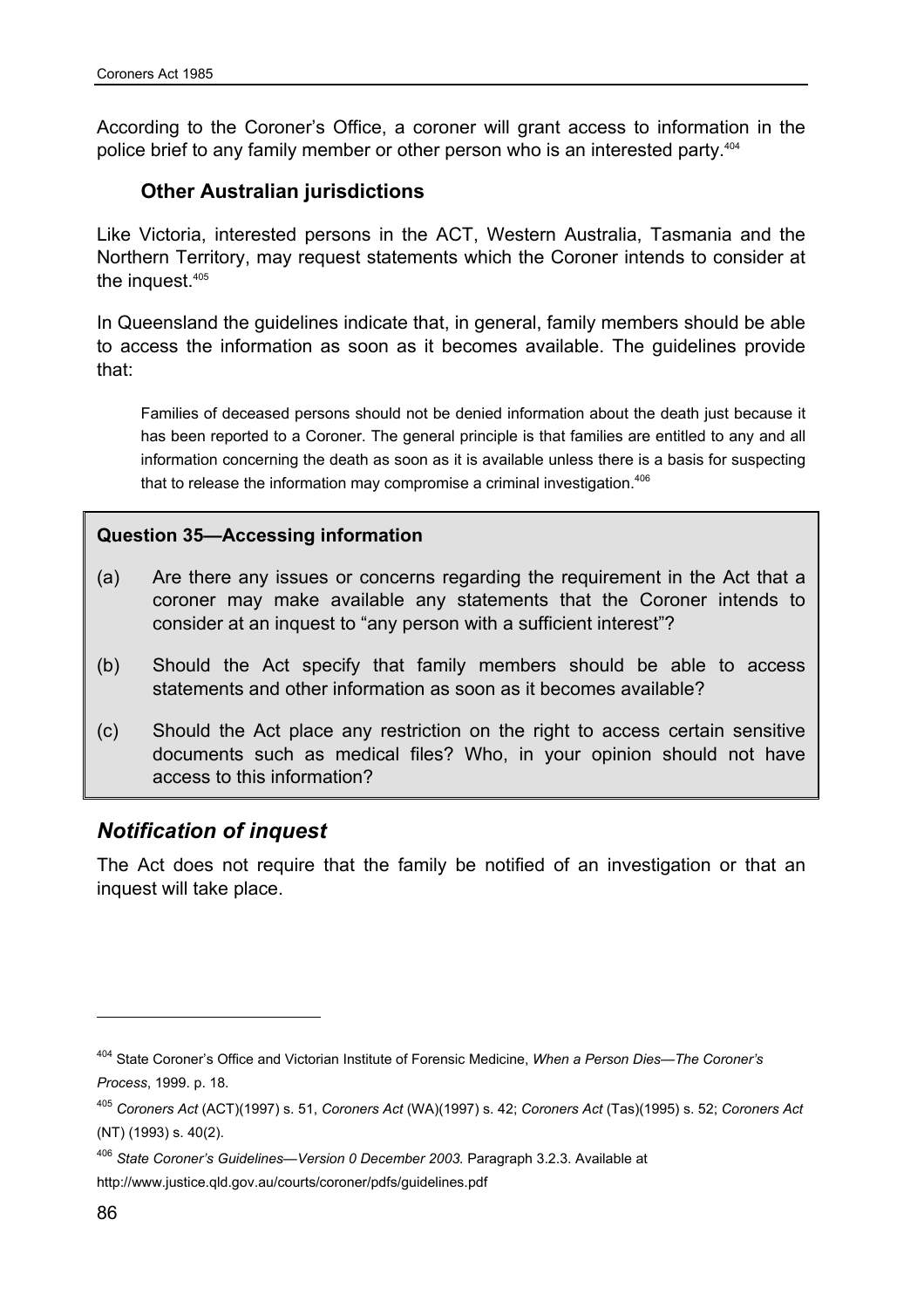# **Other Australian jurisdictions**

The ACT is the only Australian jurisdiction where legislation requires the Coroner to consider whether the family has been informed as to the time and place of the inquest. The relevant section from the legislation is set out below.

- 37 Notification of immediate family
	- (1) Before conducting a hearing for the purposes of an inquest into a death (other than a death in custody), the coroner shall have regard to—
		- (a) whether a member of the immediate family of the deceased has been notified of the time and place of the hearing; or
		- (b) if a member of the immediate family of the deceased has not been notified of the time and place of the hearing—whether reasonable efforts have been made to do so.
	- (2) Nothing in subsection (1) prevents a coroner from conducting a hearing if the coroner believes, on reasonable grounds, that it would be in the public interest or the interests of justice to do so.<sup>407</sup>

In relation to a death in custody in the ACT, the legislation prohibits a coroner from conducting an inquest unless he or she is satisfied that—

> (a) a member of the immediate family of the deceased has been notified of the time and place of the hearing; or

> (b) reasonable efforts to notify a member of the immediate family of the deceased have been made but were unsuccessful;

and, if the deceased was an Aboriginal person or Torres Strait Islander, the appropriate local Aboriginal legal service has been notified.

(2) Nothing in subsection (1) prevents a coroner from conducting a hearing if the coroner believes, on reasonable grounds, that it would be in the public interest or the interests of justice to do so. $408$ 

# **Law Reform Agencies**

In relation to deaths in custody, RCADC recommended that the family or another nominated person should be advised as soon as possible and, in adequate time, as to the date and time of the coronial inquest.<sup>409</sup>

<sup>407</sup> *Coroners Act* (ACT) (1997) s. 37.

<sup>408</sup> *Coroners Act* (ACT) (1997) s. 69.

<sup>409</sup> Royal Commission into Aboriginal Deaths in Custody*, National Report Volume 1* 1991. Recommendation 21.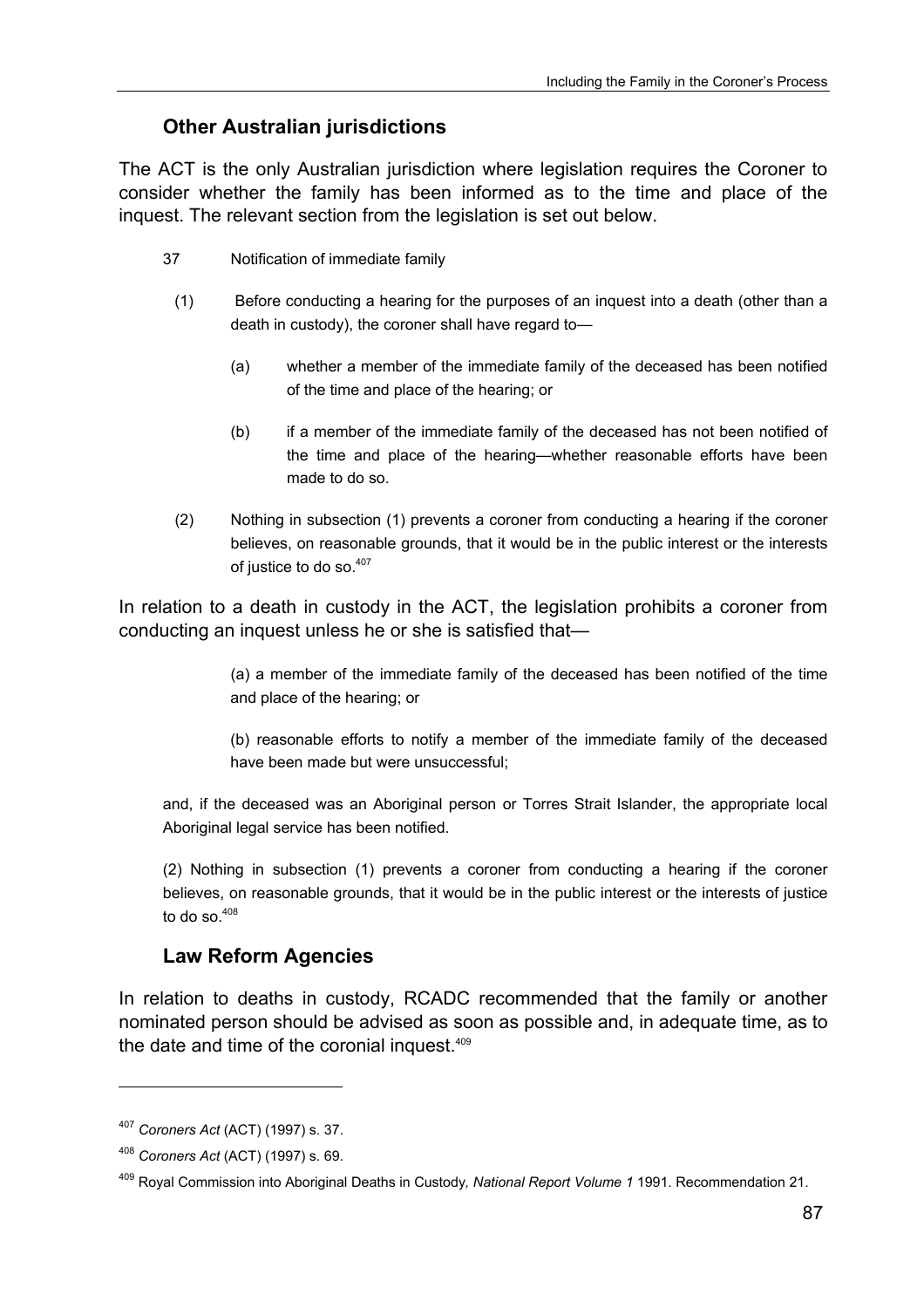The Commission also recommended that no inquest should proceed in the absence of the family unless the Coroner is satisfied that the family has been notified of the hearing in good time and that the family does not wish to appear in person or by a representative.<sup>410</sup>

If no clear advice is available to the Coroner as to the family's intention, the Commission recommended that no inquest should proceed, unless the Coroner is satisfied that all reasonable efforts have been made to obtain such advice from the family, the Aboriginal Legal Service and/or from lawyers representing the family. 411

## **Question 36—Notification of Inquest**

- (a) Should the Act require that before an inquest may be held, a coroner must consider:
	- whether a member of the immediate family has been notified of the time and place of the hearing; or
	- if a member of the immediate family has not been notified of the time and place of the hearing—whether reasonable efforts have been made to do so?
- (b) Should the Act require a coroner to have regard to the recommendations made by the Royal Commission into Aboriginal Deaths in Custody relating to notifying immediate family members regarding the inquest?

# **Autopsies**

If a coroner reasonably believes that an autopsy is necessary for an investigation of a death, the Coroner may direct that an autopsy be performed.<sup>412</sup>

An autopsy is a detailed physical examination of a person's body after death.<sup>413</sup> It may include blood tests and x-rays, as well as an internal and external examination of the body. The internal examination may involve an examination of each of the body's main cavities and the organs within them.<sup>414</sup>

411 Royal Commission into Aboriginal Deaths in Custody*, National Report Volume 1* 1991. Recommendation 22.

<sup>410</sup> Royal Commission into Aboriginal Deaths in Custody*, National Report Volume 1* 1991. Recommendation 22.

<sup>412</sup> *Coroners Act* (1985) s. 27(1).

<sup>413</sup> State Coroner's Office and Victorian Institute of Forensic Medicine, *When a Person Dies—The Coroner's Process*; p. 13. An Autopsy is sometimes also referred to as a post mortem.

<sup>414</sup> Ranson, D., "The Autopsy" in H. Selby (ed), *The Inquest Handbook;* Above note 222, p. 108. This chapter also provides detailed information on the medical procedures involved in the internal examination.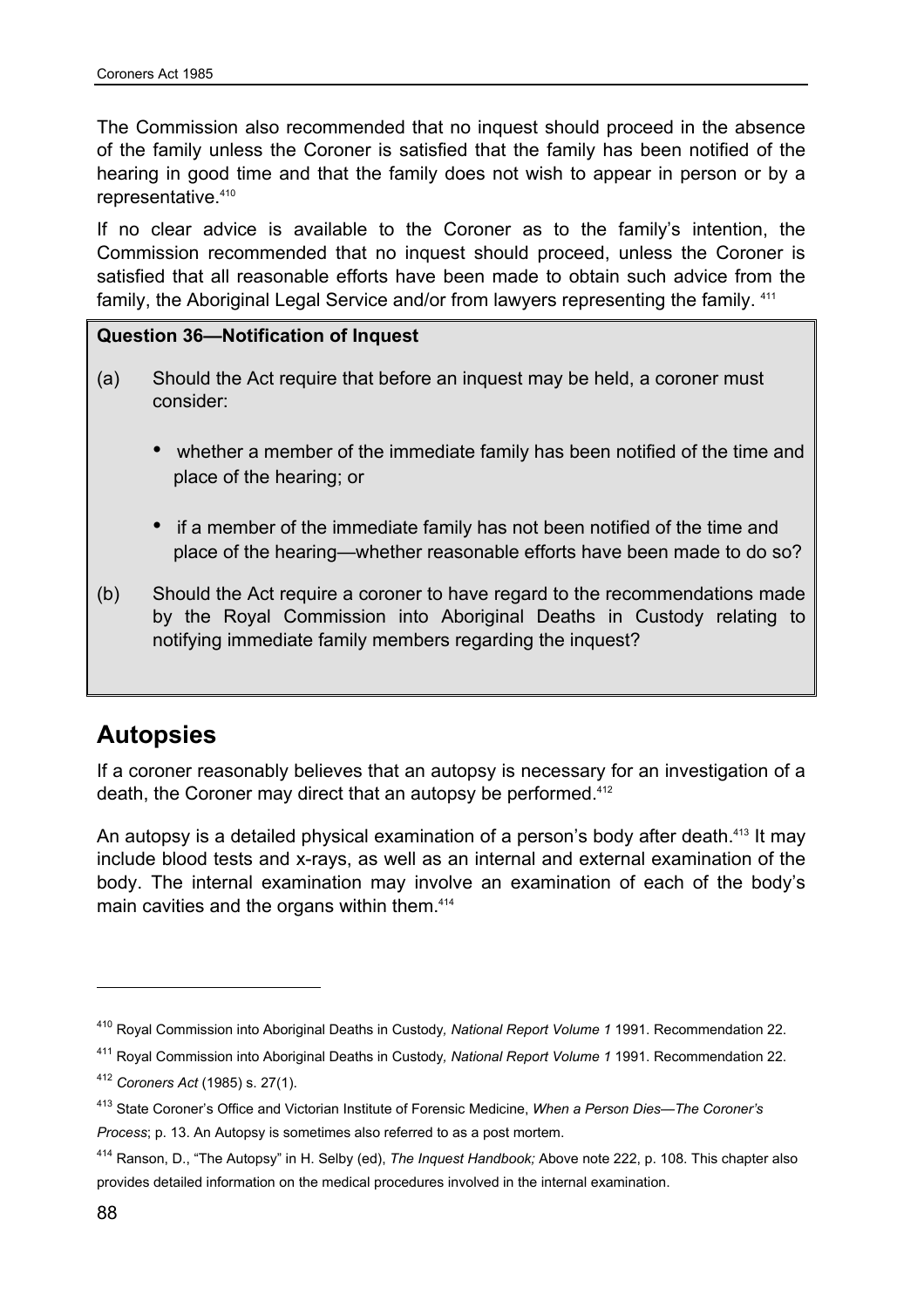Some members of the community have particular cultural or religious prohibitions about autopsies, including Orthodox Jews, Orthodox Christians and Indigenous people.415

# *Objections to autopsy*

A "senior next of kin"416 may ask a coroner not to direct that an autopsy be performed. But, in order to object, this person must be informed that

- an autopsy will take place; and
- he or she has a right to object to the autopsy.

The Act however, does not require a coroner to give this information to the next of kin.

Where the senior next of kin does make an objection to the Coroner, and the Coroner nevertheless decides that an autopsy is necessary, the Coroner must immediately give notice in writing to that person.<sup>417</sup>

If a coroner believes that an autopsy needs to be performed immediately, the autopsy may take place. Otherwise, the autopsy cannot take place until 48 hours after the senior next of kin has been given notice that the autopsy will take place—unless the Supreme Court orders otherwise.<sup>418</sup>

Within this tight time frame, the senior next of kin may appeal to the Supreme Court for an order that no autopsy be performed. The Supreme Court may make the order if it is satisfied that it is desirable in the circumstances.

Two Supreme Court of Victoria decisions provide examples of situations in which the Court has determined that no autopsy be performed. In these cases, the Court considered the interests of the family against the interests of the public before deciding if the autopsy should take place.

# **Green v Johnstone419**

The senior next of kin was an Aboriginal man whose ten day old baby had died. The police determined that there were no suspicious circumstances involved with the

<sup>415</sup> Vines, Prue, "Objections to post-mortem examination: Multiculturalism, Psychology and Legal decision making". Above note 390, p. 424.

<sup>&</sup>lt;sup>416</sup> This is discussed in the first section of this chapter.

<sup>417</sup> *Coroners Act* (1985) s. 29(1).

<sup>418</sup> *Coroners Act* (1985) s. 29(3).

<sup>419</sup> *Green v Johnstone* [1995] 2 VR 176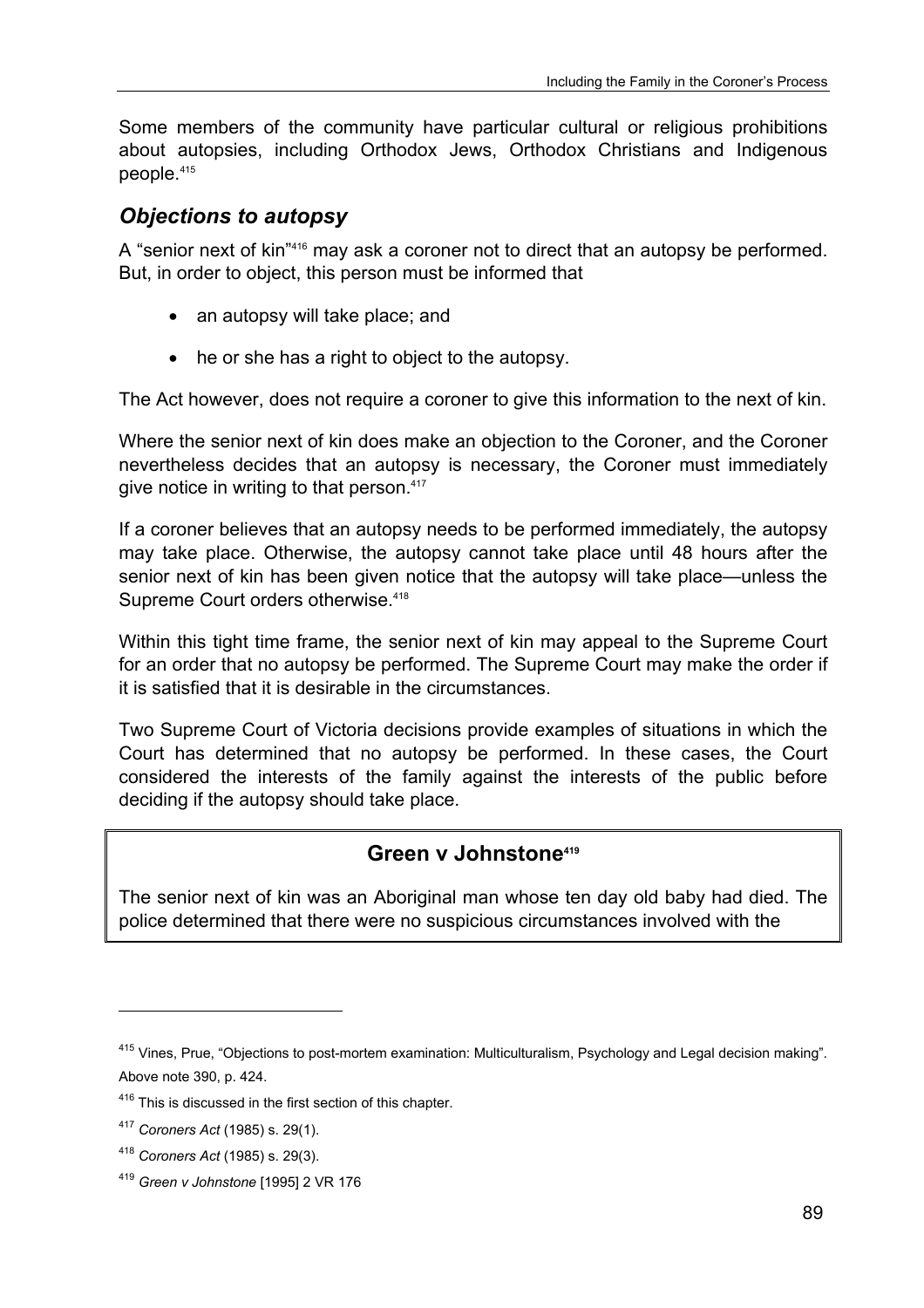baby's death. One possibility was that the baby died from SIDS.420 In the circumstances, the Coroner ordered that an autopsy be performed and the father of the baby, as the senior next of kin, objected and appealed to the Supreme Court.

The Court held that in exercising its discretion, it must balance the interests of the child's parents in being permitted to follow and maintain their Aboriginal culture and law against the interests of the community to ascertain the cause of an otherwise unexplained death. In the circumstances, the Court ordered that no autopsy be performed.

# **Horvath v State Coroner of Victoria**<sup>421</sup>

The death of Mr and Mrs Horvath's seven day old boy was reported to the Coroner. The police were satisfied that the death was not suspicious and a doctor who examined their baby determined that the most likely cause of death was SIDS. To confirm his opinion, the doctor indicated that he would like to see an autopsy performed.

The Coroner then decided to order an autopsy as the medical cause of death could not be established without one. The parents of the baby objected to the autopsy, explaining that they were devout Catholics and that it was their desire to provide their baby with a decent burial in an open coffin, as soon as possible.

In the Supreme Court, Morris J considered that the parents had a legitimate interest in not having an autopsy performed. He then considered the public interest element. On the evidence before him, he considered that there was a prospect that an autopsy would not produce any evidence to confirm the cause of the baby's death. Also, he considered that if an autopsy did establish that there was a congenital problem with the baby's system, then, it was difficult to see how his death would inform the community in a way that would make deaths of that type less common.

It was for these reasons that the Court ordered that no autopsy take place. The Court also ordered that the Coroner's Office pay Mr and Mrs Horvath's legal costs and the \$900 court filing fee.<sup>422</sup>

<sup>&</sup>lt;sup>420</sup> Sudden Infant Death Syndrome.

<sup>421</sup> *Horvath v State Coroner of Victoria* Supreme Court of Victoria, (Unreported, Morris J, 11 October 2004).

<sup>&</sup>lt;sup>422</sup> It should be noted that the Court did not consider that by making the costs order that the Coroner was wrong in concluding that there should be an autopsy.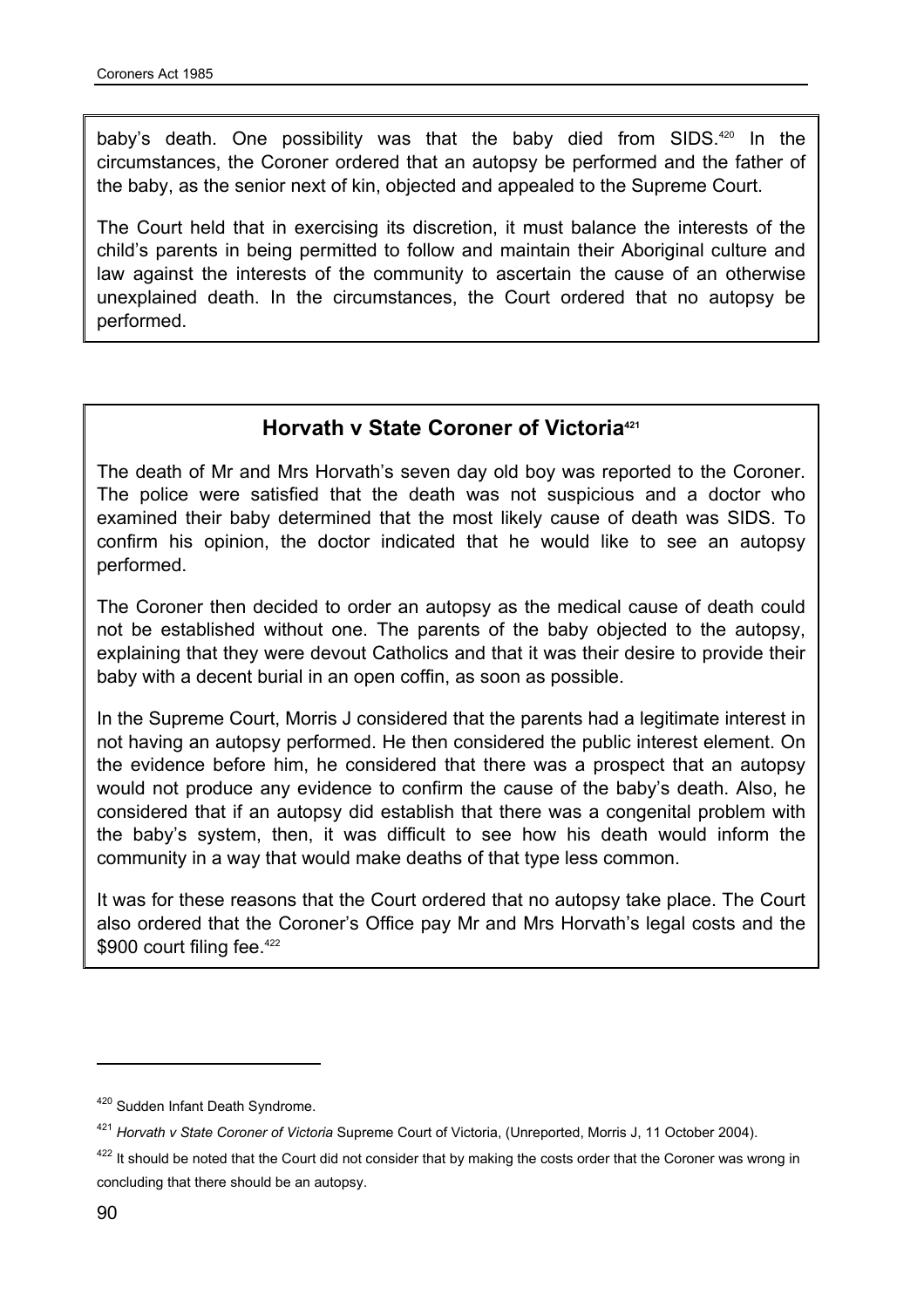# **Position in other Australian jurisdictions**

In most jurisdictions, coronial legislation permits a senior next of kin to object to the direction that an autopsy take place.<sup>423</sup> However, as in Victoria, a coroner is not required to inform this person of the right to object to the direction.

The position in Queensland is different. In that jurisdiction, a police officer is required to obtain the family member's views regarding an autopsy.<sup>424</sup> Under the legislation, a coroner must take account of the concerns raised by the family member, wherever practicable. The relevant section is set out below.

(4) Before ordering an internal examination of the body, the coroner must, whenever practicable, consider at least the following--

(a) that in some cases a deceased person's family may be distressed by the making of this type of order, for example, because of cultural traditions or spiritual beliefs;

(b) any concerns raised by a family member, or another person with a sufficient interest, in relation to the type of examination to be conducted during the autopsy.

(5) If, after considering any concern mentioned in subsection (4)(b), the coroner decides it is still necessary to order the internal examination, the coroner must give a copy of the order to the person who raised the concern. <sup>425</sup>

If a coroner has decided to direct an autopsy, despite family concerns, the family member may seek review of the direction under the *Judicial Review Act* (QLD) (1990).

In New South Wales, unlike Victoria, persons other than the senior next of kin may also object to an autopsy.426

# **Law Reform Agencies**

In the Report of RCDAC, the Commission stated:

The right to request or refuse an autopsy may have particular significance for Aboriginal communities with strong traditional cultural practices. The conduct of an autopsy may interfere with traditional funeral rites. Consideration for Aboriginal cultural values must be balanced against the need for coronial investigations to be thorough and prompt. Integral to any right held

 $\overline{a}$ 

<sup>423</sup> *Coroners Act* (NSW)(1980) s. 48A(1), s. 48(2); *Coroners Act* (NT)(1993) s. 23(1); *Coroners Act* (TAS)(1995) s. 38(1), *Coroners Act* (WA)(1996) s. 37(1).

<sup>424</sup> *State Coroner's Guidelines—Version 0 December 2003.* Paragraph 5.8. Available at http://www.justice.qld.gov.au/courts/coroner/pdfs/guidelines.pdf

<sup>425</sup> *Coroners Act* (QLD)(2003) s. 19(4).

<sup>426</sup> *Coroners Act* (NSW)(1980) s. 48B.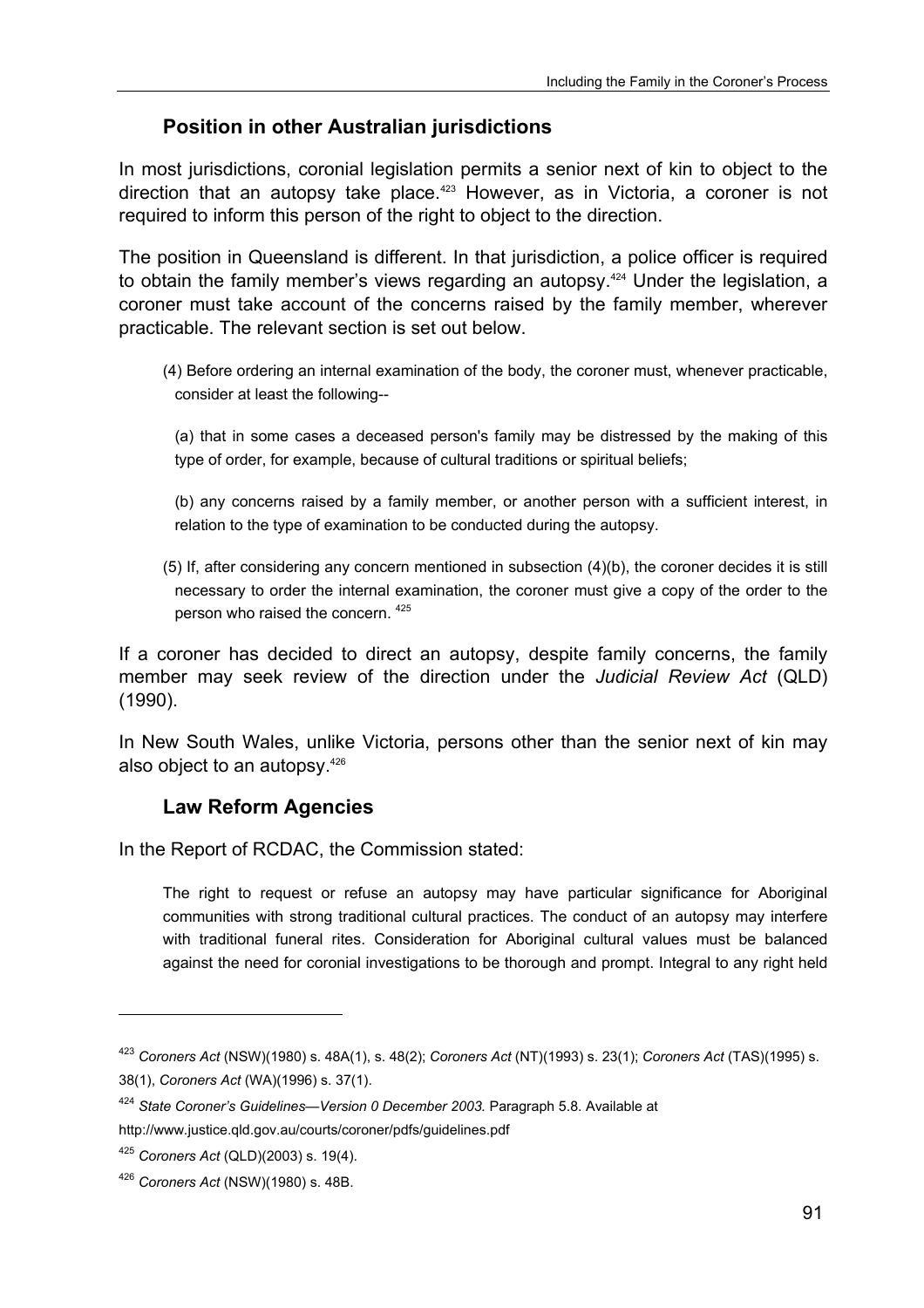by the family of the deceased in relation to the conduct of an autopsy is a right to be notified promptly of any intention to perform or not to perform a post-mortem examination.<sup>427</sup>

RCADC recommended that to resolve difficulties, the State Coroner should consult generally with the Aboriginal Legal Services to develop a protocol for the resolution of questions involving the conduct of inquiries and autopsies, the removal and burial of organs and the removal and return of the body of the deceased. 428

# *Alternatives to autopsy*

The Act does not require a coroner to consider what kind of autopsy should be directed to be performed in each case. In a limited number of cases, where the next of kin has objected to an autopsy, it may be possible to accommodate that objection if a coroner directs that a less invasive form of autopsy be performed.

For example, in Manchester, England, the local Coroner, in appropriate cases, orders magnetic resonance imaging (MRI) as part of the autopsy process.<sup>429</sup> This practice was established to alleviate the concerns of members the Jewish community who view surgical autopsy as a violation of the sanctity of the body.

Another example is from New South Wales. There, a Supreme Court Judge ordered that an autopsy be limited to an external examination, the taking of blood samples and a radiological examination where the next of kin objected to an autopsy on religious grounds.<sup>430</sup>

In Queensland, unlike other Australian jurisdictions, a coroner may direct that a limited autopsy be performed. The autopsy may consist of:

- (i) an external examination of the body; or
- (ii) an external and partial internal examination of the body; or
- (iii) an external and full internal examination of the body.

Example of a partial internal examination--

If the only apparent injuries to a deceased person's body are to the person's head, the coroner may consider it appropriate that only the person's head be examined internally.

 $\overline{a}$ 

<sup>427</sup> Royal Commission into Aboriginal Deaths in Custody*, National Report Volume 1* 1991. Para 4.6.21.

<sup>428</sup> Royal Commission into Aboriginal Deaths in Custody*, National Report Volume 1* 1991. Para 4.6.24.

<sup>429</sup> R Biset et al, "Post-mortem examinations using MRI imaging: four year review of a working service" *BMJ* Vol. 324, 2002, p. 1423.

<sup>430</sup> *Krantz v Hands,* Supreme Court of NSW, Common Law Division 10948/99 (Unreported, Wood CJ, 23 April 1999).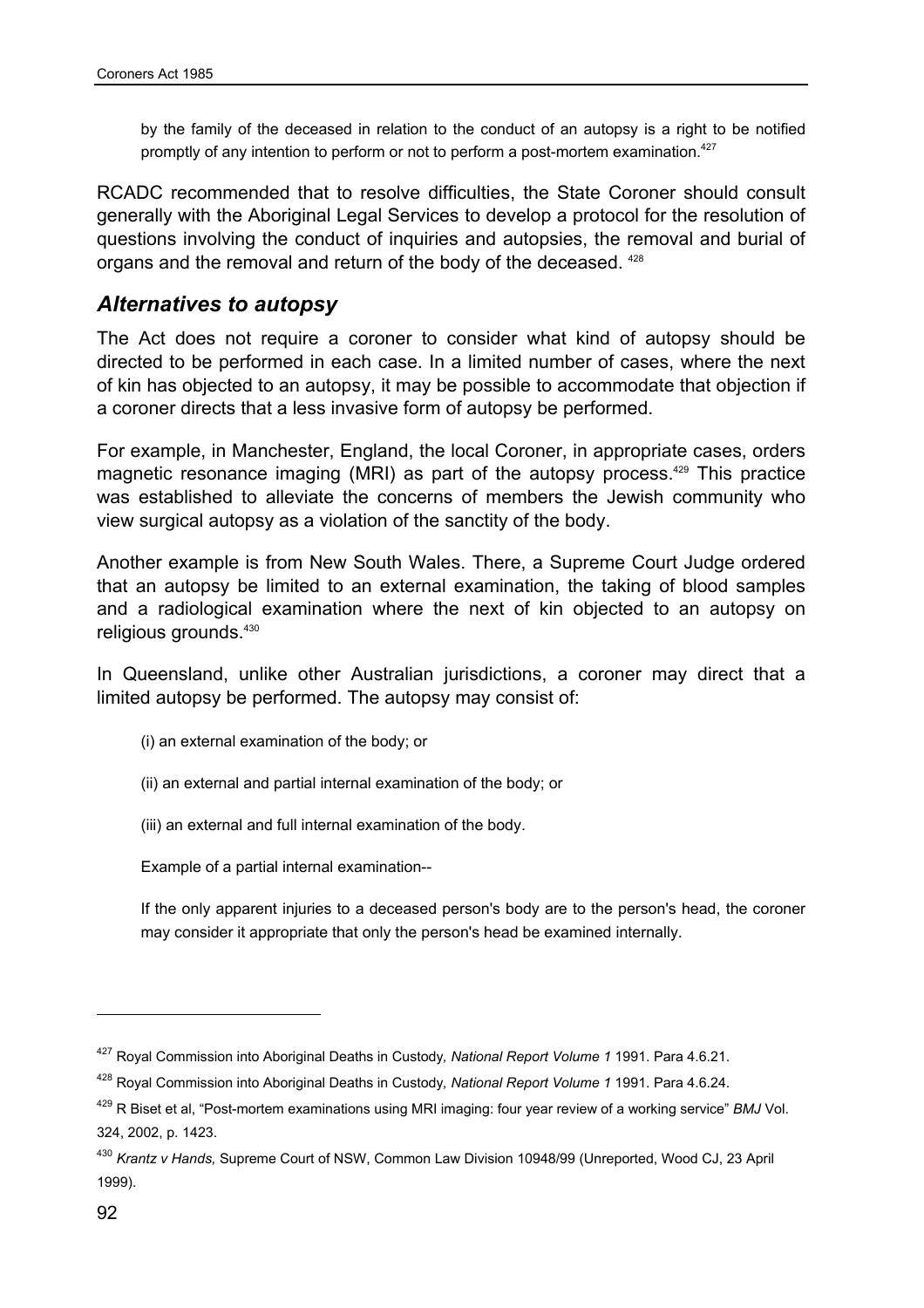# **Question 37—Rights regarding autopsy**

- (a) Should the Act require the Coroner to notify the senior next of kin that the Coroner proposes to order an autopsy and that the senior next of kin has a right to object to a direction that an autopsy be performed?
- (b) Should there be any circumstance in which a coroner may order an autopsy without first contacting an available senior next of kin to see if that person has any objections to the autopsy?
- (c) Should the Act permit anyone else besides the senior next of kin to object to the Coroner directing that an autopsy be performed?
- (d) Should the Act require a coroner to consider the appropriateness of less invasive forms of autopsy where the senior next of kin objects to a full internal surgical autopsy?
- (e) Do you think that the Supreme Court is the most appropriate appeal avenue for people wishing to object to autopsies? Are there any alternatives?

# *Right to be notified about retained body organs and tissues*

Under the Act, a coroner may direct that "material" from an autopsy be preserved. 431 The material may be preserved for as long as it appears to bear on the cause of death  $432$ 

The Act does not require the Coroner to inform the next of kin that tissue or a body part or organ has been retained following the autopsy. Nor does the Act require a coroner to inform the next of kin how long the tissue or organ will be retained or what will happen to it at a later stage.

# **Position in other Australian jurisdictions**

Two Australian jurisdictions address this issue in their coronial legislation. In Queensland, a detailed provision sets out the rights of the family in relation to retained body parts and tissues. The provision is set out below:

24 Removing tissue for autopsy testing

(1) This section applies if during an autopsy of a body, the doctor conducting the autopsy removes tissue from the body for testing.

<sup>431</sup> *Coroners Act* (1985) s. 27(2).

<sup>432</sup> *Coroners Act* (1985) s. 27(2).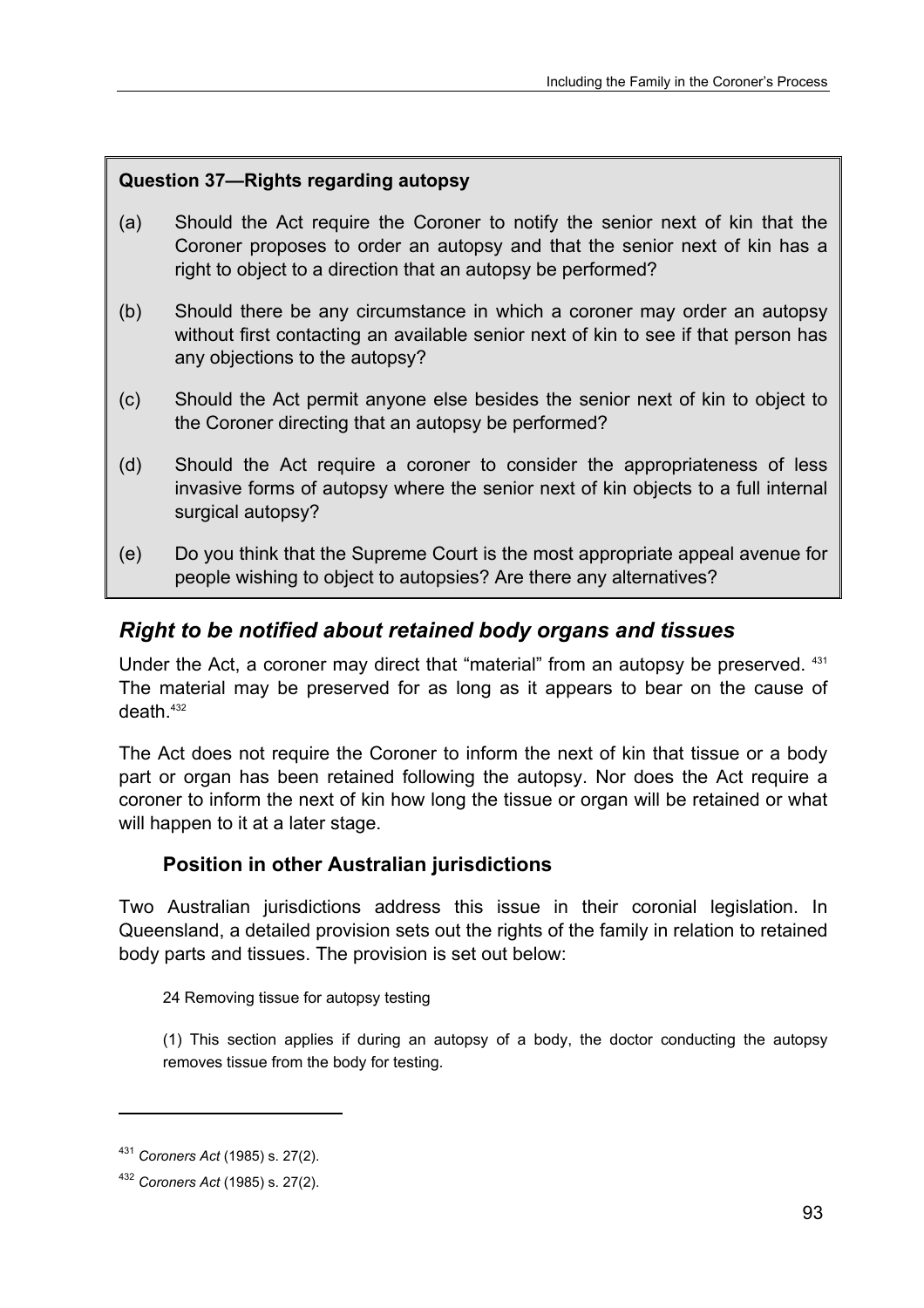(2) If the tissue removed is a whole organ or foetus, the doctor must inform the coroner before the coroner orders the body's release.

(3) The coroner, knowing that the tissue has been removed, may nevertheless order the release of the body.

(4) However, if a whole organ or foetus has been removed, the coroner must not order the release of the body unless satisfied that--

(a) if practicable, a family member of the deceased person has been informed of the removal of the organ or foetus; and

(b) the retention of the organ or foetus is necessary for the investigation of the death, despite any concerns raised with the coroner about the retention of the organ or foetus.

(5) If tissue kept for testing is an organ or foetus, the coroner must, at not more than 6 monthly intervals after the date of the order for the autopsy, decide whether the tissue--

(a) still needs to be kept for--

(i) the investigation of the death; or

(ii) proceedings for an offence relating to the death; or

(b) may be disposed of.

(6) Specimen tissue as defined under the *Transplantation and Anatomy Act* 1979 must be kept indefinitely by the entity that turned the tissue into specimen tissue.

(7) A person must not dispose of any other tissue kept for testing, except under the order of a coroner.

Maximum penalty--100 penalty units.

(8) If a coroner orders the disposal of the tissue, the entity that has the tissue must--

(a) if a family member of the deceased person has told the coroner that he or she wishes to bury the tissue--release the tissue to the family member, or the family member's representative, for burial; or

(b) otherwise--arrange for the tissue to be buried.

In Western Australia, the legislation provides that any tissue removed during an autopsy is to be dealt with according to the Coroner's directions and any relevant guidelines.433

<sup>433</sup> *Coroners Act* (WA)(1996) s. 34(6).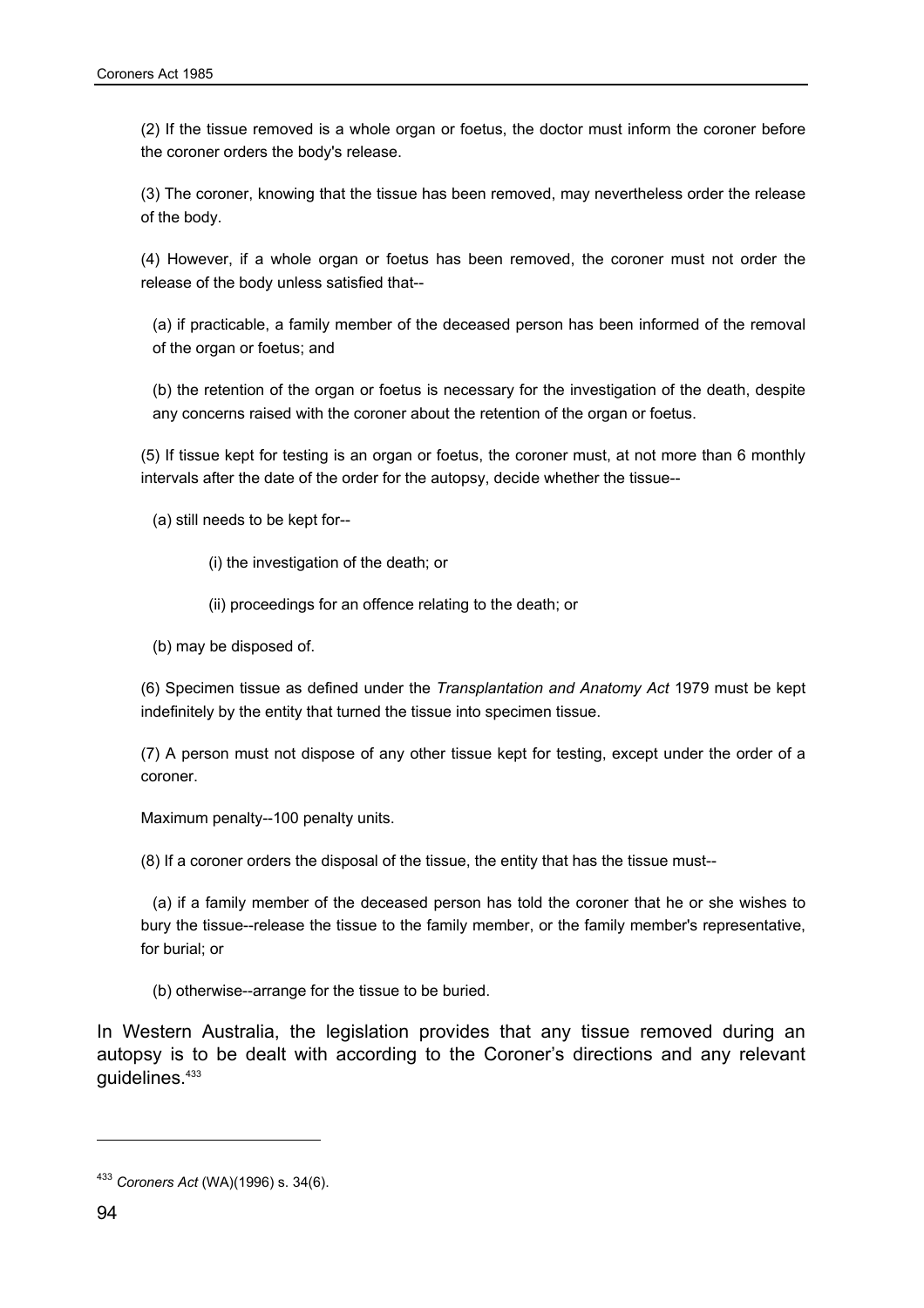# **Law Reform Agencies**

# *The Walker Report*

In 2001 in New South Wales, Bret Walker SC conducted an inquiry into autopsy practices at the Institute of Forensic Medicine at Glebe in Sydney. While the inquiry into the Institute in New South Wales itself has no bearing on the actual autopsy practices in Victoria, his report made a number of recommendations which are relevant to the discussion paper.

In his report, Bret Walker SC recommended that the disposal of autopsy tissue should be regulated and that it should be either returned to the next of kin or be disposed of in a dignified way.434 He also recommended that the wishes of the dead person should govern the use of autopsy tissue (excluding microscopic amounts of tissue which is preserved on blocks and slides).435

# *National Code of Ethical Autopsy Practice*

A National Code of Ethical Autopsy Practice was released in May 2002 by the Australian Health Ministers' Advisory Council Subcommittee on Autopsy Practice.436 It states that it is important to acknowledge that in coronial autopsies, the agreement of the family is not required, but wherever possible the Coroner should give regard to the family's wishes.<sup>437</sup> It further states that families should be given information about the need to retain samples and the options for how to deal with tissues and organs.

# **Question 38—Rights to removed organs and tissues**

 $\overline{a}$ 

- (a) Should the Act require coroners to inform the senior next of kin
	- when tissue or a body part has been retained after the autopsy;
	- what the options are when the Coroner decides that it is no longer necessary to retain the tissue or organ?

<sup>434</sup> Walker, Bret SC, *Inquiry into Matters Arising from the Post-Mortem and Anatomical Examination practices of the Institute of Forensic Medicine—Report*, August 2001. Recommendation 3, p. 96, Available at www.health.nsw.gov.au/pubs/i/forensic/pdf/pmreport.pdf

<sup>435</sup> Walker, Bret SC, Inquiry into Matters Arising from the Post-Mortem and Anatomical Examination Practices of the Institute of Forensic Medicine—Report, August 2001., Above note 434; Recommendation 5, p. 96

<sup>436</sup> Australian Health Ministers' Advisory Council Subcommittee on Autopsy practice, *A National Code of Ethical Autopsy Practice* May, 2002. Available at www7.health.gov.au/code.pdf

<sup>437</sup> Australian Health Ministers' Advisory Council Subcommittee on Autopsy practice, *A National Code of Ethical Autopsy Practice* above note 436, p. 13*.*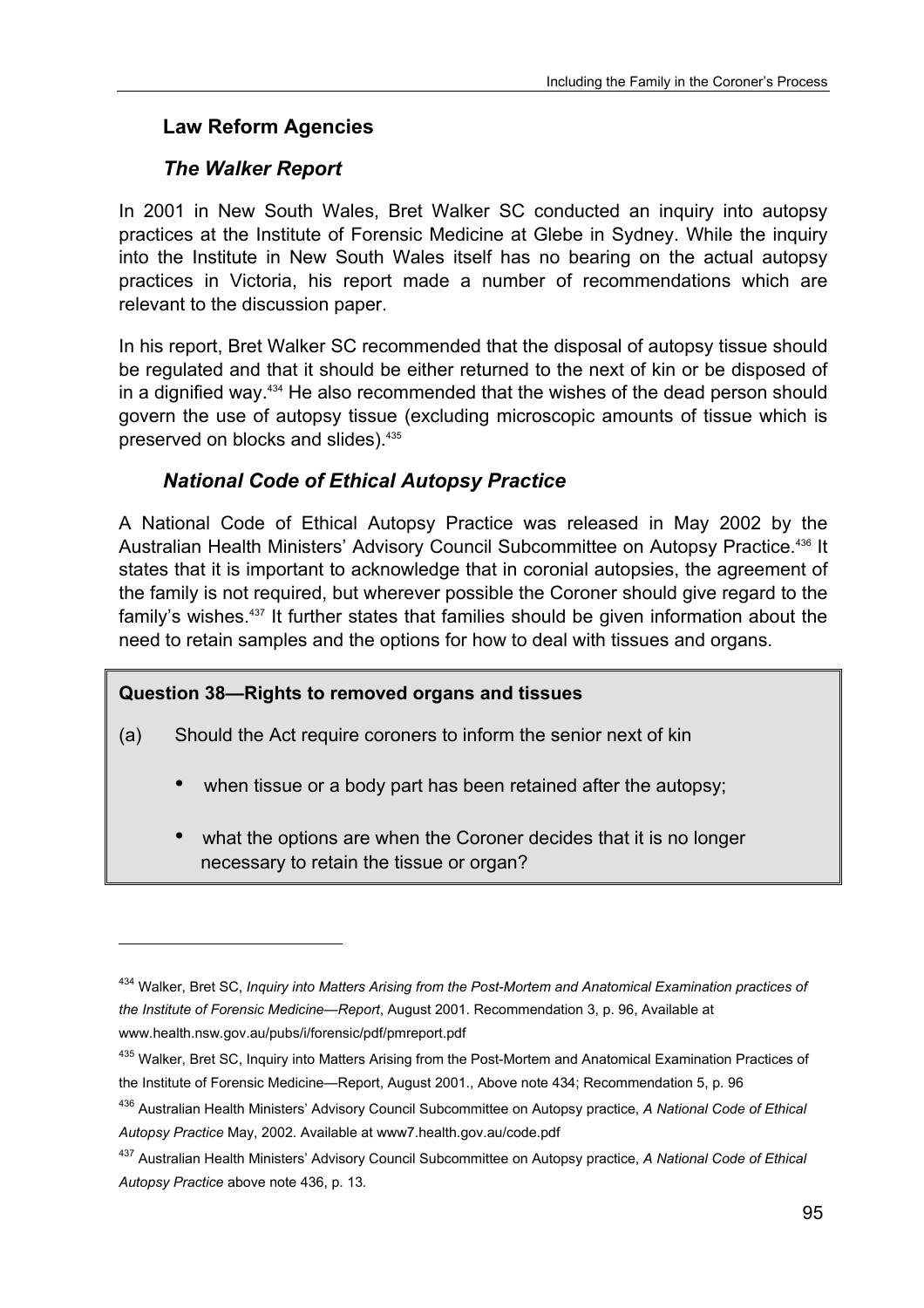(b) What options should the family have when the Coroner no longer requires the tissue or the organ?

# *Right to Autopsy*

Under the Act, if a coroner has jurisdiction to investigate the death, a person may also request that a coroner direct that an autopsy be performed on the body.438 If the Coroner refuses the request, the person has the right to appeal to the Supreme Court<sup>439</sup>

The Act does not give the senior next of kin the right to request that a second autopsy be performed or the right to be present or have a representative attend an autopsy.

# **Other Australian jurisdictions**

In Western Australia, a coroner must allow a doctor chosen by the senior next of kin to attend the autopsy and must ensure that the doctor is informed of the details of where and when the autopsy is to take place.<sup>440</sup>

In Queensland, a coroner may allow a person or their representative to observe an autopsy if the Coroner considers that the person has a sufficient interest in the autopsy.441 However, the Coroner must, wherever practicable, consult with and consider the views of the family members.<sup>442</sup>

# **Law Reform Agencies**

RCADC recommended that in relation to deaths in custody, the family should have a right to have an independent observer attend an autopsy and to engage an independent medical practitioner to be present at an autopsy or to conduct a second autopsy.443

## **Question 39—Rights to observe and attend autopsy**

- (a) Should the Act allow a family member or their representative to attend the autopsy?
- (b) Should the Act permit the family to request that a second autopsy be carried out?

<sup>438</sup> *Coroners Act* (1985) s. 28(1).

<sup>439</sup> *Coroners Act* (1985) s. 28(2)-(4).

<sup>440</sup> *Coroners Act* (WA) (1996) s. 35.

<sup>441</sup> *Coroners Act* (QLD)(2003) s. 21(1).

<sup>442</sup> *Coroners Act* (QLD)(2003) s. 21(2).

<sup>443</sup> Commission into Aboriginal Deaths in Custody*, National Report Volume 1* 1991. Recommendation 25.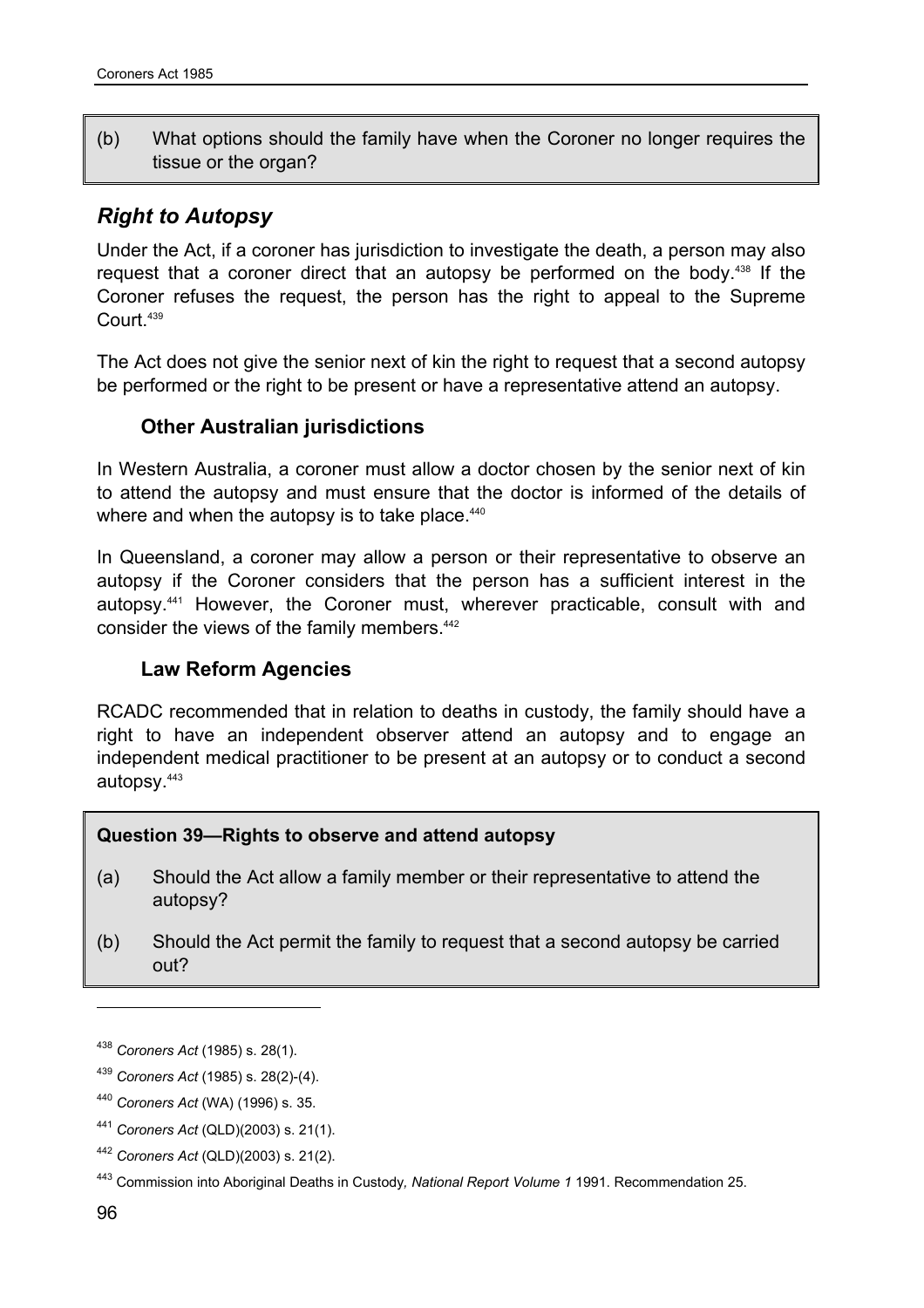# *Release of the body*

A coroner investigating a death must issue as soon as reasonably possible, a certificate permitting burial or cremation.444

# **Question 40—Release of the body**

Are there any issues or concerns with the operation of the requirement in the Act that a coroner investigating a death must issue as soon as reasonably possible, a certificate permitting burial or cremation?

# **Exhumation**

The State Coroner may order that a body be exhumed if he or she reasonably believes that it is necessary for the investigation of a death.<sup>445</sup> The senior next of kin must be given at least 48 hours notice of the order, unless the State Coroner is satisfied that it is not possible to do so.<sup>446</sup> The right of appeal is to the Supreme Court<sup>447</sup>

# **Question 41—Exhumation**

Are there any issues or concerns in relation to the requirement in the Act which permits the State Coroner to order that a body be exhumed if he or she reasonably believes that it is necessary for the investigation of a death?

# **Right to legal representation**

As discussed in chapter three, a person with a sufficient interest may appear or be represented by a lawyer.<sup>448</sup> The Committee acknowledges that many families may be unrepresented at an inquest because they are unable to afford legal representation or obtain Legal Aid.

# *Law Reform Agencies*

RCADC made the following comment in the Report:

It is a trite observation that the possession of any legal right, such as the right to representation, is meaningless unless it can be exercised.<sup>449</sup>

<sup>444</sup> *Coroners Act* (1985) s. 23.

<sup>445</sup> *Coroners Act* (1985) s. 30(1).

<sup>446</sup> *Coroners Act* (1985) s. 30(2).

<sup>447</sup> *Coroners Act* (1985) s. 30(4).

<sup>448</sup> *Coroners Act* (1985) s. 45(3).

<sup>449</sup> Royal Commission into Aboriginal Deaths in Custody*, National Report Volume 1* 1991, para 4.6.45.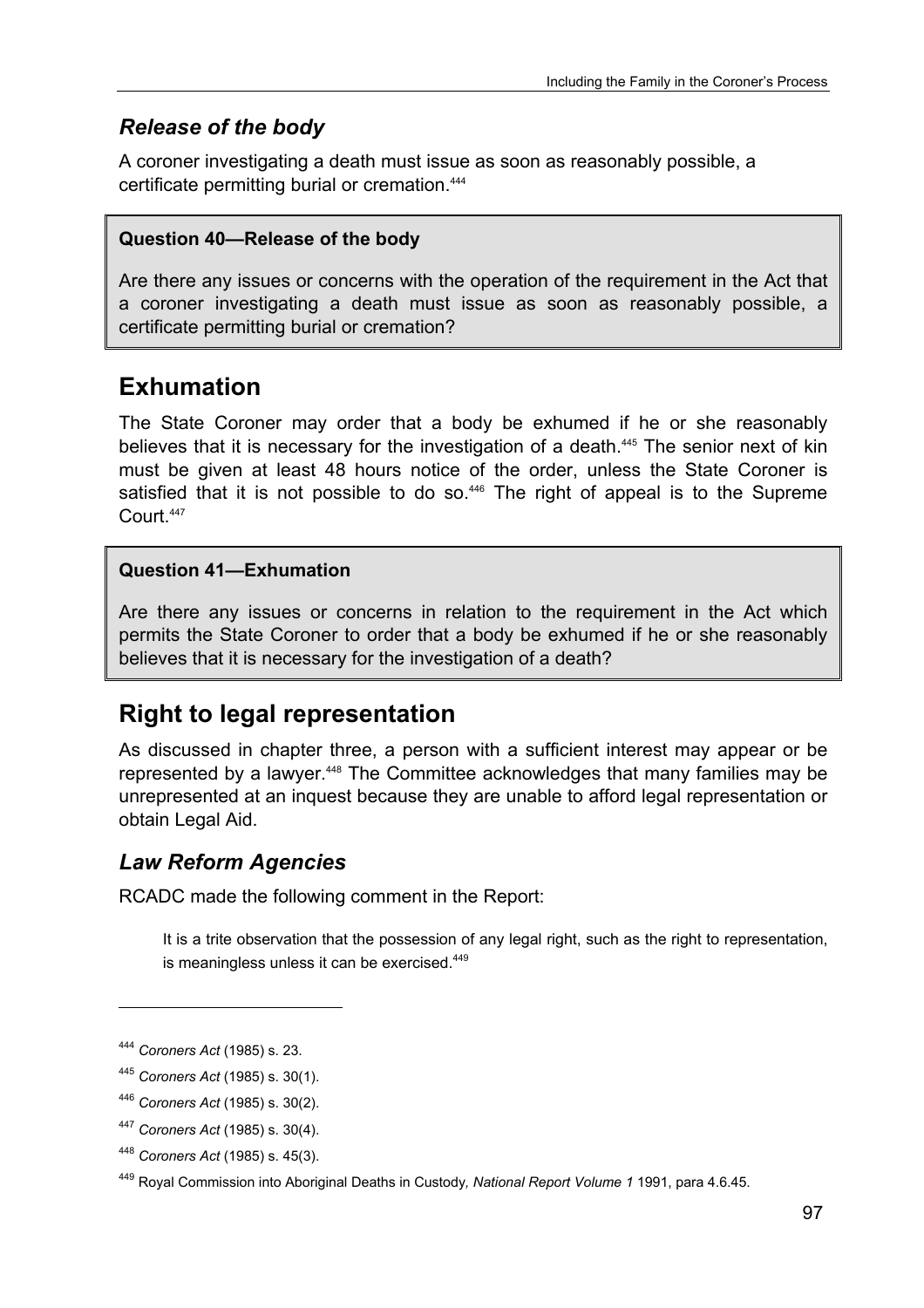In relation to deaths in custody, RCADC recommended that the family should be entitled to legal representation at the inquest and that the (Federal) government should pay the reasonable costs of such representation through legal aid schemes or otherwise.

In England, the Luce Report made the following observation:

We have had a considerable number of representations to the effect that it is unfair to a family if. for example, at an inquest into a hospital death, the NHS [National Heath Service]Trust is represented by a barrister or solicitor paid for from the NHS budget but the family is on its own.450

The Report recommended that an inquest, should so far as possible, be conducted in a style that is accessible to unrepresented lay people and that the current criteria for granting legal aid be broadened.451

#### **Question 42—Right to legal representation**

Do you have any issues or concerns in relation to the right to legal representation at an inquest?

# **Counselling**

The Counselling and Support Service at the State Coroner's Office in Melbourne provides support and information to families and friends as well as persons who have witnessed a death. The service provides free, short-term counselling to anyone affected by a death referred to the Coroner. For country callers, the service provides a free call telephone number.

While the State Coroner's brochure on the Coroner's process provides useful information about the Counselling and Support Service, the Act does not require that family members be informed about the service. Unlike Victoria and the other Australian jurisdictions, in Western Australia, next of kin must be informed that a counselling service is available.452

#### **Question 43—Counselling Support Service**

Should the Act require the State Coroner's Office to inform family members about the availability of the free counselling service?

<sup>450</sup> United Kingdom, *Death Certification and Investigation in England, Wales and Northern Ireland: The Report of a Fundamental Review,* Above note 73; p. 147.

<sup>451</sup> United Kingdom, *Death Certification and Investigation in England, Wales and Northern Ireland: The Report of a Fundamental Review,* Above note 73; p. 148.

<sup>452</sup> *Coroners Act* (WA)(1996) s. 20(1)(j).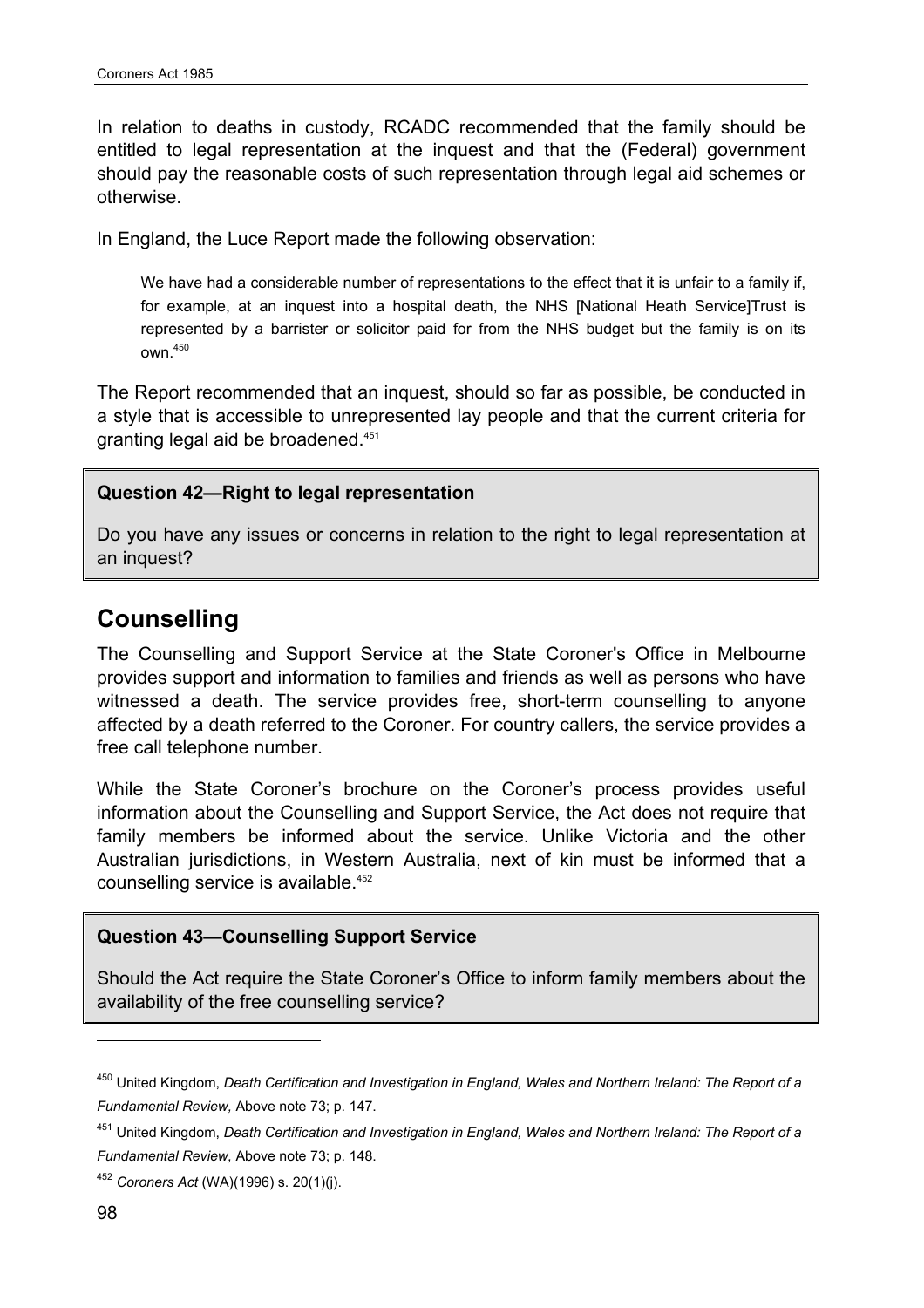# **Your experience in the Coronial System**

While the preceding discussion focuses on what rights should be specifically included in the Act, the Committee also wishes to hear about the experiences of family, friends and witnesses who have been involved in a coronial process. Without listening to these experiences, this inquiry would be very much incomplete. It is important to remember however that the scope of the inquiry is limited by the terms of reference which direct the Committee to consider an appropriate legislative framework. The Committee cannot investigate individual cases, or make findings about the conduct of cases. Rather it is interested in hearing about matters which could inform its general recommendations about the *Coroners Act.*

# **Question 44—Other issues and your experience**

Are there any issues relating to your experiences in the Coronial system that you would like to discuss?

# **The Role of the Coronial System today**

The primary purpose of the current Act is to provide a legislative framework for the reporting and investigation of notifiable deaths and fires. Accommodating the needs of the family in the coronial process is not currently identified as a specific function of the Act. A question the Committee would like to consider is whether accommodating the needs of families should be a specific function of the Act.

# **Question 45—Functions of the Coroners Act**

Should accommodating the needs of families be a specific function of the Act?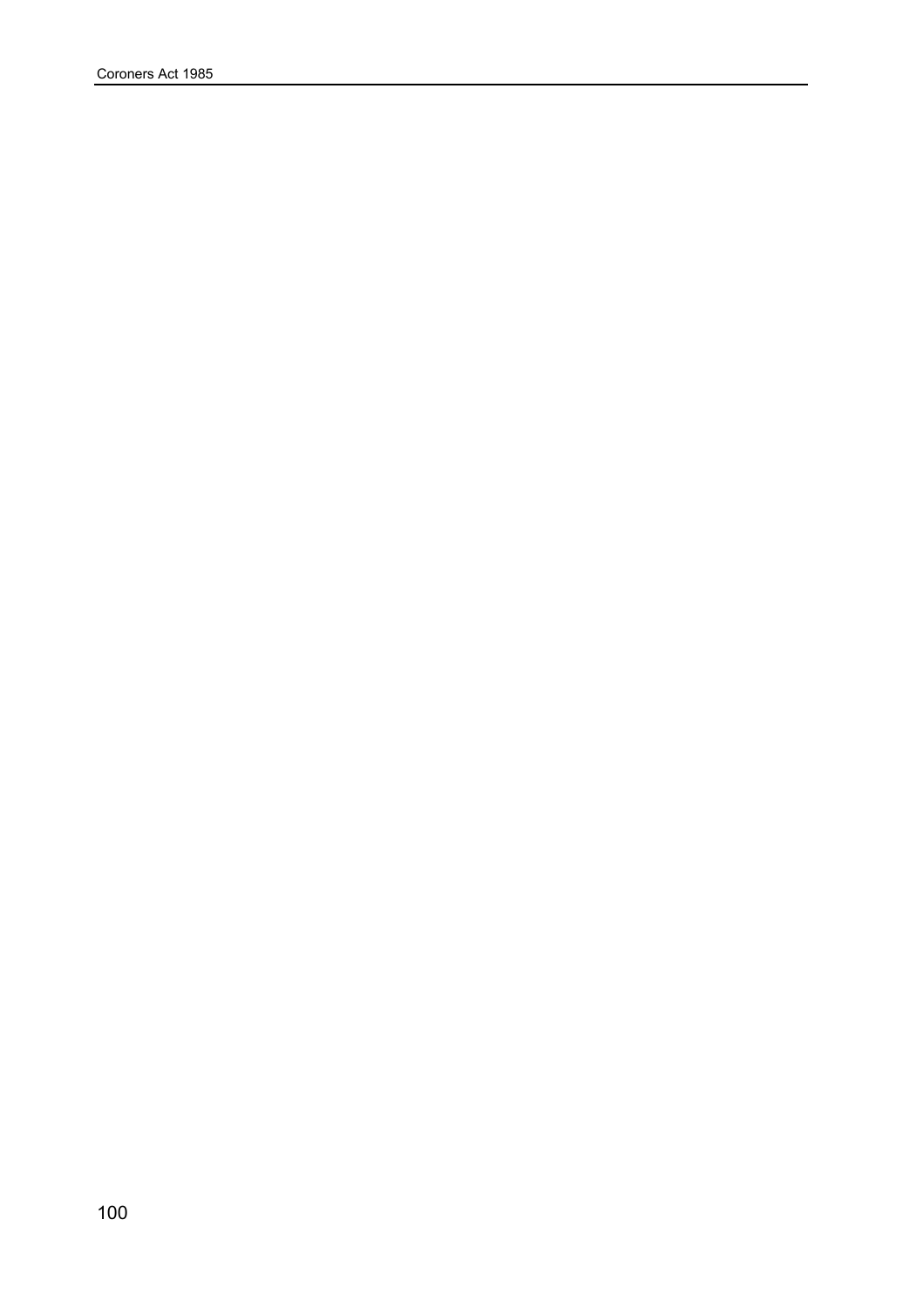# **Legislation**

Australian State and Territory legislation and some case law referred to in this discussion paper is available from the links at:

www.comlaw.gov.au/comlaw/comlaw.nsf/preview/othersitelinks

Acts referred to in this paper are as at 1 January 2005 unless otherwise identified.

# **Australian Coroners Legislation**

*Coroners Act* (Australian Capital Territory*)* 1997.

*Coroners Act* (New South Wales) 1980.

*Coroners Act* (Northern Territory) 1993.

*Coroners Act* (Queensland) 2003.

*Coroners Act* (South Australia) 2003 *[Commences on 31/07/05 unless proclaimed sooner].*

*Coroners Act* (Tasmania) 1995.

*Coroners Act* (Victoria*)* 1985.

*Coroners Act* (Western Australia) 1996.

## **Case Law**

*Anderson v Blashki* [1993] 2 VR 89.

*Annetts v McCann* (1990) 97 ALR 177.

*Chief Commissioner of Police v Hallenstein* [1996] 2 VR 1.

*Clancy v West* [1996] 2 VR 674.

*Domaszewicz v The State Coroner*, Supreme Court of Victoria, (Unreported, Ashley J, 17 December 2004).

*Grace v Saines (in his capacity as Coroner)*, Supreme Court of Victoria, (Unreported, Williams J, 29 June 2004).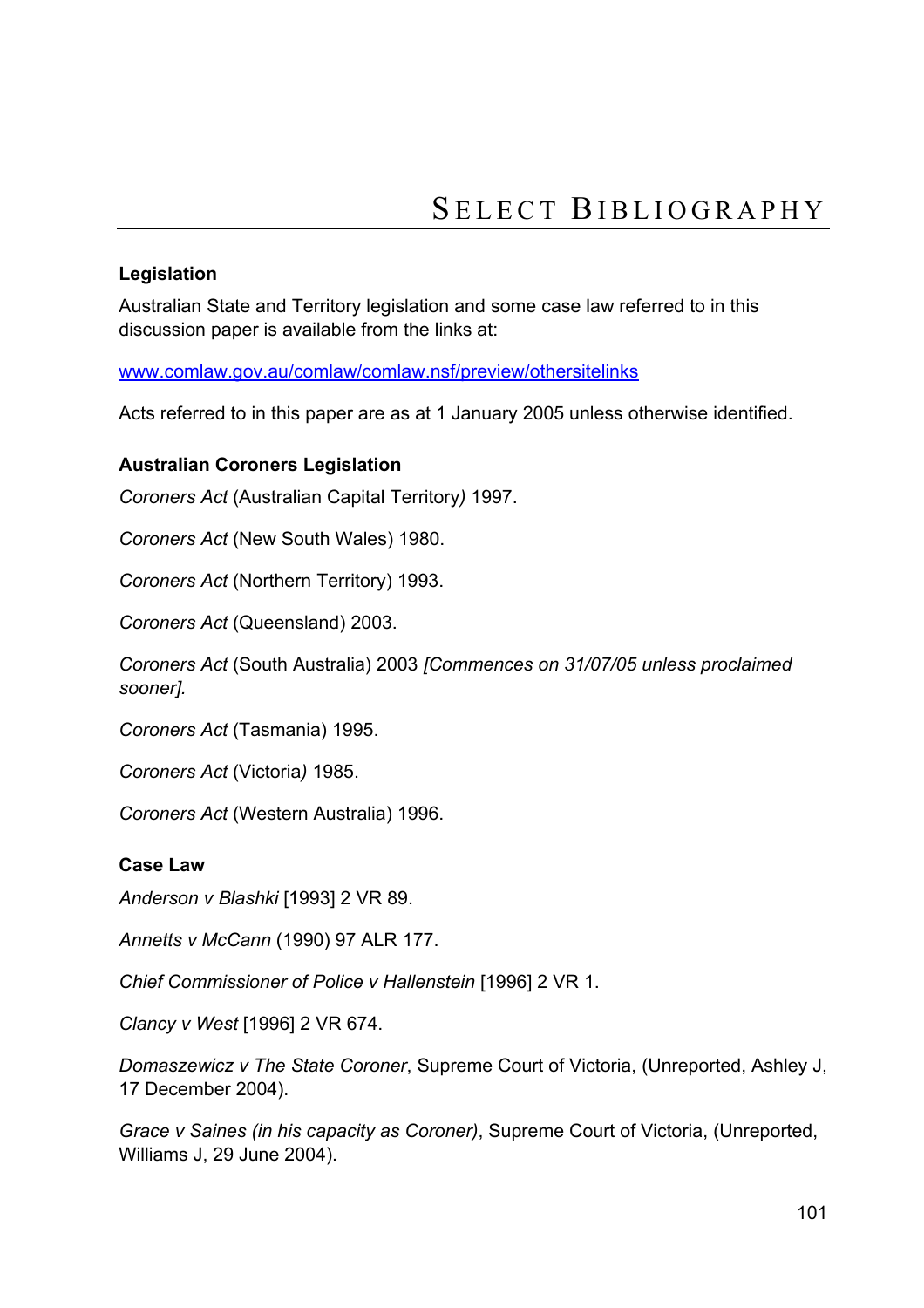*Green v Johnstone* [1995] 2 VR 176.

*Harmsworth v State Coroner* [1989] VR 989.

*Horvath v State Coroner of Victoria,* Supreme Court of Victoria, (Unreported, Morris J, 11 October 2004).

*Krantz v Hands*, Supreme Court of NSW, (Unreported, Wood CJ, 23 April 1999).

*Mohamed Abdur Rouf v Graeme Douglas Johnstone (sued in his capacity as State Coroner)*, Supreme Court of Victoria-Court of Appeal, (Unreported, Winneke, P., Charles and Buchanan, JJ.A; 14 December 1999).

*Munro v West*, Supreme Court of Victoria, (Unreported, Smith J, 7 February 1997).

*Re O'Callaghan* (1899) 24 VLR 957.

*R v The Coroner; Ex parte Alexander* [1982] VR 731.

# **Reports and Discussion Papers**

Ireland, Department of Justice, *Report of the Coroners Rules Committee*, 2003.

Law Commission of New Zealand, *Coroners*, Report no. 62, 2000.

Malbon, J, Airo-Farulla, G, and Banks, C., *Review of Queensland Coronial Laws— Final Report*; Department of Families Youth and Community Care, 1997.

Norris J QC, *The Coroners Act 1958—A General Review*, Victorian Government Printer, 1980.

Ontario Law Reform Commission, *Report on the Law of Coroners*, 1995.

Royal Commission into Aboriginal Deaths in Custody, *National Report,* Volume 1 1991.

United Kingdom, *Death Certification and Investigation in England, Wales and Northern Ireland: The Report of a Fundamental Review*, Cm 5831, 2003.

United Kingdom, *Death Certification and the Investigation of Death by Coroners*, Cm 5854, 2003).

United Kingdom, *Reforming the Coroner and Death Certification Service*, Cm 6159, 2004.

United Kingdom, *Safeguarding Patients: Lessons from the Past—Proposals for the Future*, Cm 6394, 2004.

United Kingdom, *Shipman: The Final Report*, January 2005.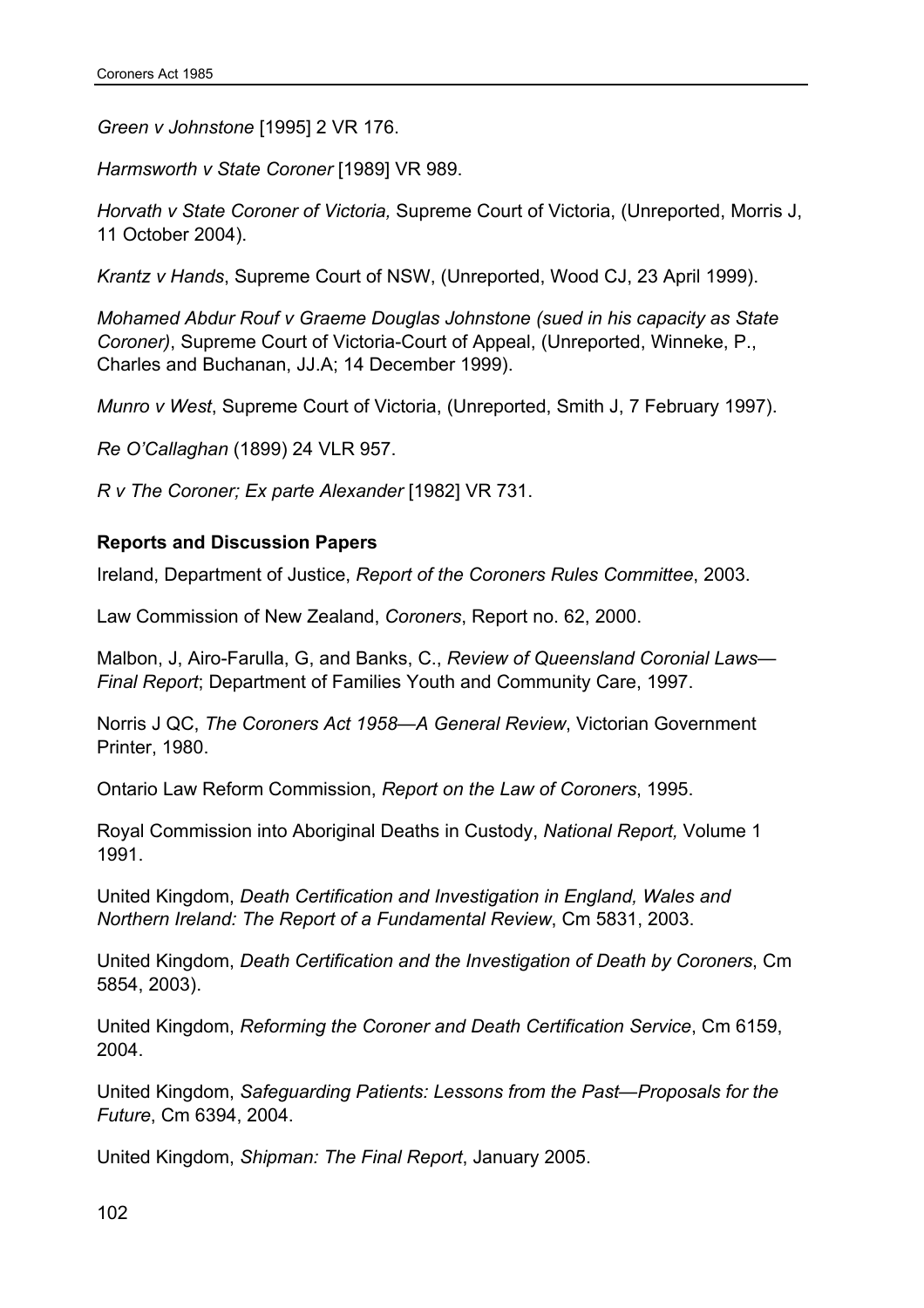Walker, Bret SC, *Inquiry into Matters Arising from the Post-Mortem and Anatomical Examination practices of the Institute of Forensic Medicine at Glebe, New South Wales—Report*, August 2001.

# **Journal Articles**

Biset, R, et al, "Post-mortem examinations using MRI imaging: four year review of a working service" *BMJ*, Vol. 324, 2002, 1423.

Hallenstein, H, *Suicide: the Coroner as Catalyst*, (Paper presented at AIC Conference No.13, July 1990, 177.

Halstead, B, "Coroners' Recommendations and the Prevention of Deaths in Custody: A Victorian Case Study"*, Deaths in Custody, Australia*, no. 10., Australian Institute of Criminology, 1995.

Jarred, W, *The Coroners Bill 2002: Highlighting the important role of coroners in Accident Prevention*, Queensland Parliamentary Library, 2003.

Kinnell, H, "Serial Homicide by Doctors: Shipman in Perspective", *British Medical Journal*, Vol. 321, December 2000, 1594-1596.

Lynch, M, "Natural Disease and the Coroner", *Journal of Law and Medicine*, Vol. 7, May 2000, 345-350.

Ranson, D, "How effective? How efficient?—The Coroner's role in medical treatment related deaths", *Alternative Law Journal*, Vol. 23, No. 6, December 1998, 284-287.

Ranson, D, "Multiple Child Deaths: A New Direction in Death Notification" (2004) 12 *Journal of Law and Medicine,* 156-160.

Vines, Prue, "Objections to post-mortem examination: Multiculturalism, Psychology and Legal decision making", *Journal of Law and Medicine*, Vol 7, May 2000, 422-433.

Weeramanthri, T, and Beresford, B, "Death Certification in Western Australia— Classification of major errors in certificate completion", *Australian Journal of Public Health*, Vol. 16, no. 4, 431-434.

# **Books and on line services**

Brumley, D, *Death Certification by Doctors in Non-Metropolitan Victoria*, M. Sc (Primary Health Care) Thesis, Flinders University of South Australia, 1995.

*Butterworths Concise Australian Legal Dictionary*, 2nd edition, 1998.

Butterworths, *Halsbury's Laws of Australia*, Vol. 115 at 16 February 2005, "Coroners".

Fitzroy Legal Service Inc. *The Law Handbook*, 2003 Edition.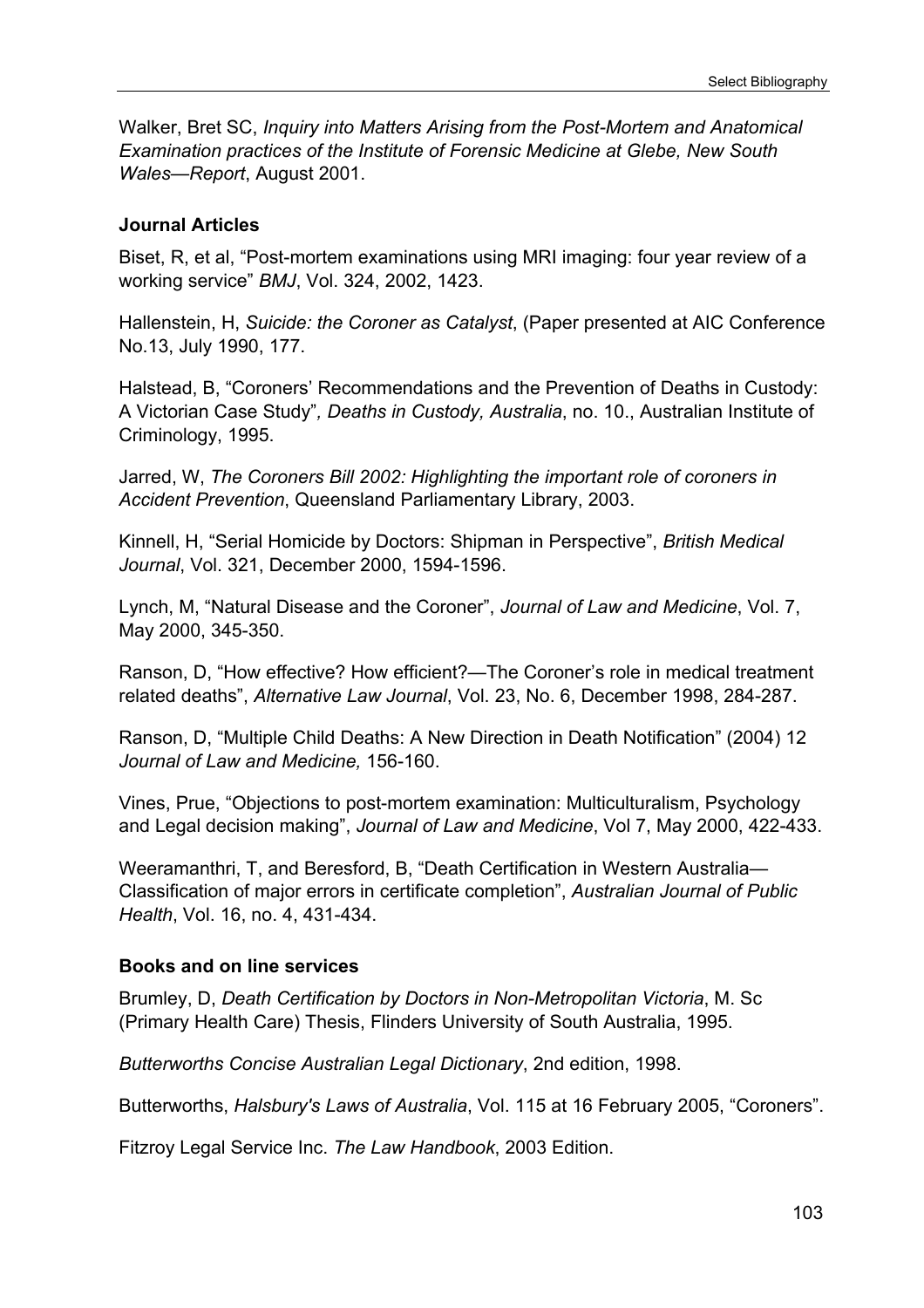Matthews, P, *Jervis on Coroners*, 12th Edition, 2002.

Selby, H (ed), *The Aftermath of Death*, 1992.

Selby, H (ed), *The Inquest Handbook*, 1998.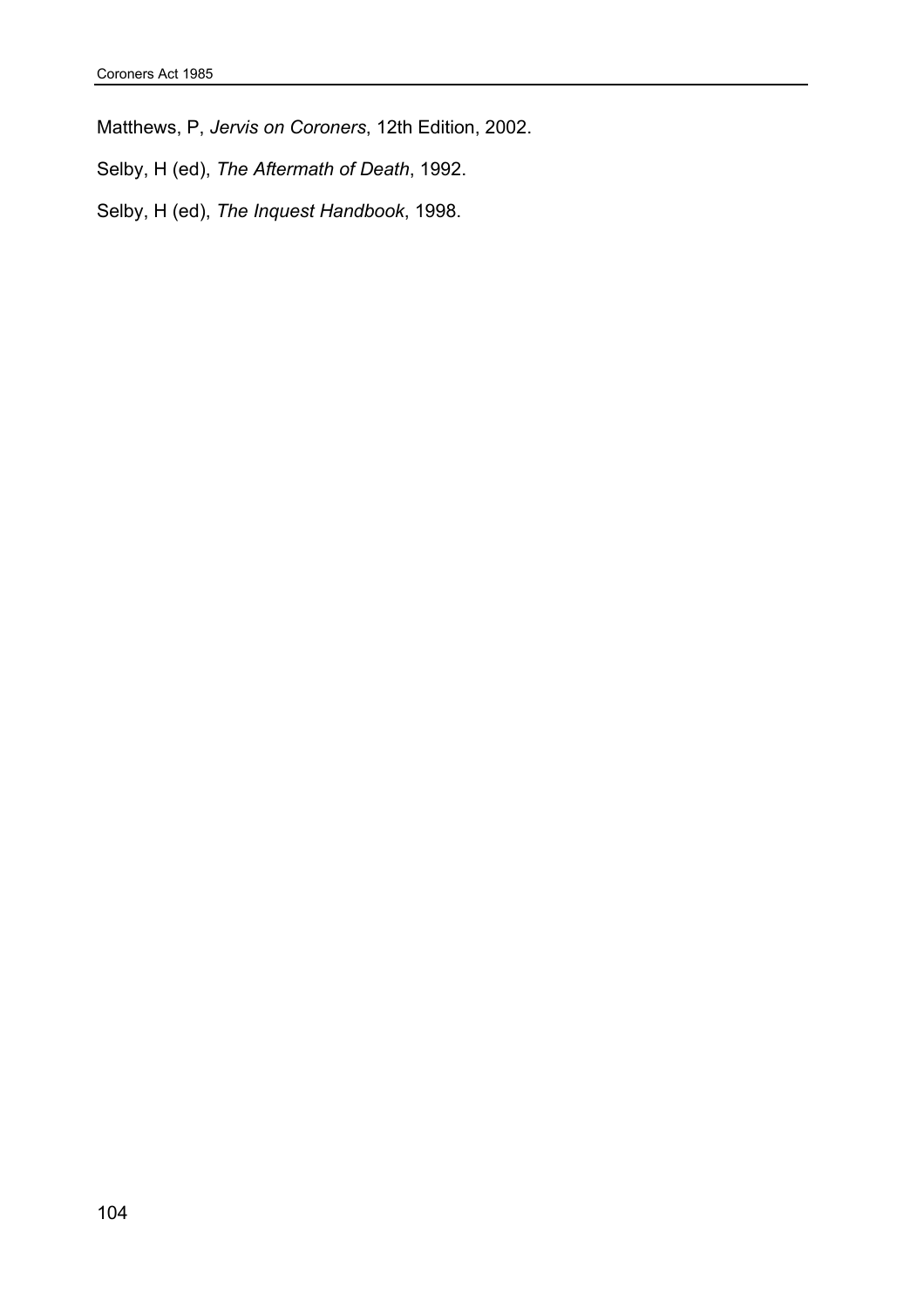# APPENDIX 1- ROYAL COMMISSION INTO ABORIGINAL DEATHS IN C USTODY— RECOMMENDATIONS RELATING TO CORONIAL INQUIRIES

## **Recommendation 6**:

That for the purpose of all recommendations relating to post-death investigations the definition of deaths should include at least the following categories:

a. The death wherever occurring of a person who is in prison custody or police custody or detention as a juvenile;

b. The death wherever occurring of a person whose death is caused or contributed to by traumatic injuries sustained or by lack of proper care whilst in such custody or detention;

c. The death wherever occurring of a person who dies or is fatally injured in the process of police or prison officers attempting to detain that person; and

d. The death wherever occurring of a person who dies or is fatally injured in the process of that person escaping or attempting to escape from prison custody or police custody or juvenile detention.

## **Recommendation 7**:

That the State Coroner or, in any State or Territory where a similar office does not exist, a Coroner specially designated for the purpose, be generally responsible for inquiry into all deaths in custody. (In all recommendations in this report the words 'State Coroner' should be taken to mean and include Coroner so specially designated.)

#### **Recommendation 8:**

That the State Coroner be responsible for the development of a protocol for the conduct of coronial inquiries into deaths in custody and provide such guidance as is appropriate to Coroners appointed to conduct inquiries and inquests.

#### **Recommendation 9:**

That a Coroner inquiring into a death in custody be a Stipendiary Magistrate or a more senior judicial officer.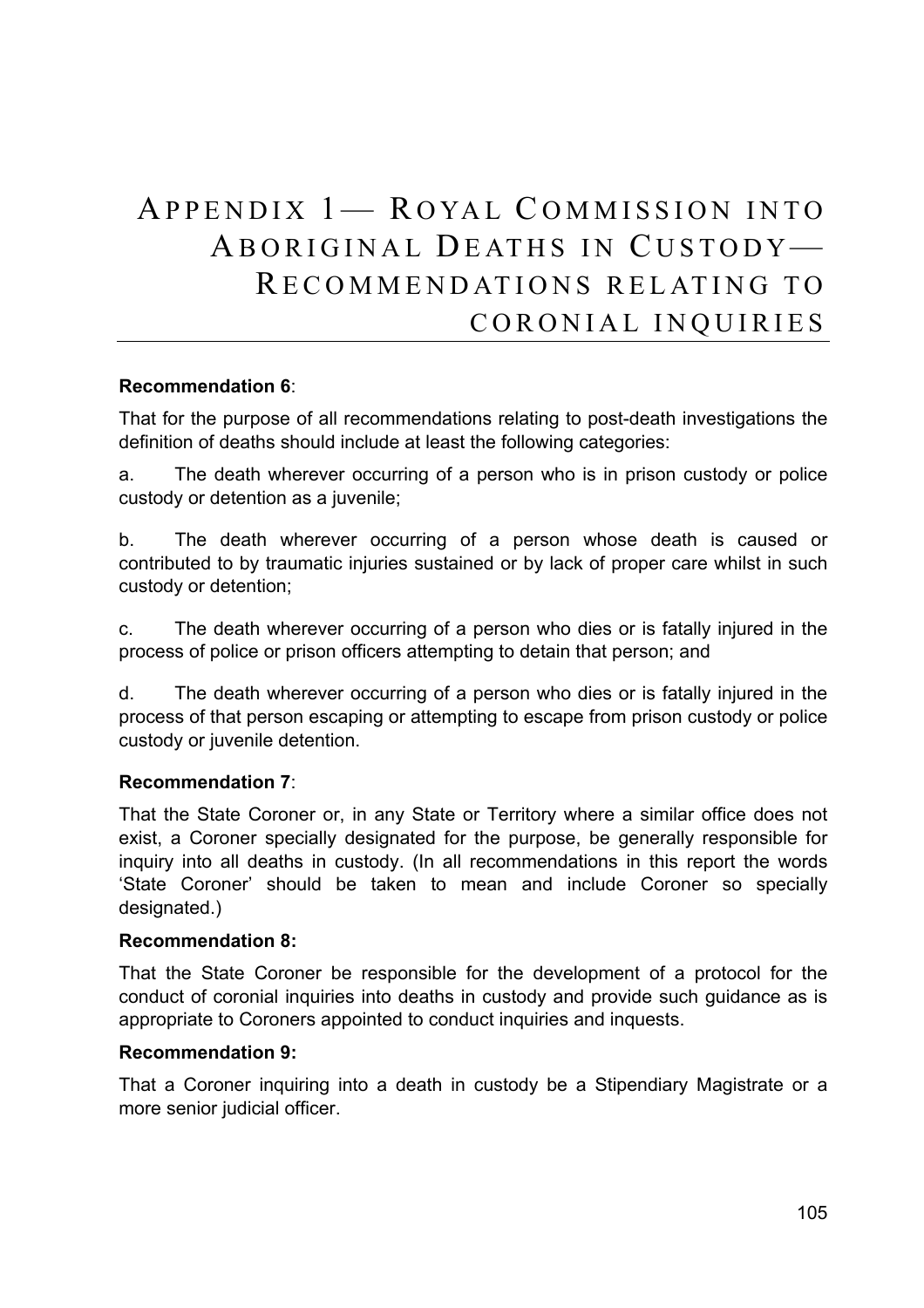# **Recommendation 10:**

That custodial authorities be required by law to immediately notify the Coroners Office of all deaths in custody, in addition to any other appropriate notification.

# **Recommendation 11:**

That all deaths in custody be required by law to be the subject of a coronial inquiry which culminates in a formal inquest conducted by the Coroner into the circumstances of the death. Unless there are compelling reasons to justify a different approach the inquest should be conducted in public hearings. A full record of the evidence should be taken at the inquest and retained.

# **Recommendation 12:**

That a Coroner inquiring into a death in custody be required by law to investigate not only the cause and circumstances of the death but also the quality of the care, treatment and supervision of the deceased prior to death.

# **Recommendation 13:**

That a Coroner inquiring into a death in custody be required to make findings as to the matters which the Coroner is required to investigate and to make such recommendations as are deemed appropriate with a view to preventing further custodial deaths. The Coroner should be empowered, further, to make such recommendations on other matters as he or she deems appropriate.

## **Recommendation 14:**

That copies of the findings and recommendations of the Coroner be provided by the Coroners Office to all parties who appeared at the inquest, to the Attorney-General or Minister for Justice of the State or Territory in which the inquest was conducted, to the Minister of the Crown with responsibility for the relevant custodial agency or department and to such other persons as the Coroner deems appropriate.

## **Recommendation 15:**

That within three calendar months of publication of the findings and recommendations of the Coroner as to any death in custody, any agency or department to which a copy of the findings and recommendations has been delivered by the Coroner shah provide, in writing, to the Minister of the Crown with responsibility for that agency or department, its response to the findings and recommendations, which should include a report as to whether any action has been taken or is proposed to be taken with respect to any person.

# **Recommendation 16:**

That the relevant Ministers of the Crown to whom responses are delivered by agencies or departments, as provided for in Recommendation 15, provide copies of each such response to all parties who appeared before the Coroner at the inquest, to the Coroner who conducted the inquest and to the State Coroner. That the State Coroner be empowered to call for such further explanations or information as he or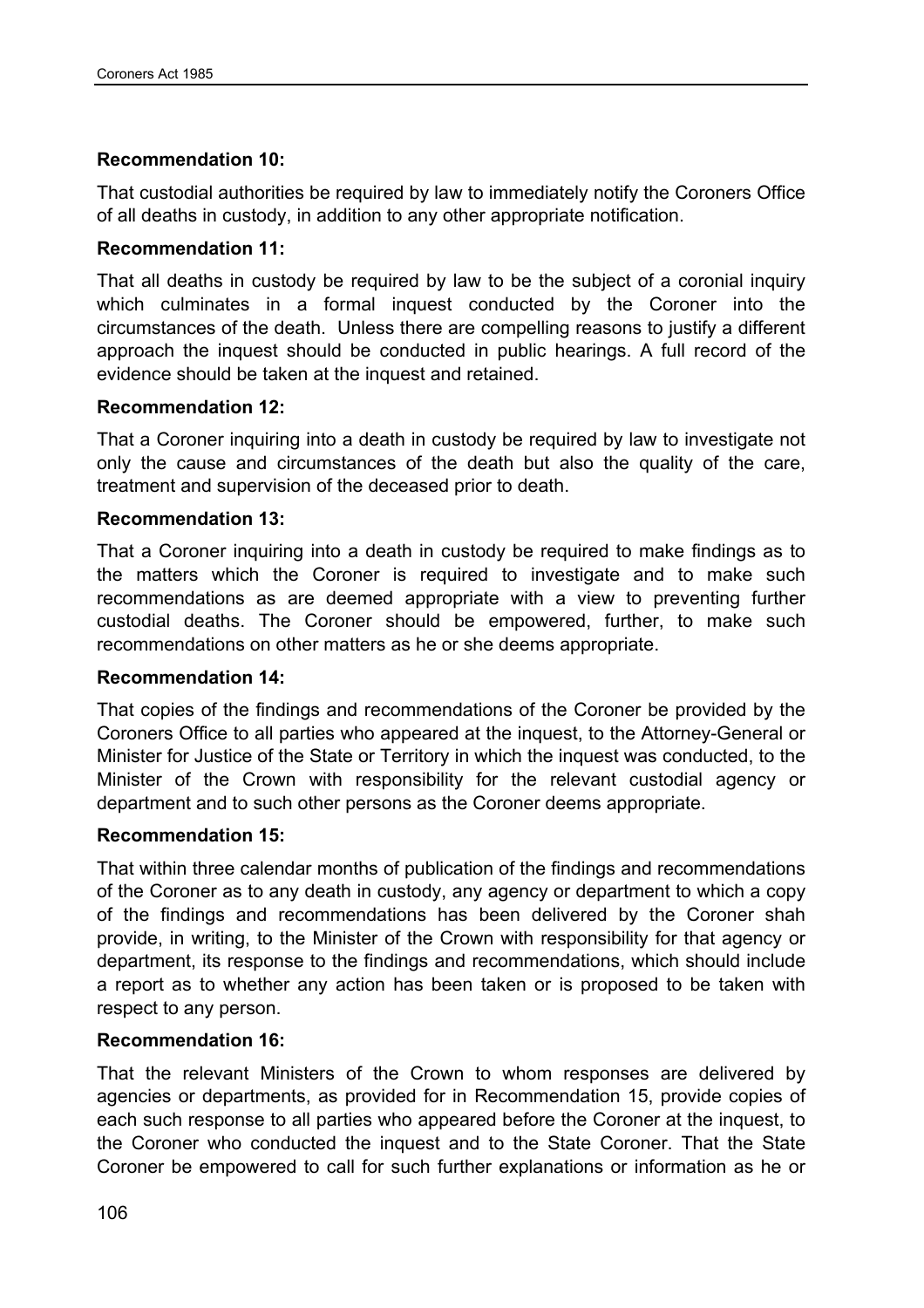she considers necessary, including reports as to further action taken in relation to the recommendations.

# **Recommendation 17:**

That the State Coroner be required to report annually in writing to the Attorney-General or Minister for Justice, (such report to be tabled in Parliament), as to deaths in custody generally within the jurisdiction and, in particular, as to findings and recommendations made by Coroners pursuant to the terms of Recommendation 13 above and as to the responses to such findings and recommendations provided pursuant to the terms of Recommendation 16 above.

# **Recommendation 18:**

That the State Coroner, in reporting to the Attorney-General or Minister for Justice, be empowered to make such recommendations as the State Coroner deems fit with respect to the prevention of deaths in custody.

# **Recommendation 19:**

That immediate notification of death of an Aboriginal person be given to the family of the deceased and, if others were nominated by the deceased as persons to be contacted in the event of emergency, to such persons so nominated. Notification should be the responsibility of the custodial institution in which the death occurred; notification, wherever possible, should be made in person, preferably by an Aboriginal person known to those being so notified. At all times notification should be given in a sensitive manner respecting the culture and interests of the persons being notified and the entitlement of such persons to full and frank reporting of such circumstances of the death as are known.

## **Recommendation 20:**

That the appropriate Aboriginal Legal Service be notified immediately of any Aboriginal death in custody.

## **Recommendation 21:**

That the deceased's family or other nominated person and the Aboriginal Legal Service be advised as soon as possible and, in any event, in adequate time, as to the date and time of the coronial inquest.

## **Recommendation 22:**

That no inquest should proceed in the absence of appearance for or on behalf of the family of the deceased unless the Coroner is satisfied that the family has been notified of the hearing in good time and that the family does not wish to appear in person or by a representative. In the event that no clear advice is available to the Coroner as to the family's intention to be appear or be represented no inquest should proceed unless the Coroner is satisfied that all reasonable efforts have been made to obtain such advice from the family, the Aboriginal Legal Service and/or from lawyers representing the family.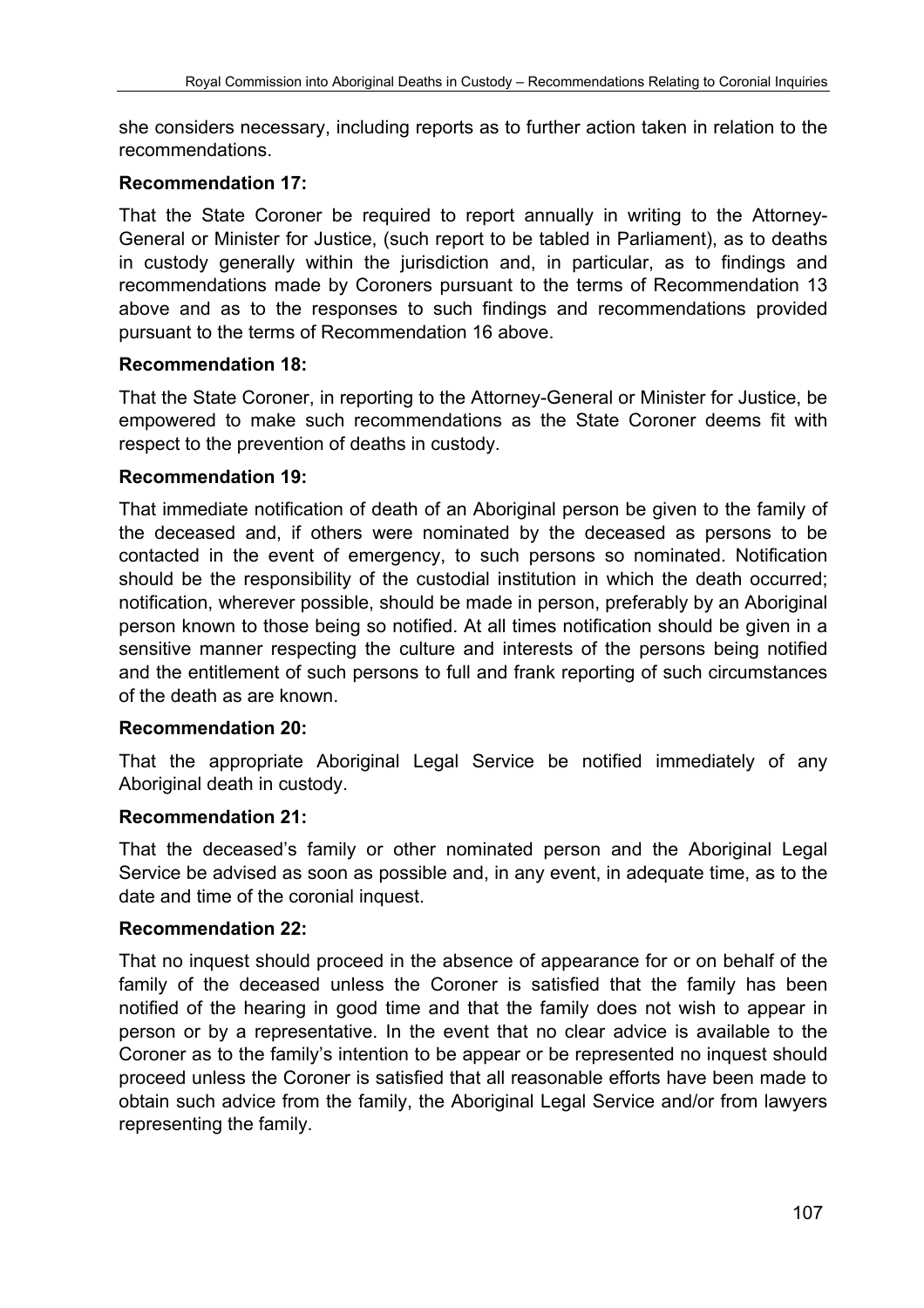# **Recommendation 23:**

That the family of the deceased be entitled to legal representation at the inquest and that government pay the reasonable costs of such representation through legal aid schemes or otherwise.

## **Recommendation 24:**

That unless the State Coroner or a Coroner appointed to conduct the inquiry otherwise directs, investigators conducting inquiries on behalf of the Coroner and the staff of the Coroners Office should at all times endeavour to provide such information as is sought by the family of the deceased, the Aboriginal Legal Service and/or lawyers representing the family as to the progress of their investigation and the preparation of the brief for the inquest. All efforts should be made to provide frank and helpful advice and to do so in a polite and considerate manner. If requested, all efforts should be made to allow family members or their representatives the opportunity to inspect the scene of death.

# **Recommendation 25:**

That unless the State Coroner, or a Coroner appointed to conduct the inquiry, directs otherwise, and in writing, the family of the deceased or their representative should have a right to view the body, to view the scene of death, to have an independent observer at any post-mortem that is authorised to be conducted by the Coroner, to engage an independent medical practitioner to be present at the post-mortem or to conduct a further post-mortem, and to receive a copy of the post-mortem report. If the Coroner directs otherwise, a copy of the direction should be sent to the family and to the Aboriginal Legal Service.

## **Recommendation 26:**

That as soon as practicable,. and not later than forty-eight hours after receiving advice of a death in custody the State Coroner should appoint a solicitor or barrister to assist the Coroner who will conduct the inquiry into the death.

## **Recommendation 27:**

That the person appointed to assist the Coroner in the conduct of the inquiry may be a salaried officer of the Crown Law Office or the equivalent office in each State and Territory, provided that the officer so appointed is independent of relevant custodial authorities and officers. Where, in the opinion of the State Coroner, the complexity of the inquiry or other factors, necessitates the engaging of counsel then the responsible government office should ensure that counsel is so engaged.

## **Recommendation 28:**

That the duties of the lawyer assisting the Coroner be, subject to direction of the Coroner, to take responsibility, in the first instance, for ensuring that full and adequate inquiry is conducted into the cause and circumstances of the death and into such other matters as the Coroner is bound to investigate. Upon the hearing of the inquest the duties of the lawyer assisting at the inquest, whether solicitor or barrister, should be to ensure that all relevant evidence is brought to the attention of the Coroner and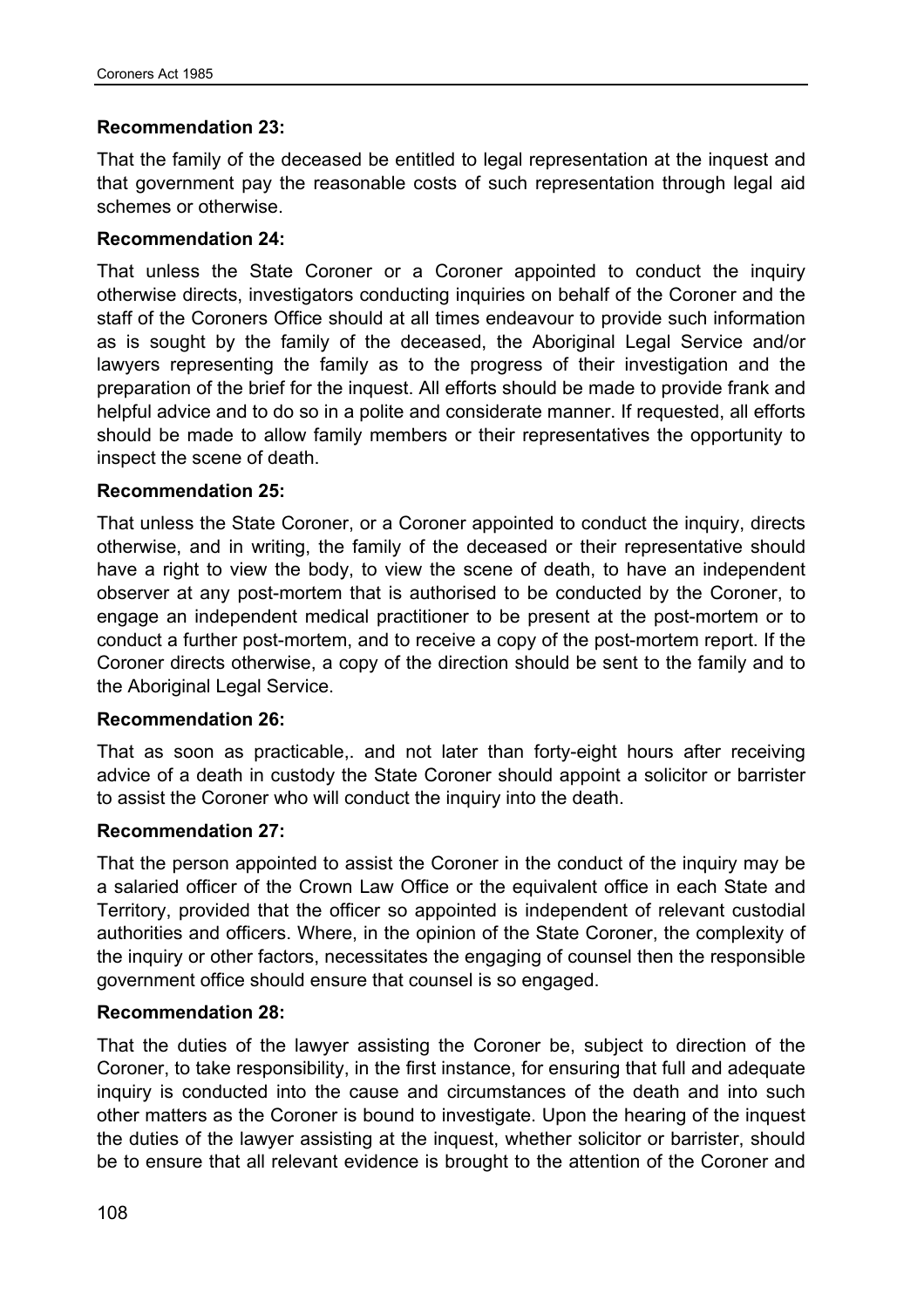appropriately tested, so as to enable the Coroner to make such findings and recommendations as are appropriate to be made.

## **Recommendation 29:**

That a Coroner in charge of a coronial inquiry into a death in custody have legal power to require the officer in charge of the police investigation to report to the Coroner. The Coroner should have power to give directions as to any additional steps he or she desires to be taken in the investigation.

# **Recommendation 30:**

That subject to direction, generally or specifically given, by the Coroner, the lawyer assisting the Coroner should have responsibility for reviewing the conduct of the investigation and advising the Coroner as to the progress of the investigation.

## **Recommendation 31:**

That in performing the duties as lawyer assisting the Coroner in the inquiry into a death the lawyer assisting the Coroner be kept informed at all times by the officer in charge of the police investigation into the death as to the conduct of the investigation and the lawyer assisting the Coroner should be entitled to require the officer in charge of the police investigation to conduct such further investigation as may be deemed appropriate. Where dispute arises between the officer in charge of the police investigation and the lawyer assisting the Coroner as to the appropriateness of such further investigation the matter should be resolved by the Coroner.

## **Recommendation 32:**

That the selection of the officer in charge of the police investigation into a death in custody be made by an officer of Chief Commissioner, Deputy Commissioner or Assistant Commissioner rank.

## **Recommendation 33:**

That all officers involved in the investigation of a death in police custody be selected from an Internal Affairs Unit or from a police command area other than that in which the death occurred and in every respect should be as independent as possible from police officers concerned with matters under investigation. Police officers who were on duty during the time of last detention of a person who died in custody should take no part in the investigation into that death save as witnesses or, where necessary, for the purpose of preserving the scene of death.

## **Recommendation 34**:

That police investigations be conducted by officers who are highly qualified as investigators, for instance, by experience in the Criminal Investigation Branch. Such officers should be responsible to one, identified, senior officer.

# **Recommendation 35:**

That police standing orders or instructions provide specific directions as to the conduct of investigations into the circumstances of a death in custody. As a matter of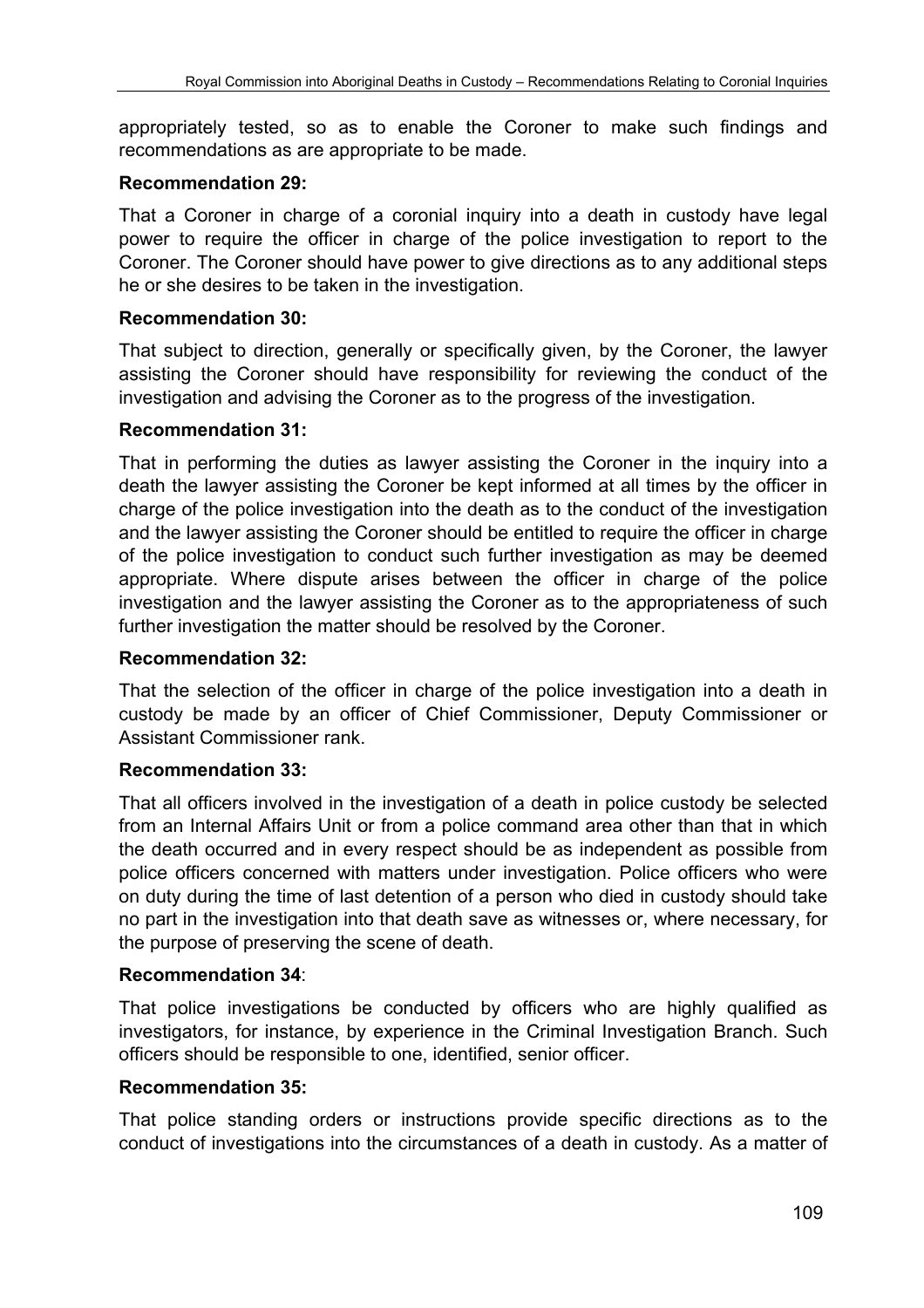guidance and without limiting the scope of such directions as may be determined, it is the view of the Commission that such directions should require, inter alia, that:

a. Investigations should be approached on the basis that the death may be a homicide. Suicide should never be presumed;

b. All investigations should extend beyond an inquiry into whether death occurred as a result of criminal behaviour and should include inquiry into the lawfulness of the custody and the general care, treatment and supervision of the deceased prior to death;

c. The investigations into deaths in police watchhouses should include full inquiry into the circumstances leading to incarceration, including the circumstances of arrest or apprehension and the deceased's activities beforehand;

d. In the course of inquiry into the general care, treatment or supervision of the deceased prior to death particular attention should be given to whether custodial officers observed all relevant policies and instructions relating to the care, treatment and supervision of the deceased; and

e. The scene of death should be subject to a thorough examination including the seizure of exhibits for forensic science examination and the recording of the scene of death by means of high quality colour photography.

# **Recommendation 36:**

Investigations into deaths in custody should be structured to provide a thorough evidentiary base for consideration by the Coroner on inquest into the cause and circumstances of the death and the quality of the care, treatment and supervision of the deceased prior to death.

## **Recommendation 37:**

That all post-mortem examinations of the deceased be conducted by a specialist forensic pathologist wherever possible or, if a specialist forensic pathologist is not available, by a specialist pathologist qualified by experience or training to conduct such post-mortems.

## **Recommendation 38:**

The Commission notes that whilst the conduct of a thorough autopsy is generally a prerequisite for an adequate coronial inquiry some Aboriginal people object, on cultural grounds, to the conduct of an autopsy. The Commission recognises that there are occasions where as a matter of urgency and in the public interest the Coroner may feel obligated to order that an autopsy be conducted notwithstanding the fact that there may be objections to that course from members of the family or community of the deceased. The Commission recommends that in order to minimise and to resolve difficulties in this area the State Coroner or the representative of the State Coroner should consult generally with Aboriginal Legal Services and Aboriginal Health Services to develop a protocol for the resolution of questions involving the conduct of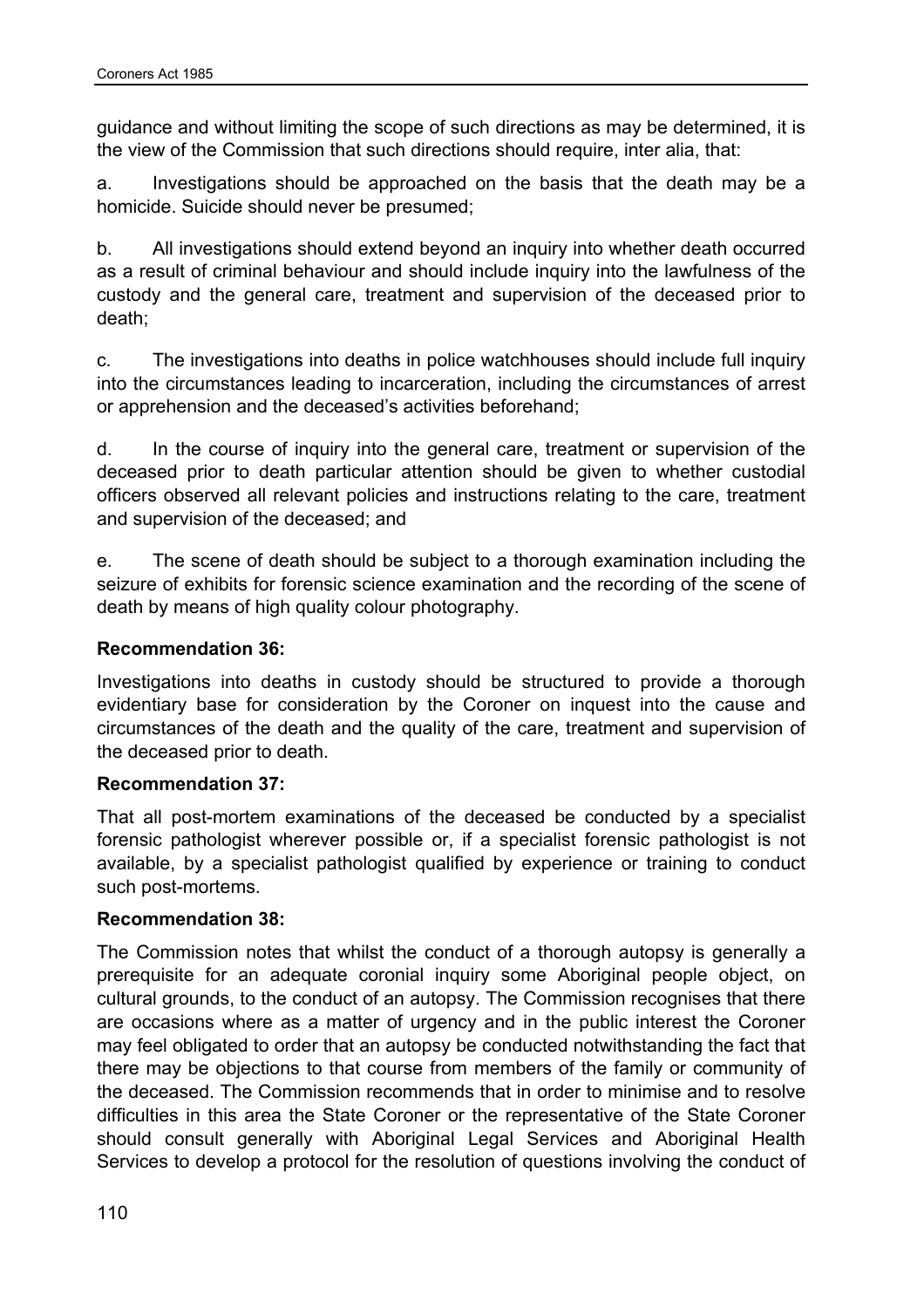inquiries and autopsies, the removal and burial of organs and the removal and return of the body of the deceased. It is highly desirable that as far as possible no obstacle be placed in the way of carrying out of traditional rites and that relatives of a deceased Aboriginal person be spared further grief. The Commission further recommends that the Coroner conducting an inquiry into a death in custody should be guided by such protocol and should make all reasonable efforts to obtain advice from the family and community of the deceased in consultation with relevant Aboriginal organisations.

# **Recommendation 39:**

That in developing a protocol with Aboriginal Legal Services and Aboriginal Health Services as proposed in Recommendation 38, the State Coroner might consider whether it is appropriate to extend the terms of the protocol to deal with any and all cases of Aboriginal deaths notified to the Coroner and not just to those deaths which occurred in custody.

## **Recommendation 40:**

That Coroners Offices in all States and Territories establish and maintain a uniform data base to record details of Aboriginal and non-Aboriginal deaths in custody and liaise with the Australian Institute of Criminology and such other bodies as may be authorised to compile and maintain records of Aboriginal deaths in custody in Australia.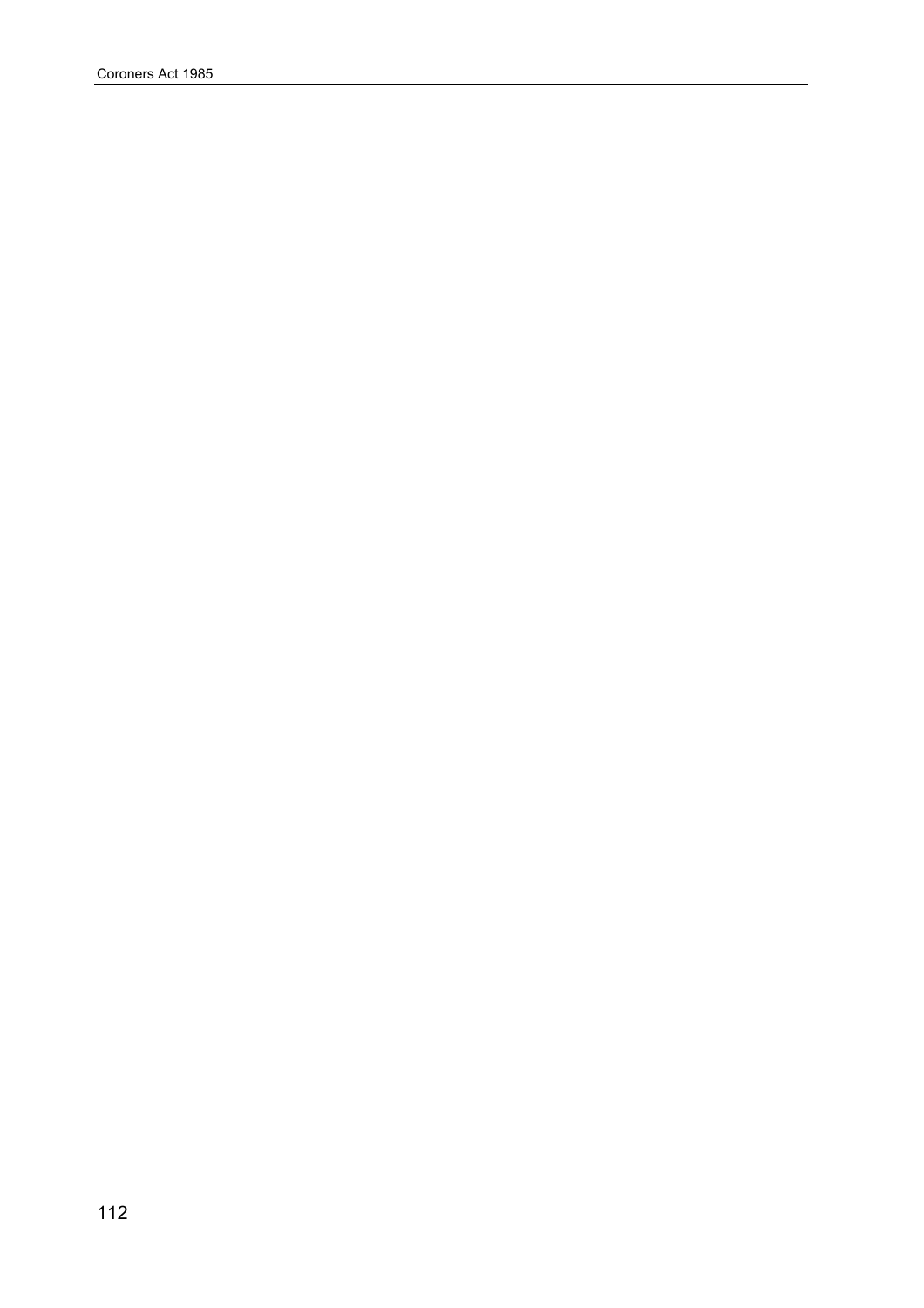# APPENDIX 2-CORONER'S PRACTICE DIRECTIONS

# *Guidelines for Expert Witnesses in investigations and proceedings in the State Coroner's Office*

A copy of these guidelines will be provided to any expert engaged by the Coroner for the purpose of an investigation (including an inquest). Legal Practitioners should also give a copy of the guidelines to any expert they propose to retain for the purpose of giving a report and, possibly, giving evidence in an inquest. These guidelines are not intended to address all aspects of an expert's responsibilities.

Graeme Johnstone

State Coroner

1st June 2003

## **Guidelines**

## **General Duty to the Coroner**

An expert witness has an overriding duty to assist the Coroner on matters relevant to the expert's area of expertise.

An expert witness is not an advocate for a party.

An expert witness's paramount duty is to the Coroner and not to the person retaining the expert.

If an interested party intends to apply to call expert evidence, the application will not be considered before a written statement by the proposed witness has been received by the coroner. The statement must be provided to the coroner and all interested parties (or their legal representatives) at least 14 days prior to the date fixed for the hearing of the inquest.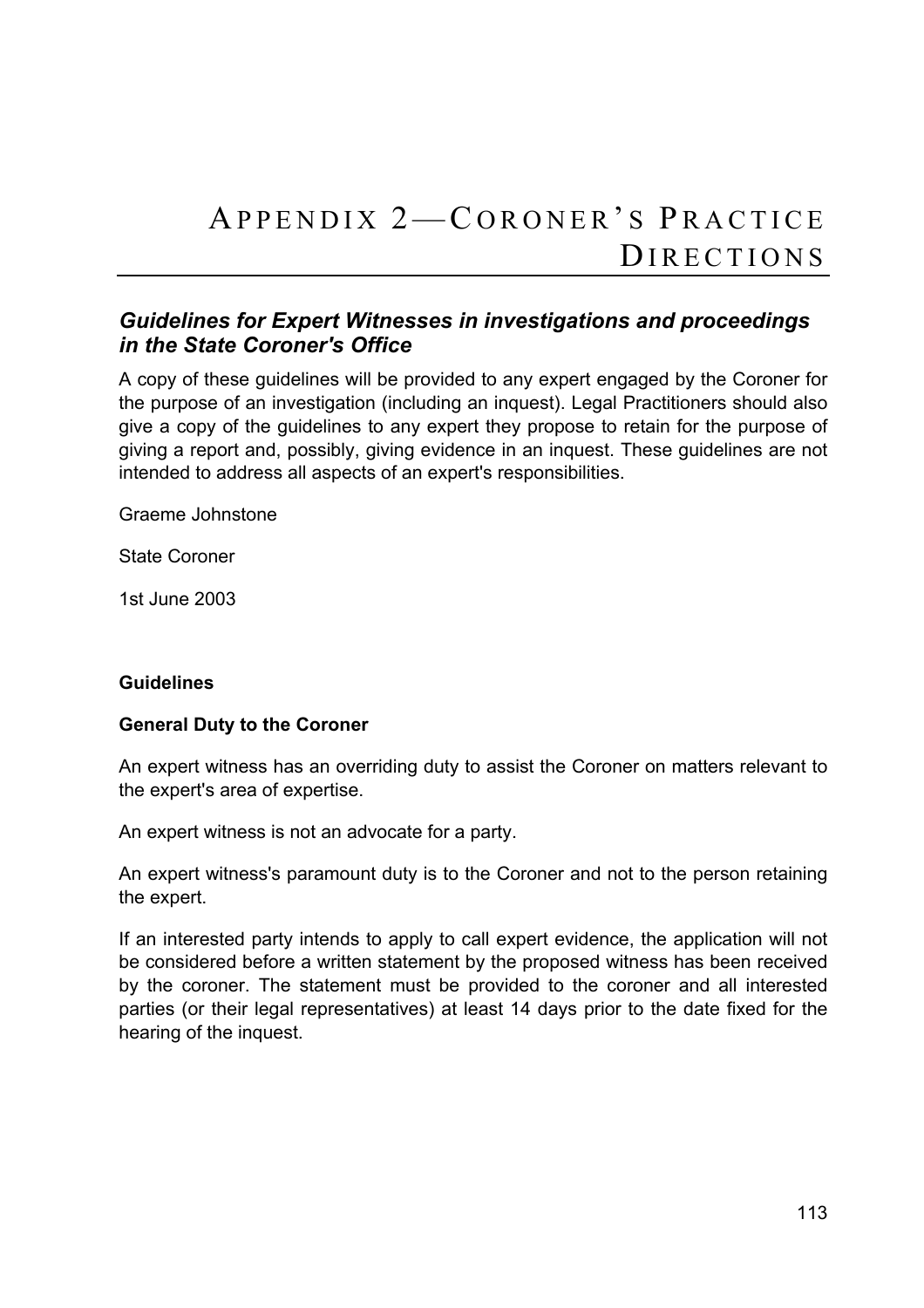# **Conflict of interest**

Where an expert witness considers there may be a conflict of interest or potential conflict of interest the expert should immediately advise the Coroner (or the party engaging the expert).

Any conflict (or perceived conflict) should be noted in the expert witness's report, in sufficient detail to explain the circumstances.

## **The Form of the Expert Evidence**

An expert's written report must give details of the expert's qualifications, and of the literature or other material used in making the report.

All assumptions made by the expert should be clearly and fully stated.

The report should identify who carried out any tests or experiments upon which the expert relied in compiling the report, and give details of the qualifications of the person who carried out any such test or experiment.

Where several opinions are provided in the report, the expert should summarise them.

The expert should give reasons for each opinion.

At the end of the report the expert should declare that "[the expert] has made all the inquiries which [the expert] believes are desirable and appropriate and that no matters of significance which [the expert] regards as relevant have, to [the expert's] knowledge, been withheld from the Coroner."

There should be attached to the report, or summarised in it, the following:

i. all instructions (original and supplementary and whether in writing or oral) given to the expert which define the scope of the report;

ii. the facts, matters and assumptions upon which the report proceeds;

iii. the documents and other materials which the expert has been instructed to consider; and

iv. the literature and other publications the expert has considered (copies of this information should be available, where practicable, for the Coroner).

If an expert's opinion is not fully researched because the expert considers that insufficient data is available, or for any other reason, this must be stated with an indication that the opinion is no more than a provisional one. Where an expert witness